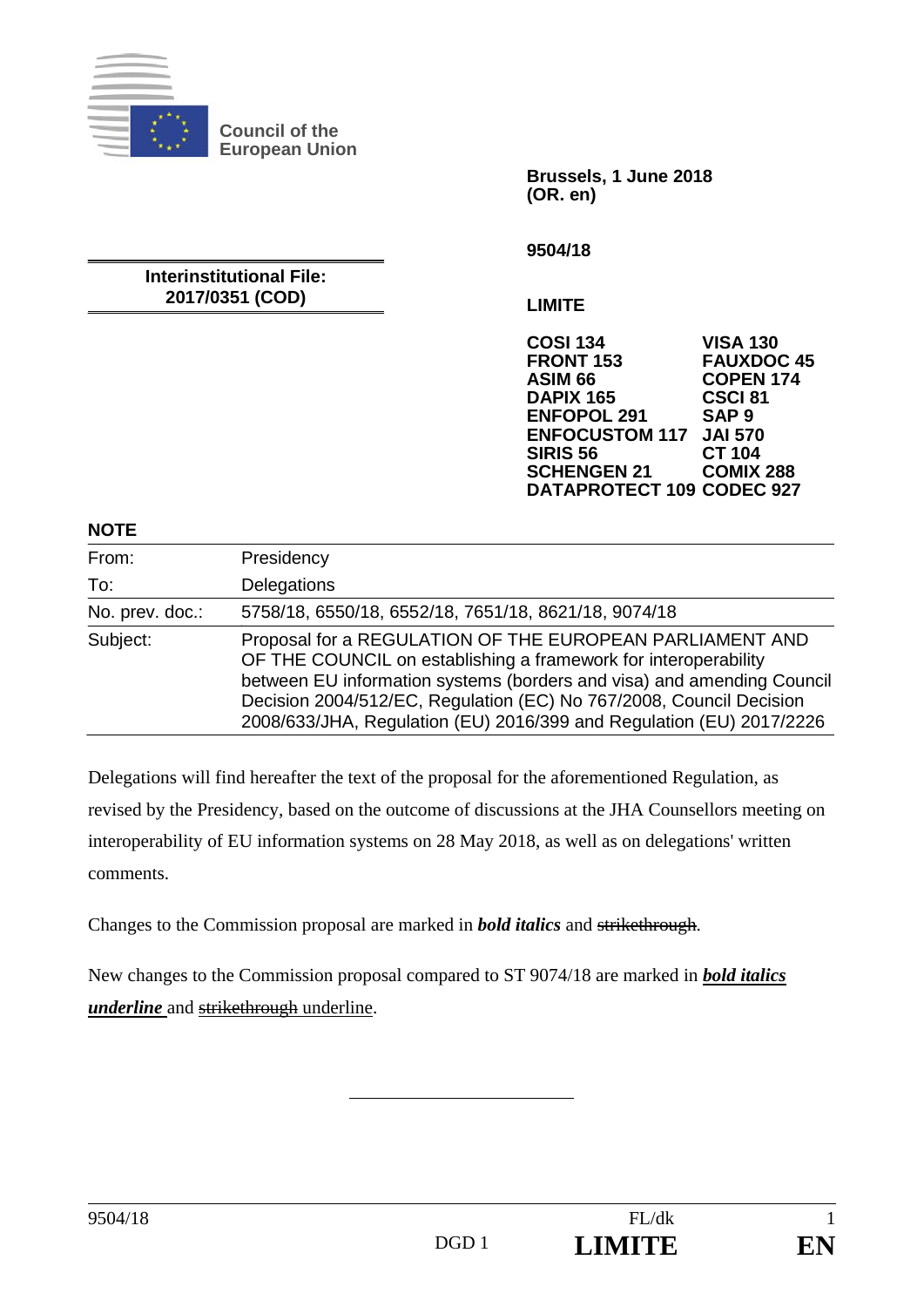## **ANNEX**

2017/0351 (COD)

### Proposal for a

### **REGULATION OF THE EUROPEAN PARLIAMENT AND OF THE COUNCIL**

### **on establishing a framework for interoperability between EU information systems (borders and visa) and amending Council Decision 2004/512/EC, Regulation (EC) No 767/2008, Council Decision 2008/633/JHA, Regulation (EU) 2016/399 and Regulation (EU) 2017/2226**<sup>1</sup>

### THE EUROPEAN PARLIAMENT AND THE COUNCIL OF THE EUROPEAN UNION,

Having regard to the Treaty on the Functioning of the European Union, and in particular Article 16(2), Article 74, Article 77(2)(a) (b) (d) and (e) thereof,

Having regard to the proposal from the European Commission,

After transmission of the draft legislative act to the national parliaments,

After consulting the European Data Protection Supervisor,

Having regard to the opinion of the European Economic and Social Committee,**<sup>2</sup>**

Having regard to the opinion of the Committee of the Regions,**<sup>3</sup>**

Acting in accordance with the ordinary legislative procedure,

 **1** General scrutiny reservations by: **CY, CZ, DE, ES, FI, FR, IT, LT, LV, MT, NL, PT, SE, SK, SI, UK, CH.** Parliamentary reservation: **FR, UK**.

 $OJ C$ , , p. . **3**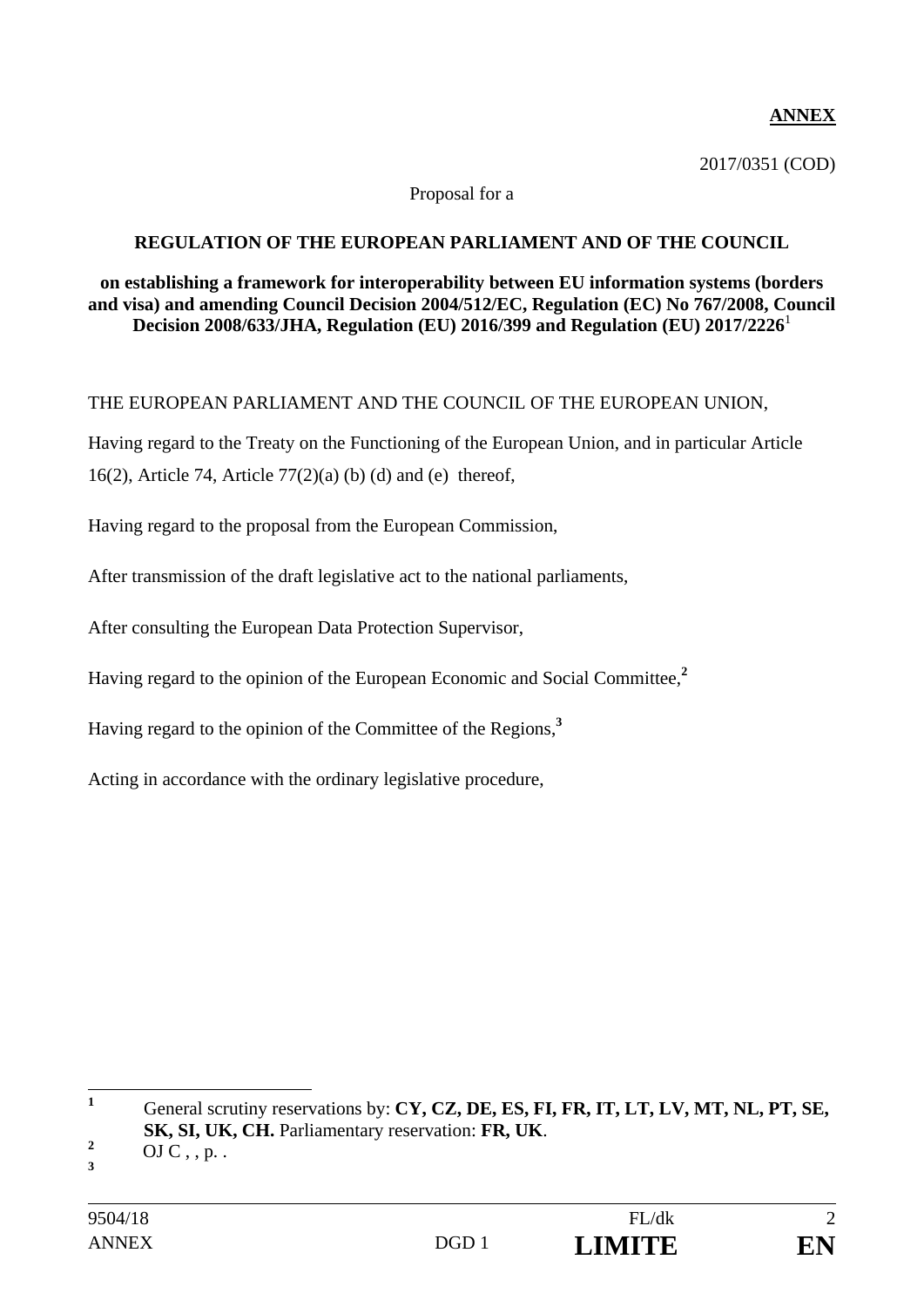### Whereas:

- (1) In its Communication of 6 April 2016 entitled *Stronger and Smarter Information Systems for Borders and Security<sup>4</sup>* , the Commission underlined the need to improve the Union's data management architecture for border management and security. The Communication initiated a process towards achieving the interoperability between EU information systems for security, border and migration management, with the aim to address the structural shortcomings related to these systems that impede the work of national authorities and to ensure that border guards, customs authorities, police officers and judicial authorities have the necessary information at their disposal.
- (2) In its Roadmap to enhance information exchange and information management including interoperability solutions in the Justice and Home Affairs area of 6 June 2016**<sup>5</sup>** , the Council identified various legal, technical and operational challenges in the interoperability of EU information systems and called for the pursuit of solutions.
- (3) In its Resolution of 6 July 2016 on the strategic priorities for the Commission Work Programme 2017<sup>6</sup>, the European Parliament called for proposals to improve and develop existing EU information systems, address information gaps and move towards their interoperability, as well as proposals for compulsory information sharing at EU level, accompanied by the necessary data protection safeguards.
- (4) The European Council of 15 December 2016**<sup>7</sup>** called for continued delivery on the interoperability of EU information systems and databases.
- (5) In its final report of 11 May 2017**<sup>8</sup>** , the high-level expert group on information systems and interoperability concluded that it is necessary and technically feasible to work towards practical solutions for interoperability and that they can, in principle, both deliver operational gains and be established in compliance with data protection requirements.
- (6) In its Communication of 16 May 2017 entitled *Seventh progress report towards an effective*  and genuine Security Union<sup>9</sup>, the Commission set out, in line with its Communication of 6 April 2016 and confirmed by the findings and recommendations of the high-level expert group on information systems and interoperability, a new approach to the management of data for borders, security and migration where all EU information systems for security, border and migration management are interoperable in full respect of fundamental rights.

 **4** COM(2016)205, 6.4.2016.

**<sup>5</sup>** Roadmap of 6 June 2016 to enhance information exchange and information management including interoperability solutions in the Justice and Home Affairs area — 9368/1/16 REV 1.

**<sup>6</sup>** European Parliament resolution of 6 July 2016 on the strategic priorities for the Commission Work Programme 2017 (2016/2773(RSP).

<sup>7</sup> http://www.consilium.europa.eu/en/press/press-releases/2016/12/15/euco-conclusions-final/.<br>**8** http://ec.europa.eu/transparency/regexpert/index.cfm?do=groupDetail.groupDetailDoc&id=32600&no=1.

COM(2017) 261 final, 16.5.2017.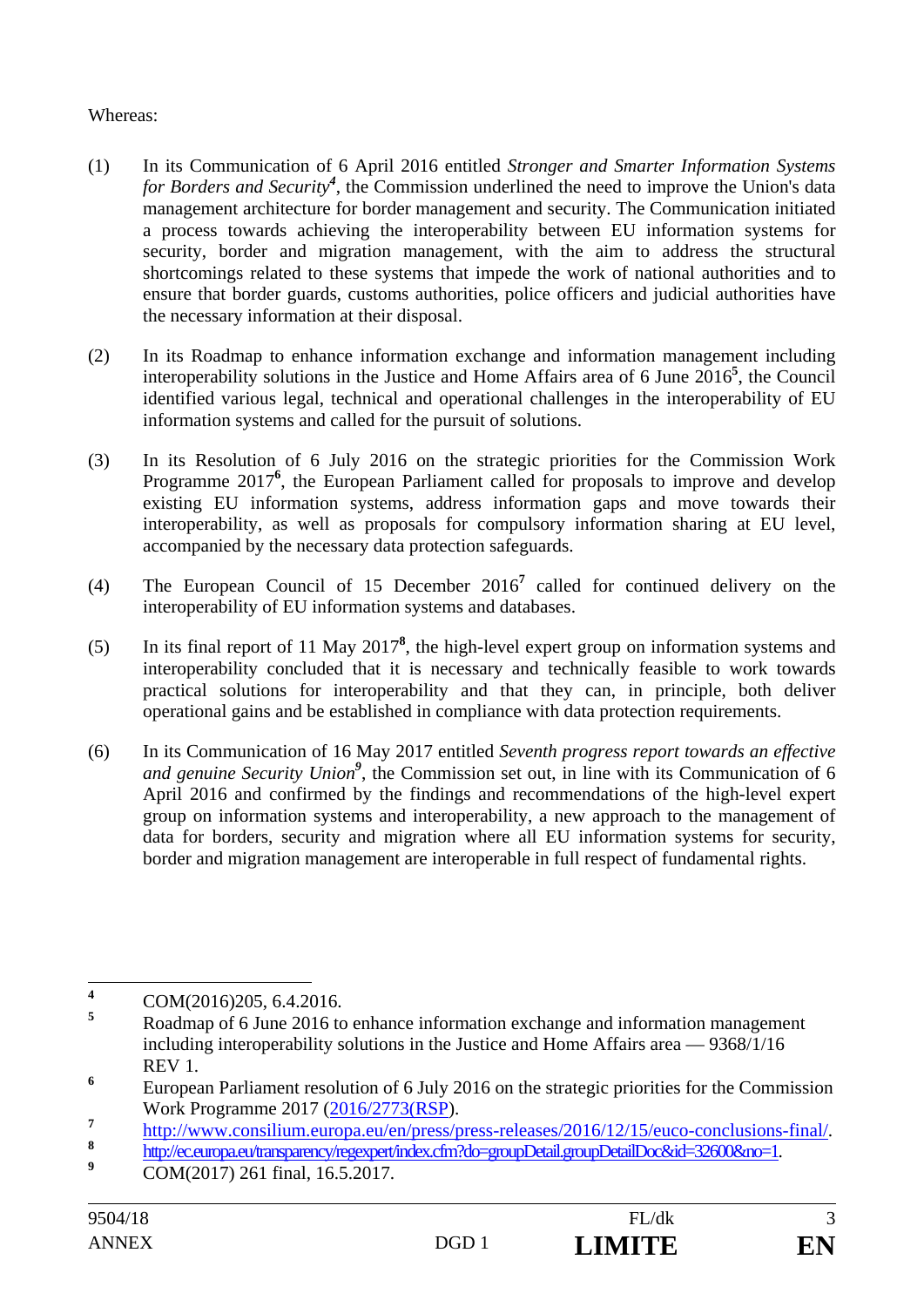- (7) In its Conclusions of 9 June 2017**<sup>10</sup>** on the way forward to improve information exchange and ensure the interoperability of EU information systems, the Council invited the Commission to pursue the solutions for interoperability as proposed by the high-level expert group.
- (8) The European Council of 23 June 2017**<sup>11</sup>** underlined the need to improve the interoperability between databases and invited the Commission to prepare, as soon as possible, draft legislation enacting the proposals made by the high-level expert group on information systems and interoperability.
- (9) With a view to improve the management of the external borders, to contribute to preventing and combating irregular *illegal im*migration and to contribute to a high level of security within the area of freedom, security and justice of the Union, including the maintenance of public security and public policy and safeguarding the security in the territories of the Member States, interoperability between EU information systems, namely the Entry/Exit System (EES), the Visa Information System (VIS), [the European Travel Information and Authorisation System (ETIAS)], Eurodac, the Schengen Information System (SIS), and the [European Criminal Records Information System for third-country nationals (ECRIS-TCN)] should be established in order for these EU information systems and their data to supplement each other. To achieve this, a European search portal (ESP), a shared biometric matching service (shared BMS), a common identity repository (CIR) and a multiple-identity detector (MID) should be established as interoperability components.
- (10) The interoperability between the EU information systems should allow said systems to supplement each other in order to facilitate the correct identification of persons, *including unknown persons who are not able to identify themselves or unidentified remains,*  contribute to fighting identity fraud, improve and harmonise data quality requirements of the respective EU information systems, facilitate the technical and operational implementation by Member States of existing and future EU information systems, strengthen and simplify the data security and data protection safeguards that govern the respective EU information systems, streamline the law enforcement access to the EES, the VIS, the [ETIAS] and Eurodac, and support the purposes of the EES, the VIS, the [ETIAS], Eurodac, the SIS and the [ECRIS-TCN system].
- (11) The interoperability components should cover the EES, the VIS, the [ETIAS], Eurodac, the SIS, and the [ECRIS-TCN system]. They should also cover the Europol data to the extent of enabling it to be queried simultaneously with these EU information systems.
- (12) The interoperability components should concern persons in respect of whom personal data may be processed in the EU information systems and by Europol, namely third-country nationals *persons* whose personal data is *are* processed in the EU information systems and by Europol, and to EU citizens whose personal data is *are* processed in the SIS and by Europol.

 $10$ <sup>10</sup> http://www.consilium.europa.eu/media/22186/st10136en17-vf.pdf.<br>
European Council conclusions, 22-23 June 2017.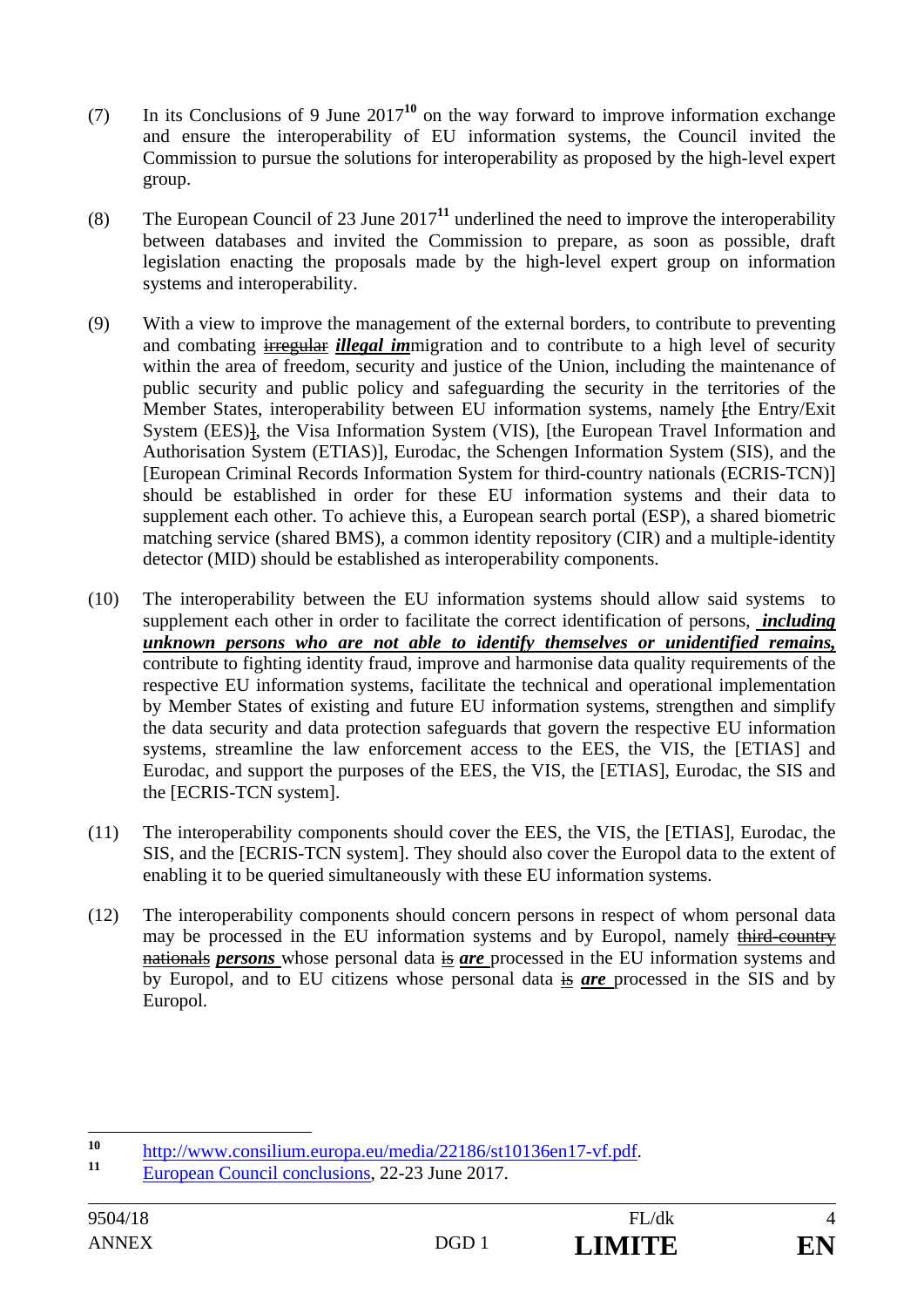- (13) The European search portal (ESP) should be established to facilitate technically the ability of Member State authorities and EU bodies to have fast, seamless, efficient, systematic and controlled access to the EU information systems, the Europol data and the Interpol databases needed to perform their tasks, in accordance with their access rights, and to support the objectives of the EES, the VIS, the [ETIAS], Eurodac, the SIS, the [ECRIS-TCN system] and the Europol data. Enabling the simultaneous querying of all relevant EU information systems in parallel, as well as of the Europol data and the Interpol databases, the ESP should act as a single window or 'message broker' to search various central systems and retrieve the necessary information seamlessly and in full respect of the access control and data protection requirements of the underlying systems.
- *(13a) When querying the Interpol databases, the design of the ESP should ensure that the data used by the user of the ESP to launch a query is not shared with the owners of Interpol*  data. The result of the query should not be shared in an automated manner with the *owner of the Interpol data and a positive result should only be shared following the assessment of the competent authoritities including the Interpol National Central Bureau of the Member State querying the Interpol databases.*
- (14) The International Criminal Police Organisation (Interpol) database of Stolen and Lost Travel Documents (SLTD) enables authorised law enforcement entities in Member States, including immigration and border control officers, to establish the validity of a travel document. The [ETIAS] queries the SLTD and Interpol's Travel Documents Associated with Notices (TDAWN) database in the context of assessing whether a person applying for a travel authorisation is likely for instance to migrate irregularly or could pose a threat to security. The centralised European search portal (ESP) should enable the query against the SLTD and TDAWN databases using an individual's identity data. Where personal data are transferred from the Union to Interpol through the ESP, the provisions on international transfers in Chapter V of Regulation (EU) *No* 2016/679 of the European Parliament and of the Council**<sup>12</sup>**, or the national provisions transposing Chapter V of Directive (EU) *No*  2016/680 of the European Parliament and of the Council**<sup>13</sup>** should apply. This should be without prejudice to the specific rules laid down in Council Common Position 2005/69/JHA**<sup>14</sup>** and Council Decision 2007/533/JHA**<sup>15</sup>**.

 $12$ **<sup>12</sup>** Regulation (EU) 2016/679 of the European Parliament and of the Council of 27 April 2016 on the protection of natural persons with regard to the processing of personal data and on the free movement of such data, and repealing Directive 95/46/EC (General Data Protection Regulation) (OJ L 119, 4.5.2016, p. 1).

<sup>&</sup>lt;sup>13</sup> Directive (EU) 2016/680 of the European Parliament and of the Council of 27 April 2016 on the protection of natural persons with regard to the processing of personal data by competent authorities for the prevention, investigation, detection or prosecution of criminal offences or the execution of criminal penalties, and on the free movement of such data, and repealing Council Framework Decision 2008/977/JHA (OJ L 119, 4.5.2016, p. 89).

**<sup>14</sup>** Council Common Position 2005/69/JHA of 24 January 2005 on exchanging certain data with Interpol (OJ L 27, 29.1.2005, p. 61).

<sup>&</sup>lt;sup>15</sup> Council Decision 2007/533/JHA of 12 June 2007 on the establishment, operation and use of the second generation Schengen Information System (SIS II) (OJ L 205, 7.8.2007, p. 63).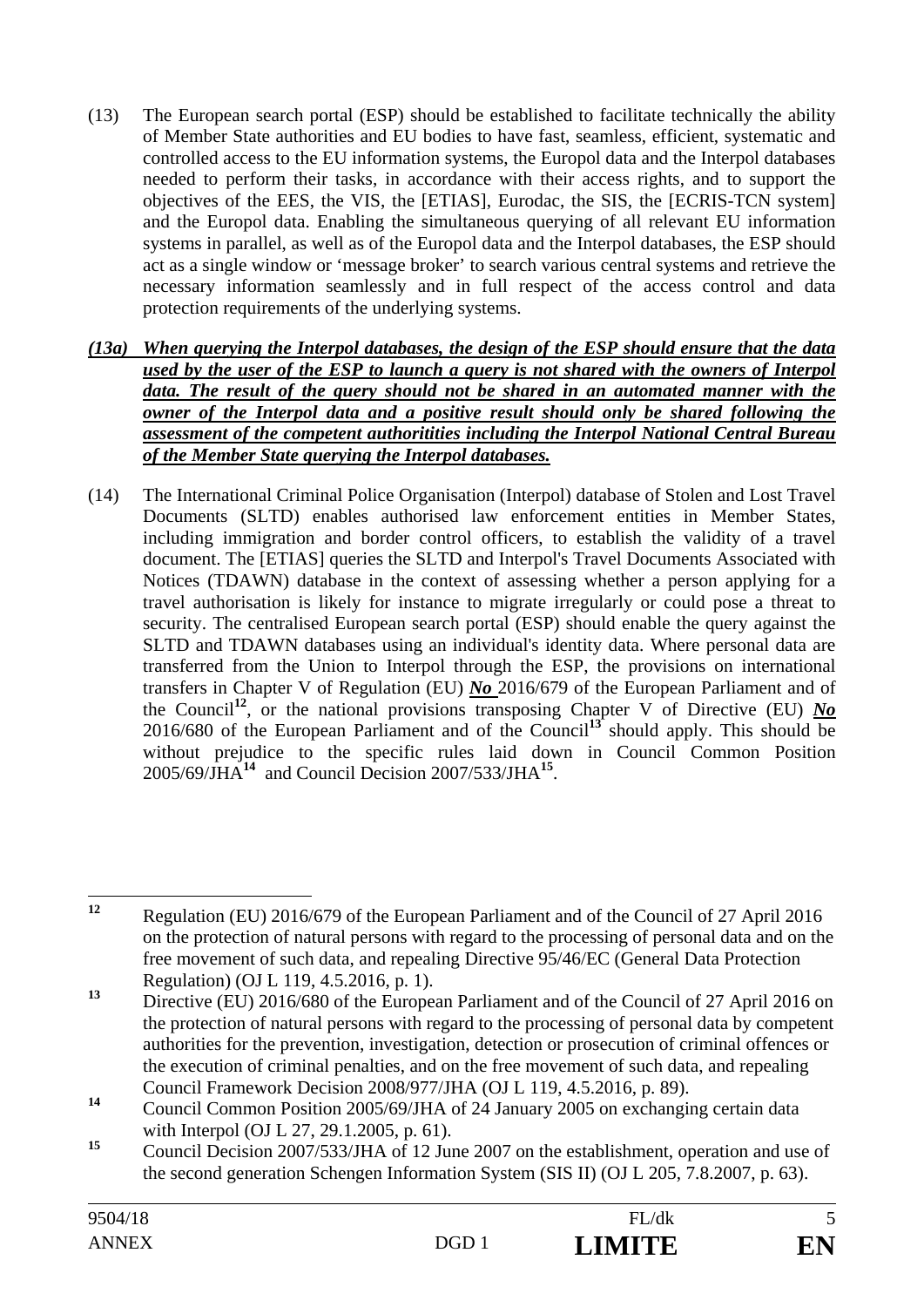- (15) The European search portal (ESP) should be developed and configured in such a way that it does not allow the use of fields of data for the query that are not related to persons or travel documents or that are not present in an EU information system, in the Europol data or in the Interpol database.
- (16) To ensure fast and systematic use of all EU information systems, the European search portal (ESP) should be used to query the common identity repository, the EES, the VIS, [the ETIAS], Eurodac and [the ECRIS-TCN system]. However, the national connection to the different EU information systems should remain in order to provide a technical fall back. The ESP should also be used by Union bodies to query the Central SIS in accordance with their access rights and in order to perform their tasks. The ESP should be an additional means to query the Central SIS, the Europol data and the Interpol systems, complementing the existing dedicated interfaces.
- *(16a) To help fighting identity fraud when consulting national copies of SIS, new biographic identity data from CIR records should be added to an alert in SIS using the existing alias procedures of the Sirene Manual, in case of a red link between data in SIS and the CIR. After adding the new identity data as an alias in the SIS, a new multiple identity detection process should be launched in order to change the existing red link into a white link in an automated manner*.
- (17) Biometric data, such as fingerprints and facial images, are unique and therefore much more reliable than alphanumeric data for identifying a person. The shared biometric matching service (shared BMS) should be a technical tool to reinforce and facilitate the work of the relevant EU information systems and the other interoperability components. The main purpose of the shared BMS should be to facilitate the identification of an individual who may be registered in different databases, by matching their biometric data across different systems and by relying on one unique technological component instead of five different ones in each of the underlying systems. The shared BMS should contribute to security, as well as financial, maintenance and operational benefits by relying on one unique technological component instead of different ones in each of the underlying systems. All automated fingerprint identification systems, including those currently used for Eurodac, the VIS and the SIS, use biometric templates comprised of data derived from a feature extraction of actual biometric samples. The shared BMS should regroup and store all these biometric templates in one single location, facilitating cross-system comparisons using biometric data and enabling economies of scale in developing and maintaining the EU central systems.
- (18) Biometric data constitute sensitive personal data. This *R*egulation should lay down the basis for and the safeguards for processing of such data for the purpose of uniquely identifying the persons concerned.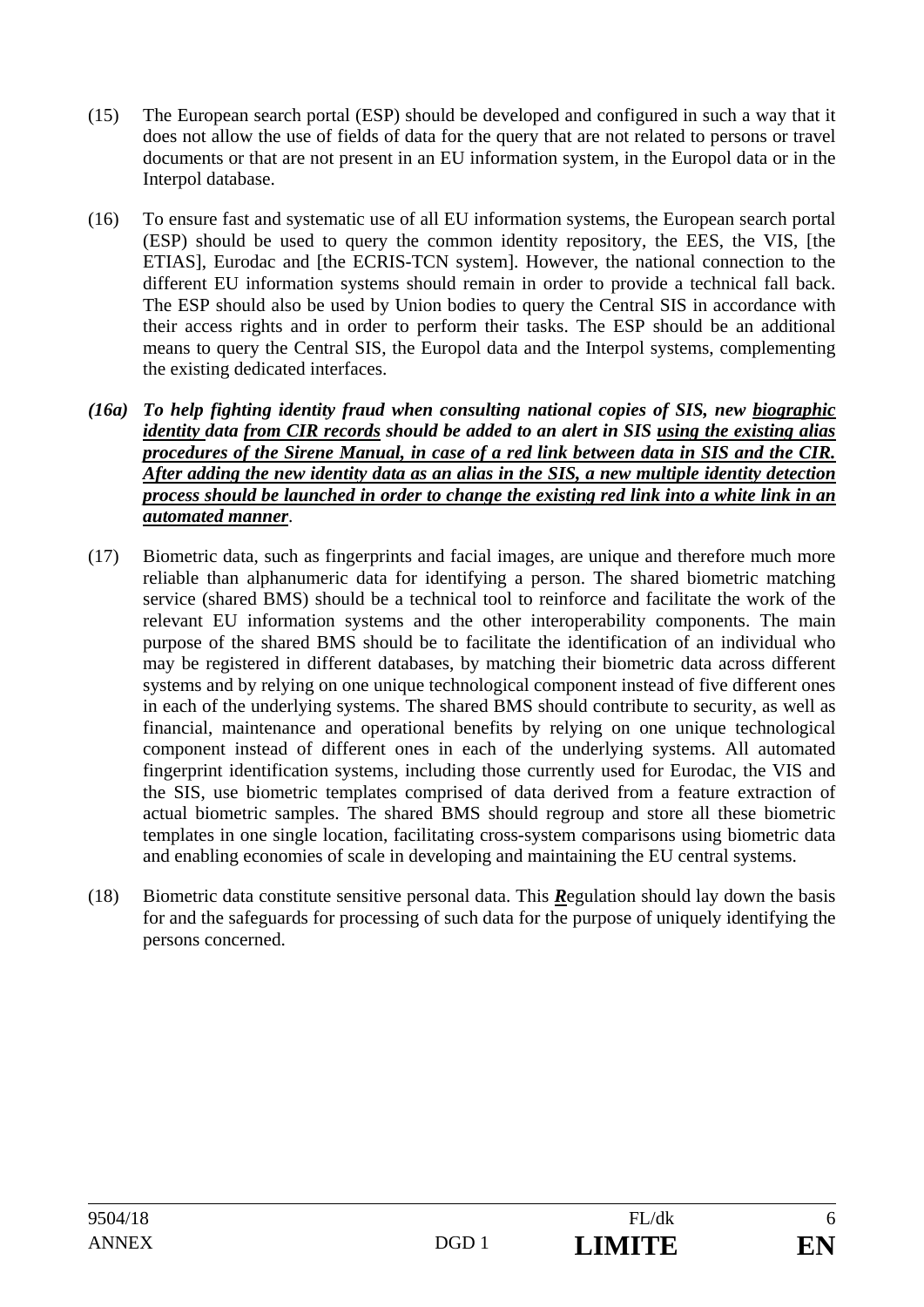- (19) The systems established by Regulation (EU) 2017/2226 of the European Parliament and of the Council**<sup>16</sup>**, Regulation (EC) No 767/2008 of the European Parliament and of the Council<sup>17</sup>, [the ETIAS Regulation] for the management of the borders of the Union, the system established by [the Eurodac Regulation] to identify the applicants for international protection and combat irregular *illegal im*migration, and the system established by [the ECRIS-TCN system Regulation] require in order to be effective to rely on the accurate identification of the third-country nationals *persons* whose personal data are stored therein.
- (20) The common identity repository (CIR) should therefore facilitate and assist in the correct identification of persons registered in the EES, the VIS, [the ETIAS], Eurodac and [the ECRIS-TCN system].
- (21) Personal data stored in these EU information systems may relate to the same persons but under different or incomplete identities. Member States dispose of efficient ways to identify their citizens or registered permanent residents in their territory, but the same is not true for *other categories of persons* third-country nationals. The interoperability between EU information systems should contribute to the correct identification of *those persons* thirdcountry nationals. The common identity repository (CIR) should store the personal data concerning third-country nationals *those persons* present in the systems that are necessary to enable the more accurate identification of those individuals, therefore including their identity, travel document and biometric data, regardless of the system in which the data was originally collected. Only the personal data strictly necessary to perform an accurate identity check should be stored in the CIR. The personal data recorded in the CIR should be kept for no longer than is strictly necessary for the purposes of the underlying systems and should be automatically deleted when the data **are** is deleted in the underlying systems in accordance with their logical separation.
- (22) The new processing operation consisting in the storage of such data in the common identity repository (CIR) instead of the storage in each of the separate systems is necessary to increase the accuracy of the identification that is made possible by the automated comparison and matching of such data. The fact that the identity and biometric data of thirdcountry nationals is *are* stored in the CIR should not hinder in any way the processing of data for the purposes of the EES, the VIS, *[*the ETIAS*]*, Eurodac or the ECRIS-TCN system Regulations, as the CIR should be a new shared component of those underlying systems.

 $16$ **<sup>16</sup>** Regulation (EU) 2017/2226 of the European Parliament and of the Council of 30 November 2017 establishing an Entry/Exit System (EES) to register entry and exit data and refusal of entry data of third-country nationals crossing the external borders of the Member States and determining the conditions for access to the EES for law enforcement purposes, and amending the Convention implementing the Schengen Agreement and Regulations (EC) No 767/2008 and (EU) No 1077/2011 (EES Regulation) (OJ L 327, 9.12.2017, p. 20–82).

**<sup>17</sup>** Regulation (EC) No 767/2008 of the European Parliament and of the Council of 9 July 2008 concerning the Visa Information System (VIS) and the exchange of data between Member States on short-stay visas (VIS Regulation) (OJ L 218, 13.8.2008, p. 60).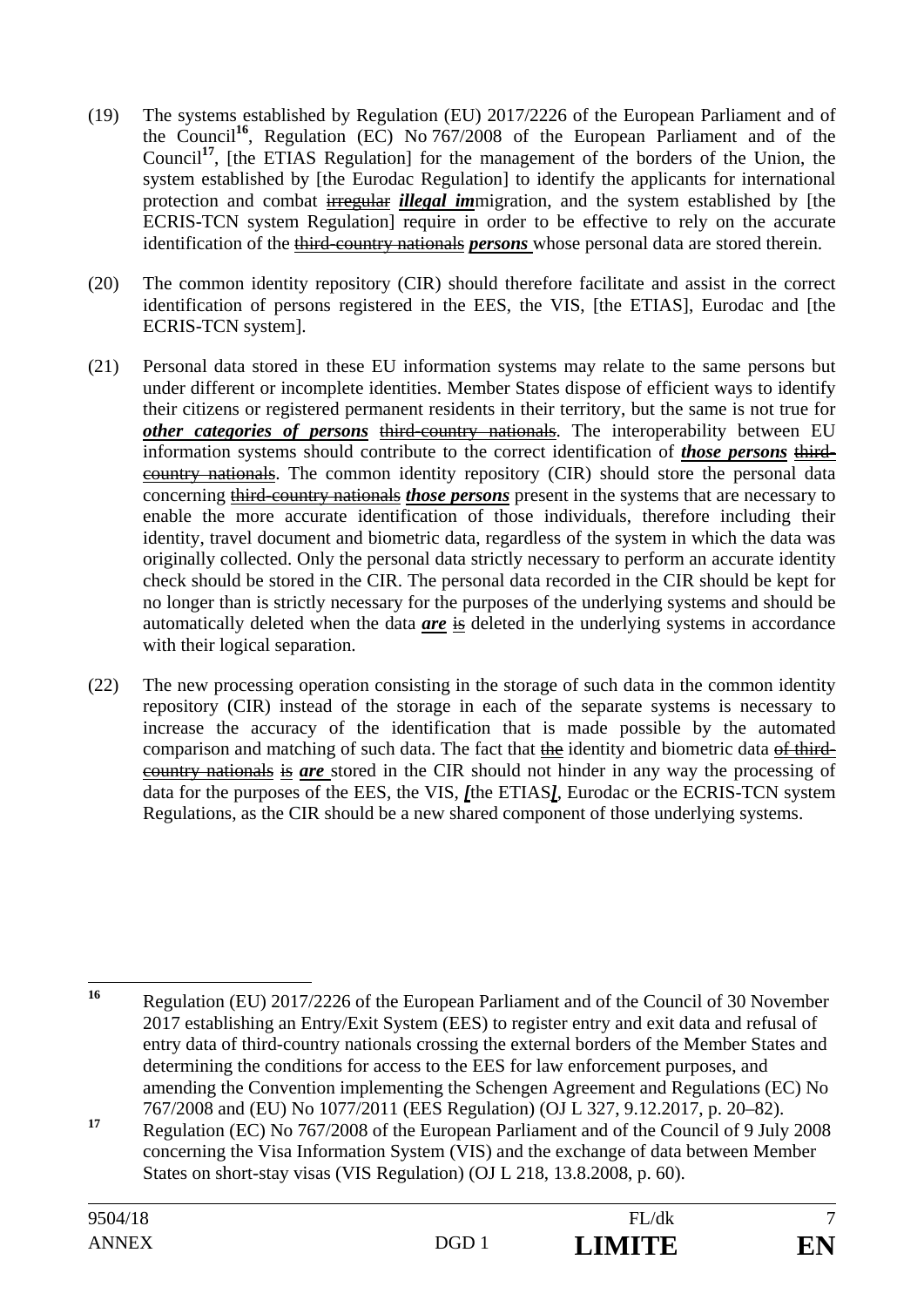- (23) In that connection, creating an individual file in the common identity repository (CIR) for each person that is recorded in the EES, the VIS, *[*the ETIAS*]*, Eurodac or the ECRIS-TCN system, is necessary to achieve the purpose of correct identification of *each person* thirdcountry nationals within the Schengen area, and to support the multiple-identity detector for the dual purpose of facilitating identity checks for *bona fide* travellers and combating identity fraud. The individual file should store in one single place and make accessible to the duly authorised end-users all the possible identities linked to a person.
- (24) The common identity repository (CIR) should thus support the functioning of the multipleidentity detector and to facilitate and streamline access by law enforcement authorities to the EU information systems that are not established exclusively for purposes of prevention, investigation, detection or prosecution of serious crime.
- (25) The common identity repository (CIR) should provide for a shared container for identity and biometric data of third-country nationals *persons* registered in the EES, the VIS, [the ETIAS], Eurodac and the [ECRIS-TCN system], serving as the shared component between these systems for storage of this data, and to allow its querying.
- (26) All records in the common identity repository (CIR) should be logically separated by automatically tagging each record with the underlying system owning that record. The access control of the CIR should use these tags to allow the record to be accessible or not.
- (27) In order to ensure the correct identification of a person, Member State authorities competent for preventing and combating irregular *illegal im*migration and competent authorities within the meaning of Article 3(7) of Directive *No* 2016/680 should be allowed to query the common identity repository (CIR) with the biometric data of that person taken during an identity check.
- (28) Where the biometric data of the person cannot be used or if the query with that data fails, the query should be carried out with identity data of that person in combination with travel document data. Where the query indicates that data on that person are stored in the common identity repository (CIR), Member State authorities should have access to consult the identity data of that person stored in the CIR, without providing any indication as to which EU information system the data belongs to.
- (29) Member States should adopt national legislative measures designating the authorities competent to perform identity checks with the use of the common identity repository (CIR) and laying down the procedures, conditions and criteria of such checks in line with the principle of proportionality. In particular, the power to collect biometric data during an identity check of a person present before the member of those authorities should be provided for by national legislative measures.
- (30) This Regulation should also introduces a new possibility for streamlined access to data beyond identity data present in the EES, the VIS, [the ETIAS] or Eurodac by Member State designated law enforcement authorities and Europol. Data, including data other than identity data contained in those systems, may be necessary for the prevention, detection, investigation and prosecution of terrorist offences or serious criminal offences in a specific case.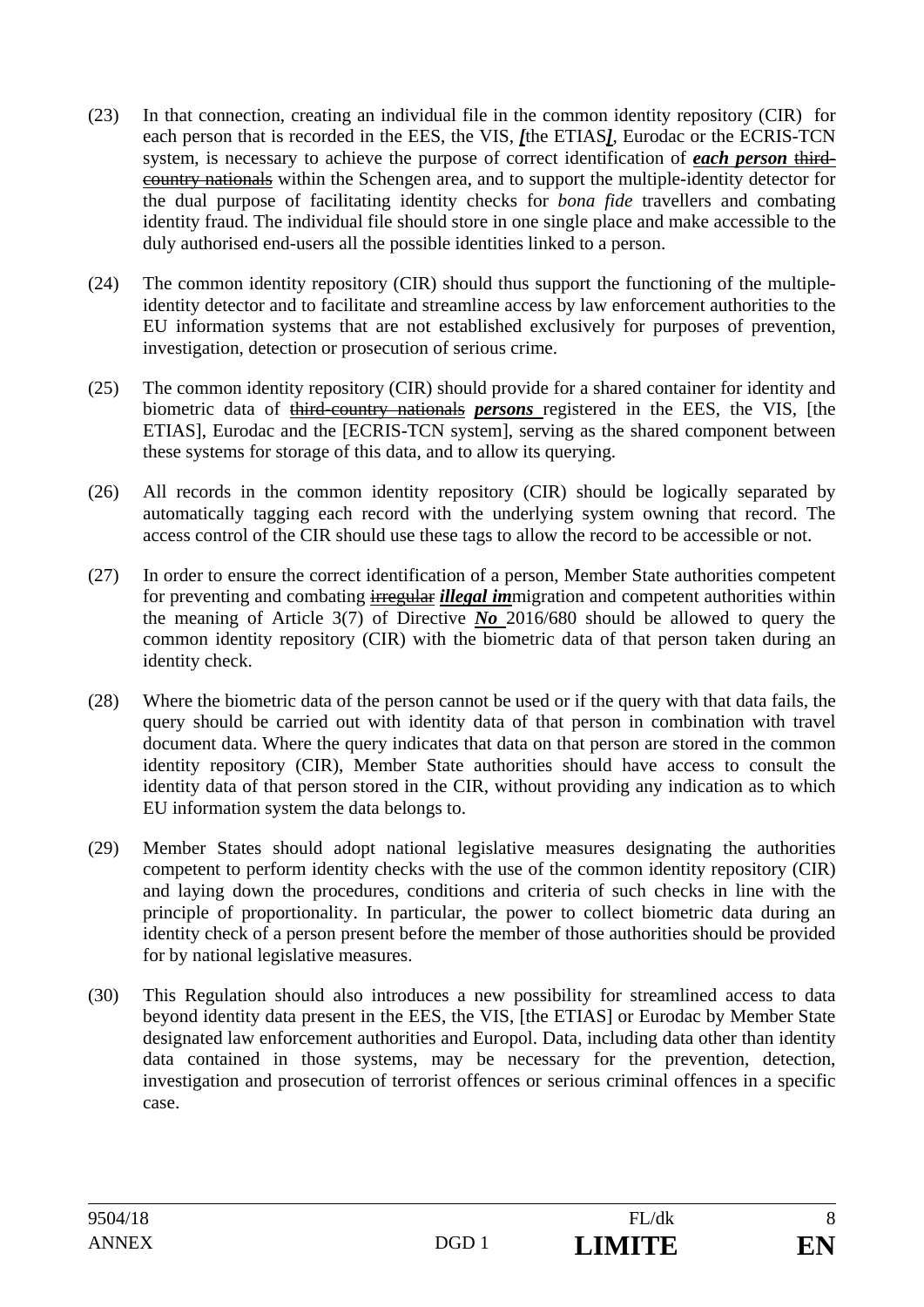- (31) Full access to the necessary data contained in the EU information systems necessary for the purposes of preventing, detecting and *or* investigating terrorist offences or other serious criminal offences, beyond the relevant identity data covered under common identity repository (CIR) obtained using biometric data of that person taken during an identity check, should continue to be governed by the provisions in the respective legal instruments. The designated law enforcement authorities and Europol do not know in advance which of the EU information systems contains data of the persons they need to inquire upon. This results in delays and inefficiencies in the conduct of their tasks. The end-user authorised by the designated authority should therefore be allowed to see in which of the EU information systems the data corresponding to the query introduced are recorded. The concerned system would thus be flagged following the automated verification of the presence of a *match* hit in the system (a so-called hit*match*-flag functionality).
- *(31a) The reply will not be interpreted and used as a ground or reason to draw conclusions on or undertake measures towards a third country national, but may be used only for the purpose of submitting an access request to the underlying EU information systems, subject to the conditions and procedures laid down in the respective legislative instruments governing such access. Any such act will be subject to measures set out in Chapter VII and measures in Regulation (EU) No 2016/679, Directive No 2016/680 or Regulation (EC) No 45/2001.*
- (32) The logs of the queries of the common identity repository should indicate the purpose of the query. Where such a query was performed using the two-step data consultation approach, the logs should include a reference to the national file of the investigation or case, therefore indicating that such query was launched for the purposes of preventing, detecting and *or* investigating terrorist offences or other serious criminal offences.
- (33) The query of the common identity repository (CIR) by Member State designated authorities and Europol in order to obtain a hit*match*-flag type of response indicating the data *are* is recorded in the EES, the VIS, [the ETIAS] or Eurodac requires automated processing of personal data. A hit*match*-flag would not reveal personal data of the concerned individual other than an indication that some of his or her data are stored in one of the systems. No adverse decision for the concerned individual should be made by the authorised end-user solely on the basis of the simple occurrence of a hit*match*-flag. Access by the end-user of a hit*match*-flag would therefore realise a very limited interference with the right to protection of personal data of the concerned individual, while it would be necessary to allow the designated authority and Europol to address its request for access for personal data more effectively directly to the system that was flagged as containing it.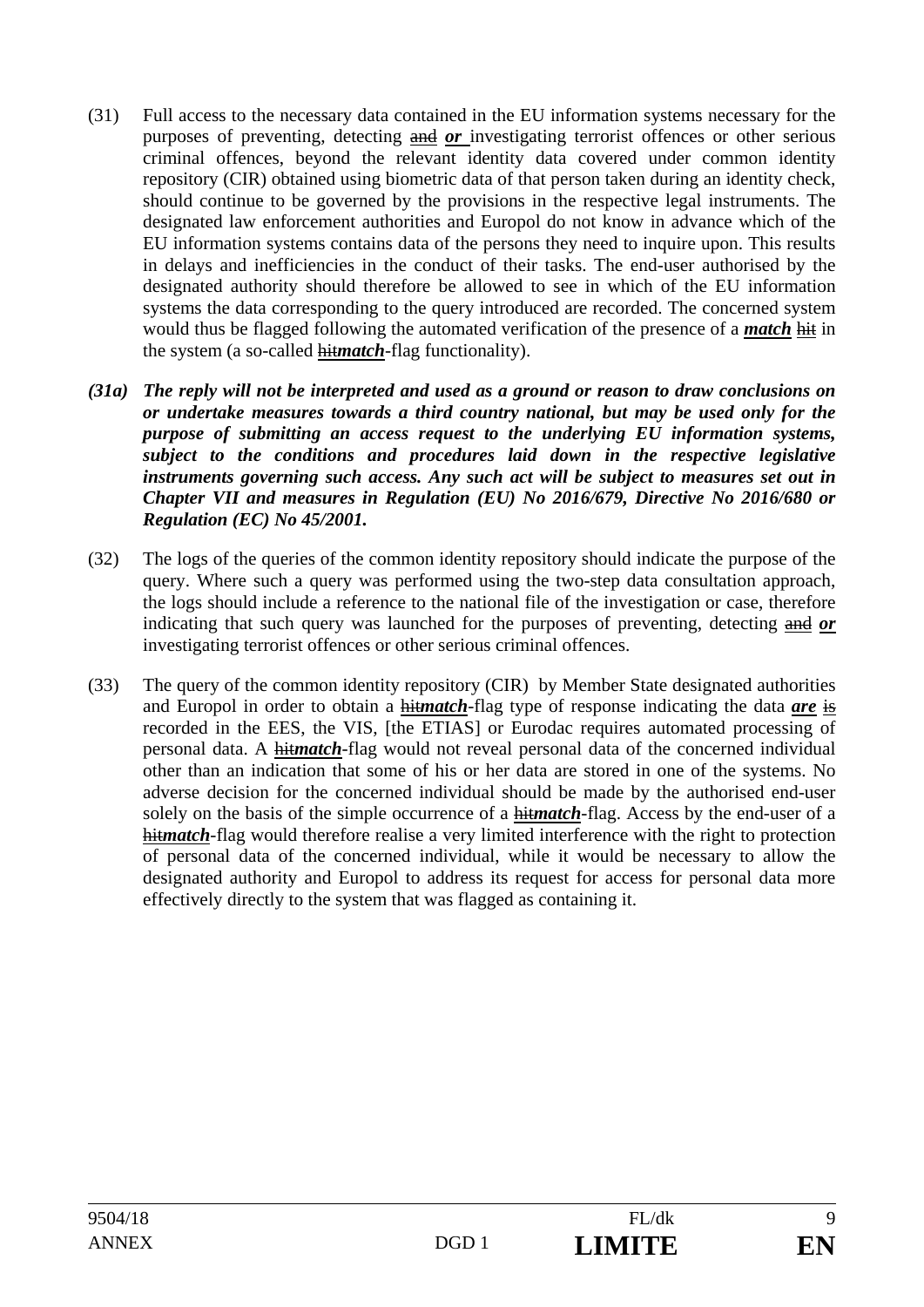- (34) The two-step data consultation approach is particularly valuable in cases where the suspect, perpetrator or suspected victim of a terrorist offence or other serious criminal offence is unknown. In those cases the common identity repository (CIR) should enable identifying the information system that knows the person in one single search. By creating the obligation to use this new law enforcement access approach in these cases, access to the personal data stored in the EES, the VIS, [the ETIAS] and Eurodac should take place without the requirements of a prior search in national databases and the launch of a prior search in the automated fingerprint identification system of other Member States under Decision 2008/615/JHA. The principle of prior search effectively limits the possibility of Member State' authorities to consult systems for justified law enforcement purposes and could thereby result in missed opportunities to uncover necessary information. The requirements of a prior search in national databases and the launch of a prior search in the automated fingerprint identification system of other Member States under Decision 2008/615/JHA should only cease to apply once the alternative safeguard of the two-step approach to law enforcement access through the CIR has become operational.
- (35) The multiple-identity detector (MID) should be established to support the functioning of the common identity repository and to support the objectives of the EES, the VIS, [the ETIAS], Eurodac, the SIS and [the ECRIS-TCN system]. In order to be effective in fulfilling their respective objectives, all of these EU information systems require the accurate identification of the persons whose personal data are stored therein.
- (36) The possibility to achieve the objectives of the EU information systems is undermined by the current inability for the authorities using these systems to conduct sufficiently reliable verifications of the identities of the third-country nationals *persons* whose data are stored in different systems. That inability is determined by the fact that the set of identity data stored in a given individual system may be fraudulent, incorrect, or incomplete, and that there is currently no possibility to detect such fraudulent, incorrect or incomplete identity data by way of comparison with data stored in another system. To remedy this situation it is necessary to have a technical instrument at Union level allowing accurate identification of third-country nationals *persons* for these purposes.
- (37) The multiple-identity detector (MID) should create and store links between data in the different EU information systems in order to detect multiple identities, with the dual purpose of facilitating identity checks for *bona fide* travellers and combating identity fraud. The MID should only contain the links between individuals present in more than one EU information system, strictly limited to the data necessary to verify that a person is recorded lawfully or unlawfully under different biographical identities in different systems, or to clarify that two persons having similar biographical data may not be the same person. Data processing through the European search portal (ESP) and the shared biometric matching service (shared BMS) in order to link individual files across individual systems should be kept to an absolute minimum and therefore is limited to a multiple-identity detection at the time new data **are** is added to one of the information systems included in the common identity repository and in the SIS. The MID should include safeguards against potential discrimination or unfavourable decisions for persons with multiple lawful identities.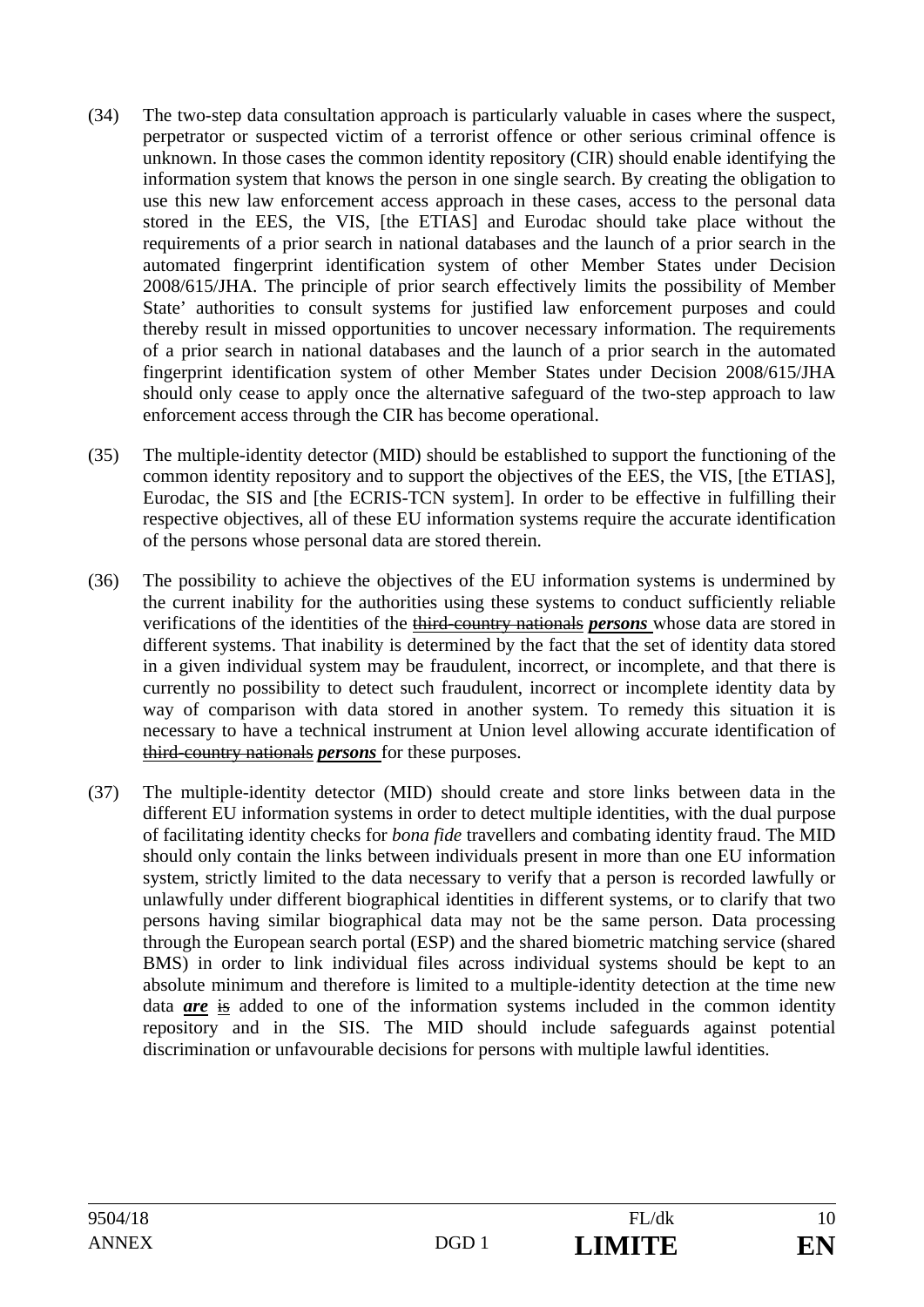- (38) This Regulation provides for new data processing operations aimed at identifying the persons concerned correctly. This constitutes an interference with their fundamental rights as protected by Articles 7 and 8 of the Charter of Fundamental Rights. Since the effective implementation of the EU information systems is dependent upon correct identification of the individuals concerned, such interference is justified by the same objectives for which each of those systems have been established, the effective management of the Union's borders, the internal security of the Union, the effective implementation of the Union's asylum and visa policies and the fight against irregular *illegal im*migration.
- (39) The European search portal (ESP) and shared biometric matching service (shared BMS) should compare data in common identity repository (CIR) and SIS on persons when new records are created by a national authority or an EU *agency* body. Such comparison should be automated. The CIR and the SIS should use the shared BMS to detect possible links on the basis of biometric data. The CIR and the SIS should use the ESP to detect possible links on the basis of alphanumeric data. The CIR and the SIS should be able to identify identical or similar data on the third-country national *person* stored across several systems. Where such is the case, a link indicating that it is the same person should be established. The CIR and the SIS should be configured in such a way that small transliteration or spelling mistakes are detected in such a way as not to create any unjustified hindrance to the concerned third-country national *person*.
- (40) The national authority or EU *agency* body that recorded the data in the respective EU information system should confirm or change these links. This authority should have access to the data stored in the common identity repository (CIR) or the SIS and in the multipleidentity detector (MID) for the purpose of the manual identity verification.
- (41) Access to the multiple-identity detector (MID) by Member State authorities and EU *agencies* bodies having access to at least one EU information system included in the common identity repository (CIR) or to the SIS should be limited to so called red links where the linked data shares the same biometric but different identity data and the authority responsible for the verification of different identities concluded it refers unlawfully to the same person *in an unjustified manner*, or where the linked data has similar *different*  identity data, *at least one of the EU information systems does not have biometric data on the person* and the authority responsible for the verification of different identities concluded it refers unlawfully to the same person *in an unjustified manner, or where the linked data have same or similar identity data, the same travel document data, but different biometric data and the authority responsible for the verification of different identities concluded it refers to different persons in an unjustified manner*. Where the linked identity data *are* is not similar, a yellow link should be established and a manual verification should take place in order to confirm the link or change its colour accordingly.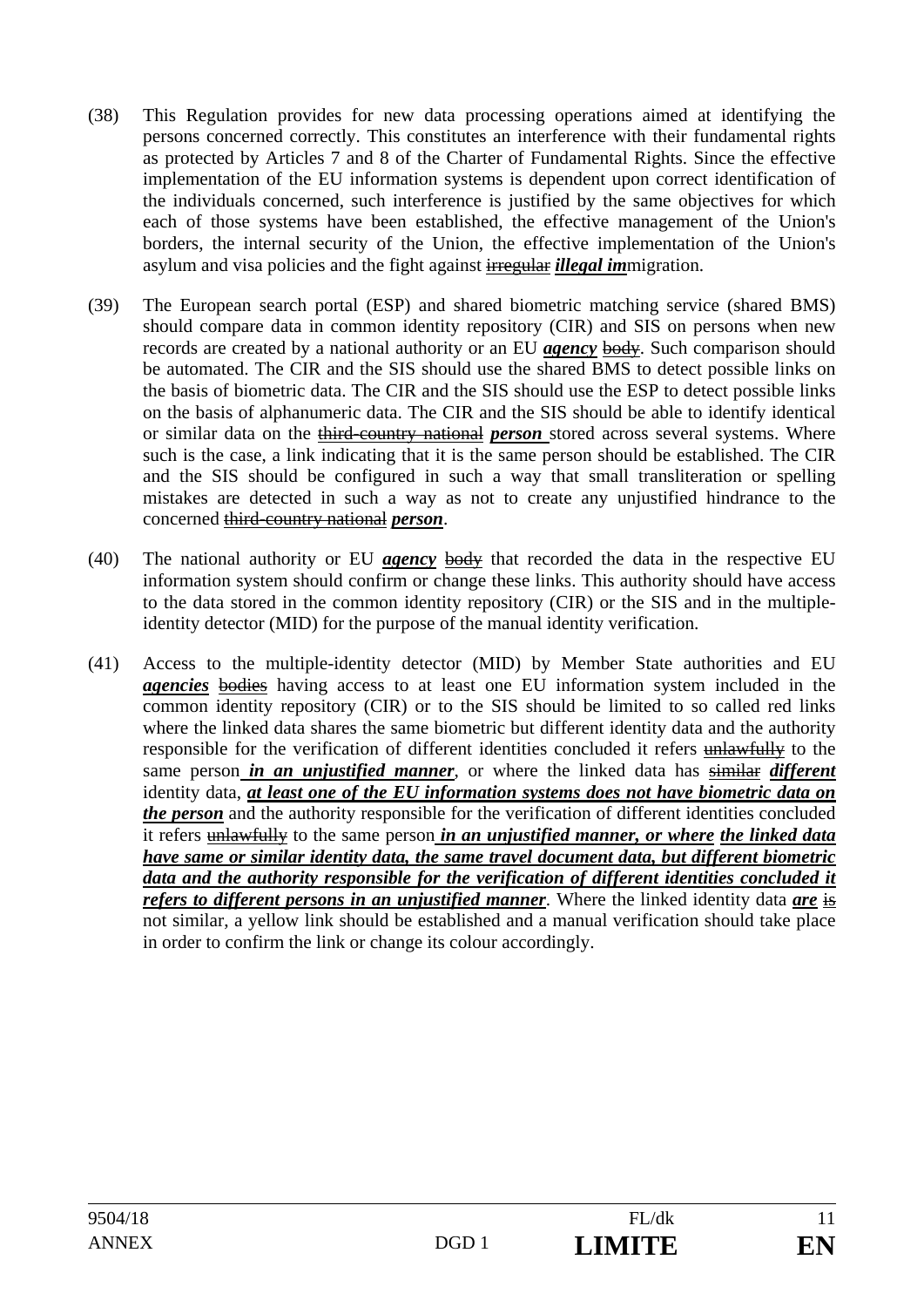- (42) The manual verification of multiple identities should be ensured by the authority creating or updating the data that triggered a hit *match* resulting in a link with data already stored in another EU information system. The authority responsible for the verification of multiple identities should assess whether there are multiple lawful or unlawful identities. Such assessment should be performed where possible in the presence of the third-country national *person* and where necessary by requesting additional clarifications or information. Such assessment should be performed without delay, in line with legal requirements for the accuracy of information under Union and national law.
- (43) For the links obtained in relation to the Schengen Information System (SIS) related to the alerts in respect of persons wanted for arrest or for surrender or extradition purposes, on missing or vulnerable persons, on persons sought to assist with a judicial procedure, on persons for discreet checks or specific checks or on unknown wanted persons, the authority responsible for the verification of multiple identities should be the SIRENE Bureau of the Member State that created the alert. Indeed those categories of SIS alerts are sensitive and should not necessarily be shared with the authorities creating or updating the data in one of the other EU information systems. The creation of a link with SIS data should be without prejudice to the actions to be taken in accordance with the [SIS Regulations].
- *(43a) Access to the MID by Member State authorities and EU agencies is not foreseen where a white link exists between data from two or more EU information systems. However, this will not affect the users' access rights. Where it becomes evident when accessing data from two or more EU information systems that a white link was wrongly created, that Member State authority or EU agency should be able to correct the situation and replace the link.*
- (44) eu-LISA should establish automated data quality control mechanisms and common data quality indicators. eu-LISA should be responsible to develop a central monitoring capacity for data quality and to produce regular data analysis reports to improve the control of implementation and application by Member States of EU information systems. The common quality indicators should include the minimum quality standards to store data in the EU information systems or the interoperability components. The goal of such a data quality standards should be for the EU information systems and interoperability components to automatically identify apparently incorrect or inconsistent data submissions so that the originating Member State is able to verify the data and carry out any necessary remedial actions.
- (45) The Commission should evaluate eu-LISA quality reports and should issue recommendations to Member States where appropriate. Member States should be responsible for preparing an action plan describing actions to remedy any deficiencies in data quality and should report on its progress regularly.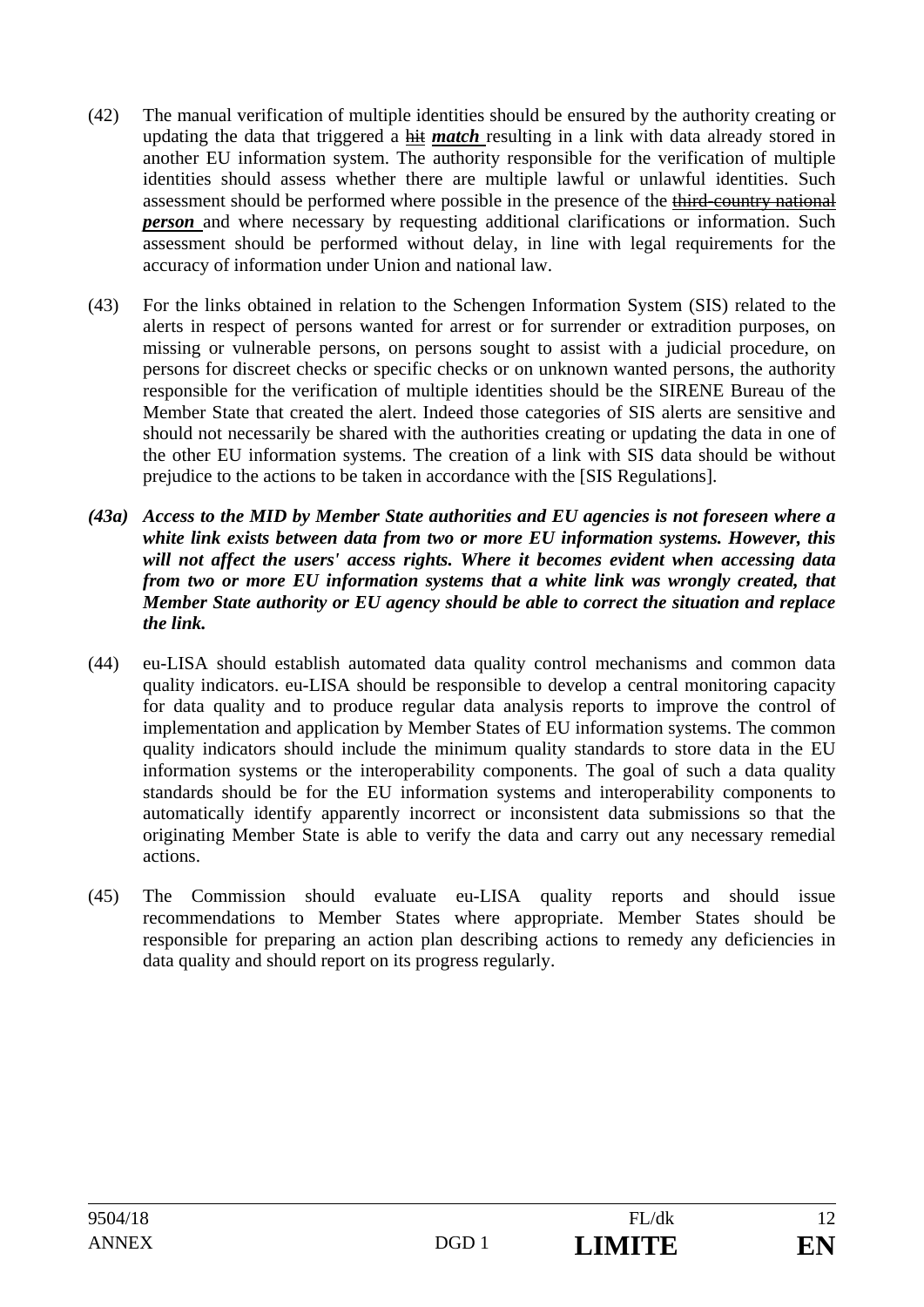(46) The Universal Message Format (UMF) should establish a standard for structured, crossborder information exchange between information systems, authorities and/or organisations in the field of Justice and Home affairs. UMF should define a common vocabulary and logical structures for commonly exchanged information with the objective to facilitate interoperability by enabling the creation and reading of the contents of the exchange in a consistent and semantically equivalent manner.

*(46a) UMF is not meant as a mandatory, sole or preferred standard for the whole field of Justice and Home Affairs and the diverse solutions deployed by the European Commission, the EU agencies and Member States.*

- (47) A central repository for reporting and statistics (CRRS) should be established to generate cross-system statistical data and analytical reporting for policy, operational and data quality purposes. eu-LISA should establish, implement and host the CRRS in its technical sites containing anonymous statistical data from the above-mentioned systems, the common identity repository, the multiple-identity detector and the shared biometric matching service. The data contained in the CRRS should not enable the identification of individuals. eu-LISA should render the data anonymous and should record such anonymous data in the CRRS. The process for rendering the data anonymous should be automated and no direct access by eu-LISA staff should be granted to any personal data stored in the EU information systems or in the interoperability components.
- (48) Regulation (EU) *No* 2016/679 should apply to the processing of personal data under this Regulation by national authorities unless such processing is carried out by the designated authorities or central access points of the Member States for the purposes of the prevention, detection or investigation of terrorist offences or of other serious criminal offences, when Directive (EU) *No* 2016/680 of the European Parliament and of the Council should apply.
- *(48a) Where the processing of personal data by the Member States for the purpose of interoperability is carried out by the competent authorities for the purposes of the prevention, detection or investigation of terrorist offences or of other serious criminal offences, Directive (EU) No 2016/680 applies.<sup>18</sup>*
- (49) The specific provisions on data protection of [the EES Regulation *(EU) No 2017/2226*], Regulation (EC) No 767/2008, [the ETIAS Regulation] and [the Regulation on SIS in the field of border checks] should apply to the processing of personal data in those respective systems.

<sup>18</sup> **<sup>18</sup>** The following recital has been included as part of the political agreement in the ETIAS file: "Where the processing of personal data by the Member States for the purpose of assessing applications is carried out by the competent authorities for the purposes of the prevention, detection or investigation of terrorist offences or of other serious criminal offences, Directive (EU) No 2016/680 applies."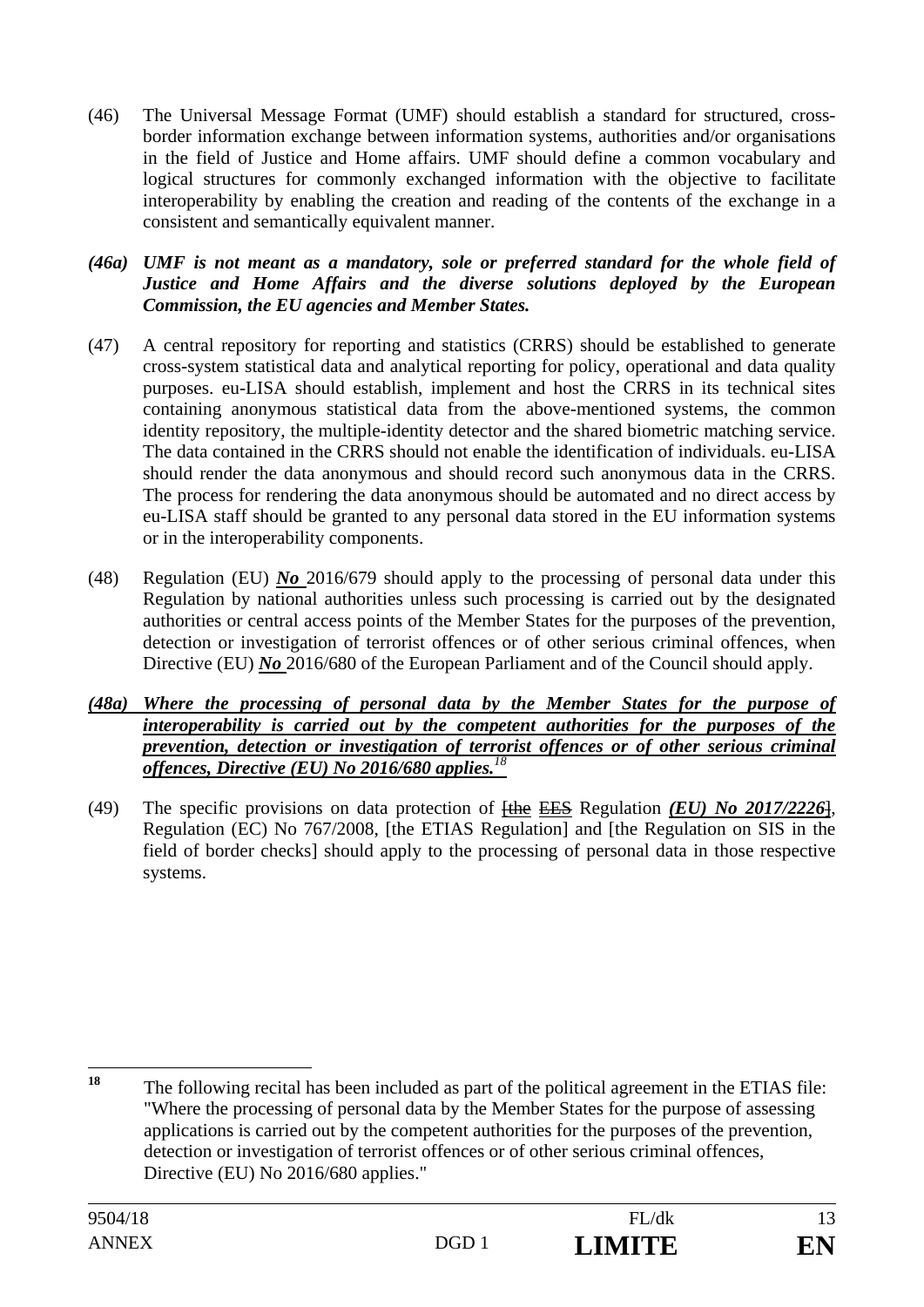- (50) Regulation (EC) No 45/2001 of the European Parliament and of the Council**<sup>19</sup>** should apply to the processing of personal data by eu-LISA and other institutions and bodies of the Union when carrying out their responsibilities under this Regulation, without prejudice to Regulation (EU) 2016/794, which should apply to the processing of personal data by Europol.
- (51) The national supervisory authorities established in accordance with [Regulation (EU) *No*  2016/679] should monitor the lawfulness of the processing of personal data by the Member States, whilst the European Data Protection Supervisor as established by Regulation (EC) No 45/2001 should monitor the activities of the Union institutions and bodies in relation to the processing of personal data. The European Data Protection Supervisor and the supervisory authorities should cooperate with each other in the monitoring of the processing of personal data by interoperability components.
- (52) "(...) The European Data Protection Supervisor was consulted in accordance with Article 28(2) of Regulation (EC) No 45/2001 and delivered an opinion on *16 April 2018* … "
- (53) Insofar as confidentiality is concerned, the relevant provisions of the Staff Regulations of officials and the Conditions of Employment of other servants of the European Union should apply to officials or other servants employed and working in connection with SIS.
- (54) Both the Member States and eu-LISA should maintain security plans in order to facilitate the implementation of security obligations and should cooperate with each other in order to address security issues. eu-LISA should also make sure there is a continuous use of the latest technological developments to ensure data integrity regarding the development, design and management of the interoperability components.
- (55) The implementation of the interoperability components provided for in this Regulation will have an impact on the way checks are carried out at border crossing points. These impacts will result from a combined application of the existing rules of the Regulation (EU) *No*  2016/399 of the European Parliament and of the Council**<sup>20</sup>** and the rules on interoperability provided for in this Regulation.

<sup>19</sup> **<sup>19</sup>** Regulation (EC) No 45/2001 of the European Parliament and of the Council of 18 December 2000 on the protection of individuals with regard to the processing of personal data by the Community institutions and bodies and on the free movement of such data (OJ L 8, 12.1.2001, p.1).

**<sup>20</sup>** Regulation (EU) 2016/399 of the European Parliament and of the Council of 9 March 2016 on a Union Code on the rules governing the movement of persons across borders, OJ L 77, 23.3.2016, p.1.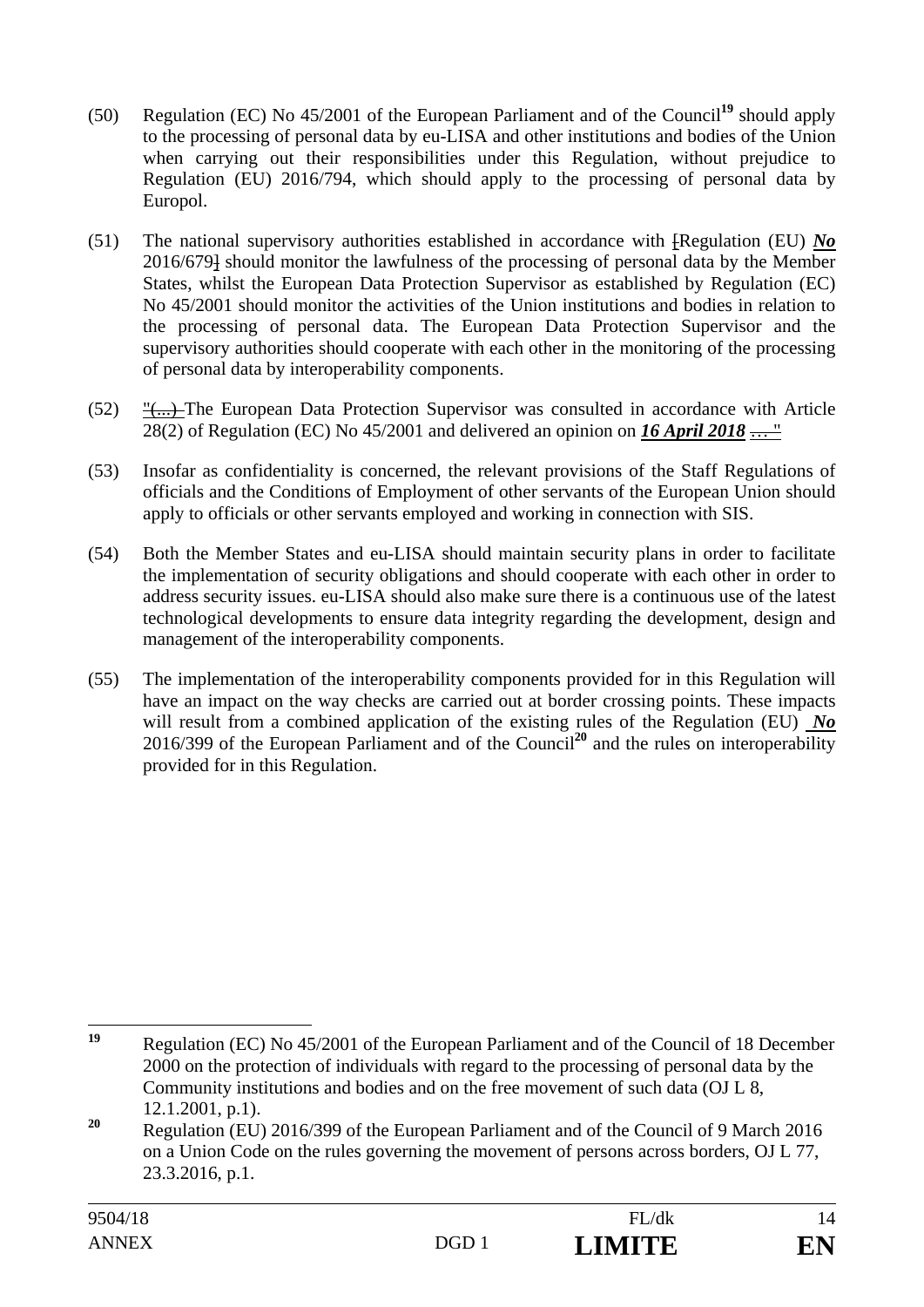- (56) As a consequence of this combined application of the rules, the European search portal (ESP) should constitute the main access point for the compulsory systematic consultation of databases for third-country nationals *persons* at border crossing points provided for by the Schengen Borders Code. In addition, the identity data that led to the classification of a link in the multiple-identity detector (MID) as a red link should be taken into account by the border guards for assessing whether or not the person fulfils the conditions of entry defined in the Schengen Borders Code. However the presence of a red link should not in itself constitute a ground for refusal of entry and the existing grounds for refusal of entry listed in the Schengen Borders Code should therefore not be amended.
- (57) It would be appropriate to update the Practical Handbook for Border Guards to make these clarifications explicit.
- (58) However, an amendment of Regulation (EU) 2016/399 would be required in order to add the obligation for the border guard to refer a third-country national to second-line check in case the consultation of the multiple-identity detector (MID) through the European search portal (ESP) would indicate the existence of a yellow link or a red link, in view of not prolonging the waiting time in the first-line checks.
- (59) Should the query of the multiple-identity detector (MID) through the European search portal (ESP) result in a yellow link or detect a red link, the border guard **on second line** should consult the common identity repository or the Schengen Information System or both in order to assess the information on the person being checked, to manually verify his/her different identity and to adapt the colour of the link if required.
- (60) To support the purposes of statistics and reporting, it is necessary to grant access to authorised staff of the competent authorities, institutions and *agencies* bodies identified in this Regulation to consult certain data related to certain interoperability components without enabling individual identification.
- (61) In order to allow competent authorities and the EU *agencies* bodies to adapt to the new requirements on the use of the European search portal (ESP), it is necessary to provide for a transitional period. Similarly, in order to allow for the coherent and optimal functioning of the multiple-identity detector (MID), transitional measures should be established for the start of its operations.
- (62) The costs for the development of the interoperability components projected under the current Multiannual Financial Framework are lower than the remaining amount on the budget earmarked for Smart Borders in Regulation (EU) No 515/2014 of the European Parliament and the Council<sup>21</sup>. Accordingly, this Regulation, pursuant to Article  $5(5)(b)$  of Regulation (EU) No 515/2014, should reallocate the amount currently attributed for developing IT systems supporting the management of migration flows across the external borders.

 $21$ **<sup>21</sup>** Regulation (EU) No 515/2014 of the European Parliament and of the Council of 16 April 2014 establishing as part of the Internal Security Fund, the Instrument for financial support for external borders and visa and repealing Decision No 574/2007/EC (OJ L 150, 20.5.2014, p. 143).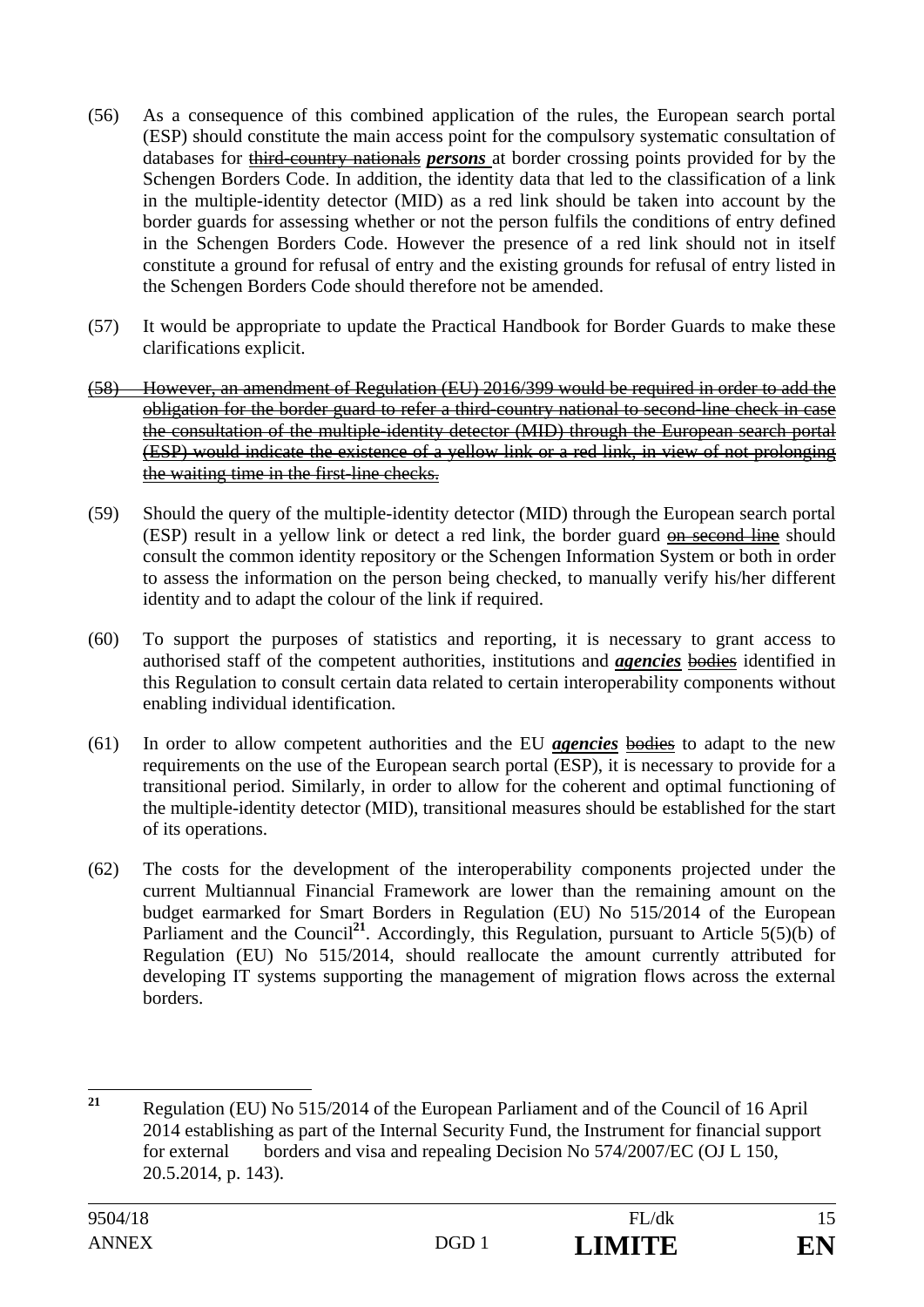- (63) In order to supplement certain detailed technical aspects of this Regulation, the power to adopt acts in accordance with Article 290 of the Treaty on the Functioning of the European Union should be delegated to the Commission in respect of the *extension of the transitional period for the use of the European Search Portal (ESP)*-profiles for the users of the European search portal (ESP) and the content and format of the ESP replies. It is of particular importance that the Commission carry out appropriate consultations during its preparatory work, including at expert level, and that those consultations be conducted in accordance with the principles laid down in the Interinstitutional Agreement on Better Law-Making of 13 April 2016<sup>22</sup>. In particular, to ensure equal participation in the preparation of delegated acts, the European Parliament and the Council should receive all documents at the same time as Member State experts, and their experts should systematically have access to meetings of Commission expert groups dealing with the preparation of delegated acts.
- (64) In order to ensure uniform conditions for the implementation of this Regulation, implementing powers should be conferred on the Commission to adopt detailed rules on: *profiles for the users of the European search portal (ESP); format of the ESP replies; performance requirements and performance monitoring of the shared BMS;* automated data quality control mechanisms, procedures and indicators; development of the UMF standard; procedures for determining cases of similarity of identities *and biometric data*; the operation of the central repository for reporting and statistics; and cooperation procedure in case of security incidents*; and specifications of the technical solution to facilitate the querying of EU information systems and the CIR*. Those powers should be exercised in accordance with Regulation (EU) No 182/2011 of the European Parliament and of the Council**<sup>23</sup>**.
- (65) Regulation *(EU No* 2016/794 shall apply for any processing of Europol data for the purposes of this Regulation.
- *(65a) This Regulation should contain clear provisions on liability and right to compensation for unlawful processing of personal data or from any other act incompatible with it, without prejudice to the right to compensation from, and liability of the controller or processor under Regulation (EU) No 2016/679, Directive (EU) No 2016/680 and Regulation (EC) No 45/2001. With regard to the role of eu-LISA as a data processor, this latter should be responsible for the damage it provoked where it has not complied with the specific obligations of this Regulation directed to it, or where it has acted outside or contrary to lawful instructions of the Member State which is the data controller.*
- (66) This Regulation is without prejudice to the application of Directive 2004/38/EC.
- (67) This Regulation constitutes a development of the provisions of the Schengen *acquis*.

 $22$ **<sup>22</sup>** http://eur-lex.europa.eu/legal-

<sup>&</sup>lt;sup>content/EN/TXT/?uri=uriserv:OJ.L\_.2016.123.01.0001.01.ENG.<br>
Regulation (EU) No 182/2011 of the European Parliament and of the Council of 16</sup> February 2011 laying down the rules and general principles concerning mechanisms for control by the Member States of the Commission's exercise of implementing powers (OJ L 55, 28.2.2011, p. 13).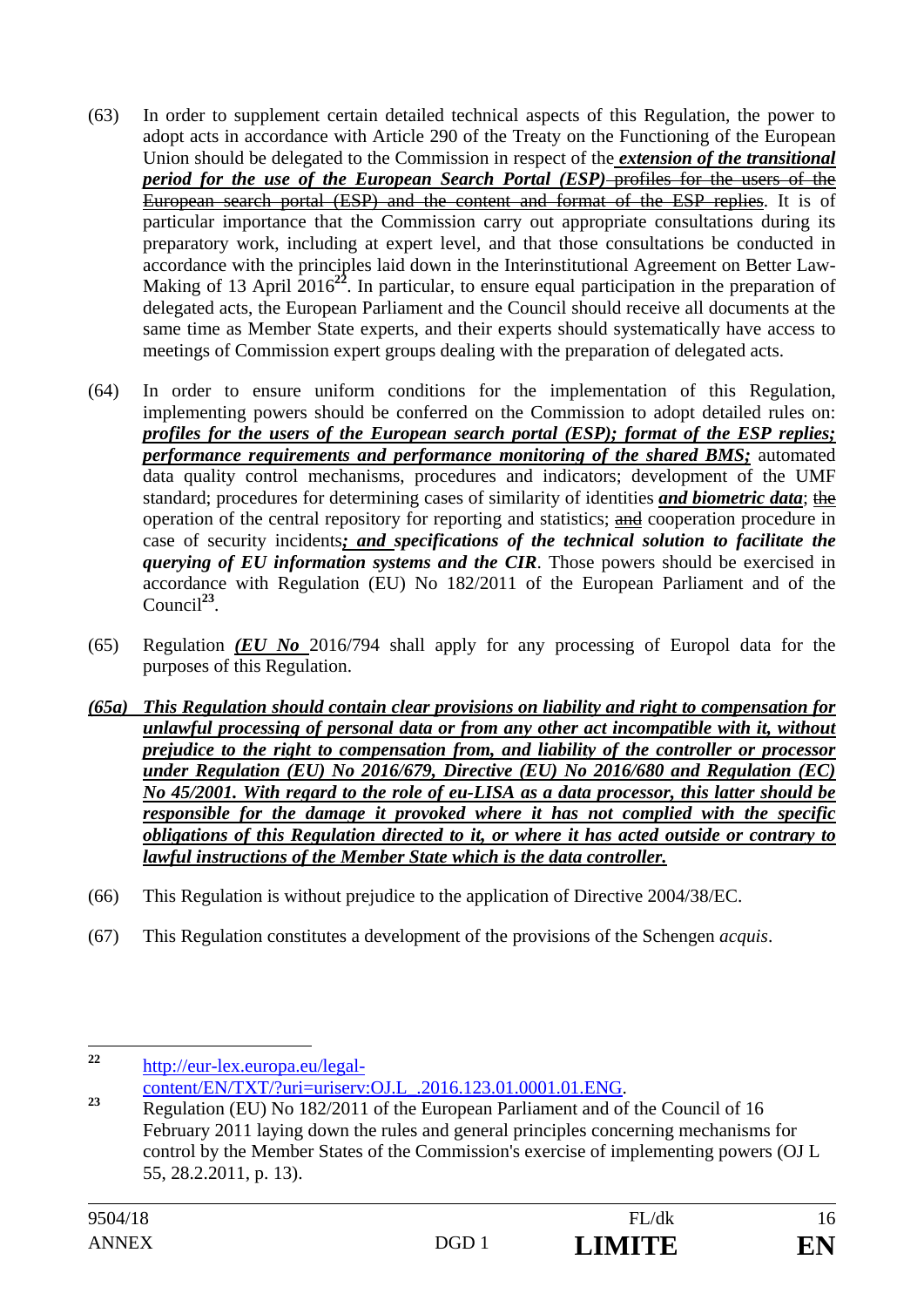- (68) In accordance with Articles 1 and 2 of Protocol No 22 on the Position of Denmark, annexed to the Treaty on European Union and to the Treaty on the Functioning of European Union, Denmark is not taking part in the adoption of this Regulation and is not bound by it or subject to its application. Given that this Regulation builds upon the Schengen *acquis*, Denmark shall, in accordance with Article 4 of that Protocol, decide within a period of six months after the adoption of this Regulation whether it will implement it in its national law.
- (69) This Regulation constitutes a development of the provisions of the Schengen *acquis* in which the United Kingdom does not take part, in accordance with Council Decision  $2000/365/EC^{24}$ ; the United Kingdom is therefore not taking part in the adoption of this Regulation and is not bound by it or subject to its application.
- (70) This Regulation constitutes a development of the provisions of the Schengen *acquis* in which Ireland does not take part, in accordance with Council Decision  $2002/192/EC^{25}$ ; Ireland is therefore not taking part in the adoption of this Regulation and is not bound by it nor subject to its application.
- (71) As regards Iceland and Norway, this Regulation constitutes a development of the provisions of the Schengen acquis within the meaning of the Agreement concluded by the Council of the European Union and the Republic of Iceland and the Kingdom of Norway concerning the association of those two States with the implementation, application and development of the Schengen acquis**<sup>26</sup>** which fall within the area referred to in Article 1, points A, B and G of Council Decision 1999/437/EC of 17 May 1999 on certain arrangements for the application of that Agreement**<sup>27</sup>**.
- (72) As regards Switzerland, this Regulation constitutes a development of the provisions of the Schengen acquis within the meaning of the Agreement between the European Union, the European Community and the Swiss Confederation concerning the association of the Swiss Confederation with the implementation, application and development of the Schengen acquis**<sup>28</sup>** which fall within the area referred to in Article 1, points A, B and G of Decision 1999/437/EC read in conjunction with Article 3 of Council Decision 2008/146/EC**<sup>29</sup>**.

 $24$ **<sup>24</sup>** Council Decision 2000/365/EC of 29 May 2000 concerning the request of the United Kingdom of Great Britain and Northern Ireland to take part in some of the provisions of the Schengen acquis (OJ L 131, 1.6.2000, p. 43).

<sup>&</sup>lt;sup>25</sup> Council Decision 2002/192/EC of 28 February 2002 concerning Ireland's request to take part in some of the provisions of the Schengen acquis (OJ L 64, 7.3.2002, p. 20).

<sup>26</sup> **OJ L 176, 10.7.1999, p. 36**<br> **27 OJ L 176, 10.7.1999, p. 31.**<br> **28 OJ L 53, 27.2.2008, p. 52.**<br> **29 OJ L 53, 27.2.2008, p. 1.**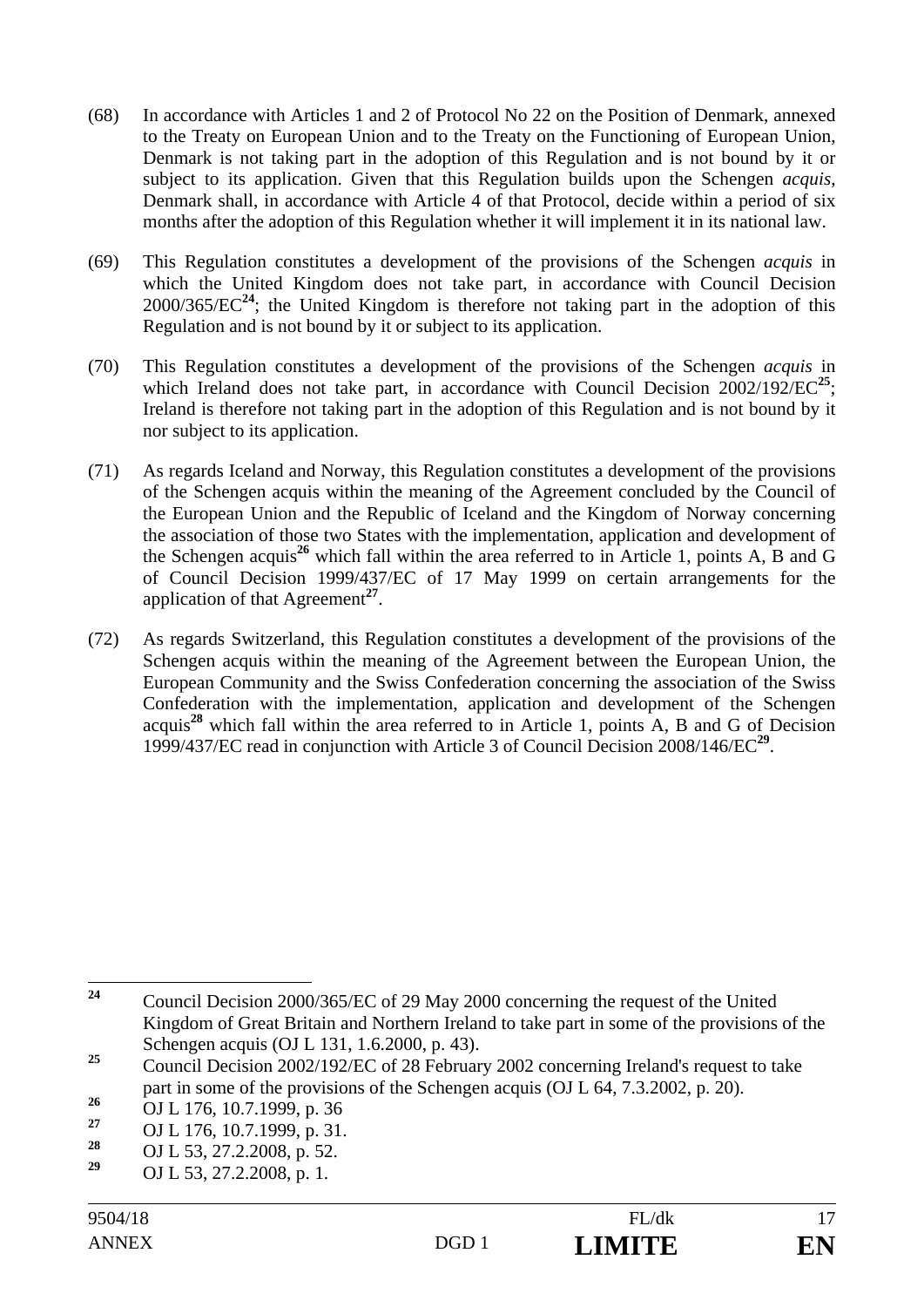- (73) As regards Liechtenstein, this Regulation constitutes a development of the provisions of the Schengen *acquis* within the meaning of the Protocol between the European Union, the European Community, the Swiss Confederation and the Principality of Liechtenstein on the accession of the Principality of Liechtenstein to the Agreement between the European Union, the European Community and the Swiss Confederation on the Swiss Confederation's association with the implementation, application and development of the Schengen *acquis***<sup>30</sup>** which fall within the area referred to in Article 1, points A, B and G of Decision 1999/437/EC read in conjunction with Article 3 of Council Decision 2011/350/EU**<sup>31</sup>**.
- (74) As regards Cyprus, the provisions related to the SIS and the VIS constitute provisions building upon, or otherwise related to, the Schengen acquis within the meaning of Article 3(2) of the 2003 Act of Accession.
- (75) As regards Bulgaria and Romania, the provisions related to the SIS and the VIS constitute provisions building upon, or otherwise related to, the Schengen acquis within the meaning of Article 4(2) of the 2005 Act of Accession read in conjunction with Council Decision 2010/365/EU**<sup>32</sup>** and Council Decision (EU) 2017/1908**<sup>33</sup>**.
- (76) As regards Croatia, the provisions related to the SIS and the VIS constitute provisions building upon, or otherwise related to, the Schengen acquis within the meaning of Article 4(2) of the 2011 Act of Accession read in conjunction with Council Decision (EU) 2017/733**<sup>34</sup>**.
- (77) This Regulation respects the fundamental rights and observes the principles recognised in particular by the Charter of Fundamental Rights of the European Union and shall be applied in accordance with those rights and principles.
- (78) In order to have this Regulation fit into the existing legal framework, the Regulation (EU) *No* 2016/399, Regulation (EU) *No* 2017/2226, Council Decision 2008/633/JHA, Regulation (EC) *No* 767/2008 and Council Decision 2004/512/EC should be amended accordingly,

HAVE ADOPTED THIS REGULATION:

 $30$ 

**<sup>30</sup>** OJ L 160, 18.6.2011, p. 21. **<sup>31</sup>** OJ L 160, 18.6.2011, p. 19. **<sup>32</sup>** Council Decision 2010/365/EU of 29 June 2010 on the application of the provisions of the Schengen acquis relating to the Schengen information System in the Republic of Bulgaria and Romania, OJ L 166, 1.7.2010, p. 17.

<sup>&</sup>lt;sup>33</sup> Council Decision (EU) 2017/1908 of 12 October 2017 on the putting into effect of certain provisions of the Schengen acquis relating to the Visa Information System in the Republic of Bulgaria and Romania, OJ M 269, 19.10.2017, p. 39.

**<sup>34</sup>** Council Decision (EU) 2017/733 of 25 April 2017 on the application of the provisions of the Schengen acquis relating to the Schengen information System in the Republic of Croatia, OJ L 108, 26.4.2017, p. 31.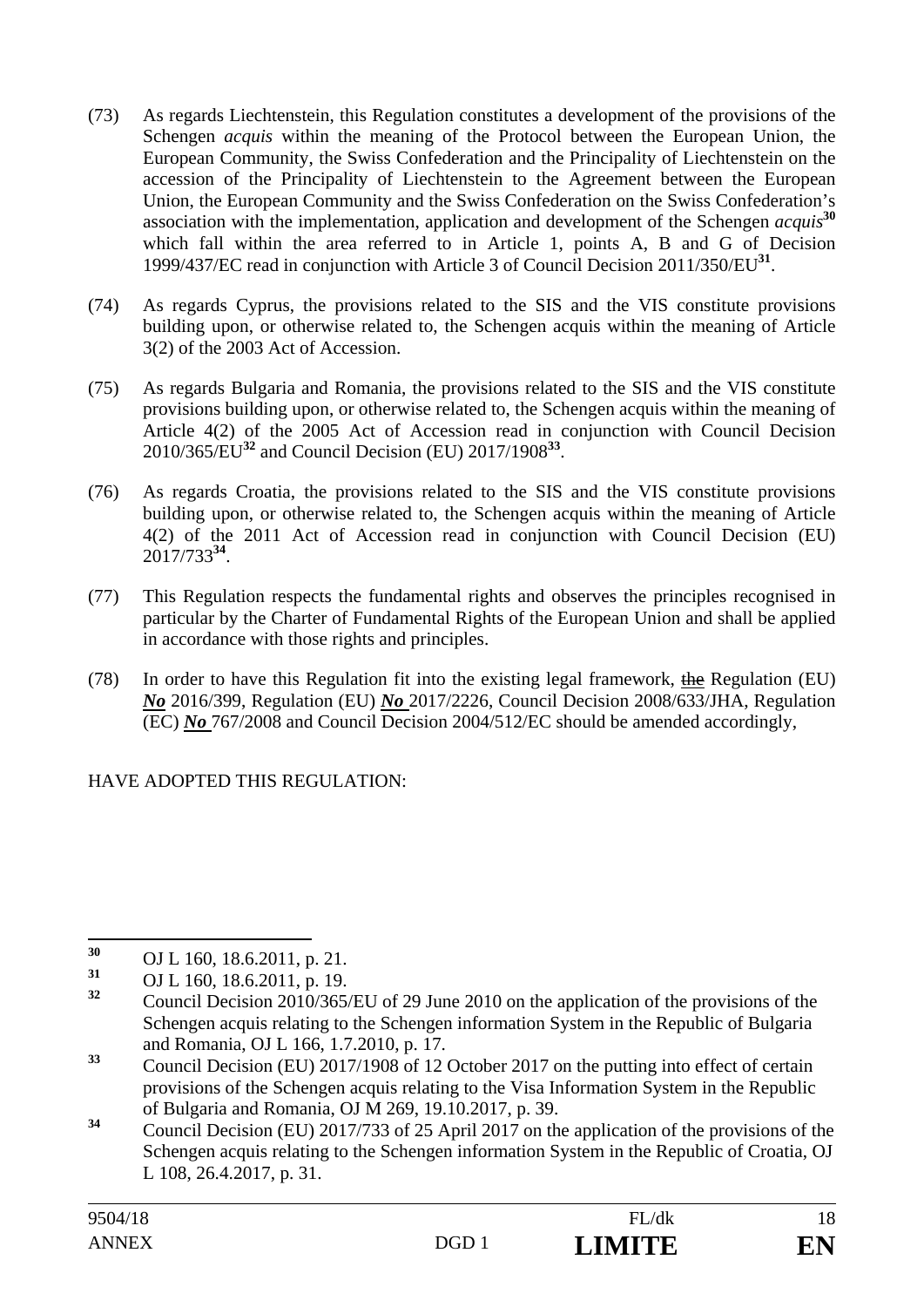# **CHAPTER I General provisions**

# *Article 1*

## *Subject matter*

- 1. This Regulation, together with [Regulation 2018/xx on interoperability police and judicial cooperation, asylum and migration], establishes a framework to ensure the interoperability between the Entry/Exit System (EES), the Visa Information System (VIS), [the European Travel Information and Authorisation System (ETIAS)], Eurodac, the Schengen Information System (SIS), and [the European Criminal Records Information System for third-country nationals (ECRIS-TCN)]**<sup>35</sup>** in order for those systems and data to supplement each other.
- 2. The framework shall include the following interoperability components:
	- (a) a European search portal (ESP);
	- (b) a shared biometric matching service (shared BMS);
	- (c) a common identity repository (CIR);
	- (d) a multiple-identity detector (MID).
- 3. This Regulation also lays down provisions on data quality requirements, on a Universal Message Format (UMF), on a central repository for reporting and statistics (CRRS) and lays down the responsibilities of the Member States and of the European Agency for the operational management of large-scale IT systems in the area of freedom, security and justice (eu-LISA), with respect to the design and operation of the interoperability components.
- 4. This Regulation also adapts the procedures and conditions for Member State law enforcement *designated* authorities and for the European Union Agency for Law Enforcement Cooperation (Europol) access to the Entry/Exit System (EES), the Visa Information System (VIS), [the European Travel Information and Authorisation System (ETIAS),] and Eurodac for the purposes of the prevention, detection and *or* investigation of terrorist offences or of other serious criminal offences falling under their competence.

 $35$ **NL** scrutiny reservation on Articles relating to ECRIS-TCN in the interoperability solution.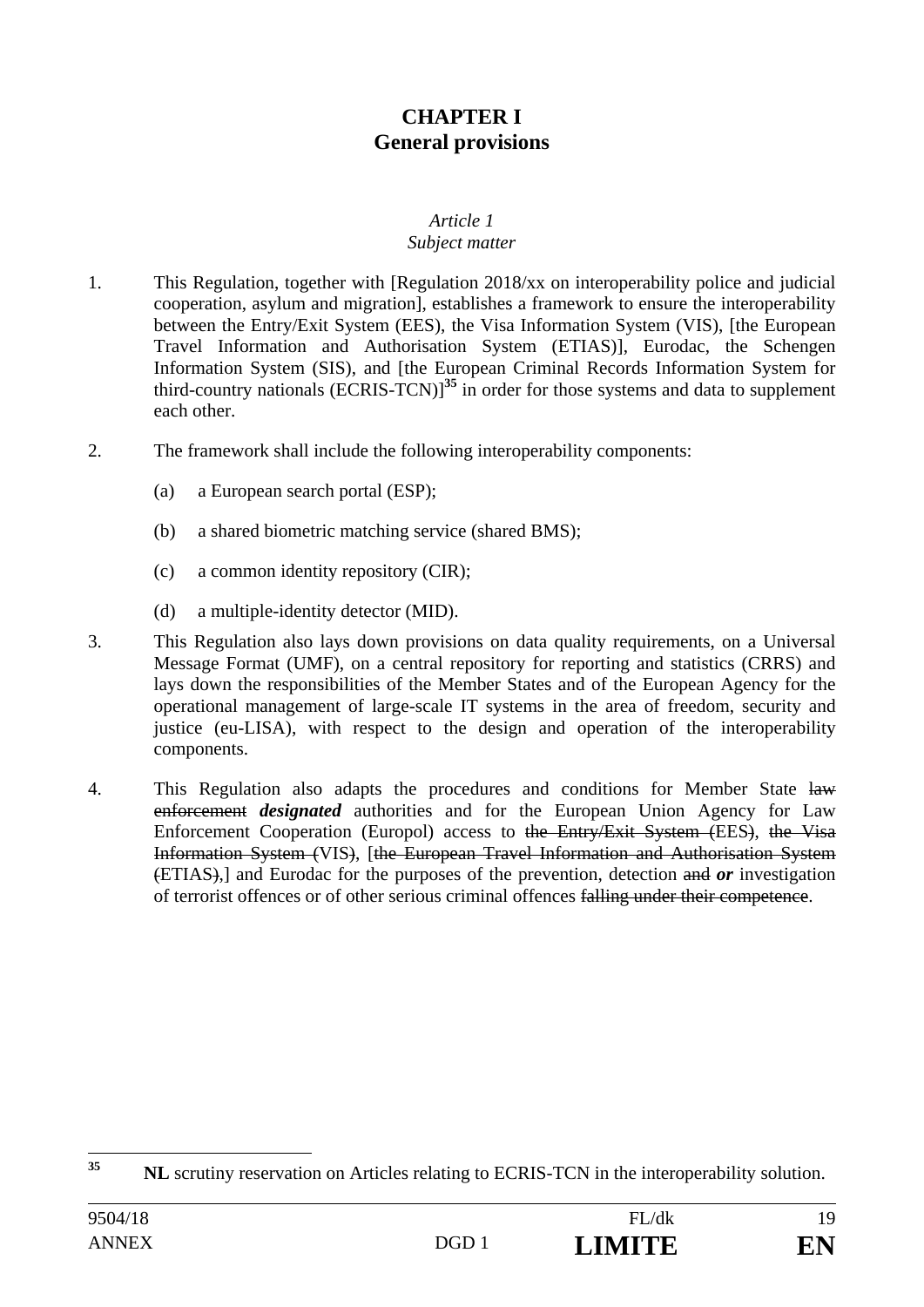### *Article 2 Objectives of interoperability*

- 1. By ensuring interoperability, this Regulation shall have *has* the following objectives:
	- (a) *to improve the effectiveness and efficiency of checks at the external borders*;  $\frac{10}{10}$ improve the management of the external borders;
	- (b) to contribute to preventing and combating irregular *illegal im*migration;
	- (c) to contribute to a high level of security within the area of freedom, security and justice of the Union including the maintenance of public security and public policy and safeguarding the security in the territories of the Member States;
	- (d) to improve the implementation of the common visa policy;  $\frac{d}{dt}$
	- (e) to assist in examining application*s* for international protection *lodged in a Member State*;
	- *(f) in the event of a natural disaster or an accident, for humanitarian reasons, to assist in the identification of unknown persons who are not able to identify themselves or unidentified human remains.*
- 2. The objectives of ensuring interoperability *referred to in paragraph 1* shall be achieved *in particular* by:
	- (a) ensuring the correct identification of persons;
	- (b) contributing to fighting identity fraud;
	- (c) improving and harmonising data quality requirements of the respective EU information systems *while respecting the data processing requirements of the legal bases of the individual systems, data protection standards and the data owner principles*;
	- (d) facilitating and *supporting* the technical and operational implementation by Member States of existing and future EU information systems;
	- (e) strengthening and simplifying and making more uniform the data security and data protection conditions that govern the respective EU information systems, *without prejudice to the special protection and safeguards afforded to certain categories of data;*
	- (f) streamlining the conditions for law enforcement access *by designated authorities* to the EES, the VIS, [the ETIAS] and Eurodac;
	- (g) supporting the purposes of the EES, the VIS, [the ETIAS], Eurodac, the SIS and [the ECRIS-TCN system].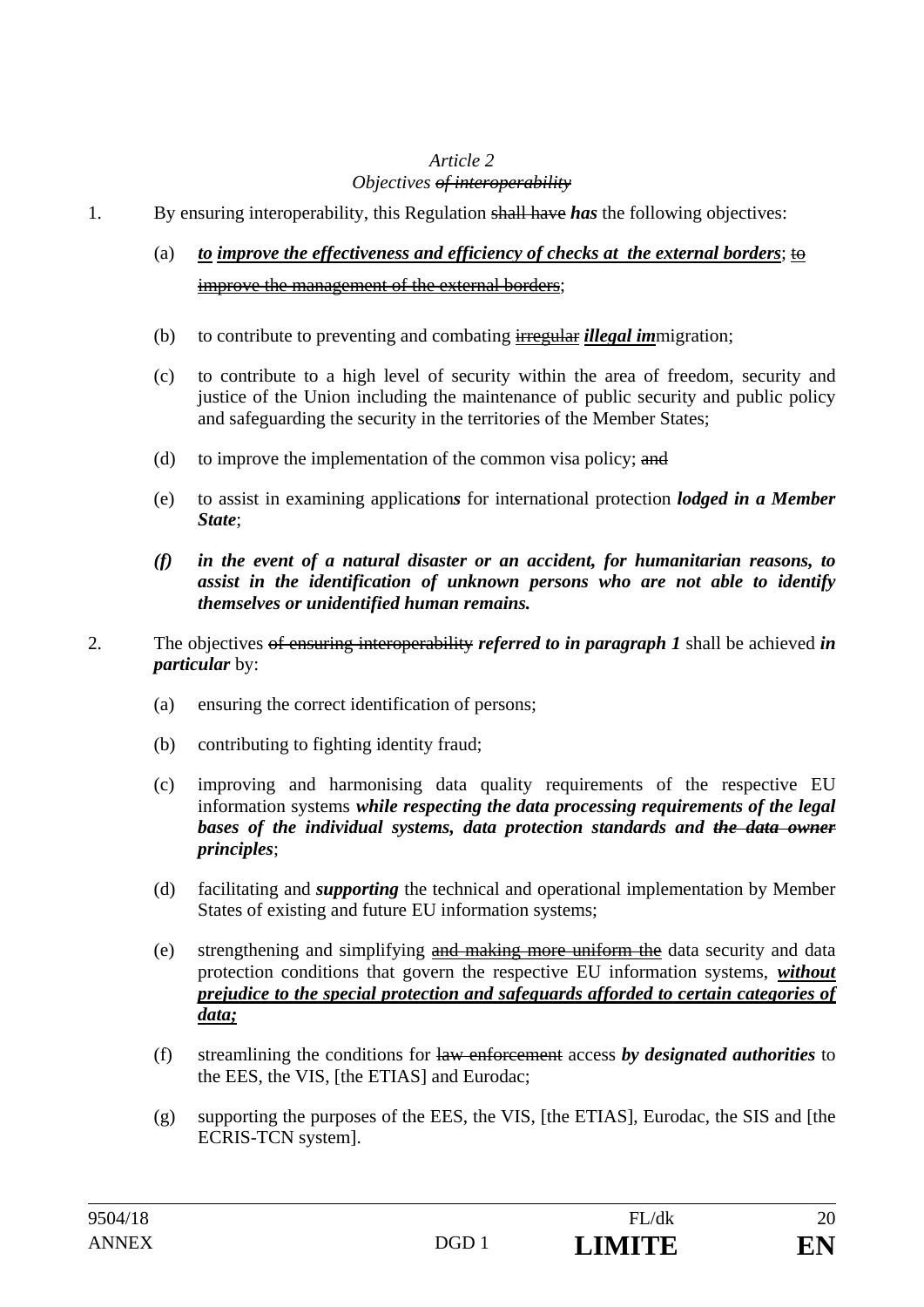## *Scope*

- 1. This Regulation applies to <del>[the Entry/Exit System (EES)]</del>, the Visa Information System (VIS), [the European Travel Information and Authorisation System (ETIAS)] and the Schengen Information System (SIS).
- 2. This Regulation applies to persons in respect of whom personal data may be processed in the EU information systems referred to in paragraph 1.

## *Article 4 Definitions*

For the purposes of this Regulation, the following definitions apply:

- (1) 'external borders' means external borders as defined in Article 2(2) of Regulation (EU) 2016/399;
- (2) 'border checks' means border checks as defined in Article 2(11) of Regulation (EU) 2016/399;
- (3) 'border authority' means the border guard assigned in accordance with national law to carry out border checks *as defined in point 11 of Article 2 of Regulation (EU) 2016/399*;
- (4) 'supervisory authorities' means the supervisory authority established in accordance with Article 51(1) of Regulation (EU) *No* 2016/679, and the supervisory authority established in accordance with Article 41(1) of Directive (EU) *No* 2016/680;
- (5) 'verification' means the process of comparing sets of data to establish the validity of a claimed identity (one-to-one check);
- (6) 'identification' means the process of determining a person's identity through a database search against multiple sets of data (one-to-many check);
- (7) 'third-country national' means a person who is not a citizen of the Union within the meaning of Article 20(1) of the Treaty, or a stateless person or a person whose nationality is unknown;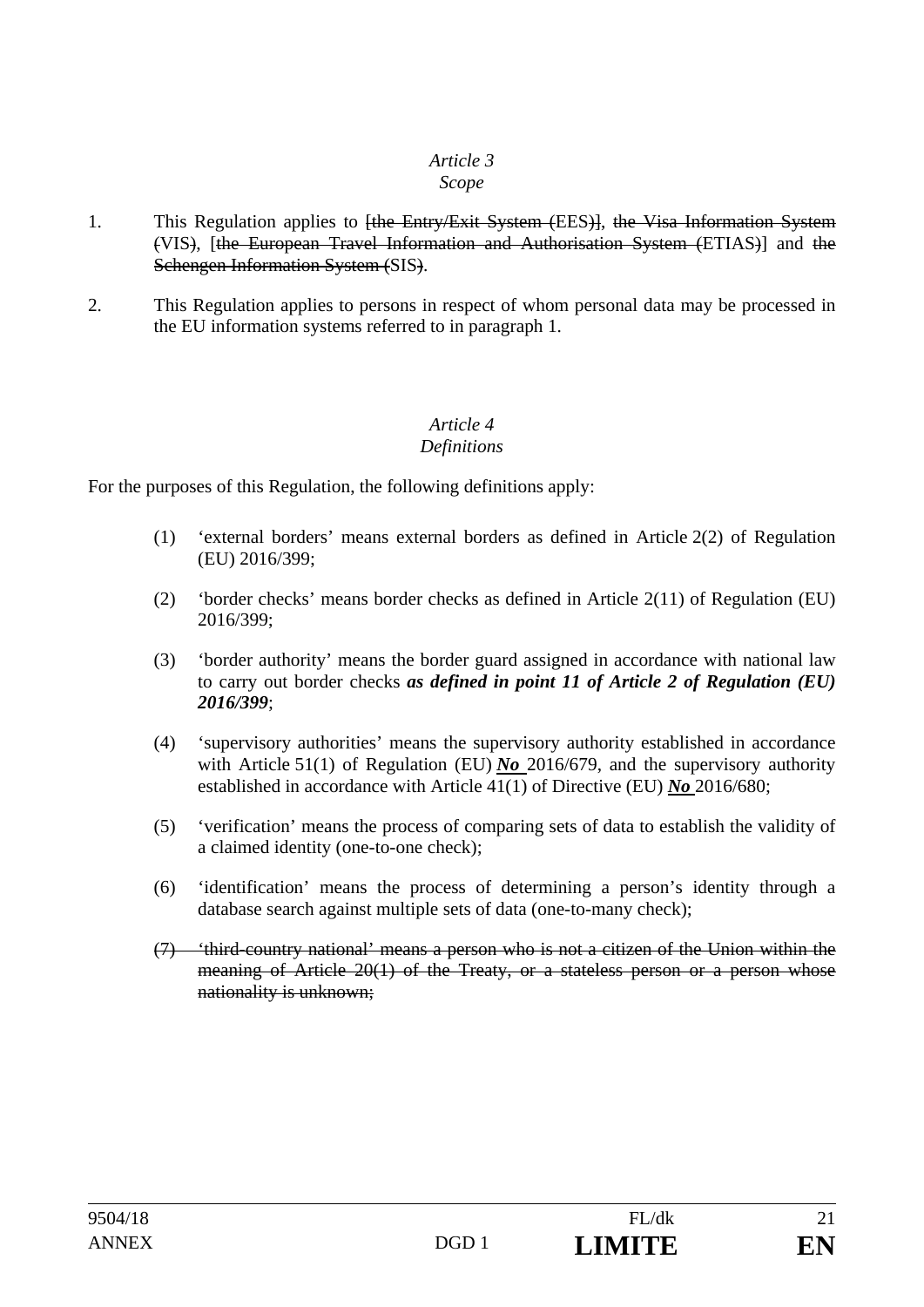- (8) 'alphanumeric data' means data represented by letters, digits, special characters, spaces and punctuation marks;
- (9) 'identity data' means the data referred to in Article  $27(3)(a)$  to (h);
- (10) *'dactyloscopic data' means fingerprints images, images of fingerprint latents, palm prints,*  and palm prints latents<sup>36</sup> which due to their unique character and the reference points *contained therein enable accurate and conclusive comparisons on a person's identity*; 'fingerprint data' means the data relating to the fingerprints of an individual;
- (11) 'facial image' means digital images of the face;
- (12) 'biometric data' means fingerprint *dactyloscopic* data *and/*or facial image;
- (13) 'biometric template' means a mathematical representation obtained by feature extraction from biometric data limited to the characteristics necessary to perform identifications and verifications;
- (14) 'travel document' means a passport or other equivalent document entitling the holder to cross the external borders and to which a visa may be affixed;
- (15) 'travel document data' means the type, number and country of issuance of the travel document, the date of expiry of the validity of the travel document and the threeletter code of the country issuing the travel document;
- (16) 'travel authorisation' means travel authorisation as defined in Article 3 of the **[ETIAS Regulation]:**
- (17) 'short-stay visa' means visa as defined in Article 2(2)(a) of Regulation (EC) No 810/2009;
- (18) 'EU information systems' means the large-scale IT systems *operationally* managed by eu-LISA;
- (19) 'Europol data' means personal data *processed by* provided to Europol for the purpose referred to in Article 18(2)(a) *to (c)* of Regulation (EU) 2016/794;
- (20) 'Interpol databases' means the Interpol Stolen and Lost Travel Document database (SLTD) and the Interpol Travel Documents Associated with Notices database (Interpol TDAWN);

<sup>36</sup> **<sup>36</sup>** *NB: Same definition as in Council Decision 2008/616/JHA*.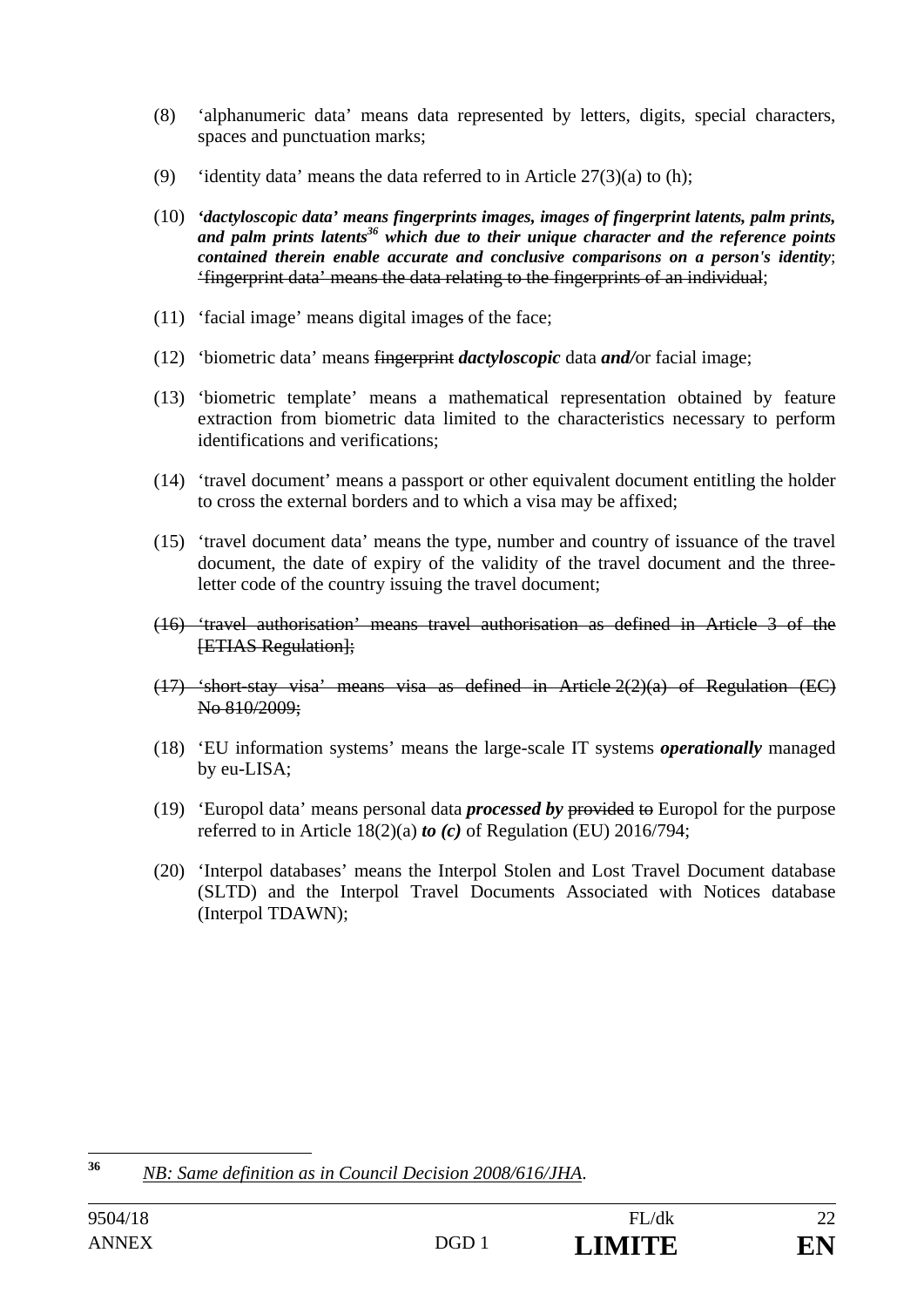- (21) 'match' means the existence of a correspondence *as a result of an automated comparison between* established by comparing two or more occurrences of personal data recorded or being recorded in an information system or database;
- (22) 'hit' means the confirmation of one match or several or matches;
- (23) 'police authority' means 'competent authority' as defined in Article 3(7) of Directive *No* 2016/680;
- (24) 'designated authorities' means the Member State designated authorities referred to in Article 29(1) of Regulation (EU) 2017/2226, Article 3(1) of Council Decision 2008/633/JHA, [Article 43 of the ETIAS Regulation] and [Article 6 of the Eurodac Regulation];
- (25) 'terrorist offence' means an offence under national law which corresponds or is equivalent to one of the offences referred to in Directive (EU) 2017/541;
- (26) 'serious criminal offence' means an offence which corresponds or is equivalent to one of the offences referred to in Article 2(2) of Framework Decision 2002/584/JHA, if it is punishable under national law by a custodial sentence or a detention order for a maximum period of at least three years;
- (27) *'Entry/Exit System' (*'EES'**)** means the Entry/Exit System as referred to in Regulation (EU) 2017/2226;
- (28) *'Visa Information System' (*'VIS'*)* means the Visa Information System as referred to in Regulation (EC) No 767/2008;
- (29) [*'the European Travel Information and Authorisation System' (*'ETIAS'*)* means the European Travel Information and Authorisation System as referred to in the ETIAS Regulation];
- (30) 'Eurodac' means Eurodac as referred to in the [Eurodac Regulation];
- (31) *'Schengen Information System' (*'SIS'*)* means the Schengen Information System as referred to [in the Regulation on SIS in the field of border checks, Regulation on SIS in the field of law enforcement and Regulation on SIS in the field of illegal return];
- (32) ['ECRIS-TCN System' means the European Criminal Records Information System *the centralised system for the identification of Member States* holding conviction information on third-country national*s* and stateless persons as referred to in the ECRIS-TCN System Regulation];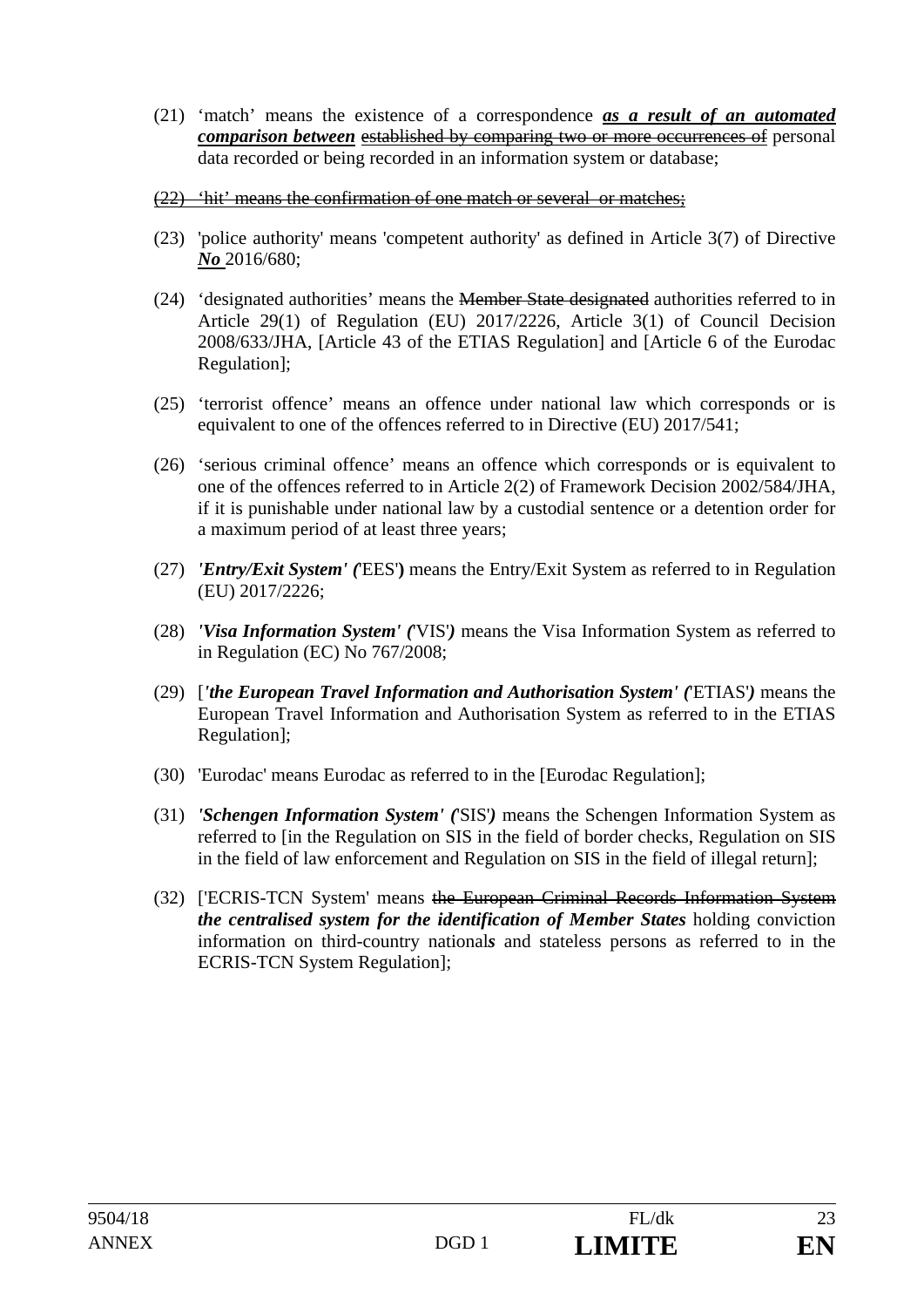- (33) *'European search portal' (*'ESP'*)* means the European search portal as referred to in Article 6:
- (34) *'shared biometric matching service' (*'shared BMS'*)* means the shared biometric matching service as referred to in Article 15 *12*;
- (35) *'common identity repository' (*'CIR'*)* means the common identity repository as referred to in Article 17;
- (36) *'multiple-identity detector' (*'MID'*)* means the multiple-identity detector as referred to in Article 25;
- (37) *'central repository for reporting and statistics' (*'CRRS'*)* means the central repository for reporting and statistics as referred to in Article 39.
- *(38) 'Universal Message Format' ('UMF') means Universal Message Format as referred to in Article 38.*

## *Non-discrimination*

Processing of personal data for the purposes of this Regulation shall not result in discrimination against persons on any grounds such as *gender* sex, racial or ethnic origin, religion or belief, disability, age or sexual orientation. It shall fully respect human dignity and integrity. Particular attention shall be paid to children, the elderly and persons with a disability.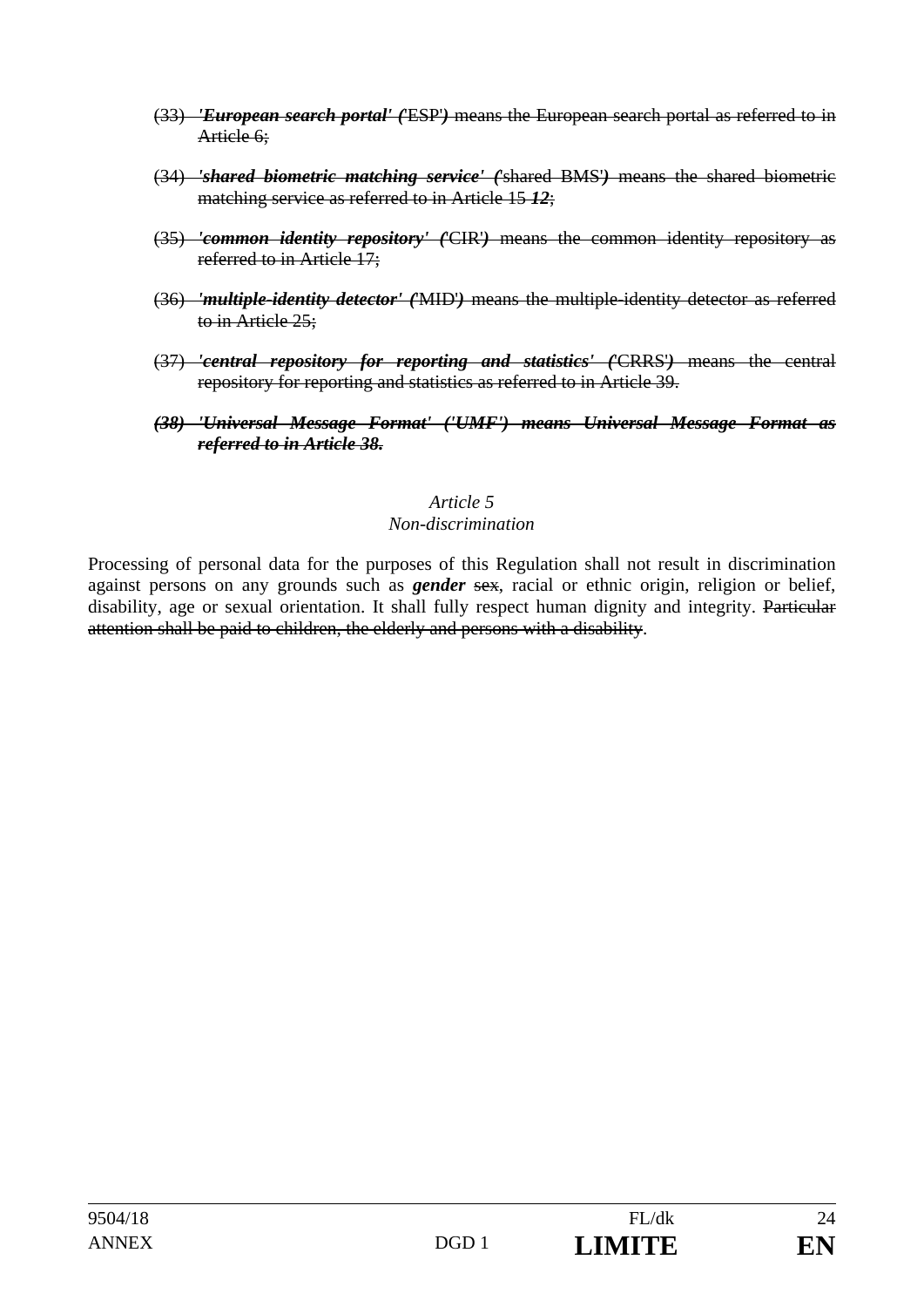# **CHAPTER II European Search Portal**

### *Article 6*

### *European search portal*

- 1. A European search portal (ESP) is established for the purposes of ensuring that Member State authorities and EU *agencies* bodies have fast, seamless, efficient, systematic and controlled access to the EU information systems, the Europol data and the Interpol databases that they need to perform their tasks in accordance with their access rights and of supporting the objectives of the EES, the VIS, [the ETIAS], Eurodac, the SIS, [the ECRIS-TCN system] and the Europol data.
- 2. The ESP shall be composed of:
	- (a) a central infrastructure, including a *technical* search portal enabling the simultaneous querying of the EES, the VIS, [the ETIAS], Eurodac, the SIS, [the ECRIS-TCN system] as well as of the Europol data and the Interpol databases;
	- (b) a secure communication channel between the ESP, Member States and EU *agencies* bodies that are entitled to use the ESP in accordance with Union law *and national law*;
	- (c) a secure communication infrastructure between the ESP and the EES, the VIS, [the ETIAS], Eurodac, the Central-SIS, [the ECRIS-TCN system], the Europol data and the Interpol databases as well as between the ESP and the central infrastructures of the common identity repository (CIR) and the multiple-identity detector *(MID)*.
- 3. eu-LISA shall develop the ESP and ensure its technical management.

## *Article 7*

# *Use of the European search portal***<sup>37</sup>**

- 1. The use of the ESP shall be reserved to the Member State authorities and EU *agencies* bodies having access *at least* to *one of the following systems or databases*: the EES*, [the ETIAS], the VIS, the SIS, Eurodac and [the ECRIS-TCN system], to the CIR and the multiple-identity detector MID as well as the Europol data and the Interpol databases* in accordance with Union or national law governing such access.
- 2. The authorities referred to in paragraph 1 shall use the ESP to search data related to persons or their travel documents in the central systems of the EES, the VIS and [the ETIAS] in accordance with their access rights under Union and national law. They shall also use the ESP to query the CIR in accordance with their access rights under this Regulation for the purposes referred to in Articles 20, 21 and 22.

 $37$ **NL** scrutiny reservation on the obligatory use of ESP.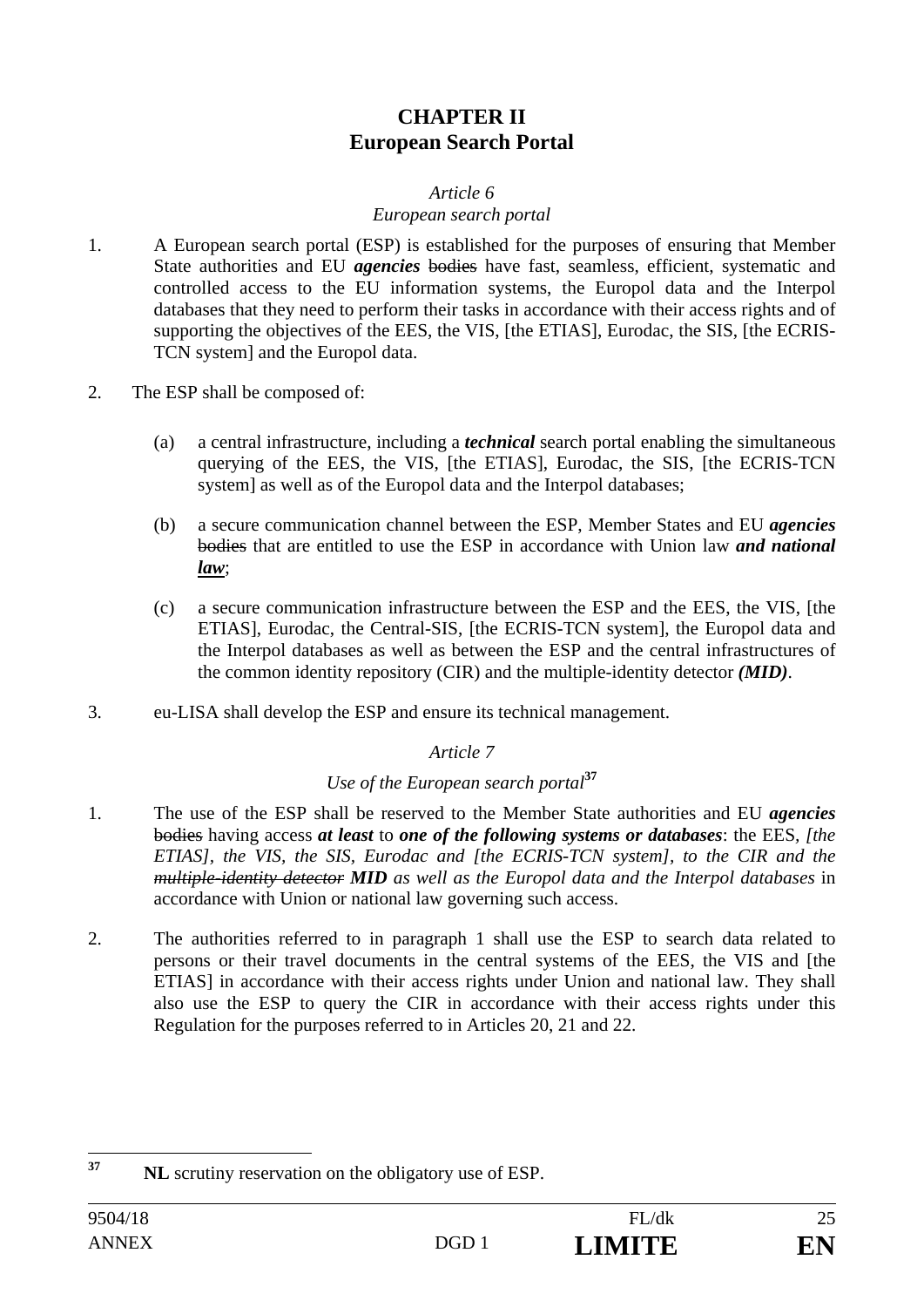- 3. The Member State authorities referred to in paragraph 1 may use the ESP to search data related to persons or their travel documents in the Central SIS referred to in the [Regulation on SIS in the field of border checks and of the Regulation on SIS in the field of law enforcement] *in accordance with their access rights under Union and national law.* Access to the Central SIS via the ESP shall be established through the national system (N.SIS) of each Member State in accordance with [Article 4(2) of the Regulation on SIS in the field of border checks and of the Regulation on SIS in the field of law enforcement].
- 4. The EU *agencies* bodies shall use the ESP to search data related to persons or their travel documents in the Central SIS.
- 5. The authorities referred to in paragraph 1 may use the ESP to search data related to persons or their travel documents in the Interpol databases in accordance with their access rights under Union and national law.

### *Article 8 Profiles for the users of the European search portal*

- 1. For the purposes of enabling the use of the ESP, eu-LISA *in cooperation with Member States* shall create a profile for each category of user of the ESP in accordance with the technical details and access rights referred to in paragraph 2, including, in accordance with Union and national law:
	- (a) the fields of data to be used for querying;
	- (b) the EU information systems, the Europol data and the Interpol databases that shall and may be consulted and that shall provide a reply to the user; and
	- (c) the *fields of* data provided in each reply.
- 2. The Commission shall adopt *implementing* delegated acts in accordance with Article 63 to specify the technical details of the profiles referred to in paragraph 1 for the users of the ESP referred to in Article 7(1) in accordance with their access rights.**<sup>38</sup>** *Those implementing acts shall be adopted in accordance with the examination procedure referred to in Article 64(2).*

 $\overline{a}$ 

**<sup>38</sup> NL**: scrutiny reservation on the delegated act.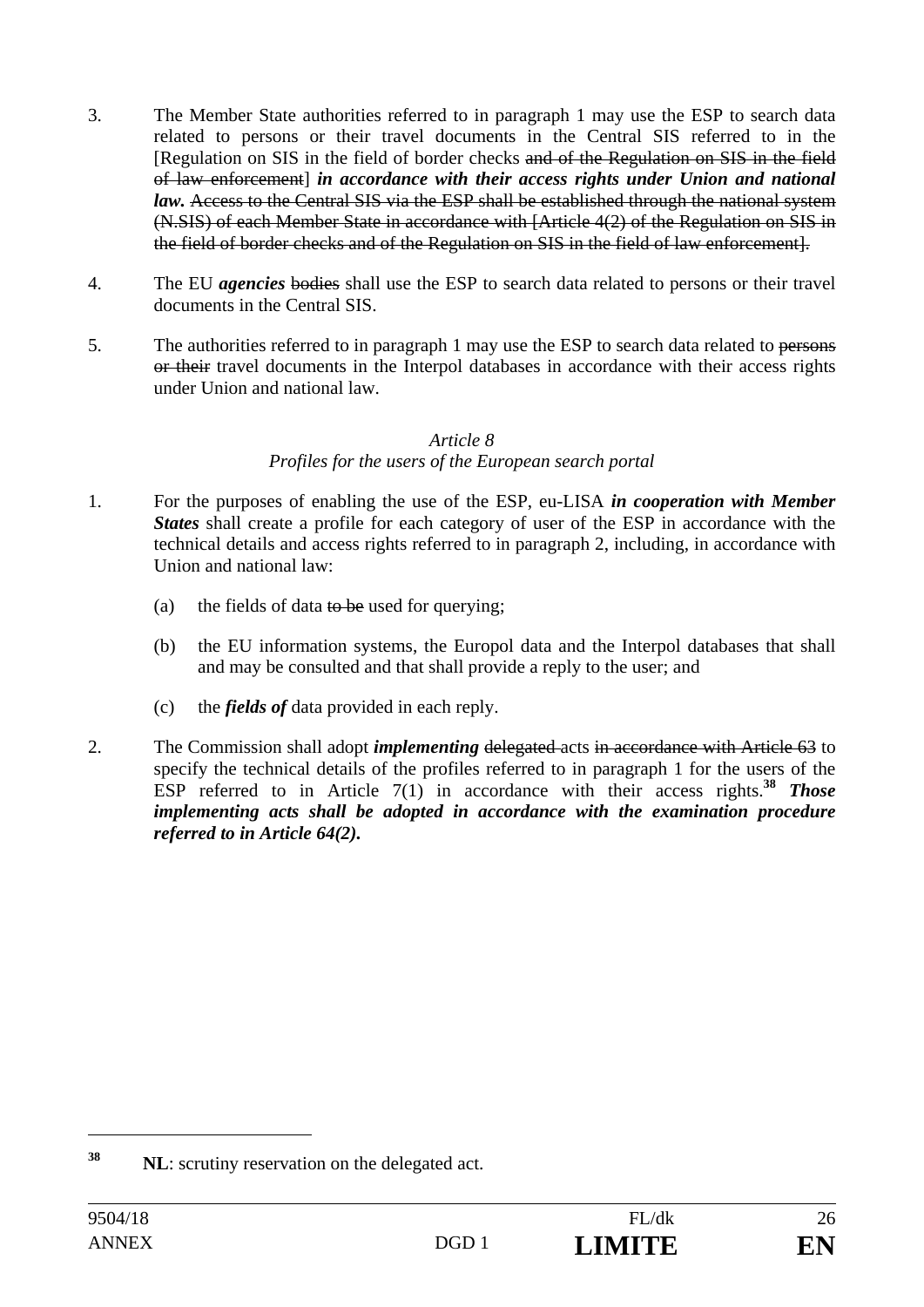## *Queries*

- *1.* The users of the ESP shall launch a query by introducing *submitting alphanumeric and/or biometric* data in *to* the ESP in accordance with their user profile and access rights. Where a query has been launched, the ESP shall query simultaneously, with the data *submitted* introduced by the user of the ESP *and in accordance with the user profile and access rights*, the EES*, [the ETIAS], the VIS, the SIS, Eurodac, [the ECRIS-TCN system] and the CIR as well as the Europol data and the Interpol databases.*
- 2. The fields of data used to launch a query via the ESP shall correspond to the fields of data related to persons or travel documents that may be used to query the various EU information systems, the Europol data and the Interpol databases in accordance with the legal instruments governing them.
- 3. eu-LISA, *in cooperation with Member States,* shall implement an interface control document (ICD) based on the UMF referred to in Article 38 for the ESP.
- 4. The EES, [the ETIAS], the VIS, the SIS, Eurodac, [the ECRIS-TCN system], the CIR and the multiple-identity detector, as well as the Europol data *and the Interpol databases,* shall provide the data that they contain resulting from the query of the ESP.
- 5. When querying the Interpol databases, the design of the ESP shall ensure that the data used by the user of the ESP to launch a query is not shared with the owners of Interpol data.
- 6. The reply to the *The* user of the ESP shall be unique *receive one a reply* and *that* shall contain all *only* the data to which the user has access under Union *and national* law. Where necessary, the reply provided by the ESP shall indicate to which information system or database the data belongs.
- 7. The Commission shall adopt an *implementing* delegated act in accordance with Article 63 to specify *the process for querying the EU information systems, Europol data and Interpol databases by the ESP and the content and format of the ESP replies.*<sup>39</sup> *This implementing act shall be adopted in accordance with the examination procedure referred to in Article 64(2).*

 $39$ **NL**: scrutiny reservation on the delegated act.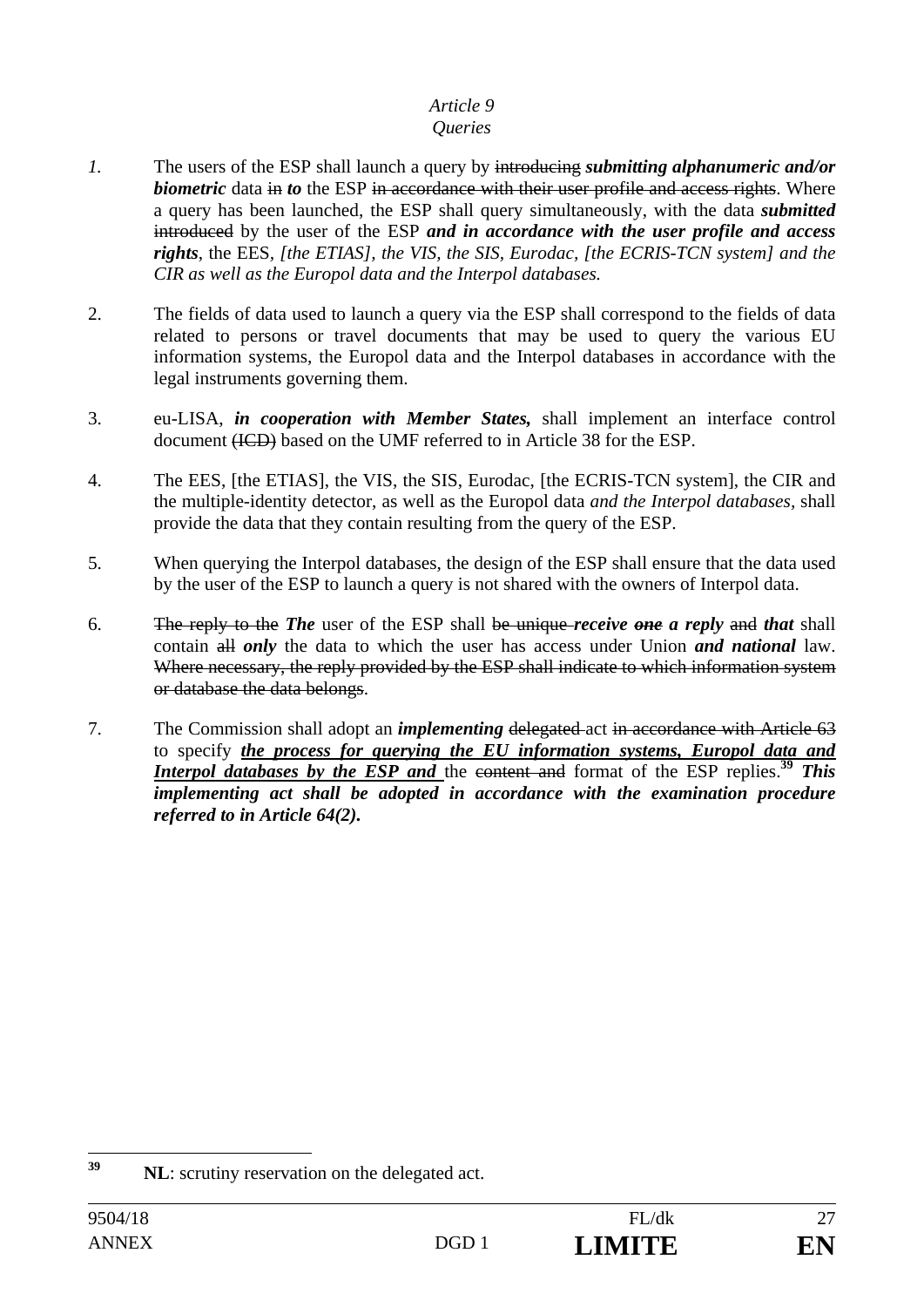### *Keeping of logs*

- 1. Without prejudice to [Article 46 of the EES Regulation *(EU) 2017/2226*], Article 34 of Regulation (EC) No 767/2008, [Article 59 of the ETIAS proposal] and Articles 12 and 18 of the Regulation on SIS in the field of border checks, eu-LISA shall keep logs of all data processing operations within the ESP. Those logs shall include, in particular, the following:
	- (a) the Member State authority *or EU agency* and the individual user of the ESP, including the ESP profile used as referred to in Article 8;
	- (b) the date and time of the query;
	- (c) the EU information systems and the Interpol databases queried;
	- (d) *the unique transaction identification number* in accordance with national rules or when applicable, Regulation (EU) 45/2001, the identifying mark of the person who carried out the query.
- *1a. Each Member State shall keep logs of queries of the authority and the staff duly authorised to use the ESP including the transaction identification number referred to in point (d) of paragraph 1.*
- 2. The logs *referred to in paragraphs 1 and 1a* may be used only for data protection monitoring, including checking the admissibility of a query and the lawfulness of data processing, and for ensuring data security pursuant to Article 42. Those logs shall be *made available to the competent supervisory authority on request. They shall* protected by appropriate measures against unauthorised access *and modifications* and erased one year after their creation, unless they are required for monitoring procedures that have already begun *in which case they shall be erased once the monitoring procedures no longer require these logs*.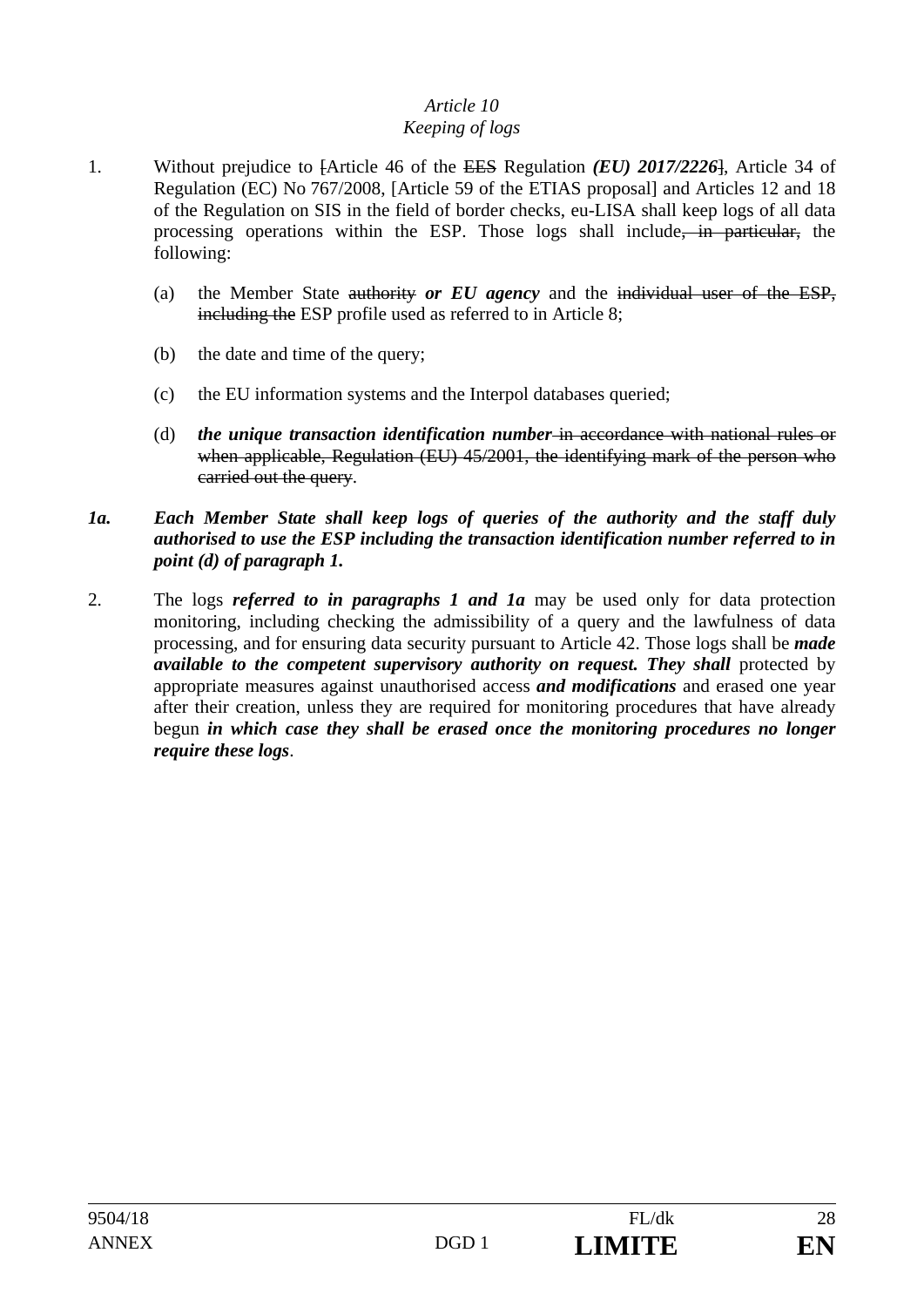*Fall-back procedures in case of technical impossibility to use the European search portal* 

- 1. Where it is technically impossible to use the ESP to query one or several EU information systems referred to in Article 9(1) or the CIR, because of a failure of the ESP, the users of the ESP shall be notified *automatically* by eu-LISA.
- 2. Where it is technically impossible to use the ESP to query one or several EU information systems referred to in Article 9(1) or the CIR, because of a failure of the national infrastructure in a Member State, that Member State's competent authority shall notify eu-LISA and the Commission.
- 3. In *the cases referred to in paragraphs 1 or 2* both scenarios, and until the technical failure is addressed, the obligation referred to in Article 7(2) and (4) shall not apply and Member States may access the *EU* information systems referred to in Article 9(1) or the CIR directly using their respective national uniform interfaces or national communication infrastructures.
- *4. Where it is technically impossible to use the ESP to query one or several EU information systems referred to in Article 9(1) or the CIR, because of a failure of the infrastructure of a EU agency, that EU agency shall notify eu-LISA and the Commission.*

 $\overline{40}$ **NL** scrutiny reservation on the possibility to include a central fall-back mechanism for the ESP and the other interoperability components.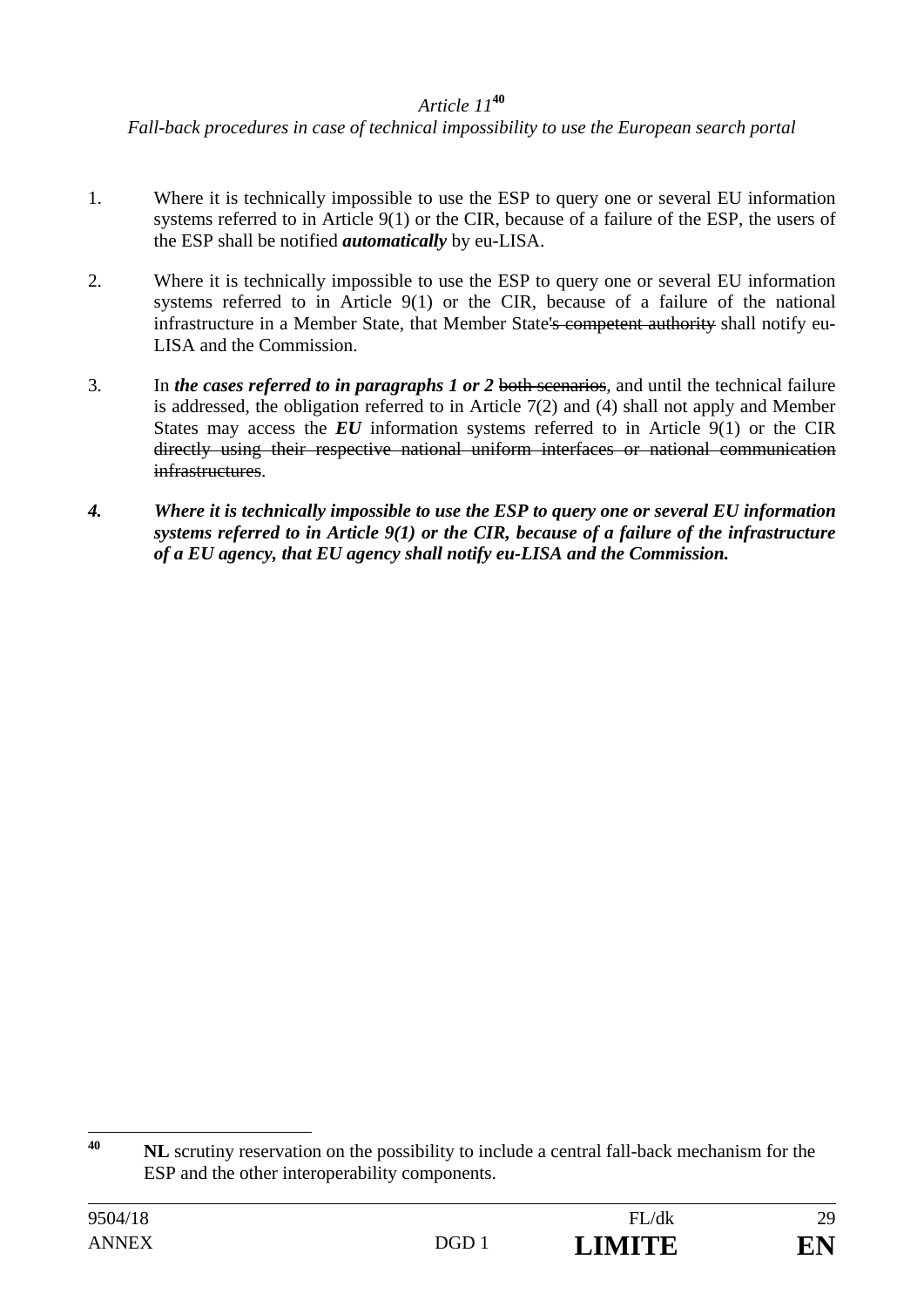# **CHAPTER III Shared Biometric Matching Service**

### *Article 12 Shared biometric matching service***<sup>41</sup>**

- 1. A shared biometric matching service (shared BMS) storing biometric templates *obtained from the biometric data referred to in Article 13, that are stored in the CIR and the SIS,* and enabling querying with biometric data across several EU information systems is established for the purposes of supporting the *Common Identity Repository (*CIR*)* and the multiple-identity detector *(MID)* and the objectives of the EES, the VIS, Eurodac, the SIS and [the ECRIS-TCN system].
- 2. The shared BMS shall be composed of:
	- (a) a central infrastructure, including a search engine and the storage of the data referred to in Article 13;
	- (b) a secure communication infrastructure between the shared BMS, Central-SIS and the CIR.
- 3. eu-LISA shall develop the shared BMS and ensure its technical management.

## *Article 13 Data stored in the shared biometric matching service*

- 1. The shared BMS shall store the biometric templates that it shall obtain from the following biometric data :
	- (a) the data referred to in Article 16(1)(d) and Article 17(1)(b) and (c) *and Article 18(2)(a), (b) and (c) of* Regulation (EU) 2017/2226;
	- (b) the data referred to in Article 9*(5) and* (6) of Regulation (EC) No 767/2008;
	- (c) Ithe data referred to in Article  $20(2)(w)$  and (x) of the Regulation on SIS in the field of border checks;
	- (d) *[*the data referred to in Article 20(3)(w) and (x)*(y)* of the Regulation on SIS in the field of law enforcement*]*;
	- (e) *[*the data referred to in Article 4(t) and (u) of the Regulation on SIS in the field of illegal return];

 $\overline{41}$ **41 NL** scrutiny reservation on the possibility to include a central fall-back mechanism for the shared BMS and the other interoperability components.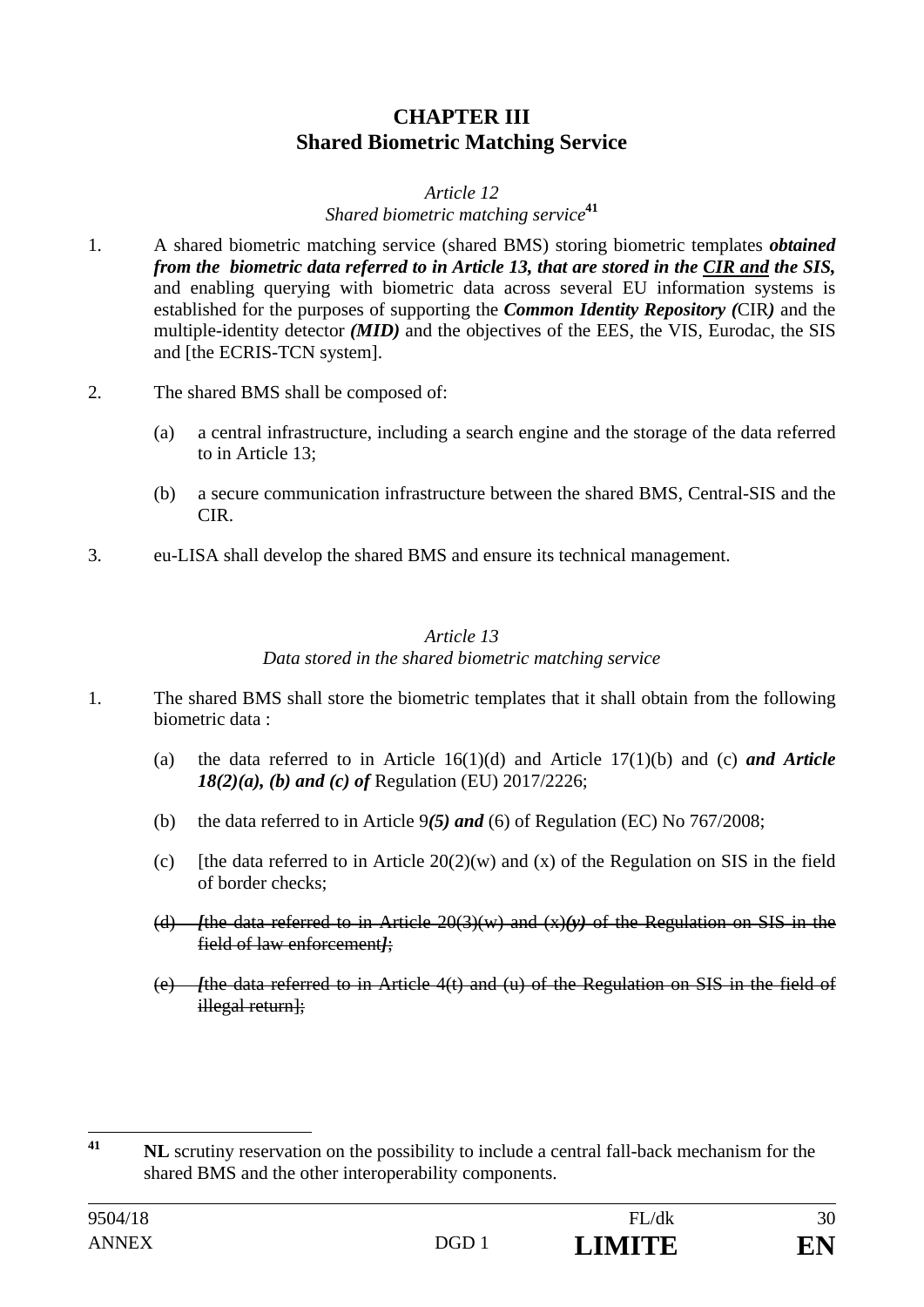- (f) [the data referred to in *Article 12(a) and (b),* Article 12b (a) and (b), Article 13*(2)*(a) *and (b) and 14(2)(a) and (b)* of the Eurodac Regulation;]
- $(g)$  [the data referred to in Article 5(1)(b) and Article 5(2) of the ECRIS-TCN Regulation.]

*The shared BMS shall store the biometric templates - logically separated - according to the EU information system from which the data originated.* 

2. *For each set of data referred to in paragraph 1*, the shared BMS shall include in each biometric template a reference to the *EU* information systems *and a reference to the actual record in the EU information systems* in which the corresponding biometric data *are* is stored.

### *2a. For each set of data referred to in paragraph 1, the shared BMS shall include a reference to the actual record in the EU information systems to which the data belongs.*

- 3.**<sup>42</sup>** Biometric templates shall only *may* be entered *only* in the shared BMS following an automated quality check of the biometric data added to one of the *EU* information systems performed by the shared BMS to ascertain the fulfilment of a minimum data quality standard**<sup>43</sup>**.
- 4. The storage of the data referred to in paragraph 1 shall meet the quality standards referred to in Article 37(2) *and (4)*.
- *5. The Commission shall lay down the performance requirements and performance monitoring of the shared BMS, including the minimum requirements regarding the biometric performance of the shared BMS, in particular in terms of the required False Positive Identification Rate, False Negative Identification Rate and Failure To Enrol Rate, as well as the procedures and tools for notifying False Positive Identifications and False Negative verifications to eu-LISA in implementing acts. Those implementing acts shall be adopted in accordance with the examination procedure referred to in Article 64(2).*
- *6. For the specific purpose of monitoring the performance of the shared BMS, Member States shall be allowed to use the biometric templates stored in the shared BMS*.

 $42$ <sup>42</sup> **NL** scrutiny reservation.

**<sup>43</sup>** *NB: this provision could be further clarified in a recital.*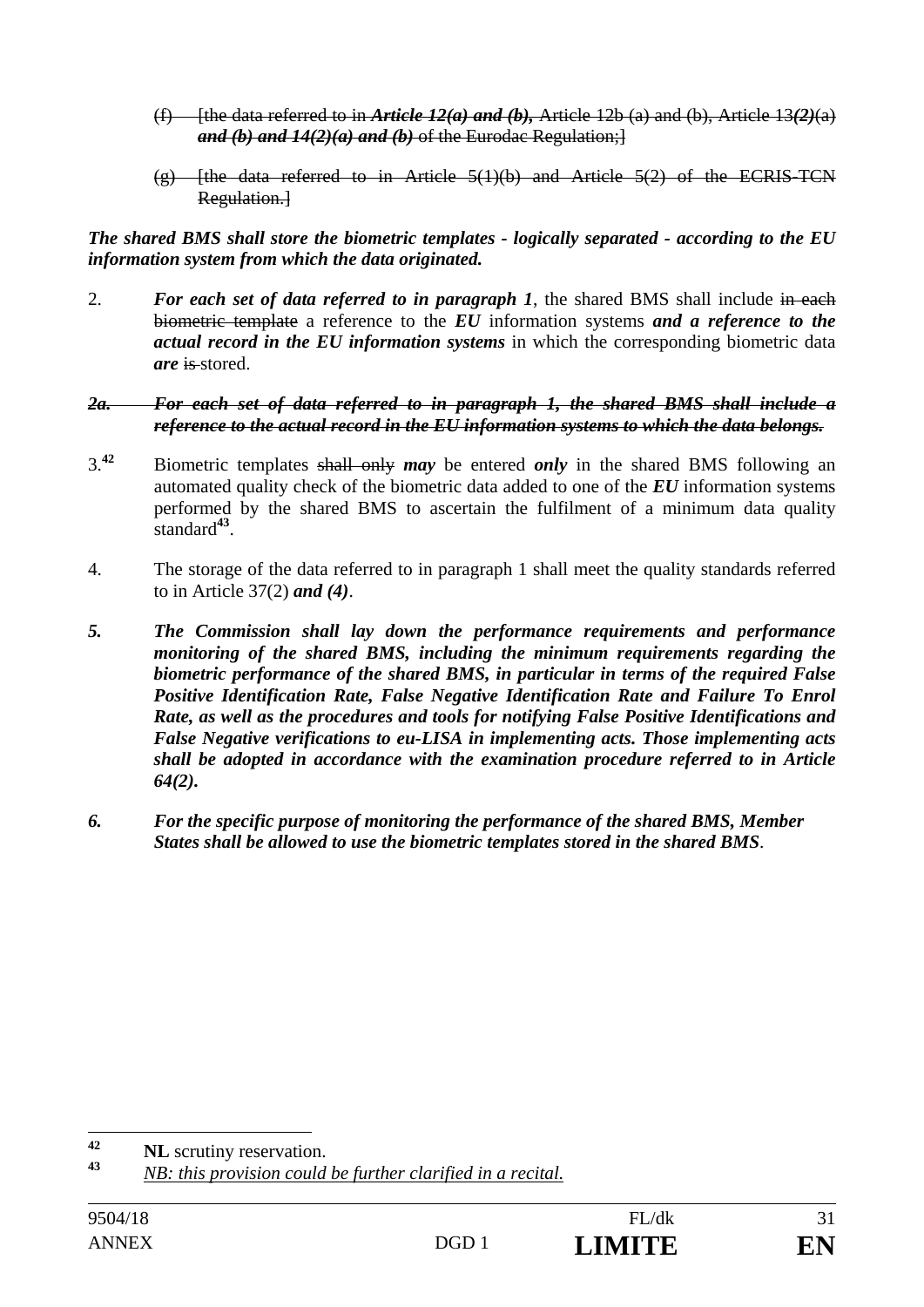### *Searching biometric data with the shared biometric matching service*

In order to search the biometric data stored within the CIR and the SIS, the CIR and the SIS shall use the biometric templates stored in the shared BMS. Queries with biometric data shall take place in accordance with the purposes provided for in this Regulation and in the EES Regulation *(EU) 2017/2226*, the VIS Regulation *(EC) No 767/2008*, the Eurodac Regulation, the [SIS Regulations] and [the ECRIS-TCN Regulation].

### *Article 15*

### *Data retention in the shared biometric matching service*

The data referred to in Article 13*(1) and (2)* shall be stored in the shared BMS for as long as the corresponding biometric data *are* is stored in the CIR or the SIS *and shall be erased in an automated manner.* 

### *Article 16*

### *Keeping of logs*

- 1. Without prejudice to [Article 46 of the EES Regulation] *(EU) 2017/2226*, Article 34 of Regulation (EC) No 767/2008 and [Article 12 and 18 of the Regulation on SIS in the field of law enforcement *border checks*], eu-LISA shall keep logs of all data processing operations within the shared BMS. Those logs shall include, in particular, the following:
	- (a) the history related to the creation and storage of biometric templates;
	- (b) a reference to the EU information systems queried with the biometric templates stored in the shared BMS;
	- (c) the date and time of the query;
	- (d) the type of biometric data used to launch the query;
	- (e) the length of the query;
	- (f) the results of the query and date and time of the result;
	- $(g)$  in accordance with national rules or, when applicable, Regulation (EU) 45/2001, the identifying mark of the person who carried out the query *the Member State or EU agency searching biometric data*.
- *1a. Each Member State shall keep logs of queries of the authority and the staff duly authorised to use the shared BMS.*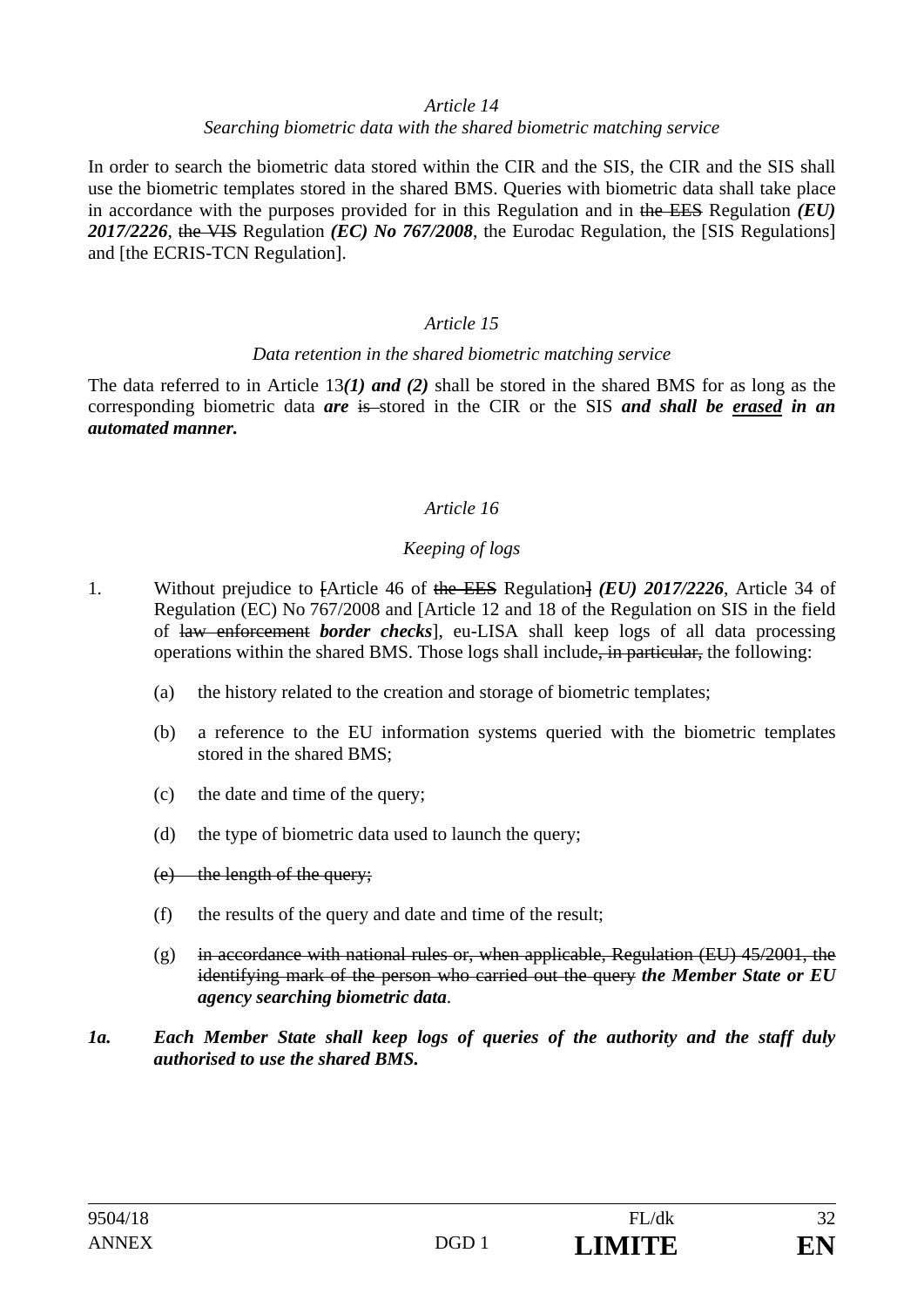2. The logs *referred to in paragraphs 1 and 1a* may be used only for data protection monitoring, including checking the admissibility of a query and the lawfulness of data processing, and for ensuring data security pursuant to Article 42. Those logs shall be *made available to the competent supervisory authority on request. They shall* protected by appropriate measures against unauthorised access *and modifications* and erased one year after their creation, unless they are required for monitoring procedures that have already begun, *in which case they shall be erased once the monitoring procedures no longer require these logs*. The logs referred to in paragraph 1(a) shall be erased once the data *are* is erased.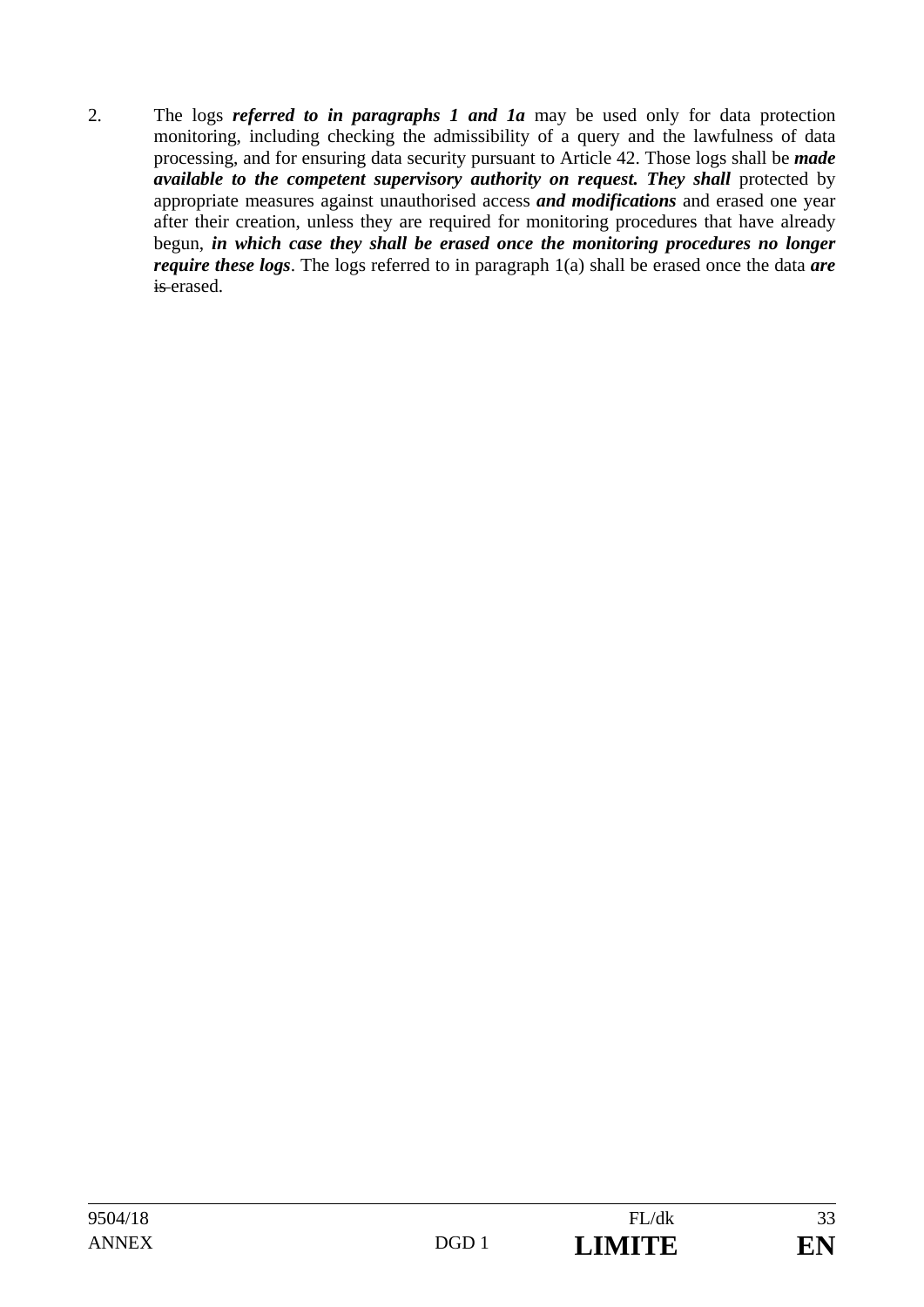# **CHAPTER IV Common Identity Repository**

### *Article 17 Common identity repository***<sup>44</sup>**

- 1. A common identity repository (CIR), creating an individual file for each person that is recorded in the EES, the VIS, [the ETIAS], Eurodac or [the ECRIS-TCN system] containing the data referred to in Article 18, is established for the purpose of facilitating and assisting the correct identification of persons registered in the EES, the VIS, [the ETIAS], the Eurodac and [the ECRIS-TCN system] *in accordance with Article 20*, of supporting the functioning of the multiple-identity detector *in accordance with Article 21* and of facilitating and streamlining access by law enforcement *designated* authorities *and Europol* to non-law enforcement *EU* information systems at EU level, where necessary for the prevention, investigation, detection *or investigation* or prosecution *of terrorist offences or other* of serious crime *criminal offences in accordance with Article 22.*
- 2. The CIR shall be composed of:
	- (a) a central infrastructure that shall replace the central systems of respectively the EES, the VIS, [the ETIAS], Eurodac and [the ECRIS-TCN system] to the extent that it shall store the data referred to in Article 18;
	- (b) a secure communication channel between the CIR, Member States and EU *agencies* bodies that are entitled to use the European search portal (ESP) *CIR* in accordance with Union law *and national law*;
	- (c) a secure communication infrastructure between the CIR and the EES, [the ETIAS], the VIS, Eurodac and [the ECRIS-TCN system] as well as with the central infrastructures of the ESP, the shared BMS and the multiple-identity detector *MID*.
- 3. eu-LISA shall develop the CIR and ensure its technical management.
- *4. eu-LISA, in cooperation with Member States, shall implement an interface control document (ICD) based on the UMF referred to in Article 38 for the CIR.*

 $44$ **44 NL** scrutiny reservation on the possibility to include a central fall-back mechanism for the CIR and the other interoperability components.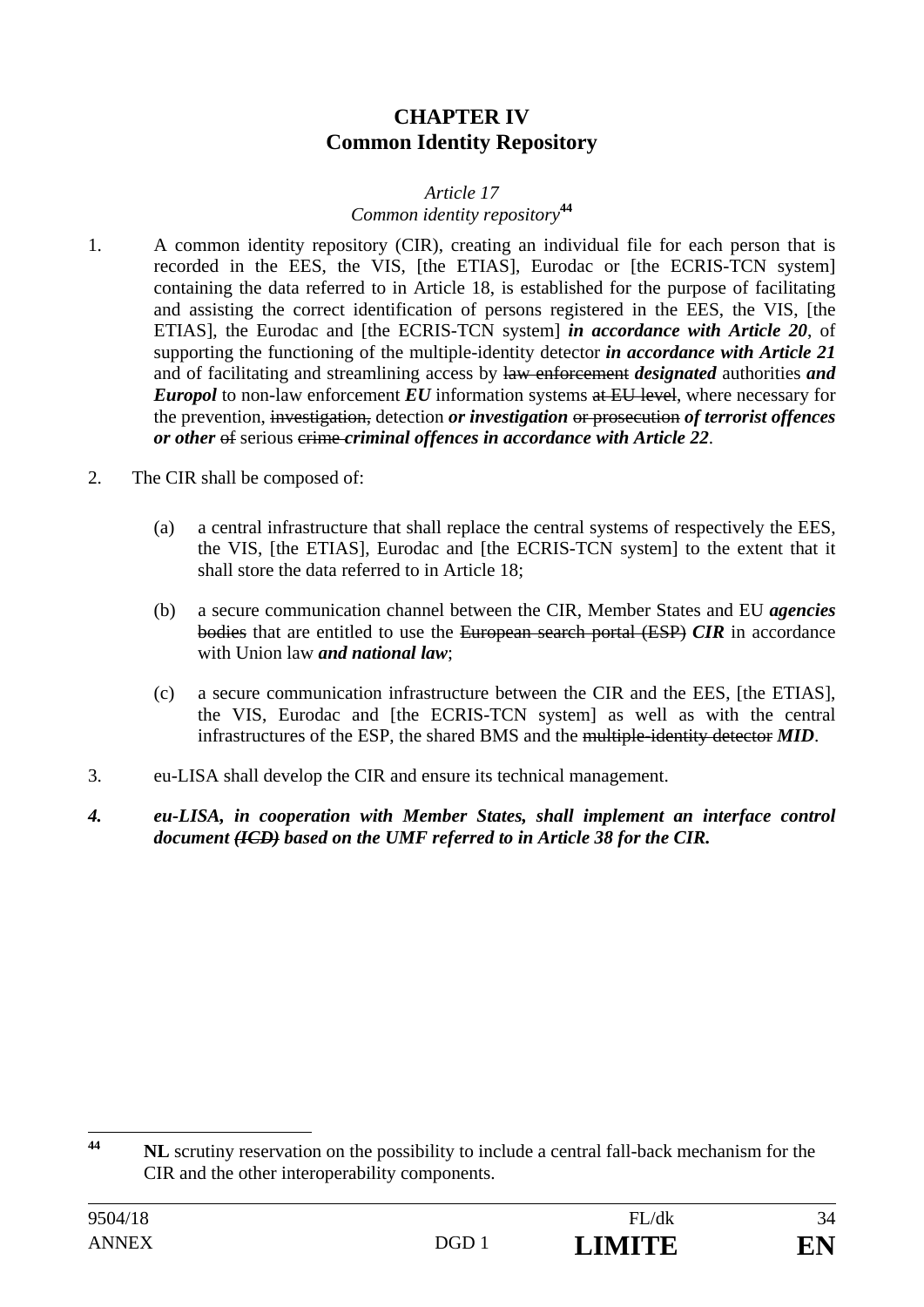### *Article 18 The common identity repository data*

- 1. The CIR shall store the following data logically separated according to the *EU* information system from which the data was originated:
	- (a) the data referred to in [Article 16(1)(a) to (d), and Article 17(1)(a) to (c) *and Article 18(1) and (2)* of the EES Regulation *(EU) 2017/2226*];
	- (b) the data referred to in Article  $9(4)(a)$  to (c), (5) and (6) of Regulation (EC) No 767/2008;
	- (c) [the data referred to in Article  $15(2)(a)$  to (e) of the [ETIAS Regulation;]

 $(d)$  – (not applicable)

(e) – (not applicable)

2. For each set of data referred to in paragraph 1, the CIR shall include a reference to the *EU* information systems to which the data belongs.

### *2a. For each set of data referred to in paragraph 1, the CIR shall include a reference to the actual record in the EU information systems to which the data belongs.***<sup>45</sup>**

3. The storage of the data referred to in paragraph 1 shall meet the quality standards referred to in Article 37(2) *and (4)*.

## *Article 19*

*Adding, amending and deleting data in the common identity repository* 

- 1. Where data *are* is added, amended or deleted in the EES, the VIS and [the ETIAS], the data referred to in Article 18 stored in the individual file of the CIR shall be added, amended or deleted accordingly in an automated manner.
- 2. Where the multiple-identity detector creates a white or red link *is created in the MID* in accordance with Articles 32 and *or* 33 between the data of two or more of the EU information systems constituting the CIR, instead of creating a new individual file, the CIR shall add the new data to the individual file of the linked data.

 $45$ **<sup>45</sup> NL, SE** scrutiny reservation.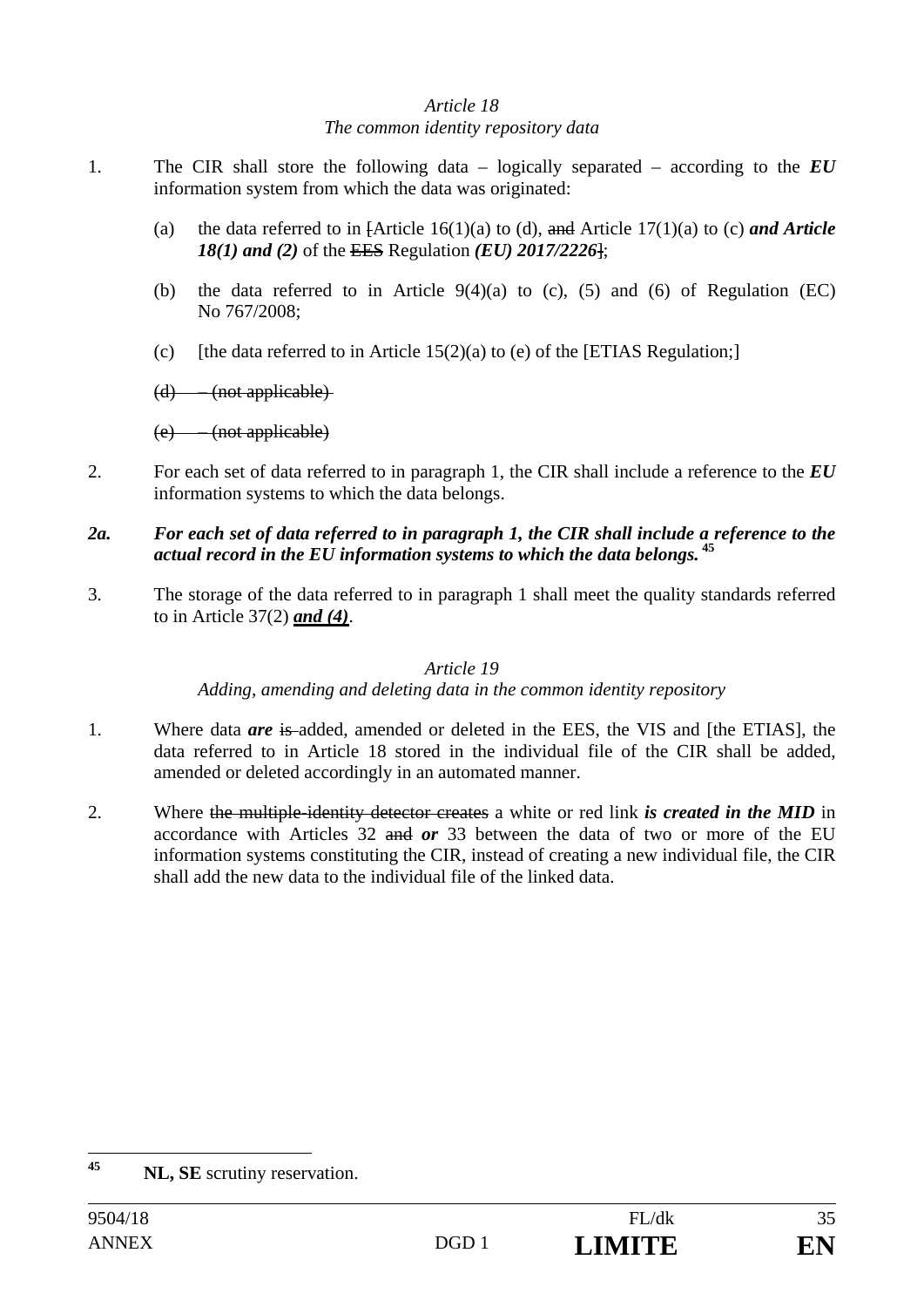### *Access to the common identity repository for identification*

- 1. Where a <del>Member State</del> police authority has been so empowered by national legislative measures as referred to in paragraph 2, it may, solely for the purpose of identifying a person, query the CIR with the biometric data of that person taken during an identity check.
- 1a. *Where a police authority has been so empowered by national legislative measures as referred to in paragraph 2a, it may, for the purpose of identifying unknown persons who are not able to identify themselves or unidentified human remains, in the event of a natural disaster or an accident, query the CIR with the biometric data of those persons.*
- 1b. Where the query indicates that data on that person is stored in the CIR, the Member States *police* authority shall have access to consult the data referred to in Article 18(1).

Where the biometric data of the person cannot be used or where the query with that data fails, the query shall be carried out with identity data of the person in combination with travel document data, or with the identity data provided by that person.

- 2. Member States wishing to avail themselves of the possibility provided for in *paragraph 1*  this Article shall adopt national legislative measures. Such legislative measures shall specify the precise purposes of identity checks within the purposes referred to in Article  $2(1)(b)$  and (c). They shall designate the police authorities competent and lay down the procedures, conditions and criteria of such checks.
- *2a. Member States wishing to avail themselves of the possibility provided for in paragraph 1a shall adopt national legislative measures laying down the procedures, conditions and criteria.*

## *Article 21*

*Access to the common identity repository for the detection of multiple identities***<sup>46</sup>**

- 1. Where a query of the CIR results in a yellow link in accordance with Article 28(4), the authority responsible for the verification of different identities determined in accordance with Article 29 shall have access, solely for the purpose of that verification, to the identity data *referred to in Article 18(1) and (2)* stored in the CIR belonging to the various *EU*  information systems connected to a yellow link.
- 2. Where a query of the CIR results in a red link in accordance with Article 32, the authorities referred to in Article 26(2) shall have access, solely for the purposes of fighting identity fraud, to the identity data *referred to in Article 18(1) and (2)* stored in the CIR belonging to the various *EU* information systems connected to a red link.

<sup>46</sup> **NL** scrutiny reservation.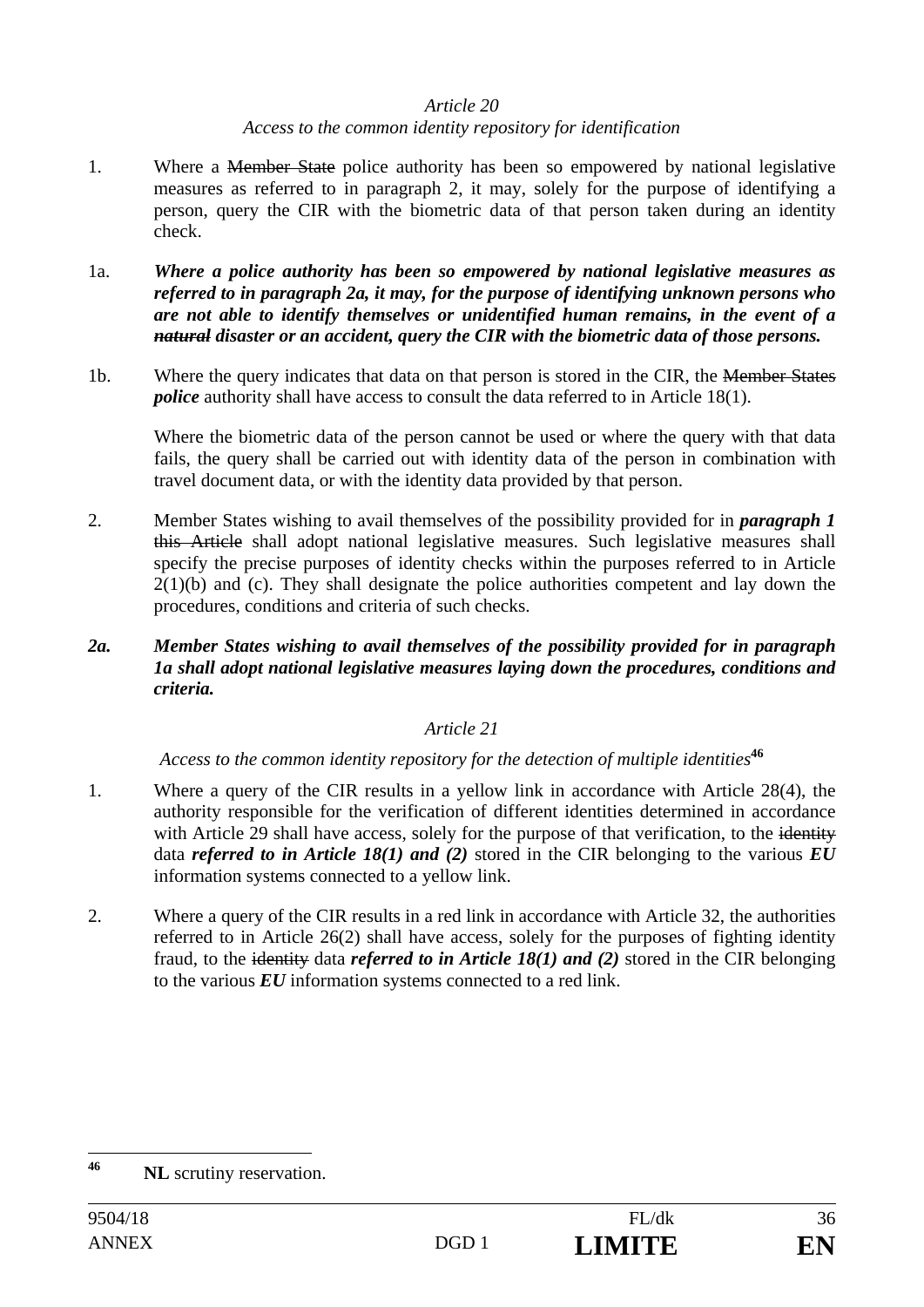#### *Querying the common identity repository for law enforcement purposes of preventing, detecting or investigating terrorist offences or other serious criminal offences*

- 1. For the purposes of preventing, detecting and *or* investigating terrorist offences or other serious criminal offences in a specific case and in order to obtain information on whether data on a specific person is present in the EES, the VIS and [the ETIAS] or the Member State designated authorities and Europol may consult the CIR.
- 2. Member State Designated authorities and Europol shall not be entitled to consult data belonging to lthe ECRIS-TCNI when consulting the CIR for the purposes listed in paragraph 1.
- 3. Where, in reply to a query, the CIR indicates data on that person is present in the EES, the VIS and [the ETIAS], the CIR shall provide to Member States' designated authorities and Europol a reply in the form of a reference indicating which of the *EU* information systems contains matching data referred to in Article 18(2). The CIR shall reply in such a way that the security of the data is not compromised. *The reply indicating that data on that person is present in any of those systems may be used only for the purpose of submitting an access request subject to the conditions and procedures laid down in the respective legislative instruments governing such access.*
- 4. Full access to the data contained in the EU information systems for the purposes of preventing, detecting and *or* investigating terrorist offences or other serious criminal offences remains subject to the conditions and procedures laid down in the respective legislative instruments governing such access.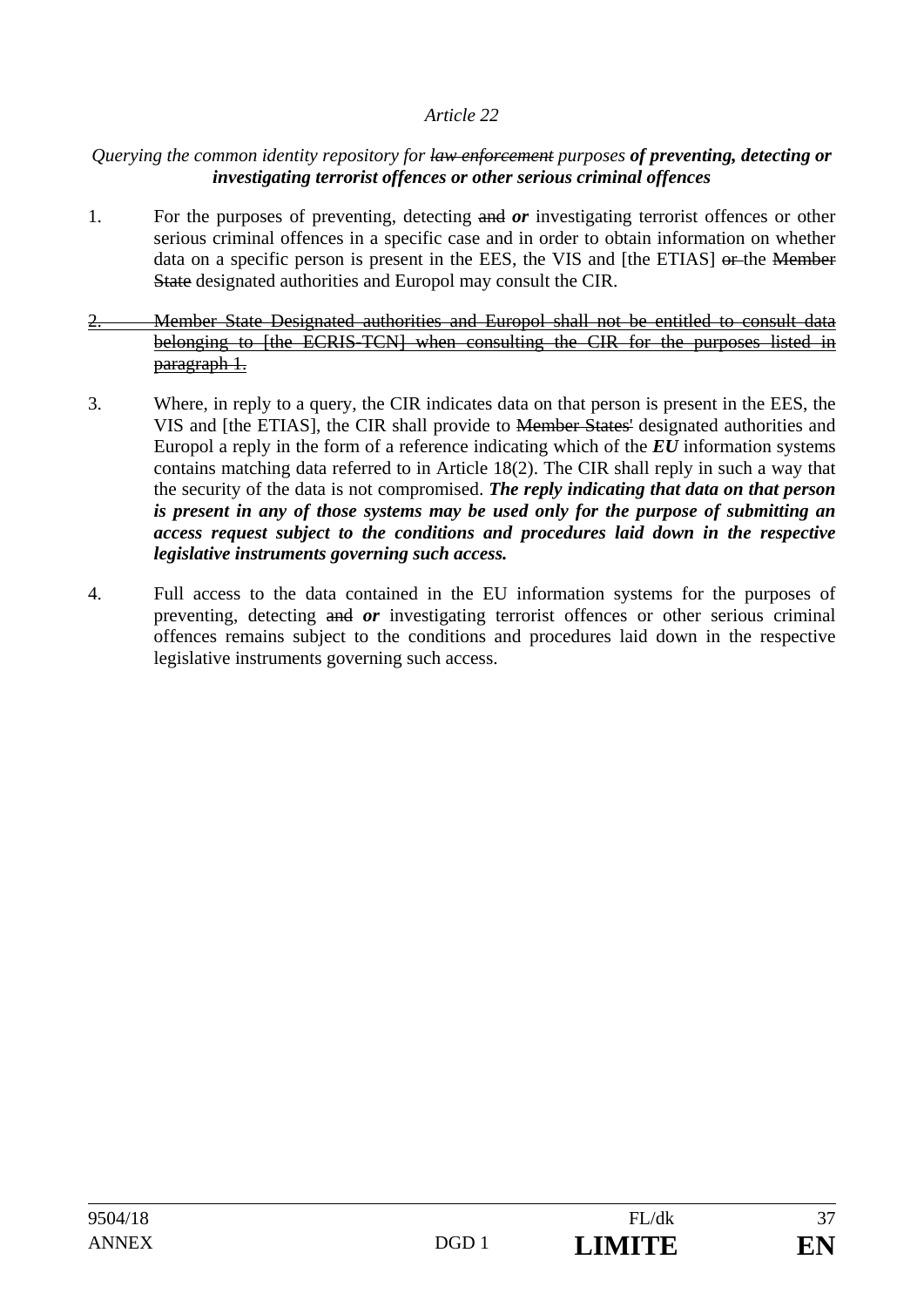### *Data retention in the common identity repository*

- 1. *Without prejudice to paragraphs 2 and 3,* T*t*he data referred to in Article 18(1)*,* and (2) *and (2a)* shall be deleted from the CIR *in an automated manner* in accordance with the data retention provisions of [the EES Regulation *(EU) 2017/2226*], the VIS Regulation *(EC) No 767/2008* and [the ETIAS Regulation] respectively.
- 2. The individual file shall be stored in the CIR for as long as the corresponding data *are* is stored in at least one of the *EU* information systems whose data *are* is contained in the CIR. The creation of a link shall not affect the retention period of each item of the linked data.
- *3. Where a red link is stored in the MID in accordance with Article 32, the linked data referred to in Article 18(1), (2) and (2a) shall be stored in the CIR for as long as the corresponding data are stored in at least one of the EU information systems from which the linked data originates.*

## *Article 24*

## *Keeping of logs*

- 1. Without prejudice to [Article 46 of the EES Regulation*(EU) 2017/2226*, Article 34 of Regulation (EC) No 767/2008 and [Article 59 of the ETIAS proposal], eu-LISA shall keep logs of all data processing operations within the CIR in accordance with paragraphs 2, 3 and 4.
- 2. Concerning any access to the CIR pursuant to Article 20, eu-LISA shall keep logs of all data processing operations within the CIR. Those logs shall include<del>, in particular,</del> the following:
	- (a) the purpose of access of the user querying via the CIR;
	- (b) the date and time of the query;
	- (c) the type of data used to launch the query;
	- (d) the results of the query;
	- (e) in accordance with national rules or with Regulation (EU) 2016/794 or, when applicable, Regulation (EU) 45/2001, the identifying mark of the person who carried out the query *the Member State or EU agency querying the CIR*.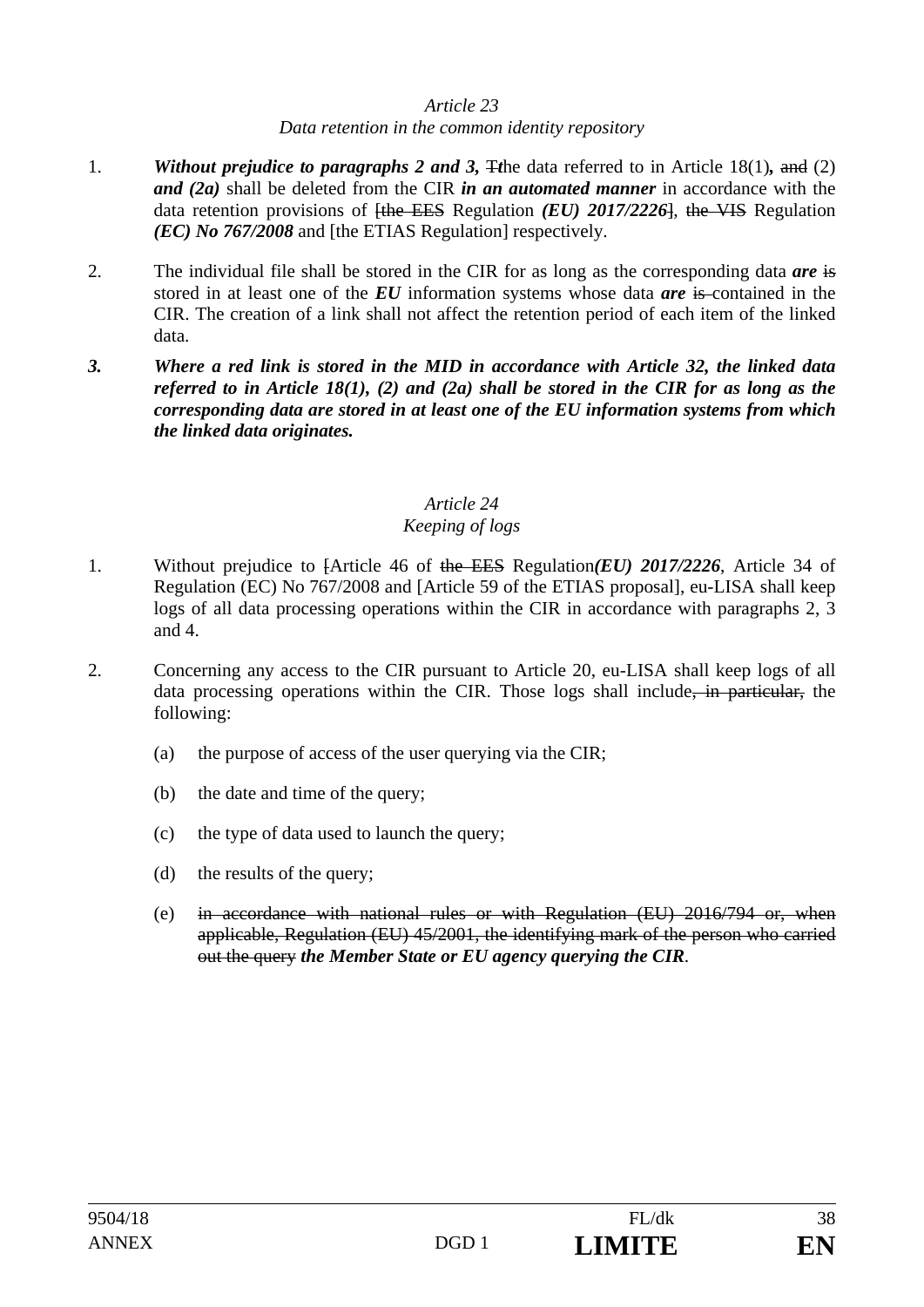- 3. Concerning any access to the CIR pursuant to Article 21, eu-LISA shall keep logs of all data processing operations within the CIR. Those logs shall include $\frac{1}{2}$  in particular, the following:
	- (a) the purpose of access of the user querying via the CIR;
	- (b) the date and time of the query;
	- (c) where relevant *a link is created*, the data used to launch the query;
	- (d) where relevant *a link is created*, the results of the query;
	- (e) in accordance with national rules or with Regulation (EU) 2016/794 or, when applicable, Regulation (EU) 45/2001, the identifying mark of the person who carried out the query *the Member State or EU agency querying the CIR*.
- 4. Concerning any access to the CIR pursuant to Article 22, eu-LISA shall keep logs of all data processing operations within the CIR. Those logs shall include in particular, the following:
	- (a) the national file reference;
	- (b) the date and time of the query;
	- (c) the type of data used to launch the query;
	- (d) the results of the query;
	- (e) the name of the authority *Member State or EU agency querying* consulting the CIR;
	- (f) *when applicable,* in accordance with national rules or with Regulation (EU) 2016/794 or, when applicable, Regulation (EU) 45/2001, the identifying mark *unique user identity* of the official who carried out the query and of the official who ordered the query *in accordance with Regulation (EU) 2016/794 or [Regulation XX/2018 of the European Parliament and of the Council on the protection of individuals with regard to the processing of personal data by the Union institutions, bodies, offices and agencies and on the free movement of such data, and repealing Regulation (EC) No 45/2001 and Decision No 1247/2002/EC].*

The logs of such access shall be regularly verified by the competent supervisory authority established in accordance with Article 51 of Regulation (EU) 2016/679*,* or in accordance with Article 41 of Directive *No* 2016/680 *or by the European Data Protection Supervisor in accordance with Article 43 of Regulation (EU) 2016/794*, at intervals not exceeding  $\frac{1}{12}$ months *one year*, to verify whether the procedures and conditions set out in Article 22(1) to (3) are fulfilled.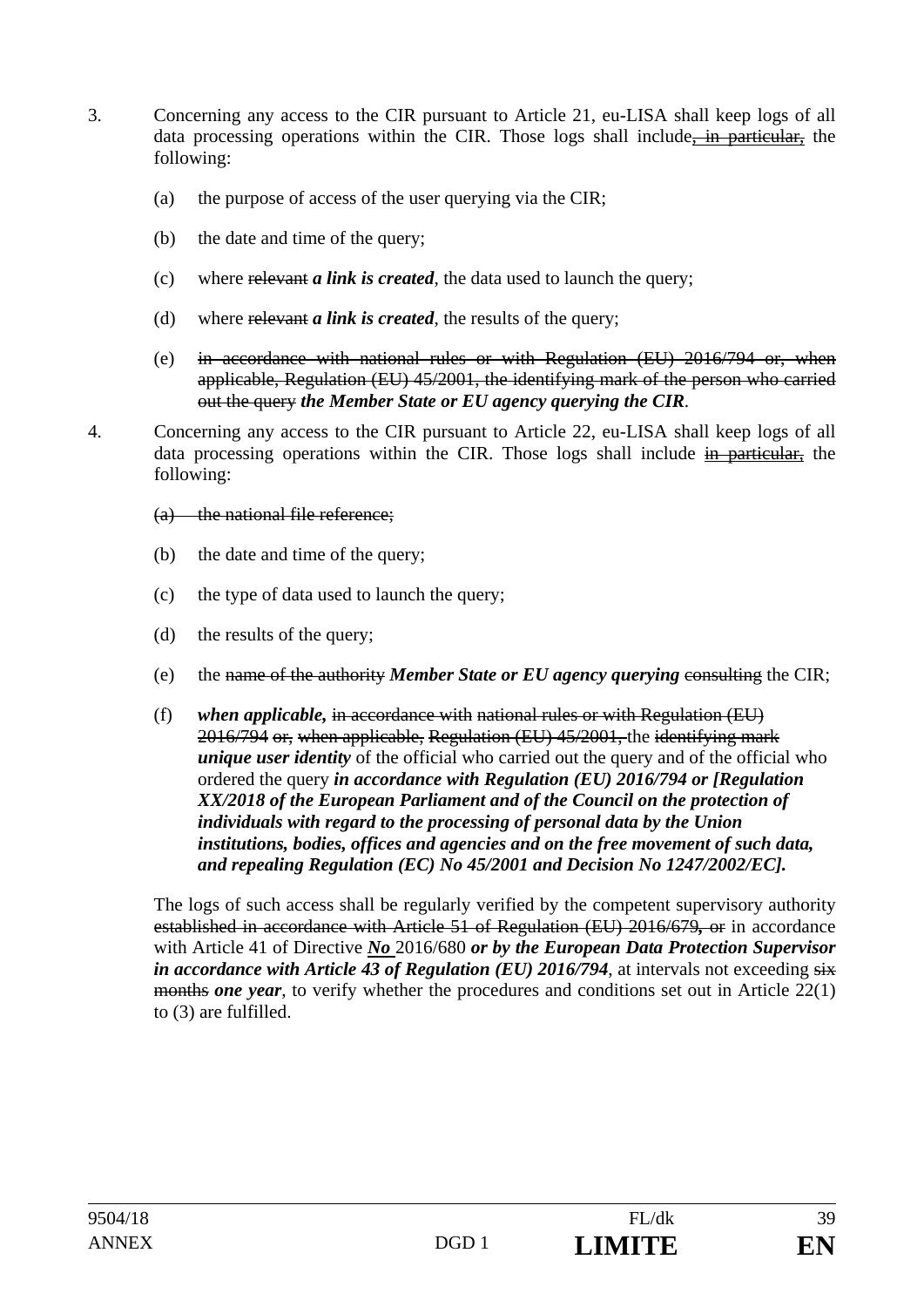5. Each Member State shall keep logs of queries of *the authority and* the staff duly authorised to use the CIR pursuant to Articles 20, 21 and 22.

### *In addition, for any access to the CIR pursuant to Article 22, each Member State shall keep the following logs:*

- *(a) the national file reference;*
- *(b) in accordance with national rules, the unique user identity of the official who carried out the query and of the official who ordered the query.*

## *5a. Europol shall keep logs of queries of the staff duly authorised to use the CIR pursuant to Article 22.*

- 6. The logs referred to in paragraphs 1*, 5* and 5*a* may be used only for data protection monitoring, including checking the admissibility of a request and the lawfulness of data processing, and for ensuring data security pursuant to Article 42. They shall be protected by appropriate measures against unauthorised access *and modifications* and erased one year after their creation, unless they are required for monitoring procedures that have already begun *in which case they shall be erased once the monitoring procedures no longer require these logs*.
- 7. eu-LISA shall keep the logs related to the history of the data stored in individual file, for purposes defined in paragraph 6. *eu-LISA shall erase* the logs related to the history of the data stored shall be erased once the data *are* is erased.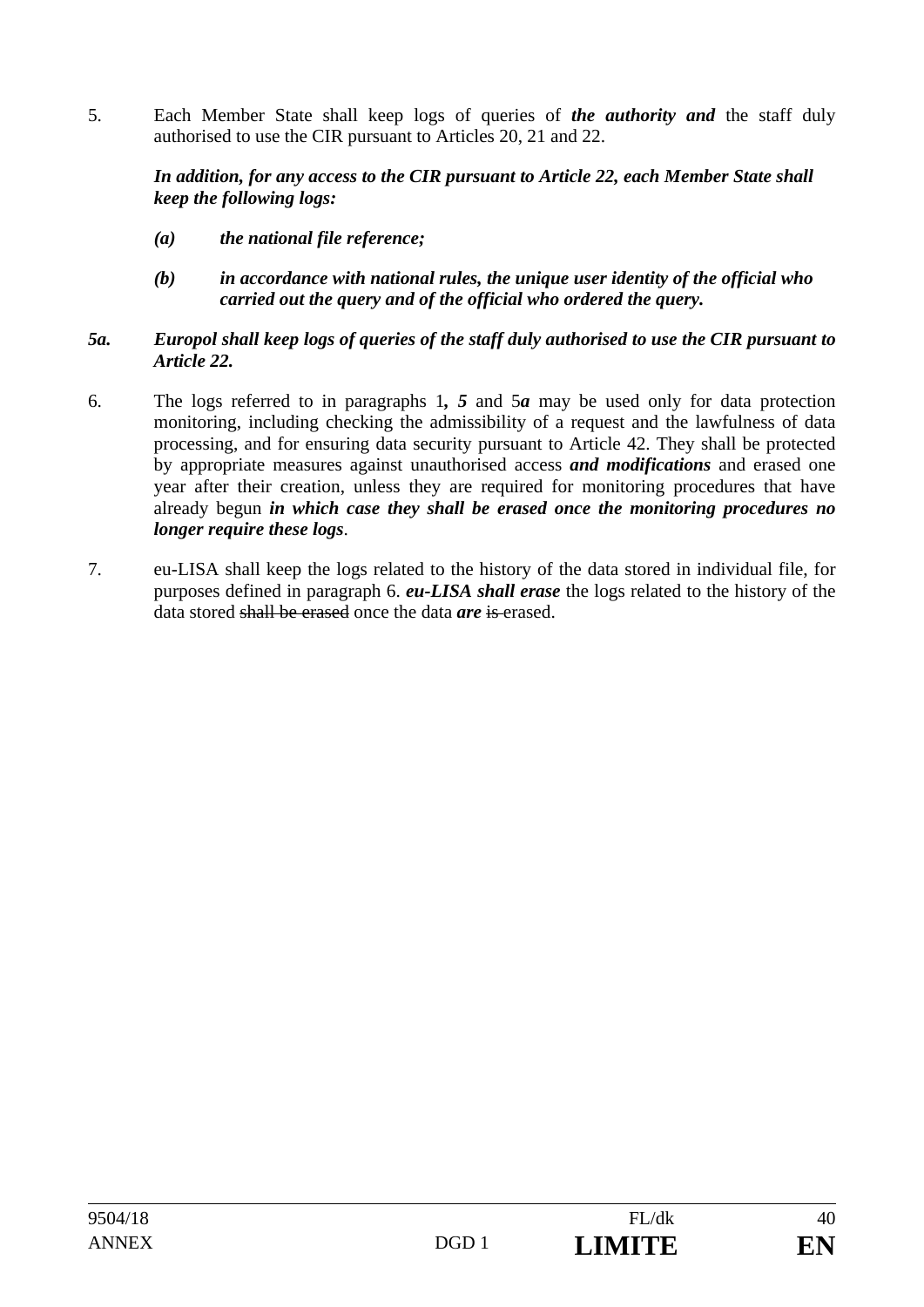## **CHAPTER V Multiple-identity Detector**

# *Article 25*

- *Multiple-identity detector*
- 1. A multiple-identity detector (MID) creating and storing *an identity confirmation file containing* links between data in the EU information systems included in the common identity repository (CIR) and the SIS and as a consequence detecting multiple identities, with the dual purpose of facilitating identity checks and combating identity fraud, is established for the purpose of supporting the functioning of the CIR and the objectives of the EES, the VIS, the ETIAS], Eurodac, the SIS and [the ECRIS-TCN system].
- 2. The MID shall be composed of:
	- (a) a central infrastructure, storing links and references to *EU* information systems;
	- (b) a secure communication infrastructure to connect the MID with the SIS and the central infrastructures of the European search portal and the CIR.
- 3. eu-LISA shall develop the MID and ensure its technical management.

## *Article 26 Access to the multiple-identity detector*

- 1. For the purposes of the manual identity verification referred to in Article 29, access to the data referred to in Article 34 stored in the MID shall be granted to:
	- (a) border *competent* authorities *referred to in Article 9(2) of Regulation (EU) 2017/2226* when creating or updating an individual file *in EES in accordance with*  as provided for in Article 14 of *that* the [EES Regulation];
	- (b) competent authorities referred to in Article  $6(1)$  and  $(2)$  of Regulation 767/2008 when creating or updating an application file in the VIS in accordance with Article 8 of *that* Regulation (EC) No 767/2008;
	- (c) [the ETIAS Central Unit and the ETIAS National Units when carrying out the assessment referred to in Articles 20 and 22 of the ETIAS Regulation;]
	- $(d)$  (not applicable);
	- (e) the SIRENE Bureaux of the Member State creating *or updating* a [SIS alert in accordance with the Regulation on SIS in the field of border checks];

 $(f)$  – (not applicable).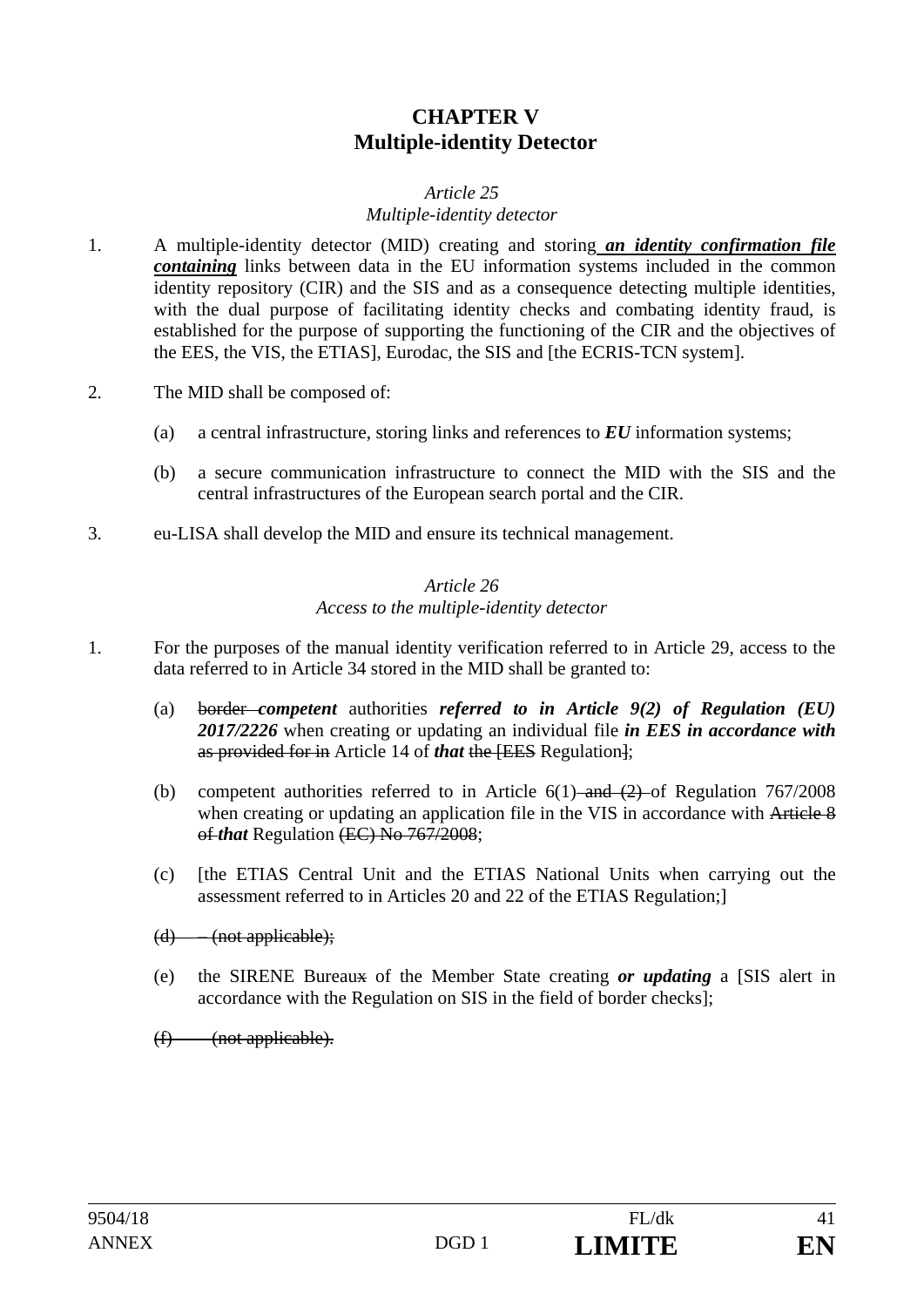2. Member State authorities and EU *agencies* bodies having access to at least one EU information system included in *the common identity repository CIR or to the SIS* shall have access to the data referred to in Article 34(a) and (b) regarding any red links as referred to in Article 32.

## *Article 27 Multiple-identity detection*

- 1. A multiple-identity detection in the common identity repository *CIR* and the SIS shall be launched where:
	- (a) an individual file is created or updated in  $[the EES]$  in accordance with Article 14 of the EES Regulation *(EU) 2017/2226*];
	- (b) an application file is created or updated in the VIS in accordance with Article 8 of Regulation (EC) No 767/2008;
	- (c) [an application file is created or updated in the ETIAS in accordance with Article 17 of the ETIAS Regulation;

 $(d)$  – (not applicable);

(e) [an alert on a person is created or updated in the SIS in accordance with Chapter V of the Regulation on SIS in the field of border checks];

## (f) – (not applicable).

2. Where the data contained within an *EU* information system as referred to in paragraph 1 contains biometric data, the common identity repository (CIR) and the Central-SIS shall use the shared biometric matching service (shared BMS) in order to perform the multipleidentity detection. The shared BMS shall compare the biometric templates obtained from any new biometric data to the biometric templates already contained in the shared BMS in order to verify whether or not data belonging to the same *person* third-country national is already stored in the CIR or in the Central SIS.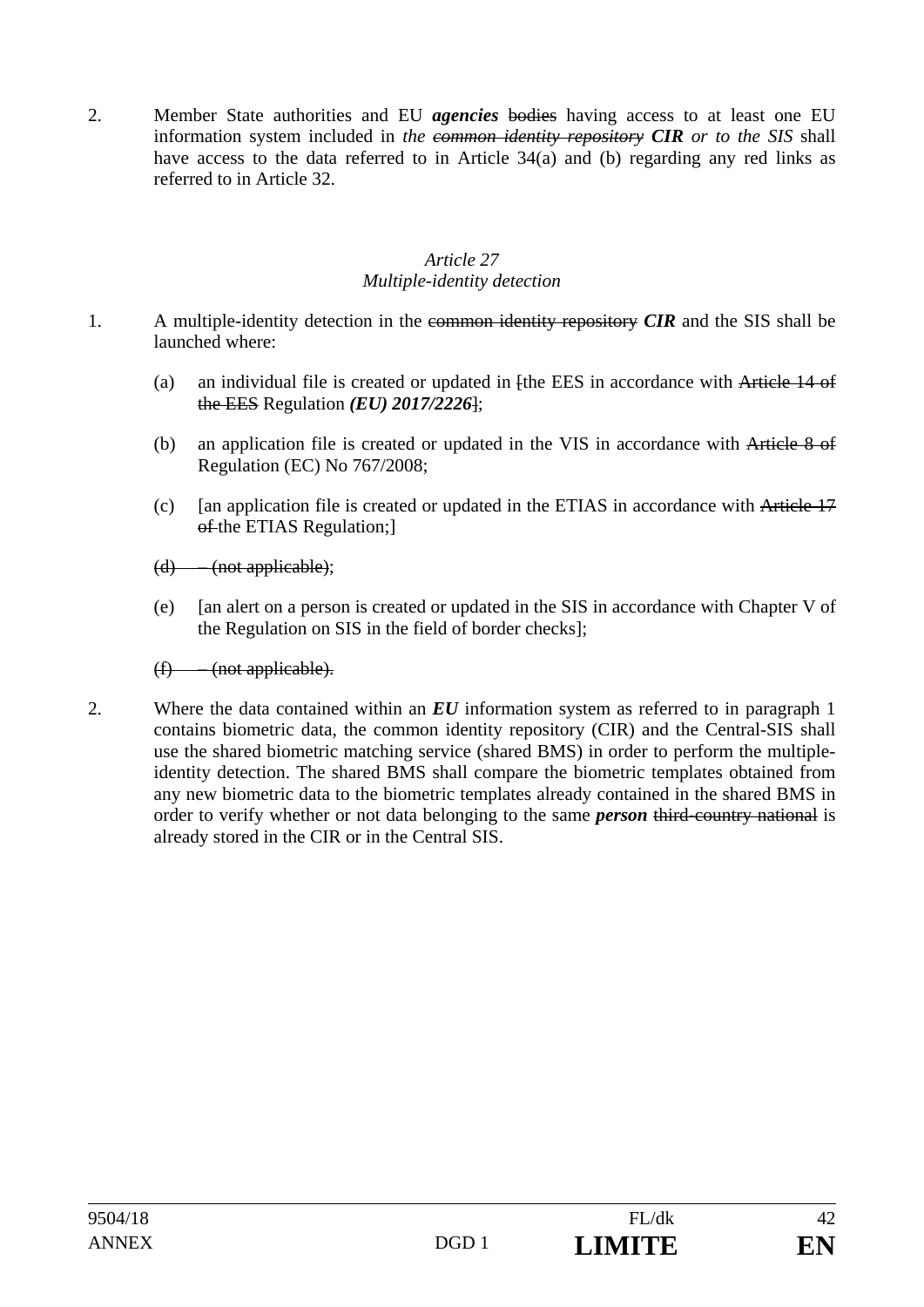- 3. In addition to the process referred to in paragraph 2, the CIR and the Central-SIS shall use the European search portal to search the data stored in the CIR and the Central-SIS *and the CIR respectively* using the following data:
	- (a) surname (family name); first name(s) (given name(s)); date of birth, sex and nationality(ies) as referred to in Article 16(1)(a) *as well as the relevant data referred to in Articles 17(1) and 18(1)* of the [EES Regulation *(EU) 2017/2226*];
	- (b) surname (family name); first name(s) (given name(s)); date of birth, sex and nationality(ies) as referred to in Article 9(4)(a) of Regulation (EC) No 767/2008;
	- (c) [surname (family name); first name(s) (given name(s)); surname at birth; date of birth, place of birth, sex and nationality(ies) as referred to in Article 15(2) of the ETIAS Regulation;]
	- (d) (not applicable);
	- (e) [surname(s); forename(s); name(s) at birth, previously used names and aliases; date of birth, place of birth, nationality(ies) and *gender* sex as referred to in Article 20(2) of the Regulation on SIS in the field of border checks; ]
	- $(f)$  (not applicable);
	- $(g)$  (not applicable);

(h) (not applicable).

#### *3a. In addition to the process referred to in paragraphs 2 and 3, the CIR and the Central-SIS shall use the European search portal to search the data stored in the Central-SIS and the CIR respectively using travel document data.*

4. The multiple-identity detection *may* shall only be launched *only* in order to compare data available in one *EU* information system with data available in other *EU* information systems.

## *Article 28*

*Results of the multiple-identity detection* 

- 1. Where the queries referred to in Article 27(2)*, (3)* and (3*a*) do not report any *match* hit, the procedures referred to in Article 27(1) shall continue in accordance with the respective Regulations governing them.
- 2. Where the query laid down in Article 27(2)*, (3)* and (3*a*) reports one or several *match(es)*  hit(s), the common identity repository and, where relevant, the SIS shall create a link between the data used to launch the query and the data triggering the *match* hit.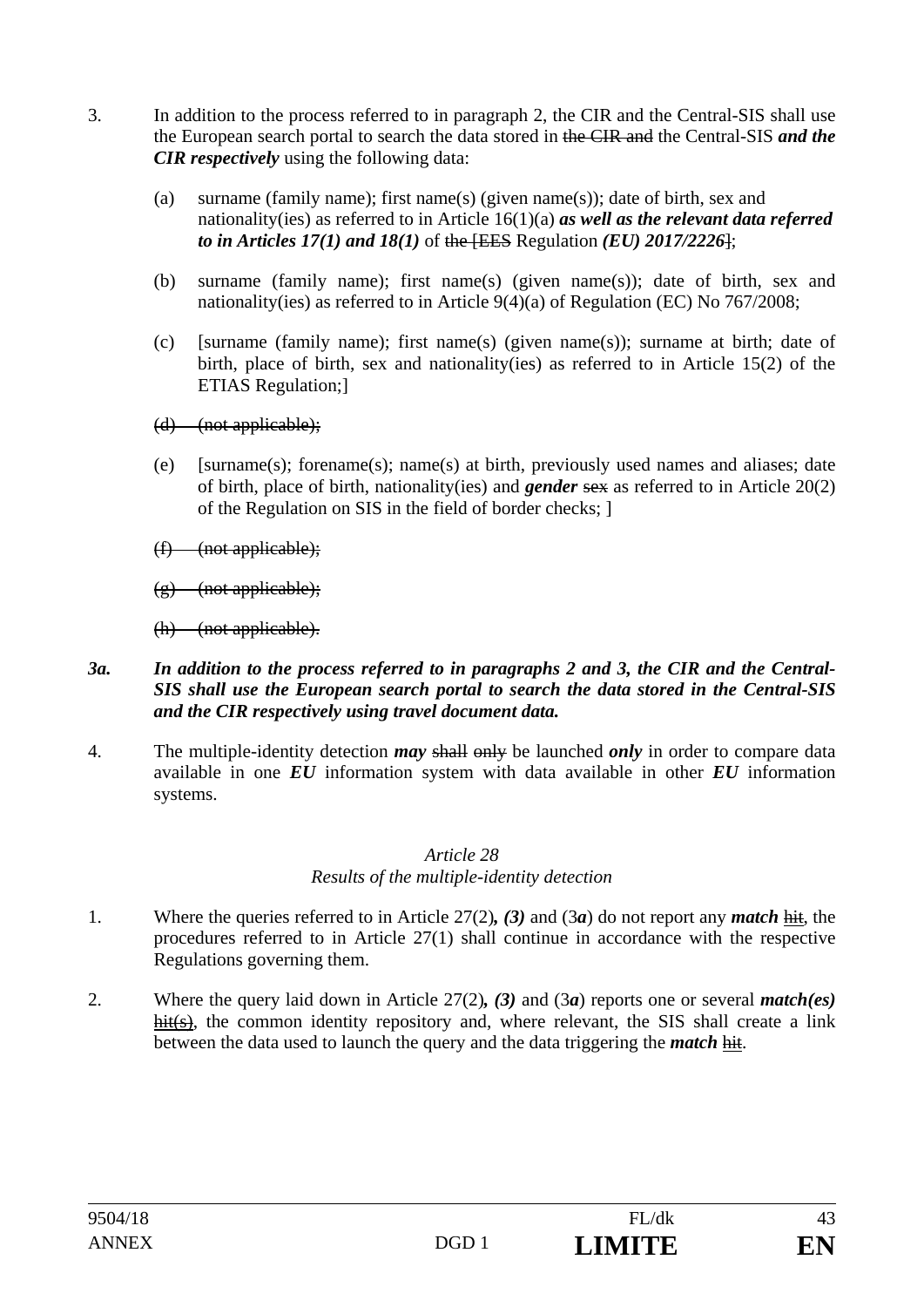Where several *matches* hits are reported, a link shall be created between all data triggering the *match* hit. Where data was already linked, the existing link shall be extended to the data used to launch the query.

- 3. Where the query referred to in Article 27(2)*, (3)* and (3*a*) reports one or several hit(s) *match(es)* and the identity data of the linked files is identical or similar, a white link shall be created in accordance with Article 33.
- 4. Where the query referred to in Article 27(2)*, (3)* and (3*a*) reports one or several *match(es)* hit(s) and the identity data of the linked files cannot be considered as similar, a yellow link shall be created in accordance with Article 30 and the procedure referred to in Article 29 shall apply.
- 5. The Commission shall lay down the procedures to determine the cases where identity data can be considered as *the same* identical, or similar *or presenting some differences* in implementing acts. Those implementing acts shall be adopted in accordance with the examination procedure referred to in Article 64(2).
- **5a.** *The Commission shall lay down the procedures to determine the cases where biometric data can be considered as the same in implementing acts. Those implementing acts shall be adopted in accordance with the examination procedure referred to in Article 64(2).*
- 6. The links shall be stored in the identity confirmation file referred to in Article 34.
- 7. The Commission shall lay down the technical rules for linking data *creating links between data* from different *EU* information systems by implementing acts. Those implementing acts shall be adopted in accordance with the examination procedure referred to in Article 64(2).

#### *Article 29*

## *Authorities responsible and manual verification of different identities*

- 1. Without prejudice to paragraph 2, the authority responsible for verification of different identities shall be:
	- (a) the border *competent* authority *referred to in Article 9(2) of Regulation (EU) 2017/2226* for hits *matches* that occurred when creating or updating an individual *file* in  $[the EES in accordance with *Article 14 of that the EES* Regulation];$
	- (b) the competent authorities referred to in Article  $6(1)$  and  $(2)$  of Regulation 767/2008 for hits *matches* that occurred when creating or updating an application file in the VIS in accordance with Article 8 of Regulation (EC) No 767/2008;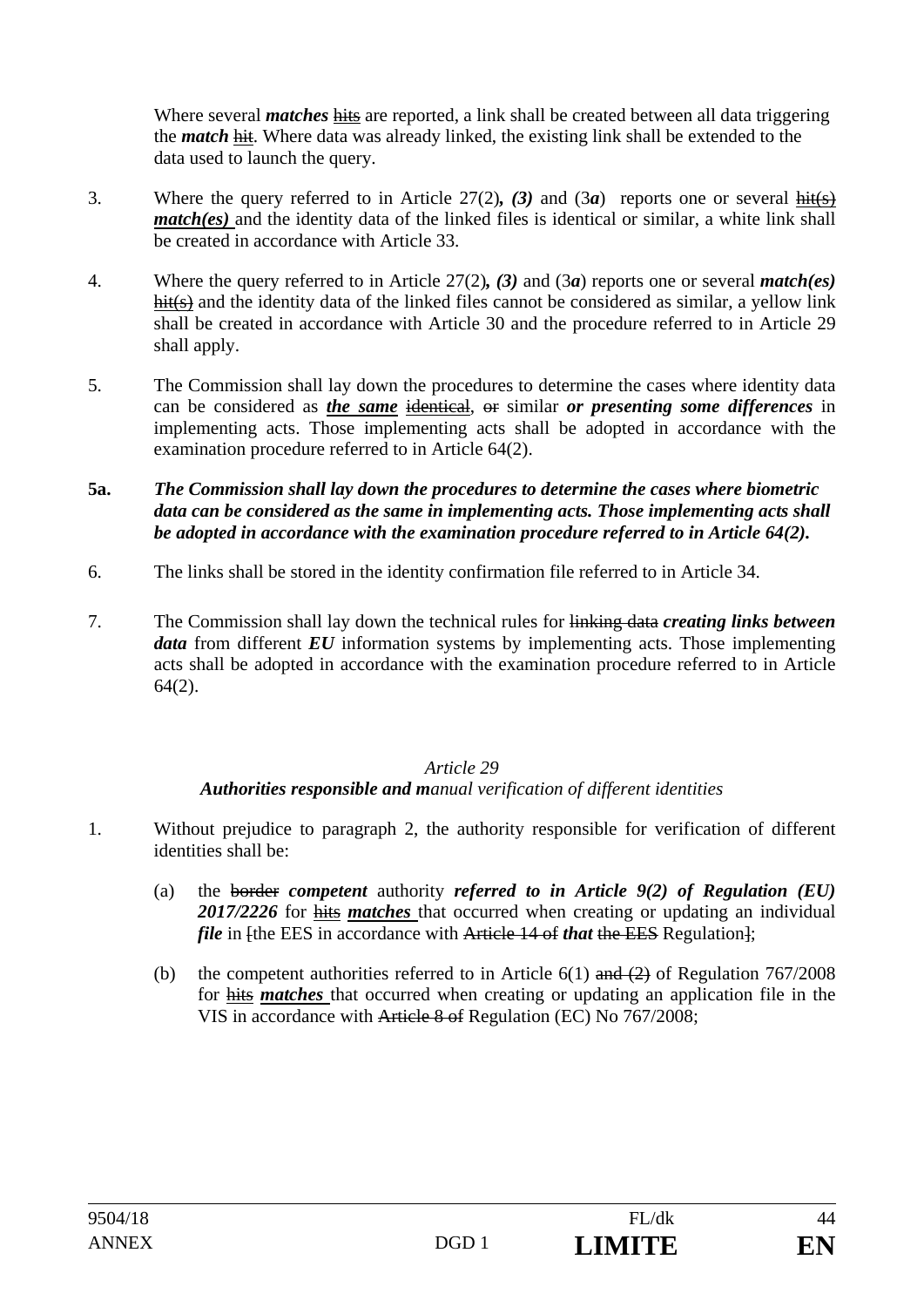- (c) [the ETIAS Central Unit and the ETIAS National Units for hits *matches* that occurred in accordance with **Articles 18, 20 and 22 of** the ETIAS Regulation;
- (d) (not applicable);
- (e) the SIRENE Bureaux of the Member State for hits *matches* that occurred when creating *or updating* a SIS alert in accordance with the [Regulations on SIS in the field of border checks];

(f) (not applicable).

The multiple-identity detector shall indicate the authority responsible for the verification of different identities in the identity verification *confirmation* file.

- 2. The authority responsible for the verification of different identities in the identity confirmation file shall be the SIRENE Bureau of the Member State that created the alert where a link is created to data contained:
	- (a) in an alert in respect of persons wanted for arrest or for surrender or extradition purposes as referred to in Article 26 of [the Regulation on SIS in the field of law enforcement];
	- (b) in an alert on missing or vulnerable persons as referred to in Article 32 of [the Regulation on SIS in the field of law enforcement];
	- (c) in an alert on persons sought to assist with a judicial procedure as referred to in Article 34 of [the Regulation on SIS in the field of law enforcement];
	- (d) [in an alert on return in accordance with the Regulation on SIS in the field of illegal return];
	- (e) in an alert on persons for discreet checks, inquiry checks or specific checks as referred to in Article 36 of [the Regulation on SIS in the field of law enforcement].
	- (f) in an alert on unknown wanted persons for identification according to national law and search with biometric data as referred to in Article 40 of [the Regulation on SIS in the field of law enforcement].
	- 3. Without prejudice to paragraph 4, the authority responsible for verification of different identities shall have access to the related data contained in the relevant identity confirmation file and to the identity data linked in the common identity repository and, where relevant, in the SIS, and shall assess the different identities. and *It* shall update the link in accordance with Articles 31, 32 and 33 and add it to the identity confirmation file without delay.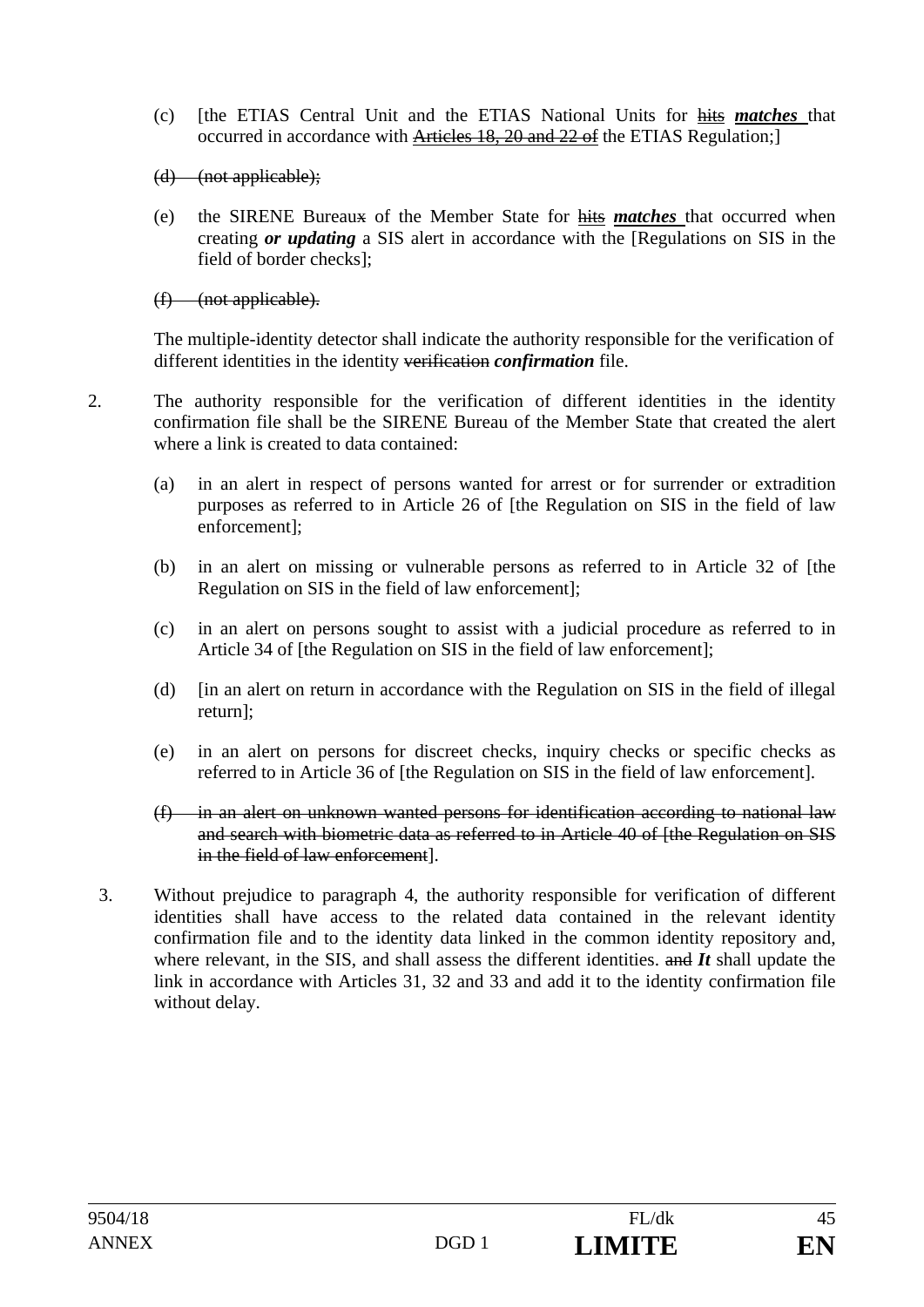- 4. Where the authority responsible for the verification of different identities in the identity confirmation file is the border *competent* authority *referred to in Article 9(2) of Regulation (EU) 2017/2226* creating or updating an individual file in the EES in accordance with Article 14 of the EES Regulation *(EU) 2017/2226*, and where a yellow link is *created* obtained, *that* the border authority shall carry out additional verifications as part of a second-line check. During this second-line check, t *T*he *That* border authorit**yies** shall have access to the related data contained in the relevant identity confirmation file and shall assess the different identities and shall update the link in accordance with Articles 31 to 33 and add it to the identity confirmation file without delay.
- 5. Where more than one link is *created* obtained, the authority responsible for the verification of different identities shall assess each link separately.
- 6. Where data reporting a hit *match* was already linked, the authority responsible for the verification of different identities shall take into account the existing links when assessing the creation of new links.

#### *Article 30 Yellow link*

- 1. A link between data from two or more *EU* information systems shall be classified as yellow in any of the following cases:
	- (a) the linked data shares the same biometric but different identity data and no manual verification of different identity has taken place;
	- (b) the linked data has different *some differences in the* identity data *or in travel document data,* and no manual verification of different identity has taken place *and at least one of the EU information systems does not have biometric data on the person*;
	- *(c) the linked data has same or similar identity data, the same travel document data, but different biometric data and no manual verification of different identity has taken place.*
- 2. Where a link is classified as yellow in accordance with paragraph 1, the procedure laid down in Article 29 applies.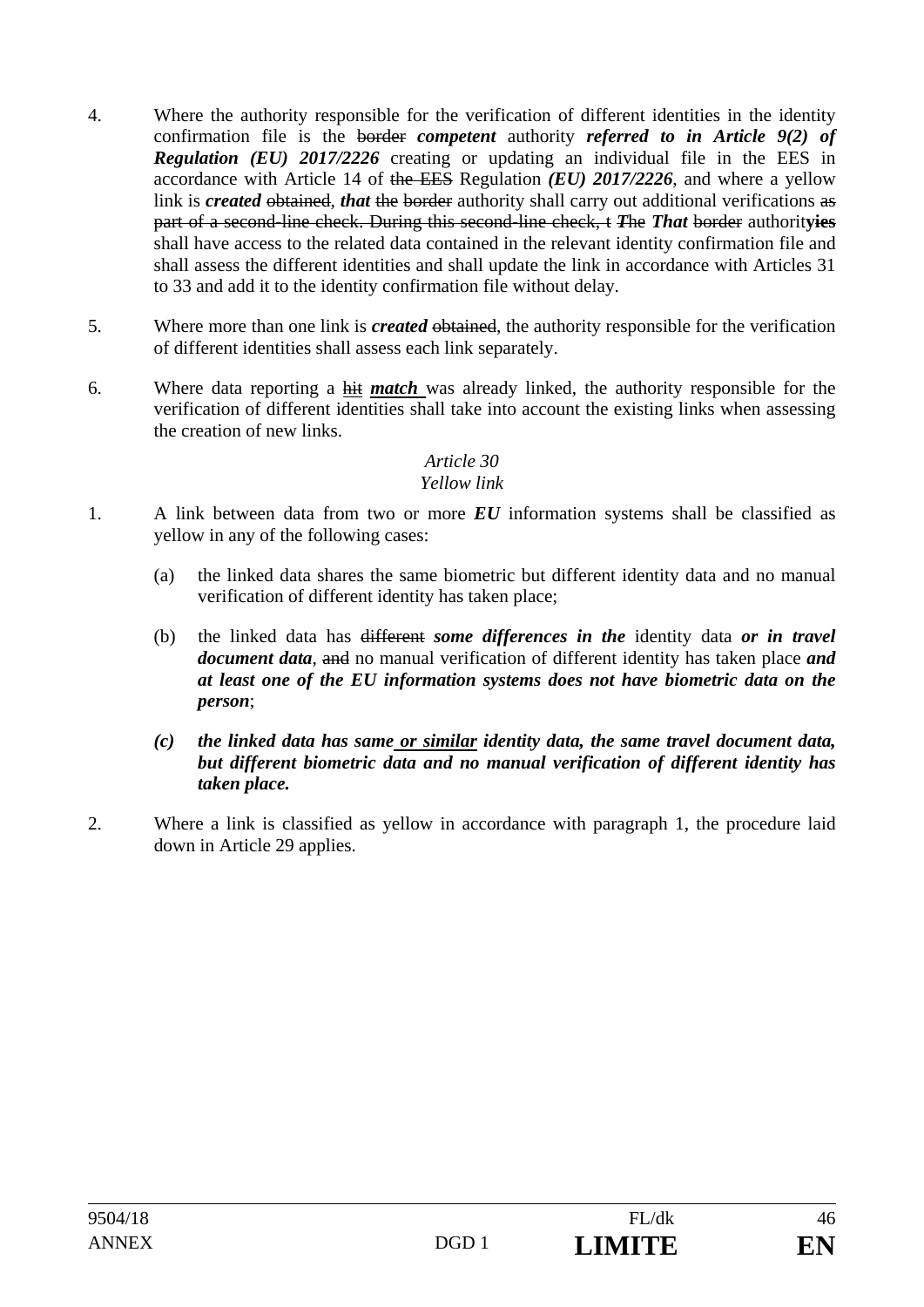### *Green link*

- 1. A link between data from two or more *EU* information systems shall be classified as green where the linked data do not share the same biometric *data* but have *same or* similar identity data and the authority responsible for the verification of different identities concluded it refers to two different persons.
- 2. Where the common identity repository (CIR) or the SIS are queried and where a green link exists between two or more of the *EU* information systems constituting the CIR or with the SIS, the multiple-identity detector shall indicate that the identity data of the linked data does not correspond to the same person. The queried information system shall reply indicating only the data of the person whose data was used for the query, without triggering a hit against the data that is subject to the green link.

#### *Article 32 Red link*

- 1. A link between data from two or more *EU* information systems shall be classified as red in any of the following cases:
	- (a) the linked data shares the same biometric but different identity data and the authority responsible for the verification of different identities concluded it refers unlawfully to the same person *in an unjustified manner*;
	- (b) the linked data has similar identity data and the authority responsible for the verification of different identities concluded it refers to the same person;
	- *(c) the linked data has different identity data, at least one of the EU information systems does not have biometric data on the person and the authority responsible for the verification of different identities concluded it refers to the same person in an unjustified manner;*
	- *(d) the linked data has same or similar identity data, the same travel document data, but different biometric data and the authority responsible for the verification of different identities concluded it refers to different persons in an unjustified manner.*
- 2. Where the CIR or the SIS are queried and where a red link exists between two or more of the *EU* information systems constituting the CIR or with the SIS, the multiple-identity detector shall reply indicating the data referred to in Article 34. Follow-up to a red link shall take place in accordance with Union and national law, *basing any legal consequence for the person only on the relevant data on that person and not on the red link itself.*
- 3. Where a red link is created between data from the EES, the VIS, [the ETIAS], Eurodac or [the ECRIS-TCN System], the individual file stored in the CIR shall be updated in accordance with Article 19(1) *(2)*.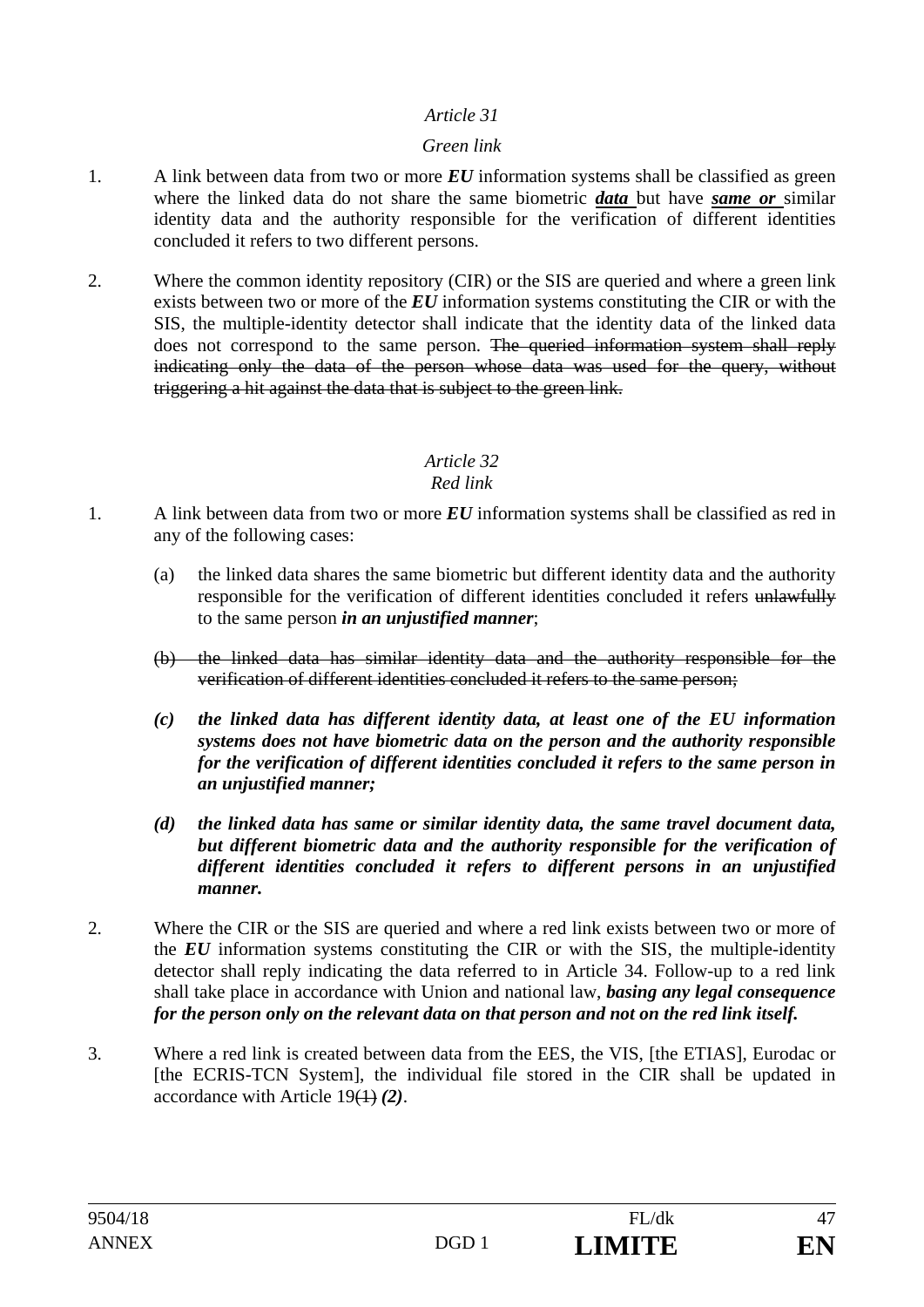4. *Where a red link is created following a manual verification of multiple identities between data from the EES, the VIS, [the ETIAS] or the Eurodac,*Without prejudice to the provisions related to the handling of alerts in the SIS referred to in the [Regulations on SIS in the field of border checks, on SIS in the field of law enforcement and on SIS in the field of illegal return], and without prejudice to limitations necessary to protect security and public order, prevent crime and guarantee that any national investigation will not be jeopardised, where a red link is created, the authority responsible for verification of different identities shall inform the person of the presence of multiple unlawful *unjustified*  identities.

*The information shall be given by means of a standard form by the authority responsible for verification of different identities. The Commission shall determine the content of that form and the modalities for the information by implementing acts. Those implementing acts shall be adopted in accordance with the examination procedure referred to in Article 64(2).* **<sup>47</sup>**

- 5. Where a red link is created, the authority responsible for verification of different identities shall provide a reference to the authorities responsible for the data linked.
- *6. If a Member State authority has evidence to suggest that a red link recorded in the MID is factually inacurate or not up-to-date or that data were processed in the MID, the CIR or the SIS in breach of this Regulation, it shall check the relevant data stored in the CIR and SIS and shall, if necessary, rectify or erase the link from the MID without delay. That Member State authority shall inform the Member State responsible for the manual verification without delay.*

## *Article 33 White link*

- 1. A link between data from two or more *EU* information systems shall be classified as white in any of the following cases:
	- (a) the linked data shares the same biometric and the same or similar identity data;
	- (b) the linked data shares the same or similar identity data, and *the same travel document data, and* at least one of the *EU* information systems does not have biometric data on the person;
	- *(ba) the linked data shares the same or similar identity data and at least one of the EU information systems does not have biometric data on the person and the authority responsible for the verification of different identities concluded it refers to the same person legally having different identity data;*
	- (c) the linked data shares the same biometric but different identity data and the authority responsible for the verification of different identities concluded it refers to the same person legally having different identity data.

 $\overline{a}$ 

**<sup>47</sup>** *NB: if accepted, this wording shall be included in Article 33(4) as well.*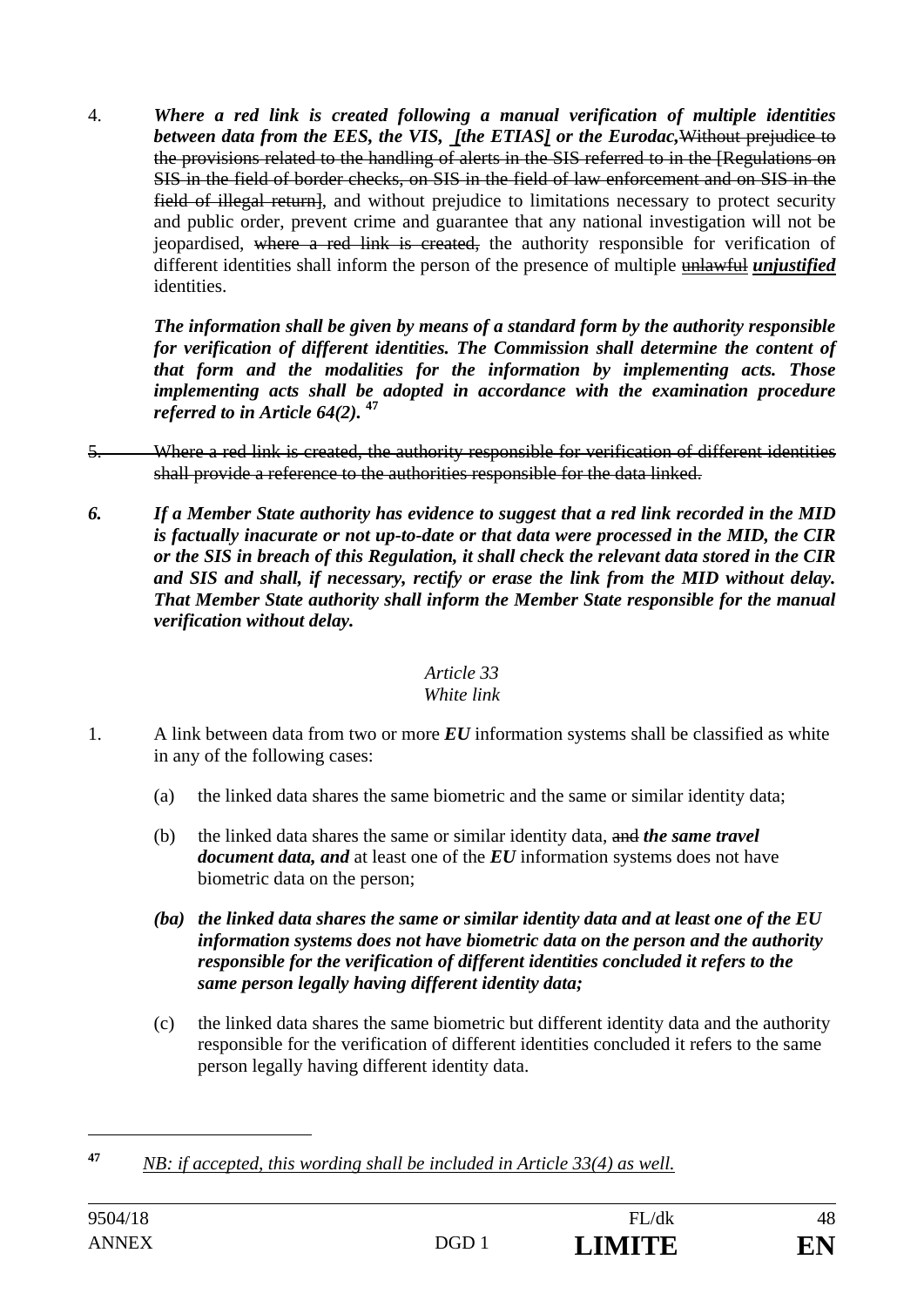- 2. Where the CIR or the SIS are queried and where a white link exists between one *two* or more of the *EU* information systems constituting the CIR or with the SIS, the multipleidentity detector **MID** shall indicate that the identity data of the linked data correspond to the same person. The queried  $EU$  information systems shall reply indicating, where relevant, all the linked data on the person, hence triggering a hit *match* against the data that is subject to the white link, if the authority launching the query has access to the linked data under Union or national law.
- 3. Where a white link is created between data from the EES, the VIS, [the ETIAS], Eurodac or [the ECRIS-TCN system], the individual file stored in the CIR shall be updated in accordance with Article 19(1)*(2)*.
- 4. Without prejudice to the provisions related to the handling of alerts in the SIS referred to in the [Regulations on SIS in the field of border checks, on SIS in the field of law enforcement and on SIS in the field of illegal return], wWhere a white link is created following a manual verification of multiple identities *between data from the EES, the VIS, [the ETIAS] or Eurodac*, the authority responsible for *the* verification of different identities shall inform the person of the presence of discrepancies between his or her personal data between systems and shall provide a reference to the authorities responsible for the data linked. *The information shall be given by means of a standard form by the authority responsible for verification of different identities. The Commission shall determine the content of that form and the modalities for the information by implementing acts. Those implementing acts shall be adopted in accordance with the examination procedure referred to in Article 64(2).*
- *5. If a Member State authority has evidence to suggest that a white link recorded in the MID is factually incorrect or that data were processed in the MID, the CIR or the SIS in breach of this Regulation, it shall check the relevant data stored in the CIR and SIS and shall, if necessary, rectify the link in the MID without delay. That Member State authority shall inform the Member State responsible for the manual verification without delay.*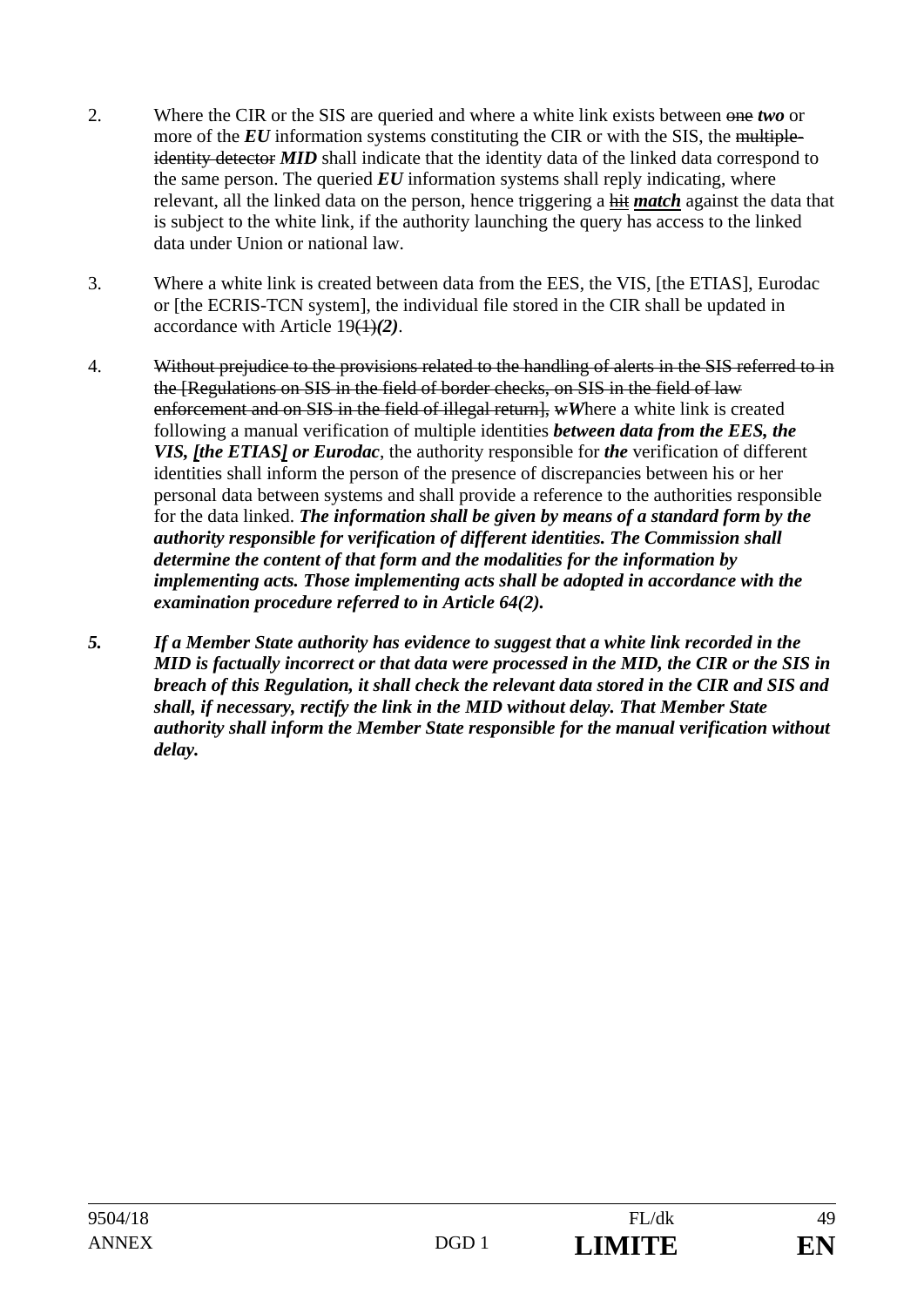## *Article 34 Identity confirmation file*

The identity confirmation file shall contain the following data:

- (a) the links, including their description in form of colours, as referred to in Articles 30 to 33;
- (b) a reference to the *EU* information systems whose data *are* is linked;
- (c) a single identification number allowing to retrieve the data from the *EU* information systems of corresponding linked files *in accordance with respective access rights under Union and national law*;
- (d) where relevant, the authority responsible for the verification of different identities;
- *(e) date of creation or update of the link.*

#### *Article 35*

### *Data retention in the multiple-identity detector*

- *1. Without prejudice to paragraphs 2 and 3,* the identity confirmation files and its *their* data, including the links, shall be stored in the multiple-identity detector (MID) only for as long as the linked data *are* is stored in two or more EU information systems *and be deleted thereafter in an automated manner*.
- *2. Where a red link is created between data in the CIR, the identity confirmation files and their data, including the red link, shall be stored in the MID only for as long as the corresponding data are stored in at least one of the EU information systems from which the linked data originates and be deleted thereafter in an automated manner*.
- *3. Where a red link is created between data in the CIR and the SIS, the identity confirmation files and their data, including the red link, shall be stored in the MID only for as long as the corresponding data are stored in the SIS and be deleted thereafter in an automated manner*.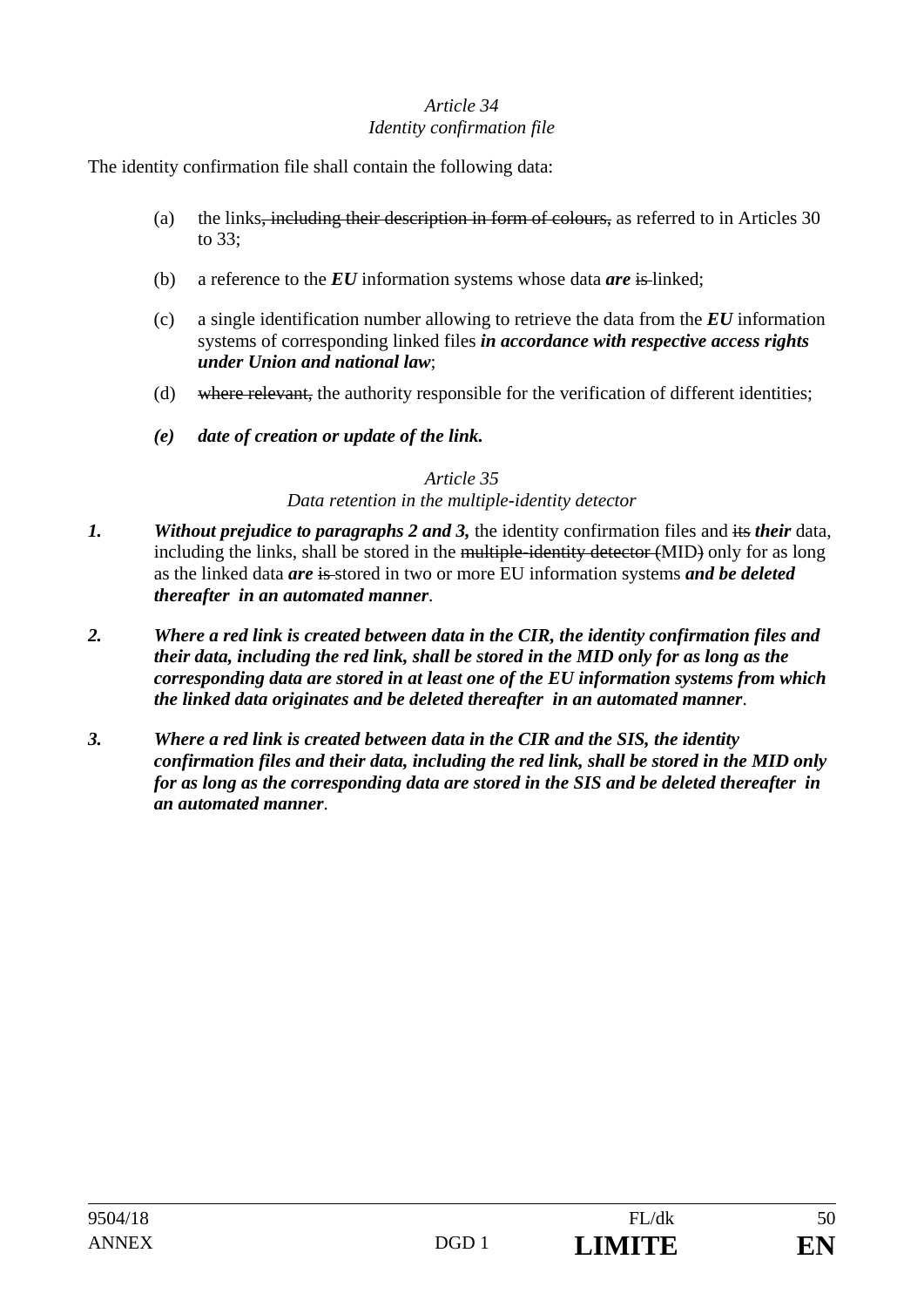#### *Keeping of logs*

- 1. eu-LISA shall keep logs of all data processing operations within the MID. Those logs shall include<del>, in particular,</del> the following:
	- (a) the purpose of access of the user and his or her access rights;
	- (b) the date and time of the query;
	- (c) the type of data used to launch the query or queries;
	- (d) the reference to the data linked;
	- (e) the history of the identity confirmation file;
	- (f) the identifying mark of the person who carried out the query *Member State or EU agency querying the MID*.
- 2. Each Member State shall keep logs of the *authority, the purpose of access and the* staff duly authorised to use the MID.
- 3. The logs *referred to in paragraphs 1 and 2* may be used only for data protection monitoring, including checking the admissibility of a request and the lawfulness of data processing, and for ensuring data security pursuant to Article 42. Those logs shall be *made available to the competent supervisory authority on request. They shall be protected by* appropriate measures against unauthorised access *and modification.* and *They shall be* erased *in an automated manner* one year after their creation, unless they are required for monitoring procedures that have already begun *in which case they shall be erased once the monitoring procedures no longer require those logs*. The logs related to the history of the identity confirmation file shall be erased once the data in the identity confirmation file is erased.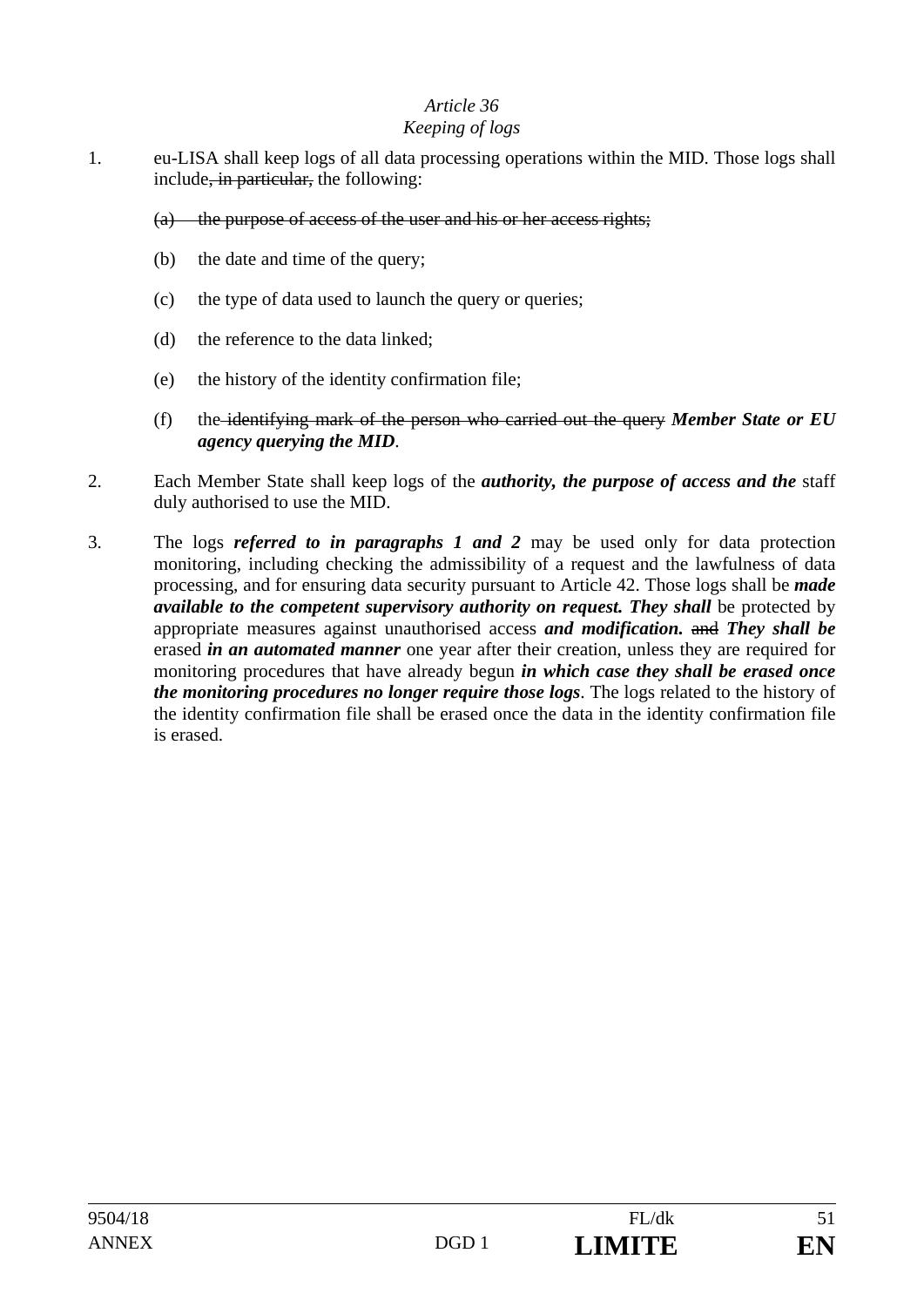## **CHAPTER VI Measures supporting interoperability**

## *Article 37*

## *Data quality*

- 1. *Without prejudice to Member States' responsibilities with regard to the quality of data entered into the systems,* eu-LISA shall establish automated data quality control mechanisms and procedures on the data stored in the EES, *the VIS,* the [ETIAS], the VIS, the SIS, the shared biometric matching service (shared BMS), *and* the common identity repository (CIR) and the multiple-identity detector (MID).
- 2. eu-LISA shall establish *implement mechanisms for evaluating the accuracy of the shared*  **BMS**, common data quality indicators and the minimum quality standards to store data in the EES, *the VIS*, the [ETIAS], the VIS, the SIS, the shared BMS, and the CIR and the MID.
- 3. eu-LISA shall provide regular reports on the automated data quality control mechanisms and procedures, and the common data quality indicators to the Member States. eu-LISA shall also provide a regular report to the Commission covering the issues encountered and the Member States concerned.
- 4. The details of the automated data quality control mechanisms and procedures and the common data quality indicators and the minimum quality standards to store data in the EES, *the VIS*, the [ETIAS], the VIS, the SIS, the shared BMS, and the CIR and the MID, in particular regarding biometric data, shall be laid down in implementing acts. Those implementing acts shall be adopted in accordance with the examination procedure referred to in Article 64(2).
- 5. One year after the establishment of the automated data quality control mechanisms and procedures, and common data quality indicators *and the minimum quality standards* and every year thereafter, the Commission shall evaluate Member State implementation of data quality and shall make any necessary recommendations. The Member States shall provide the Commission with an action plan to remedy any deficiencies identified in the evaluation report and shall *regularly* report on any progress against this action plan until it is fully implemented.

 The Commission shall transmit the evaluation report to the European Parliament, to the Council, to the European Data Protection Supervisor and to the European Union Agency for Fundamental Rights established by Council Regulation (EC) No 168/2007.**<sup>48</sup>**

 $\overline{AB}$ **<sup>48</sup>** Council Regulation (EC) No 168/2007 of 15 February 2007 establishing a European Union Agency for Fundamental Rights (OJ L 53, 22.2.2007, p. 1).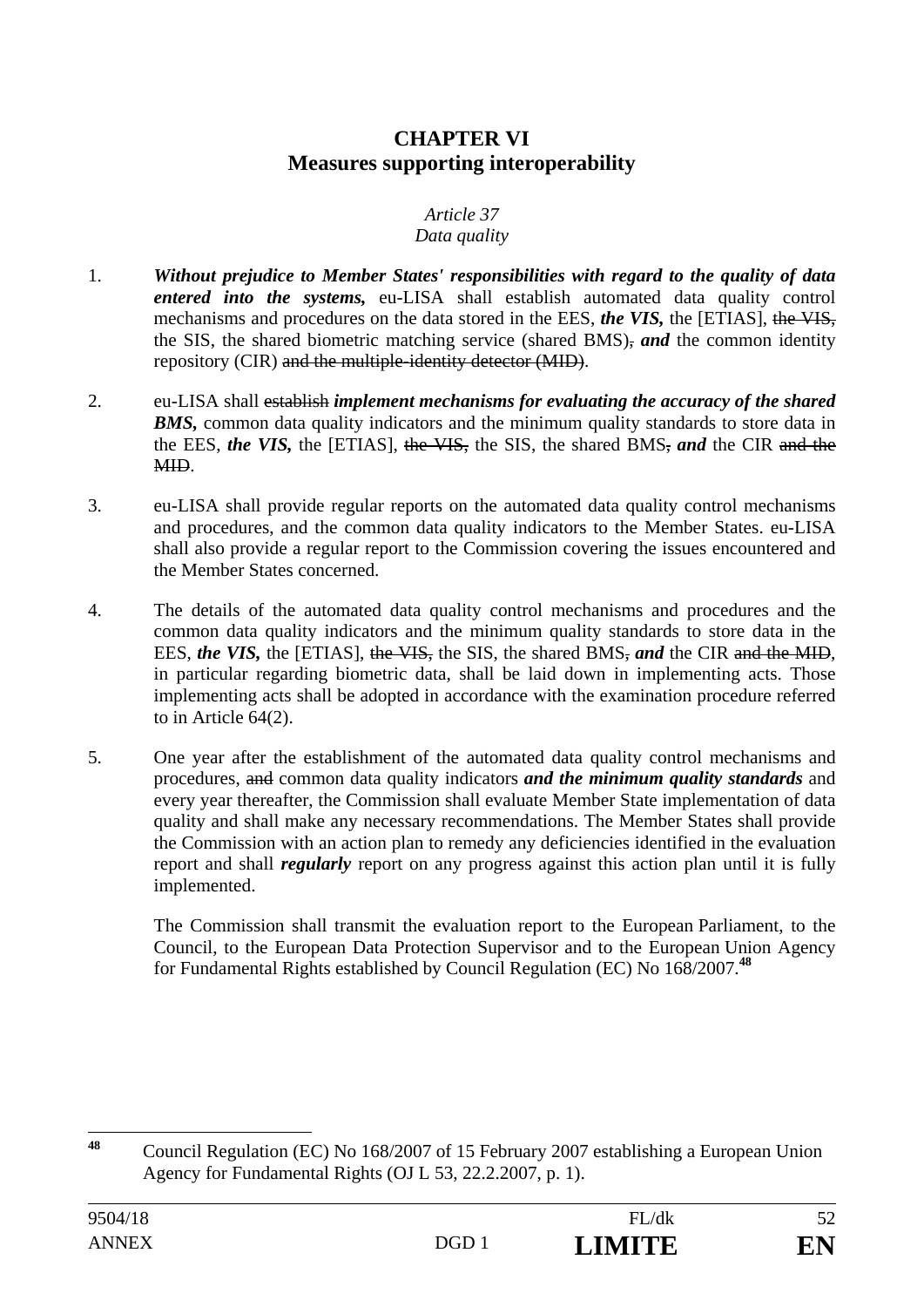## *Article 38 Universal Message Format*

- 1. The Universal Message Format (UMF) standard is hereby established. The UMF defines standards for certain content elements of cross-border information exchange between information systems, authorities and/or organisations in the field of Justice and Home **A**affairs.
- 2. The UMF standard shall be used in the development of the EES, the  $[ETIAS]$ ,  $\frac{1}{2}$ , the European search portal, the CIR, the MID and, if appropriate, in the development by eu-LISA or any other EU *agency* body of new information exchange models and information systems in the area of Justice and Home Affairs.
- 3. The implementation of the UMF standard may be considered in the VIS, the SIS and in any existing or new cross-border information exchange models and information systems in the area of Justice and Home Affairs, developed by Member States or associated countries.
- 4. The Commission shall adopt an implementing act to lay down and develop the UMF standard referred to in paragraph 1. Those implementing acts shall be adopted in accordance with the examination procedure referred to in Article 64(2).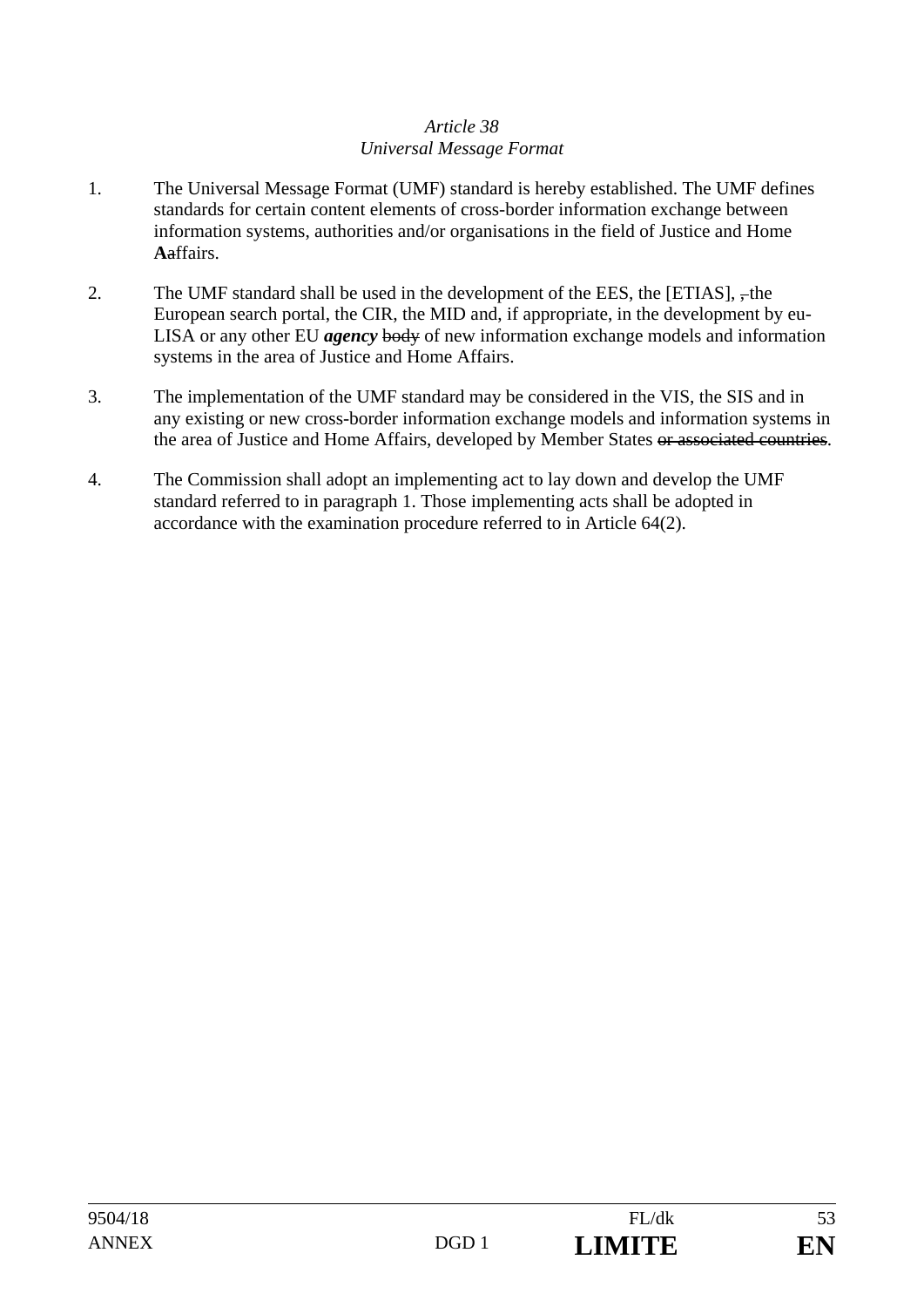## *Article 39 Central repository for reporting and statistics*

- 1. A central repository for reporting and statistics (CRRS) is established for the purposes of supporting the objectives of the EES, the VIS, [the ETIAS] and the SIS*, as well as the Schengen Evaluation Mechanism provided for in Regulation (EU) No 1053/2013,* and to generate*, in accordance with the respective legal instruments,* cross-system statistical data and analytical reporting for policy, operational and data quality purposes.
- 2. eu-LISA shall establish, implement and host the CRRS in its technical sites containing the data referred to in [Article 63 of the EES Regulation], Article 17 of Regulation (EC) No 767/2008, [Article 73 of the ETIAS Regulation] and [Article 54 of the Regulation on SIS in the field of border checks], logically separated. The data contained in the CRRS shall not enable the identification of individuals. Access to the repository *CRRS* shall be granted by means of secured access through the Trans- European Services for Telematics between Administrations (TESTA) network service with control of access and specific user profiles, solely for the purpose of reporting and statistics, to the authorities referred to in [Article 63 of the EES Regulation], Article 17 of Regulation (EC) No 767/2008, [Article 73 of the ETIAS Regulation] and [Article 54 of the Regulation on SIS in the field of border checks],.
- 3. eu-LISA shall render the data anonymous and shall record such anonymous data in the CRRS. The process for rendering the data anonymous shall be automated.
- 4. The CRRS shall be composed of:

## *(-a) the tools necessary for anonymising data;*

- (a) a central infrastructure, consisting of a data repository enabling the rendering of anonymous data;
- (b) a secure communication infrastructure to connect the CRRS to the EES, *the VIS,* [the ETIAS], the VIS and the SIS, as well as the central infrastructures of the shared BMS, the CIR and the MID.
- 5. The Commission shall lay down detailed rules on the operation of the CRRS, including specific safeguards for processing of personal data referred to under paragraph*s* 2 and 3 and security rules applicable to the repository by means of implementing acts. Those implementing acts shall be adopted in accordance with the examination procedure referred to in Article 64(2).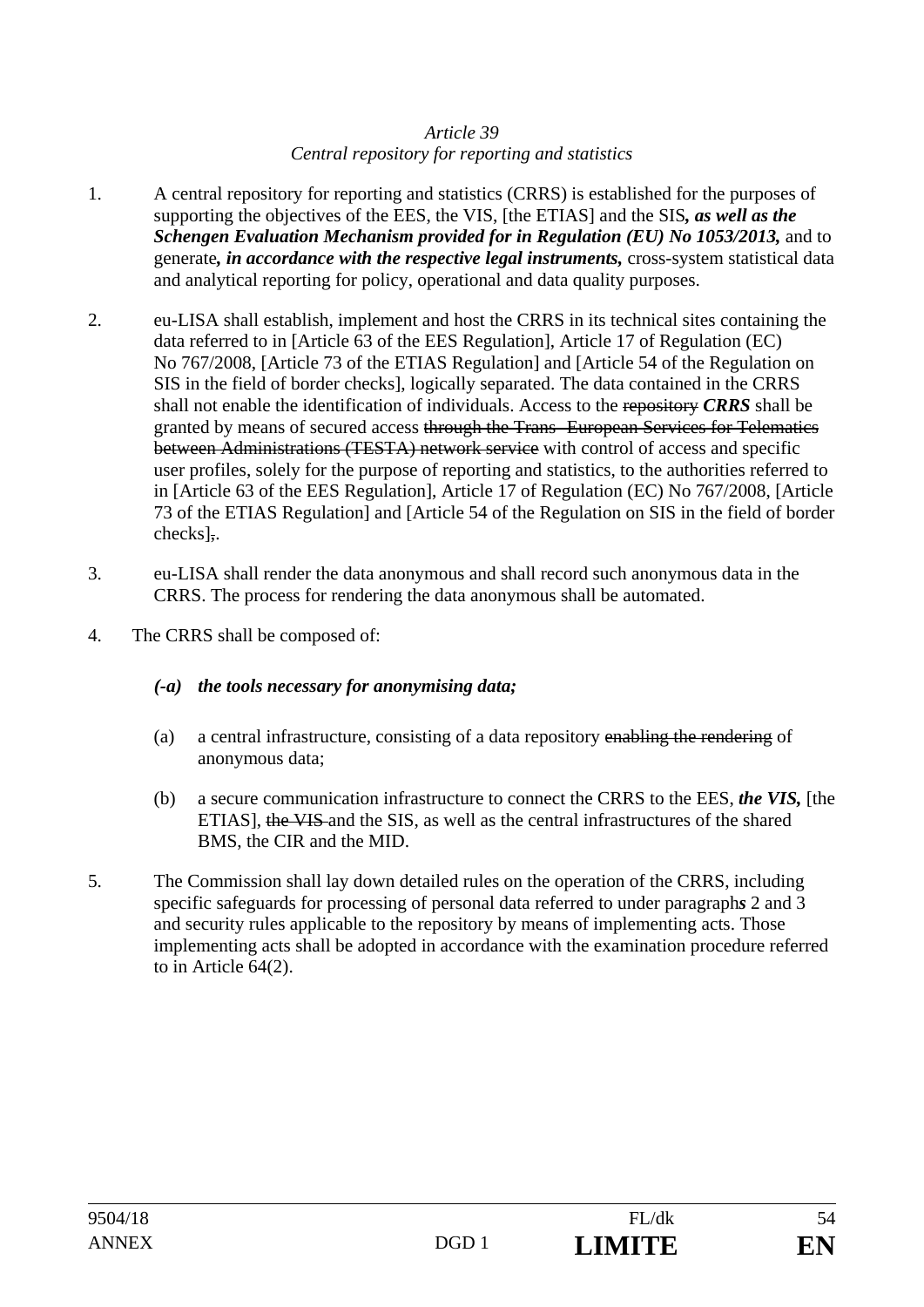## **CHAPTER VII Data protection**

#### *Article 40 Data controller*

- 1. In relation to the processing of data in the shared biometric matching service (shared BMS), the Member State authorities that are controllers for the VIS, EES, *the VIS* and SIS respectively, shall also be considered as controllers in accordance with Article 4(7) of Regulation (EU) *No* 2016/679 *or Article 3(8) of Directive (EU) No 2016/680* in relation to the biometric templates obtained from the data referred to in Article 13 that they enter into respective systems and shall have responsibility for the processing of the biometric templates in the shared BMS.
- 2. In relation to the processing of data in the common identity repository (CIR), the Member State authorities that are controllers for the VIS, EES*, the VIS* and [ETIAS], respectively, shall also be considered as controllers in accordance with Article 4(7) of Regulation (EU) *No* 2016/679 in relation to data referred to in Article 18 that they enter into respective systems and shall have responsibility for the processing of that personal data in the CIR.
- 3. In relation to the processing of data in the multiple-identity detector *(MID)*:
	- (a) the European Border and Coast Guard Agency shall be considered a data controller in accordance with Article 2(b)*(d)* of Regulation No 45/2001 *[or Article 3(2)(b) of Regulation XX/2018 of the European Parliament and of the Council on the protection of individuals with regard to the processing of personal data by the Union institutions, bodies, offices and agencies and on the free movement of such data, and repealing Regulation (EC) No 45/2001 and Decision No 1247/2002/EC]* in relation to *the* processing of personal data by the ETIAS Central Unit;
	- (b) the Member State authorities adding or modifying the data in the identity confirmation file are also to be considered as *shall be* controllers in accordance with Article 4(7) of Regulation (EU) *No* 2016/679 *or Article 3(8) of Directive (EU) No 2016/680* and shall have responsibility for the processing of the personal data in the multiple-identity detector *MID*;**.**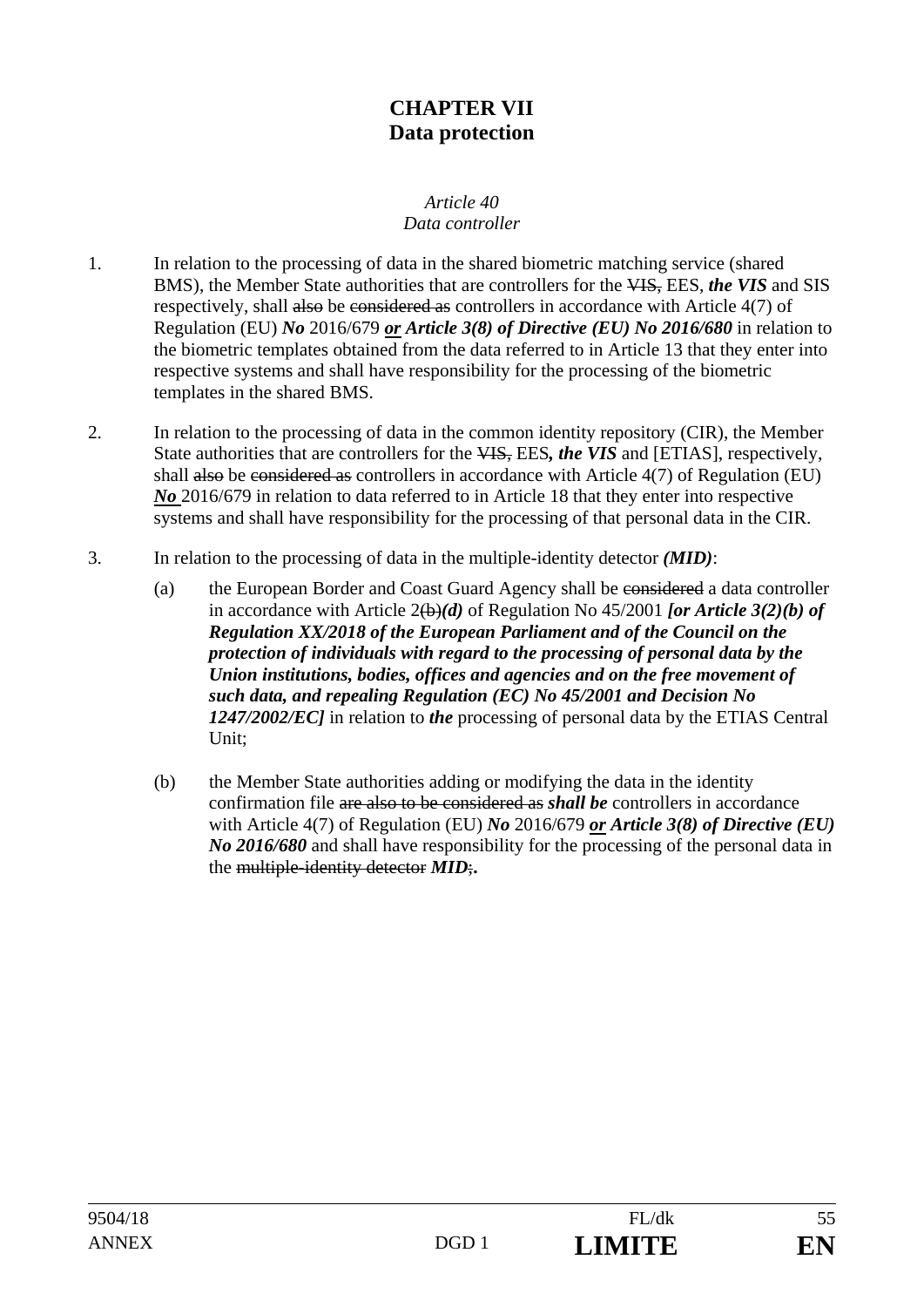#### *Data processor*

In relation to the processing of personal data in *the shared BMS,* the CIR *and the MID*, eu-LISA **shall** is to be considered the data processor in accordance with Article 2(e) of Regulation (EC) No 45/2001 *[or Article 3(1)(a) of Regulation XX/2018 of the European Parliament and of the Council on the protection of individuals with regard to the processing of personal data by the Union institutions, bodies, offices and agencies and on the free movement of such data, and repealing Regulation (EC) No 45/2001 and Decision No 1247/2002/EC]*.

#### *Article 42 Security of processing*

- 1. Both eu-LISA*, [the ETIAS Central Unit], Europol* and the Member State authorities shall ensure the security of the processing of personal data that takes place pursuant to the application of this Regulation. eu-LISA, [the ETIAS Central Unit]*, Europol* and the Member State authorities shall cooperate on security-related tasks.
- 2. Without prejudice to Article 22 of Regulation (EC) No 45/2001 *[or Article 33 of Regulation XX/2018 of the European Parliament and of the Council on the protection of individuals with regard to the processing of personal data by the Union institutions, bodies, offices and agencies and on the free movement of such data, and repealing Regulation (EC) No 45/2001 and Decision No 1247/2002/EC]*, eu-LISA shall take the necessary measures to ensure the security of the interoperability components and their related communication infrastructure.
- 3. In particular, eu-LISA shall adopt the necessary *security* measures, including a security plan, a business continuity plan and a disaster recovery plan, in order to:
	- (a) physically protect data, including by making contingency plans for the protection of critical infrastructure;
	- (b) prevent the unauthorised reading, copying, modification or removal of data media;
	- (c) prevent the unauthorised input of data and the unauthorised inspection, modification or deletion of recorded personal data;
	- (d) prevent the unauthorised processing of data and any unauthorised copying, modification or deletion of data;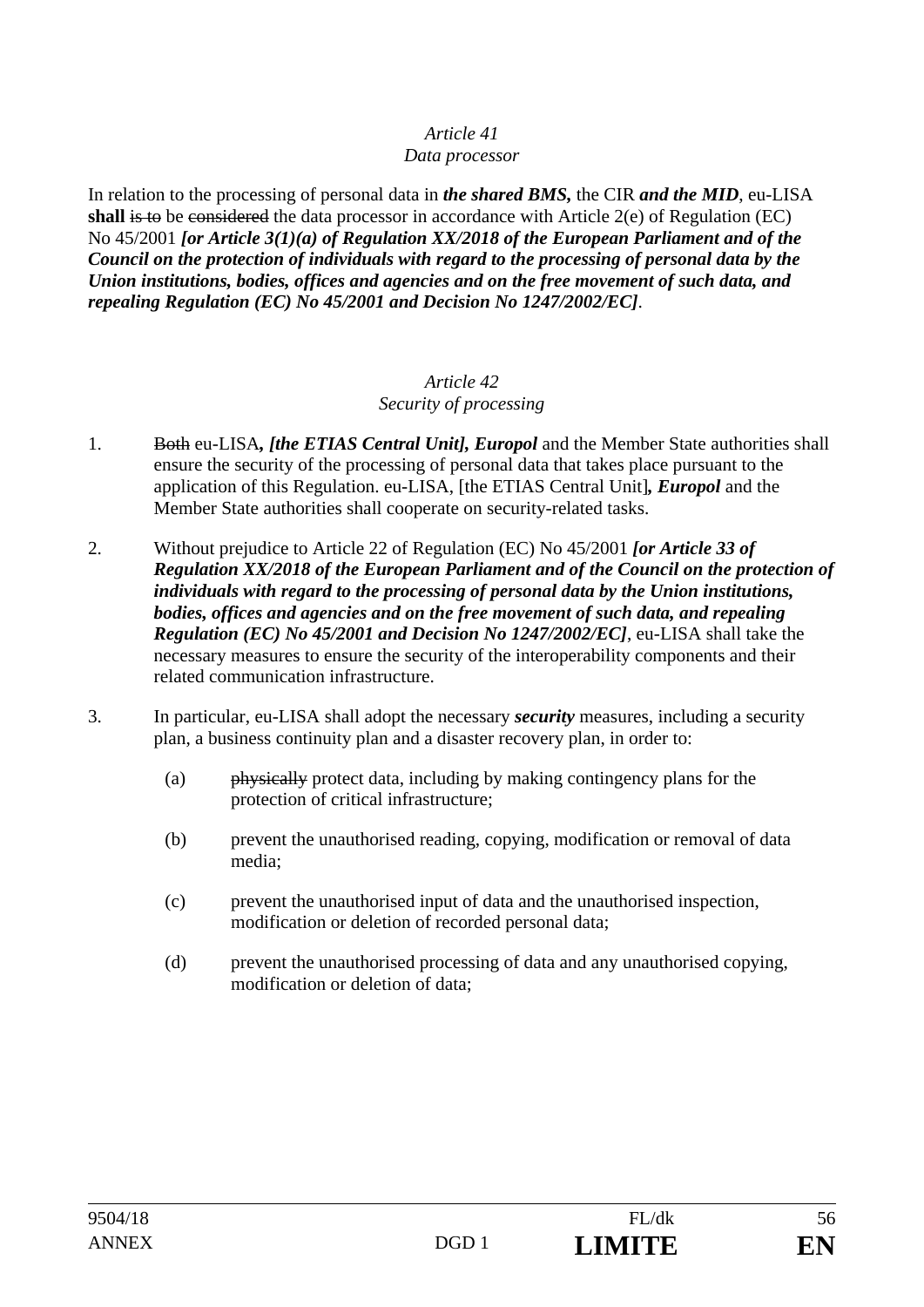- (e) ensure that persons authorised to access the interoperability components have access only to the data covered by their access authorisation, by means of individual user identities and confidential access modes only;
- (f) ensure that it is possible to verify and establish to which bodies personal data may be transmitted using data communication equipment;
- (g) ensure that it is possible to verify and establish what data has been processed in the interoperability components, when, by whom and for what purpose;
- (h) prevent the unauthorised reading, copying, modification or deletion of personal data during the transmission of personal data to or from the interoperability components or during the transport of data media, in particular by means of appropriate encryption techniques;
- (i) monitor the effectiveness of the security measures referred to in this paragraph and take the necessary organisational measures related to internal monitoring to ensure compliance with this Regulation.
- 4. Member States*, [the ETIAS Central Unit] and Europol* shall take measures equivalent to those referred to in paragraph 3 as regards security in respect of the processing of personal data by the authorities having a right to access any of the interoperability components.

## *Article 43 Confidentiality of SIS data*

- 1. Each Member State shall apply its rules of professional secrecy or other equivalent duties of confidentiality to all persons and bodies required to work with SIS data accessed through any of the interoperability components in accordance with its national law. That obligation shall also apply after those persons leave office or employment or after the termination of the activities of those bodies.
- 2. Without prejudice to Article 17 of the Staff Regulations of officials and the Conditions of Employment of other servants of the European Union, eu-LISA shall apply appropriate rules of professional secrecy or other equivalent duties of confidentiality of comparable standards to those laid down in paragraph 1 to all its staff required to work with SIS data. This obligation shall also apply after those persons leave office or employment or after the termination of their activities.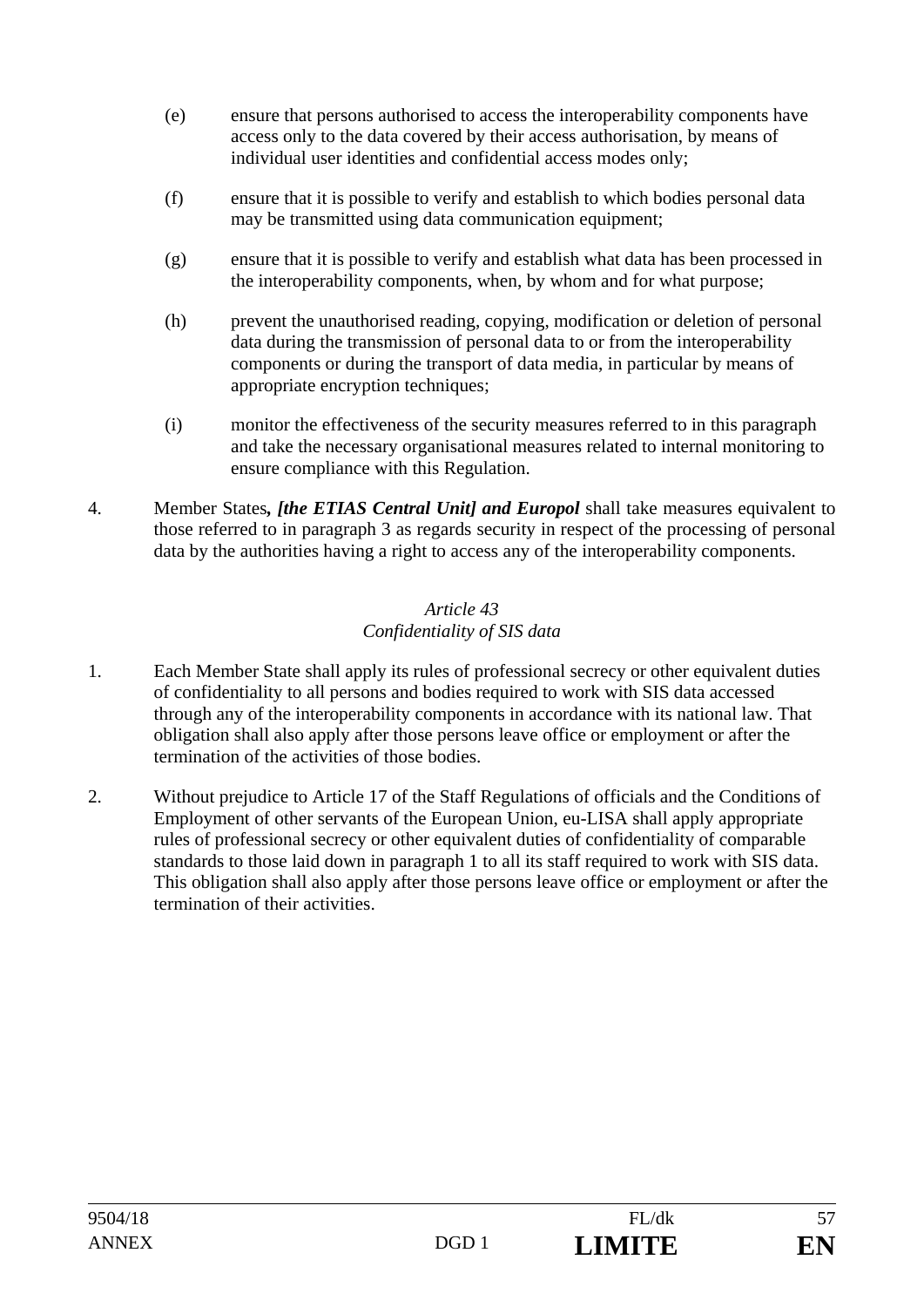## *Article 44 Security incidents*

- 1. Any event that has or may have an impact on the security of the interoperability components and may cause damage to or loss of data stored in them shall be considered to be a security incident, in particular where unauthorised access to data may have occurred or where the availability, integrity and confidentiality of data has or may have been compromised.
- 2. Security incidents shall be managed so as to ensure a quick, effective and proper response.
- 3. Without prejudice to the notification and communication of a personal data breach pursuant to Article 33 of Regulation (EU) *No* 2016/679, Article 30 of Directive (EU) *No*  2016/680, or both, Member States shall notify the Commission, eu-LISA and the European Data Protection Supervisor of *any* security incidents.

*Without prejudice to Article 35 of Regulation (EC) 45/2001 [or Article 37 of Regulation XX/2018 of the European Parliament and of the Council on the protection of individuals with regard to the processing of personal data by the Union institutions, bodies, offices and agencies and on the free movement of such data, and repealing Regulation (EC) No 45/2001 and Decision No 1247/2002/EC] and Article 34 of Regulation (EU) 2016/794, [the ETIAS Central Unit] and Europol shall notify the Commission, eu-LISA and the European Data Protection Supervisor of any security incident.*

 In the event of a security incident in relation to the central infrastructure of the interoperability components, eu-LISA shall notify the Commission and the European Data Protection Supervisor.

- 4. Information regarding a security incident that has or may have an impact on the operation of the interoperability components or on the availability, integrity and confidentiality of the data shall be provided to the Member States*, [the ETIAS Central Unit] and Europol* and reported in compliance with the incident management plan to be provided by eu-LISA.
- 5. The Member States concerned*, [the ETIAS Central Unit], Europol* and eu-LISA shall cooperate in the event of a security incident. The Commission shall lay down the specification of this cooperation procedure by means of implementing acts. Those implementing acts shall be adopted in accordance with the examination procedure referred to in Article 64(2).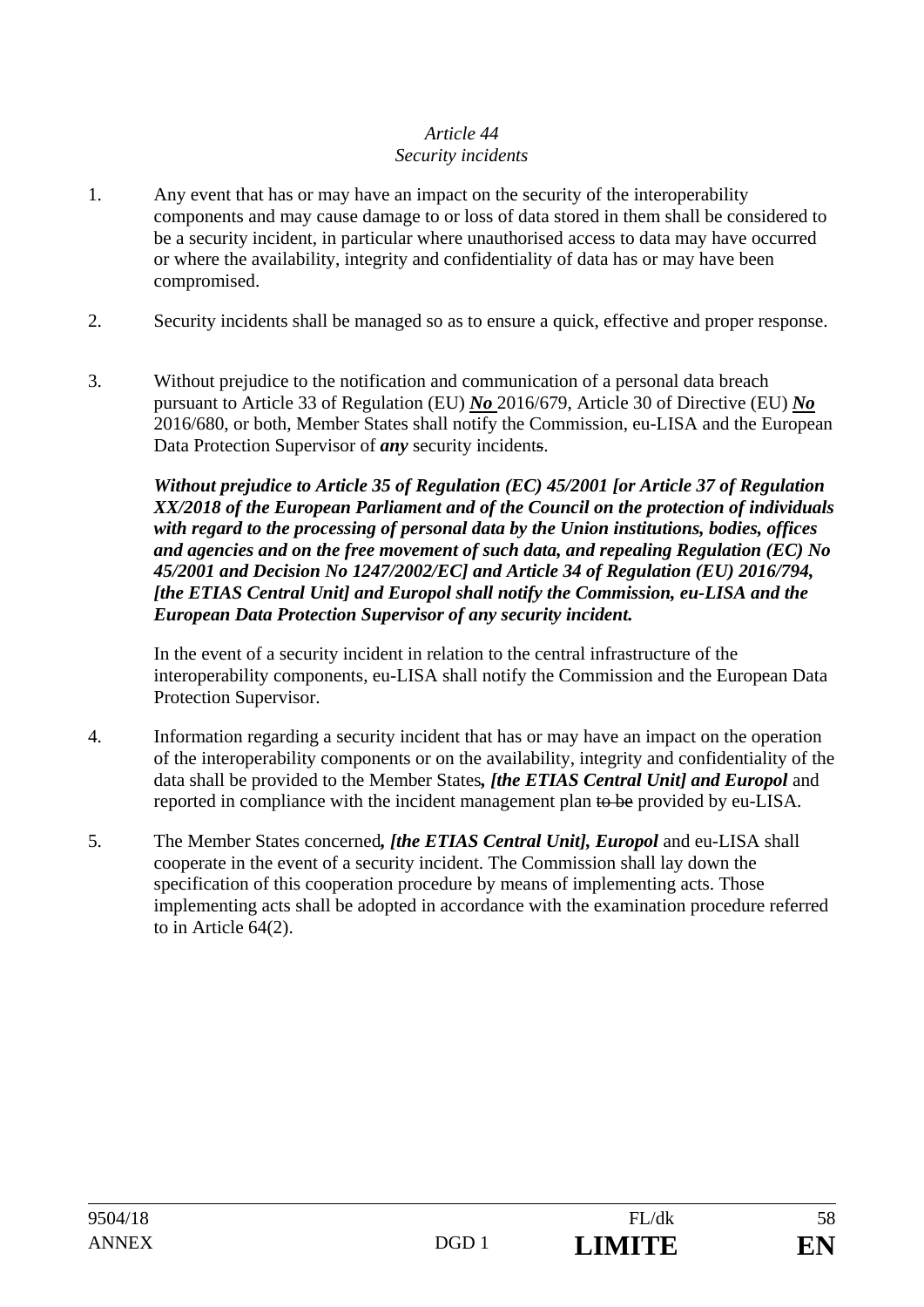### *Article 45 Self-monitoring*

Member States and the relevant EU *agencies* bodies shall ensure that each authority entitled to access the interoperability components takes the measures necessary to monitor its compliance with this Regulation and cooperates, where necessary, with the supervisory authority.

The data controllers as referred to in Article 40 shall take the necessary measures to monitor the compliance of the data processing pursuant to this Regulation, including frequent verification of logs, and cooperate, where necessary, with the supervisory authorities referred to in Articles 49 and *with the European Data Protection Supervisor as referred to in Article* 50.

#### *Article 46 Right of information*

1. Without prejudice to the right of information referred to in Articles 11 and 12 of Regulation (EC) 45/2001 *[or Articles 15 and 16 of Regulation XX/2018 of the European Parliament and of the Council on the protection of individuals with regard to the processing of personal data by the Union institutions, bodies, offices and agencies and on the free movement of such data, and repealing Regulation (EC) No 45/2001 and Decision No 1247/2002/EC], Articles 13 and 14 of Directive (EU) No 2016/680* and Articles 13 and 14 of Regulation (EU) *No* 2016/679, persons whose data are stored in the shared biometric matching service *BMS*, the common identity repository *CIR* or the multiple-identity detector *MID* shall be informed by the authority collecting their data *data controller*, at the time their data are collected *in accordance with paragraph 2*, about the processing of personal data for the purposes of this Regulation, including about identity and contact details of the respective data controllers, *about the period for which the personal data will be stored or about the criteria used to determine that period, and about* the procedures for exercising their rights of access, rectification and erasure, as well as about the contact details of the European Data Protection Supervisor and of the national supervisory authority of the Member State responsible for the collection of the data.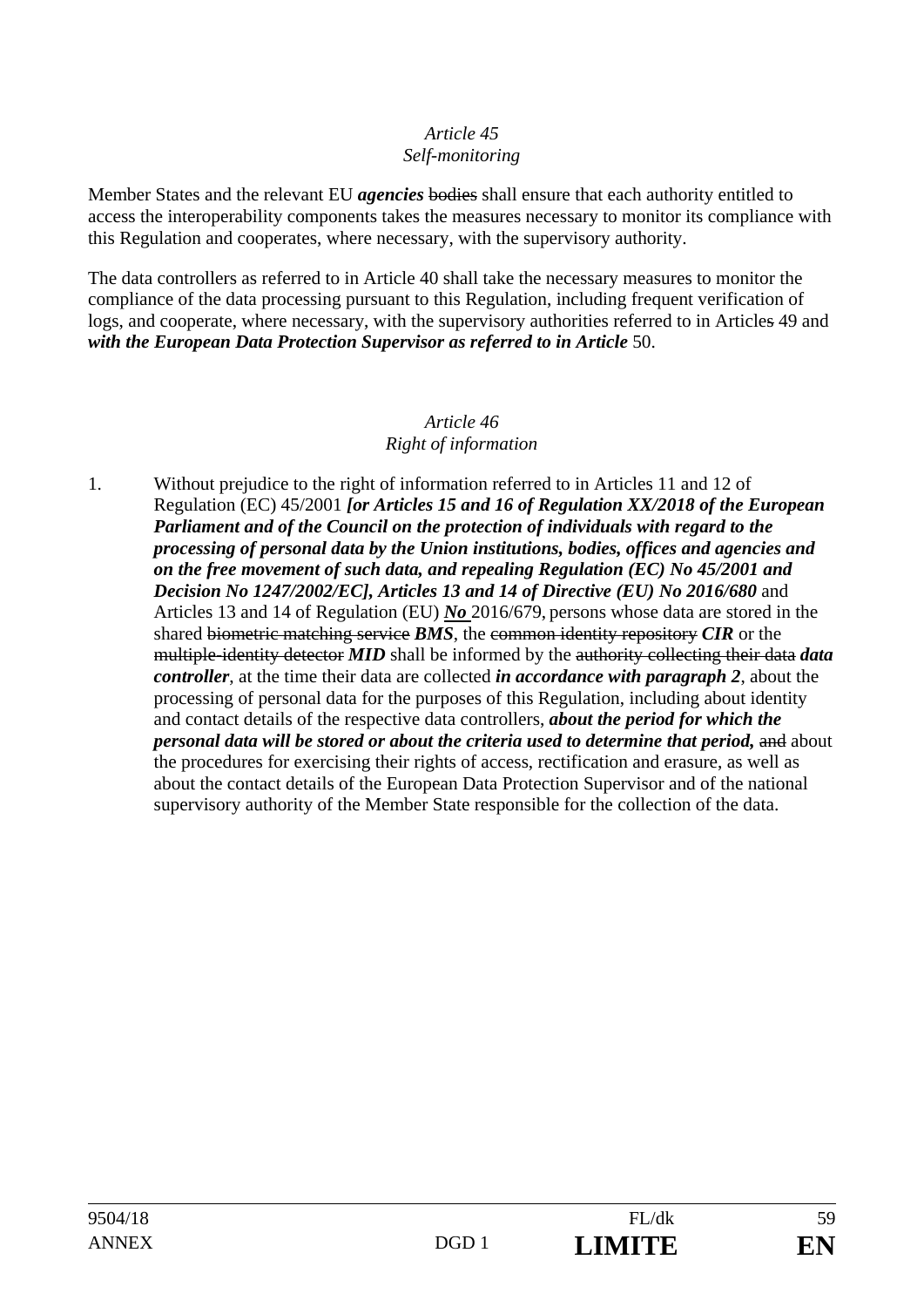- 2. Persons whose data *are* is recorded in the EES, the VIS or [the ETIAS] shall be informed about the processing of *personal* data for the purposes of this Regulation in accordance with paragraph 1 when:
	- (a) [an individual file is created or updated in the EES in accordance with Article 14 of the EES Regulation];
	- (b) an application file is created or updated in the VIS in accordance with Article 8 of Regulation (EC) No 767/2008;
	- (c) [an application file is created or updated in the ETIAS in accordance with Article 17 of the ETIAS Regulation;].
	- $(d)$  (not applicable);
	- (e) (not applicable).

#### *Right of access, correction rectification and erasure of data stored in the MID*

- 1. In order to exercise their rights under Articles 13, 14, 15 and 16 of Regulation (EC) 45/2001 *[or Articles 17, 18, 19 and 20 of Regulation XX/2018 of the European Parliament and of the Council on the protection of individuals with regard to the processing of personal data by the Union institutions, bodies, offices and agencies and on the free movement of such data, and repealing Regulation (EC) No 45/2001 and Decision No 1247/2002/EC], Article 16 of Directive (EU) No 2016/680 and Articles 15,* 16, 17 and 18 of Regulation (EU) *No* 2016/679, any person shall have the right to address him or herself to the Member State responsible for the manual verification of different identities or *competent authority* of any Member State, who shall examine and reply to the request.
- 2. The Member State responsible for the manual verification of different identities as referred to in Article 29 or the Member State to which the request has been made *The Member*  **State which examined such request** shall reply to such requests within 45 60 days of receipt of the request. *Member States may decide that these replies are given by central offices.*
- 3. If a request for correction *rectification* or erasure of personal data is made to a Member State other than the Member State responsible *for the manual verification of different identities*, the Member State to which the request has been made shall contact the authorities of the Member State responsible *for the manual verification of different identities* within seven days*.* and t*T*he Member State responsible *for the manual verification of different identities* shall check the accuracy of the data and the lawfulness of the data processing within 30 *45* days of such contact.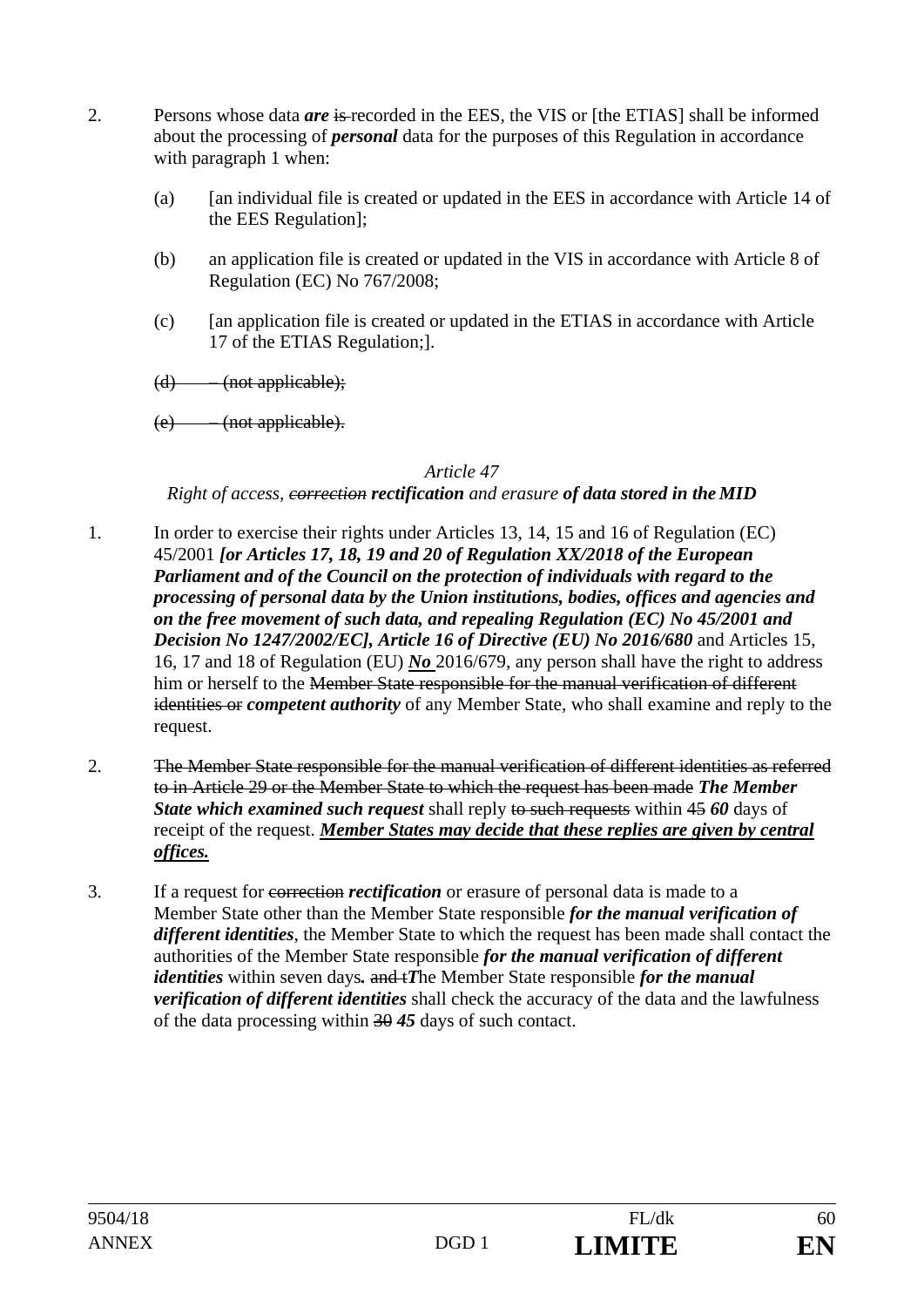- *3a. If a request for rectification or erasure of personal data is made to a Member State where the ETIAS Central Unit was responsible for the manual verification of different identities, the Member State to which the request has been made shall contact the ETIAS Central Unit within seven days and ask for its opinion to be given within 45 days of such contact.*
- 4. Where, following an examination, it is found that the data stored in the multiple-identity detector (MID) are factually inaccurate or have been recorded unlawfully, the Member State responsible *for the manual verification of different identities* or, where *there was no Member State responsible for the manual verification or where the ETIAS Central Unit was responsible for the manual verification* applicable, the Member State to which the request has been made shall correct or delete these data.
- 5. Where data *stored* in the MID is amended by *a* the responsible Member State during its validity period, the responsible *that* Member State shall carry out the processing laid down in Article 27 and, where relevant, Article 29 to determine whether the amended data shall be linked. Where the processing does not report any hit *match*, the responsible *that* Member State or, where applicable, the Member State to which the request has been made shall delete the data from the identity confirmation file. Where the automated processing reports one or several *match(es)* hit(s), the responsible *that* Member State shall create or update the relevant link in accordance with the relevant provisions of this Regulation.
- 6. Where the responsible Member State *responsible for the manual verification of different identities* or, where applicable, the Member State to which the request has been made does not agree that data stored in the MID are factually inaccurate or have been recorded unlawfully, that Member State shall adopt an administrative decision explaining in writing to the person concerned without delay why it is not prepared to correct or delete data relating to him or her.
- 7. This decision shall also provide the person concerned with information explaining the possibility to challenge the decision taken in respect of the request *for rectification or erasure of personal data* referred in paragraph 3 and, where relevant, information on how to bring an action or a complaint before the competent authorities or courts, and any assistance, including from the competent national supervisory authorities.
- 8. Any request *for rectification or erasure of personal data* made pursuant to paragraph 3 shall contain the necessary information to identify the person concerned. That information shall be used exclusively to enable the exercise of the rights referred to in paragraph 3 *this Article* and shall be erased immediately afterwards.
- 9. The responsible Member State *responsible for the manual verification of different identities* or, where applicable, the Member State to which the request has been made shall keep a record in the form of a written document that a request *for rectification or erasure of personal data* referred to in paragraph 3 was made and how it was addressed, and shall make that document available to competent data protection national supervisory authorities without delay.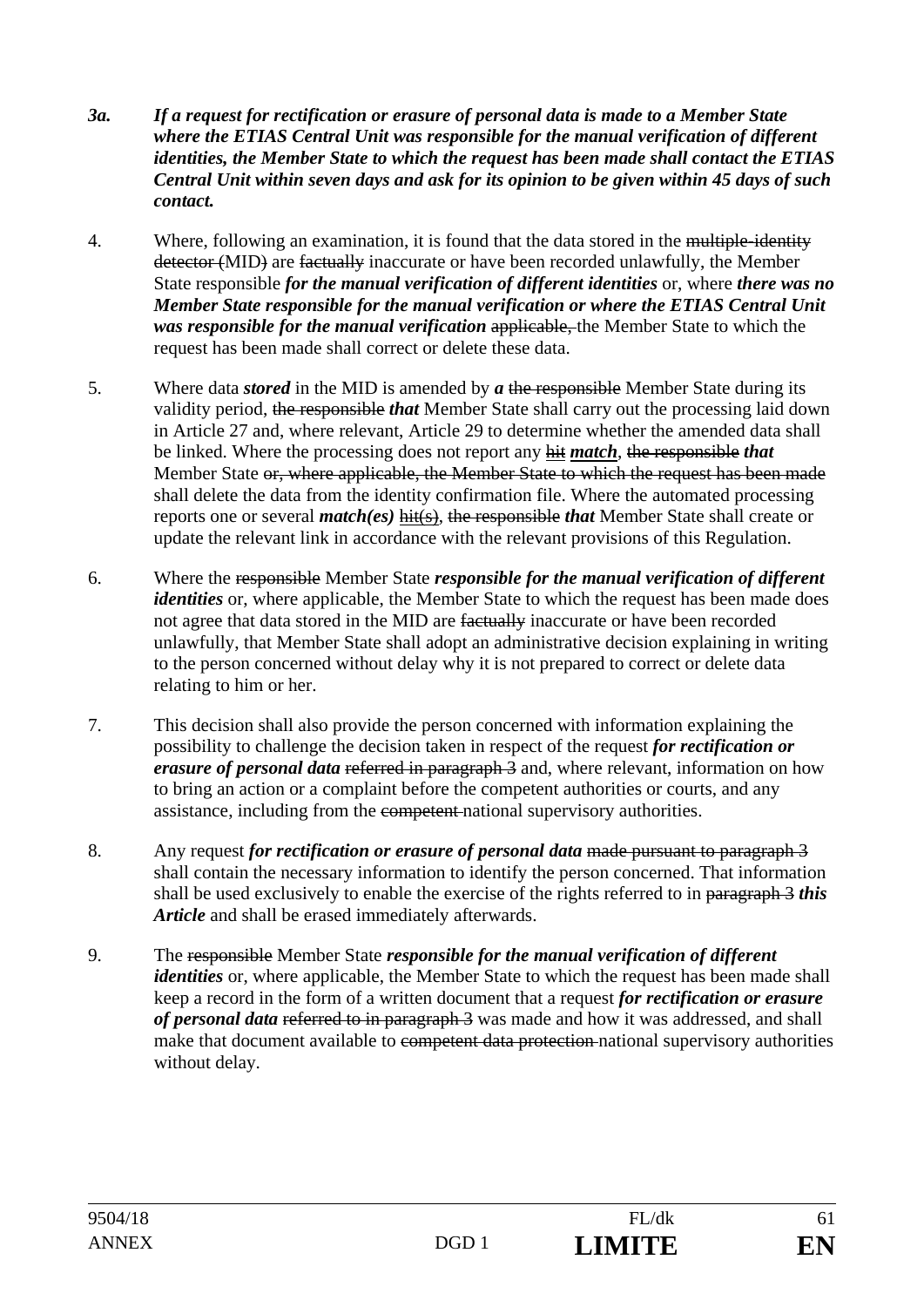## *Article 47a49 Penalties*

*Member States shall lay down the rules on penalties applicable to infringements of this Regulation and shall take all measures necessary to ensure that they are implemented. The penalties provided for shall be effective, proportionate and dissuasive.* 

#### *Article 47b Liability*

- *1. Without prejudice to the right to compensation from, and liability of the controller or processor under Regulation (EU) No 2016/679, Directive (EU) No 2016/680 and Regulation (EC) 45/2001:* 
	- *(a) any person or Member State that has suffered material or non-material damage as a result of an unlawful personal data processing operation or any other act incompatible with this Regulation by a Member State shall be entitled to receive compensation from that Member State;*
	- *(b) any person or Member State that has suffered material or non-material damage as a result of any act by eu-LISA incompatible with this Regulation shall be entitled to receive compensation from that agency. eu-LISA shall be liable for unlawful personal data processing operations in accordance with its role as processor or, where applicable, controller.*

*That Member State or eu-LISA shall be exempted from their liability, in whole or in part, if they prove that they are not responsible for the event which gave rise to the damage.* 

- *2. If any failure of a Member State to comply with its obligations under this Regulation causes damage to the interoperability components, that Member State shall be held liable for such damage, unless and insofar as eu-LISA or another Member State participating in the interoperability components failed to take reasonable measures to prevent the damage from occurring or to minimise its impact.*
- *3. Claims for compensation against a Member State for the damage referred to in paragraphs 1 and 2 shall be governed by the national law of the defendant Member State. Claims for compensation against the controller or eu-LISA for the damage referred to in paragraphs 1 and 2 shall be subject to the conditions provided for in the Treaties.*

 $49$ **<sup>49</sup>** Articles 47a and 47b are copied from the text agreed with the EP on the ETIAS Regulation.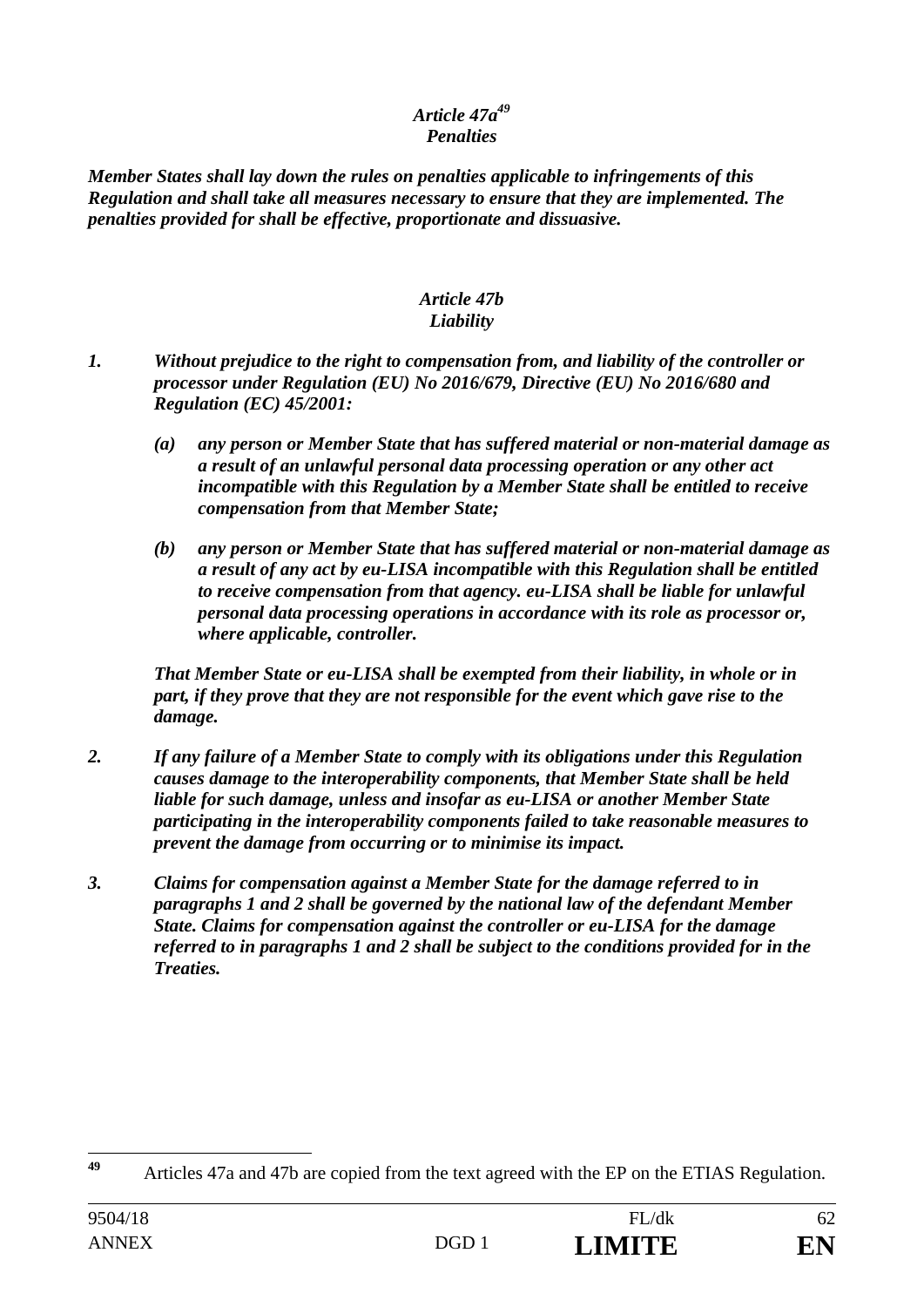*Communication of personal data to third countries, international organisations and private parties* 

*Without prejudice to [Article 55 of the ETIAS Regulation], Article 41 of Regulation (EU) 2017/2226, and Article 31 of Regulation (EC) 767/2008,* P*p*ersonal data stored in or accessed by the interoperability components shall not be transferred or made available to any third country, to any international organisation or to any private party, with the exception of transfers to Interpol for the purpose of carrying out the automated processing referred to in [Article 18(2)(b) and (m) of the ETIAS Regulation] or for the purposes of Article 8(2) of Regulation (EU) 2016/399. Such transfers of personal data to Interpol shall be compliant with the provisions of Article 9 of Regulation (EC) No 45/2001 *[or Chapter V of Regulation XX/2018 of the European Parliament and of the Council on the protection of individuals with regard to the processing of personal data by the Union institutions, bodies, offices and agencies and on the free movement of such data, and repealing Regulation (EC) No 45/2001 and Decision No 1247/2002/EC]* and Chapter V of Regulation (EU) *No* 2016/679.

#### *Article 49*

*Supervision by the national supervisory authority authorities*

- 1. The supervisory authority or authorities designated pursuant to Article 49 of Regulation (EU) 2016/679 shall ensure that an audit of the *personal* data processing operations by the responsible national authorities *for the purposes of this Regulation* is carried out in accordance with relevant international auditing standards at least every four years.
- 2. Member States shall ensure that their supervisory authority has *authorities have* sufficient resources to fulfil the tasks entrusted to it *them* under this Regulation.
- *3. Each Member State shall ensure that the supervisory authority established in accordance with Article 51(1) of Regulation (EU) No 2016/679 and Article 41(1) of Directive (EU) No 2016/680 independently monitors the lawfulness of the processing of personal data referred to in this Regulation by the Member State concerned, including their transmission to and from the components of interoperability.*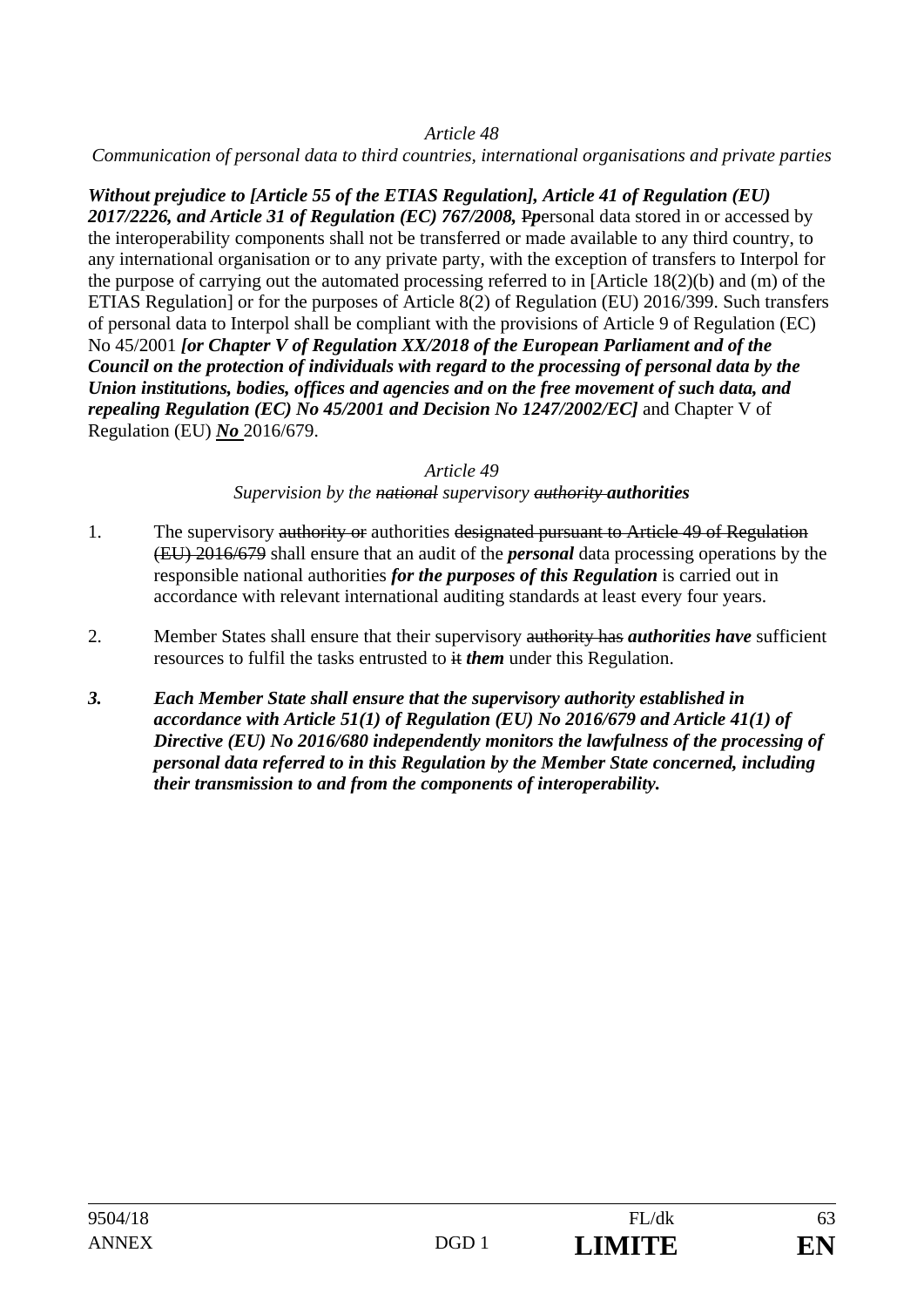*Supervision Audit by the European Data Protection Supervisor* 

The European Data Protection Supervisor shall ensure that an audit of eu-LISA's personal data processing activities *operations by eu-LISA, [the ETIAS Central Unit] and Europol for the purposes of this Regulation* is carried out in accordance with relevant international auditing standards at least every four years. A report of that audit shall be sent to the European Parliament, the Council, eu-LISA, the Commission*,* and the Member States *and the EU agency concerned*. eu-LISA*, [the ETIAS Central Unit] and Europol* shall be given an opportunity to make comments before the reports are adopted.

## *Article 51 Cooperation between national supervisory authorities and the European Data Protection Supervisor*

- 1. The European Data Protection Supervisor shall act in close cooperation with national supervisory authorities with respect to specific issues requiring national involvement, in particular if the European Data Protection Supervisor or a national supervisory authority finds major discrepancies between practices of Member States or finds potentially unlawful transfers using the communication channels of the interoperability components, or in the context of questions raised by one or more national supervisory authorities on the implementation and interpretation of this Regulation.
- 2. In the cases referred to in paragraph 1, coordinated supervision shall be ensured in accordance with *[Article 62 of Regulation (EU) XXXX/2018* [*revised Regulation 45/2001*] *of the European Parliament and of the Council on the protection of individuals with regard to the processing of personal data by the Union institutions, bodies, offices and agencies and on the free movement of such data, and repealing Regulation (EC) No 45/2001 and Decision No 1247/2002/EC]*.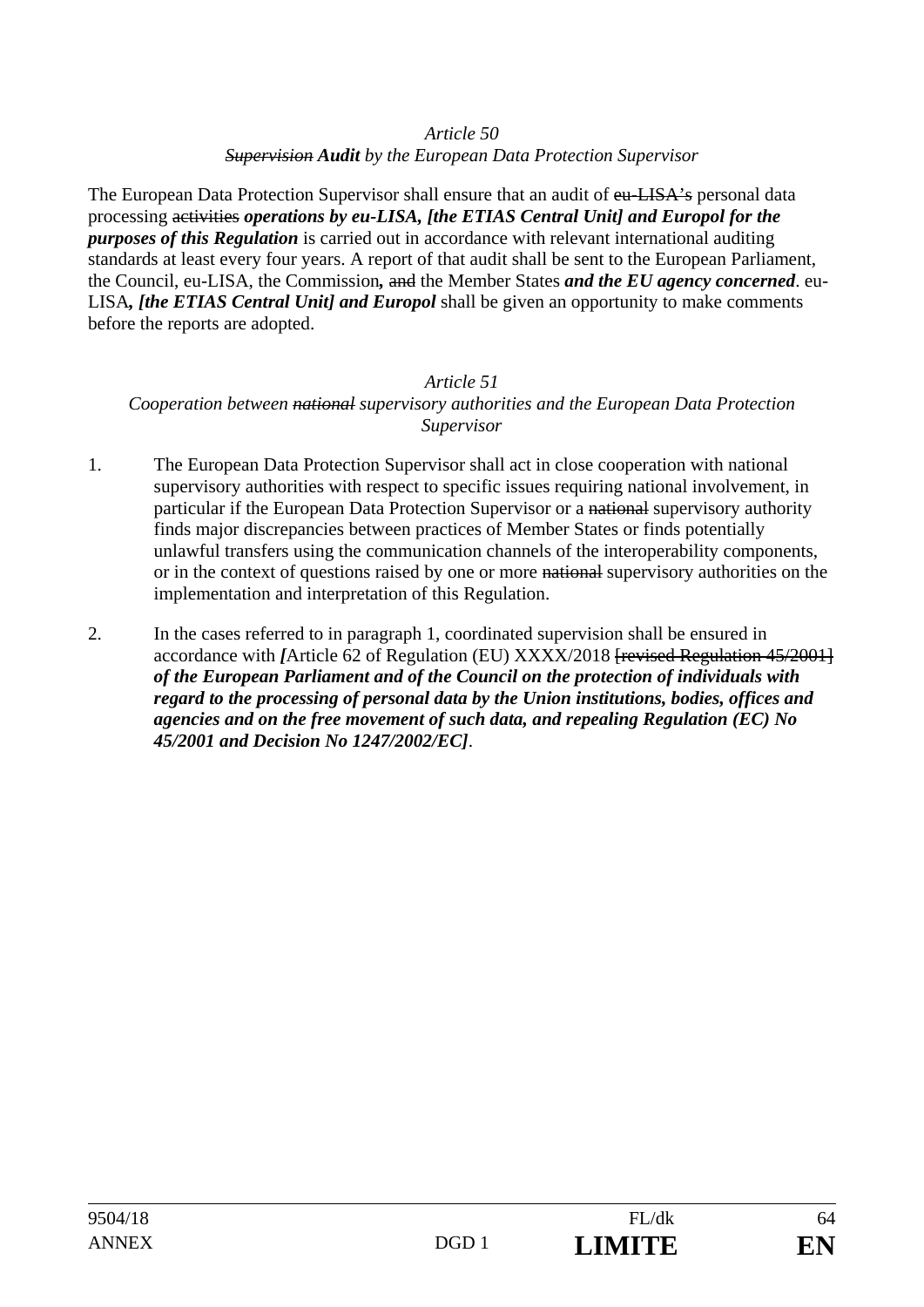## **CHAPTER VIII Responsibilities**

*Article 52* 

*Responsibilities of eu-LISA during the design and development phase* 

- 1. eu-LISA shall ensure that the central infrastructures of the interoperability components are operated in accordance with this Regulation.
- 2. The interoperability components shall be hosted by eu-LISA in its technical sites and shall provide the functionalities laid down in this Regulation in accordance with the conditions of security, availability, quality and speed *performance* referred to in Article 53(1).
- 3. eu-LISA shall be responsible for the development of the interoperability components, for any adaptations required for establishing interoperability between the central systems of the EES, VIS, [ETIAS], SIS, and Eurodac, and [the ECRIS-TCN system], and the European search portal *(ESP)*, the shared biometric matching service *(BMS)*, the common identity repository *(CIR),* and the multiple-identity detector *(MID) and the central repository for reporting and statistics (CRRS)*.

eu-LISA shall define the design of the physical architecture of the interoperability components including their communication infrastructures and the technical specifications and their evolution as regards the central infrastructure and the secure communication infrastructure, which shall be adopted by the Management Board, subject to a favourable opinion of the Commission. eu-LISA shall also implement any necessary adaptations to the EES, VIS, [ETIAS], or SIS or VIS deriving from the establishment of interoperability and provided for by this Regulation.

eu-LISA shall develop and implement the interoperability components as soon as possible after the entry into force of this Regulation and the adoption by the Commission of the measures provided for in Articles 8(2), 9(7), 28(5) and (6), 37(4), 38(4), 39(5), and 44(5) *and 68(7a)*.

The development shall consist of the elaboration and implementation of the technical specifications, testing and overall project coordination.

4. During the design and development phase, a Programme Management Board composed of a maximum of 10 members shall be established. It shall be composed of seven members appointed by eu-LISA's Management Board from among its members or its alternates, the Chair of the Interoperability Advisory Group referred to in Article 65, a member representing eu-LISA appointed by its Executive Director, and one member appointed by the Commission. The members appointed by eu-LISA's Management Board shall be elected only from those Member States that are fully bound under Union law by the legislative instruments governing the development, establishment, operation and use of all the large-scale IT *EU information* systems managed by eu-LISA and which will participate in the interoperability components.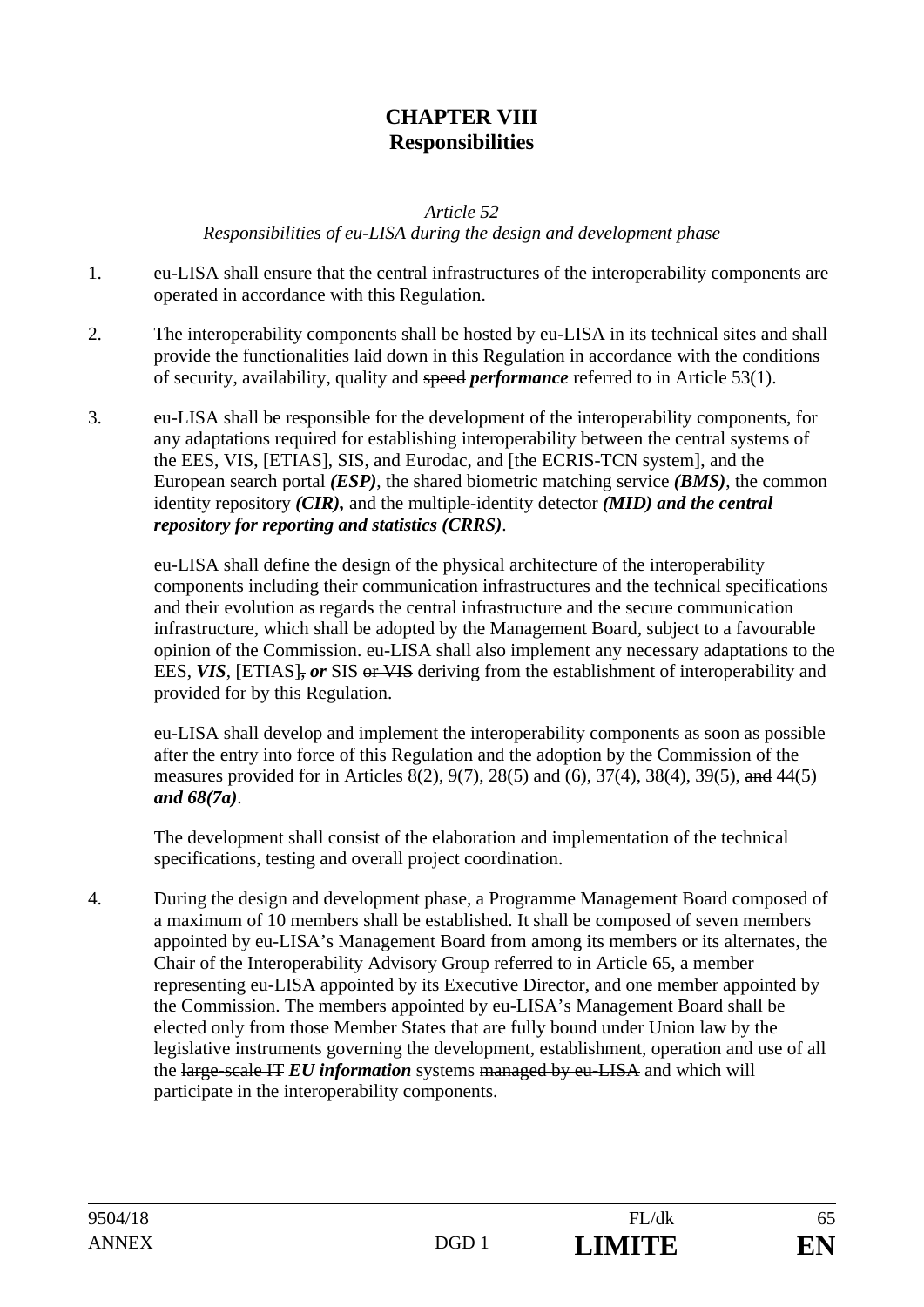5. The Programme Management Board shall meet regularly and at least three times per quarter. It shall ensure the adequate management of the design and development phase of the interoperability components.

The Programme Management Board shall every month submit to the *eu-LISA's* Management Board written reports on progress of the project. The Programme Management Board shall have no decision-making power nor any mandate to represent the members of eu-LISA's Management Board.

- 6. eu-LISA's Management Board shall establish the rules of procedure of the Programme Management Board, which shall include in particular rules on:
	- (a) chairmanship;
	- (b) meeting venues;
	- (c) preparation of meetings;
	- (d) admission of experts to the meetings;
	- (e) communication plans ensuring full information to non-participating Members of the Management Board.

The chairmanship shall be held by a Member State that is fully bound under Union law by the legislative instruments governing the development, establishment, operation and use of all the *EU information systems* large-scale IT systems managed by eu-LISA.

All travel and subsistence expenses incurred by the members of the Programme Management Board shall be paid by the Agency, and Article 10 of the eu-LISA Rules of Procedure shall apply *mutatis mutandis*. eu-LISA shall provide the Programme Management Board with a secretariat.

The Interoperability Advisory Group referred to in Article 65 shall meet regularly until the start of operations of the interoperability components. It shall report after each meeting to the Programme Management Board. It shall provide the technical expertise to support the tasks of the Programme Management Board and shall follow up on the state of preparation of the Member States.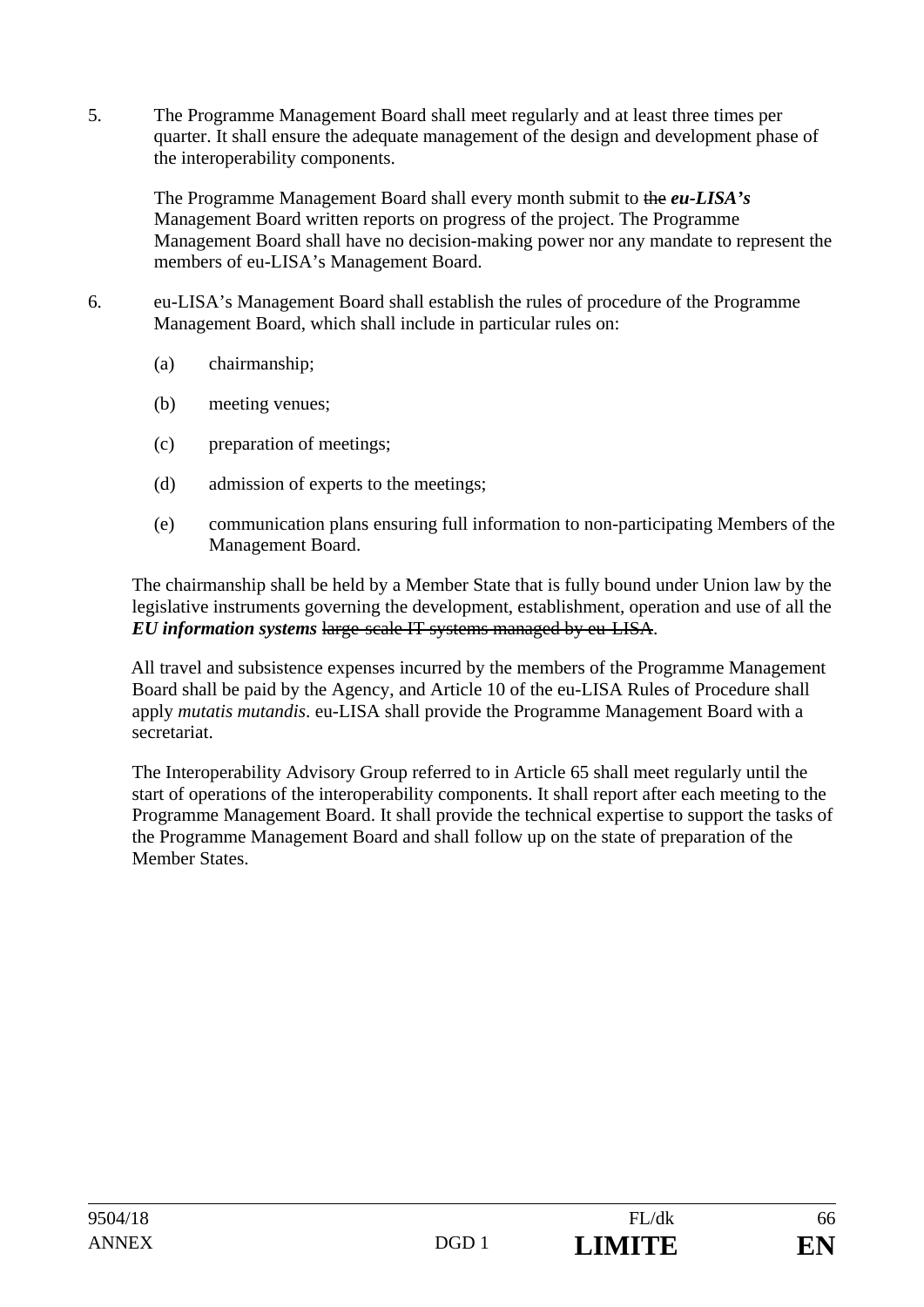## *Article 53 Responsibilities of eu-LISA following the entry into operations*

1. Following the entry into operations of each interoperability component, eu-LISA shall be responsible for the technical management of the central infrastructure and the national uniform interfaces. In cooperation with the Member States, it shall ensure at all times the best available technology, subject to a cost-benefit analysis. eu-LISA shall also be responsible for the technical management of the communication infrastructure referred to in Articles 6, 12, 17, 25 and 39.

Technical management of the interoperability components shall consist of all the tasks necessary to keep the interoperability components functioning *providing uninterrupted services to the Member States* 24 hours a day, 7 days a week in accordance with this Regulation, in particular the maintenance work and technical developments necessary to ensure that the components function at a satisfactory level of technical quality, in particular as regards the response time for interrogation of the central infrastructures in accordance with the technical specifications.

- 2. Without prejudice to Article 17 of the Staff Regulations of Officials of the European Union, eu-LISA shall apply appropriate rules of professional secrecy or other equivalent duties of confidentiality to its entire staff required to work with data stored in the interoperability components. This obligation shall also apply after such staff leave office or employment or after the termination of their activities.
- 3. eu-LISA shall develop and maintain a mechanism and procedures for carrying out quality checks on the data stored in the shared biometric matching service and the common identity repository in accordance with Article 37.
- 4. eu-LISA shall also perform tasks related to providing training on the technical use of the interoperability components.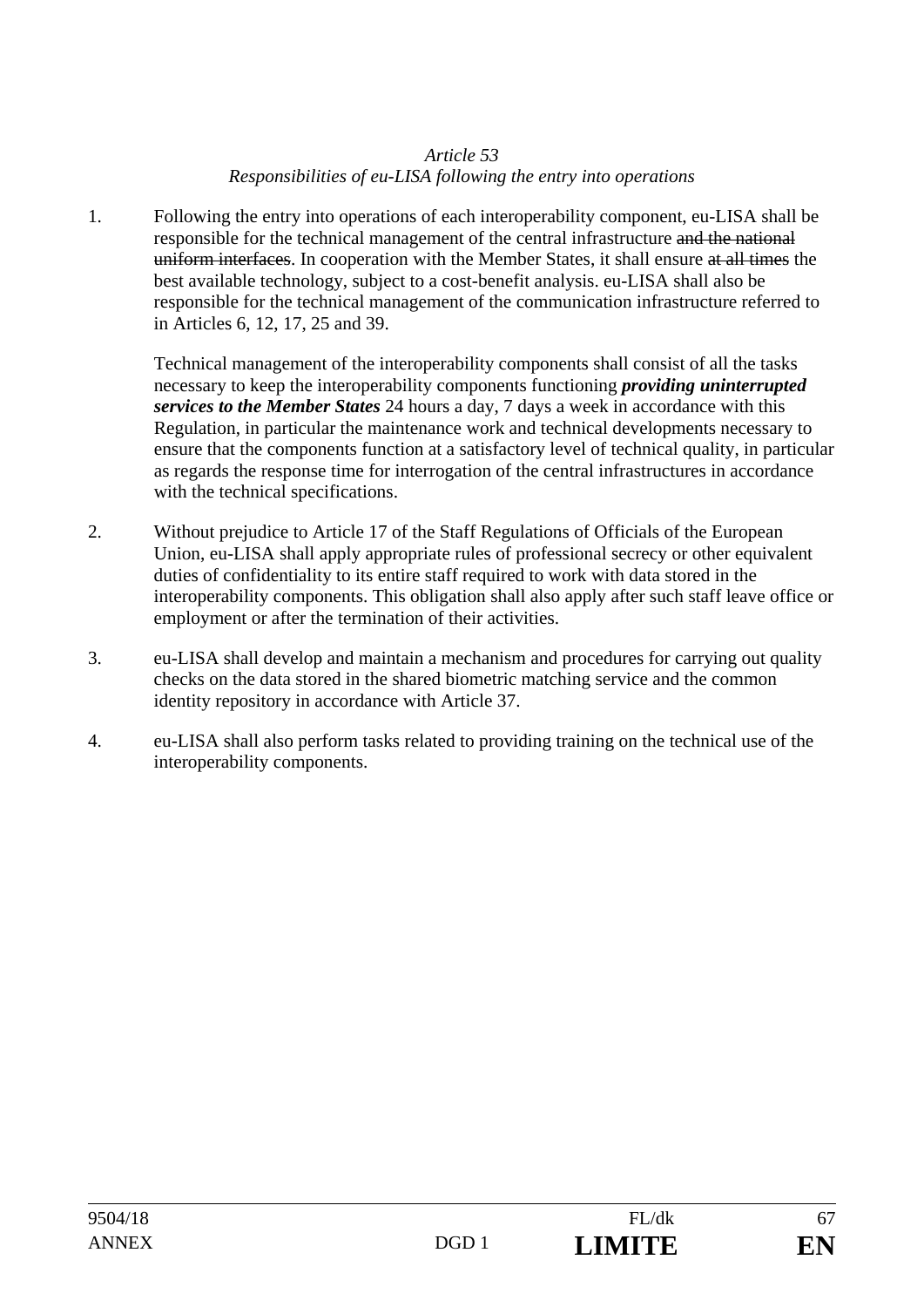## *Article 54 Responsibilities of Member States*

- 1. Each Member State shall be responsible for:
	- (a) the connection to the communication infrastructure of the European search portal (ESP) and the common identity repository (CIR);
	- (b) the integration of the existing national systems and infrastructures with the ESP, shared biometric matching service, the CIR and the multiple-identity detector *MID*;
	- (c) the organisation, management, operation and maintenance of its existing national infrastructure and of its connection to the interoperability components;
	- (d) the management of, and arrangements for, access by the duly authorised staff and by the duly empowered staff of the competent national authorities to the ESP, the CIR and the multiple-identity detector *MID* in accordance with this Regulation and the creation and regular update of a list of those staff and their profiles;
	- (e) the adoption of the legislative measures referred to in Article  $20(3)(2)$  and  $20(2a)$  in order to access the CIR for identification purposes;
	- (f) the manual verification of different identities referred to in Article 29;
	- $(g)$  the implementation *compliance with* data quality requirements in the EU information systems and in the interoperability components *established under Union law*;
	- (h) remedying any deficiencies identified in the Commission's evaluation report concerning data quality referred to in Article 37(5).
- 2. Each Member State shall connect their designated authorities referred to in Article 4(24) to the CIR.

### *Article 55 Responsibilities of the ETIAS Central Unit*

The ETIAS Central Unit shall be responsible for:

- (a) the manual verification of different identities referred to in Article 29*(1)(c)*;
- (b) carrying out a multiple-identity detection between the data stored in the *EES,* VIS, Eurodac and the SIS referred to in Article 59.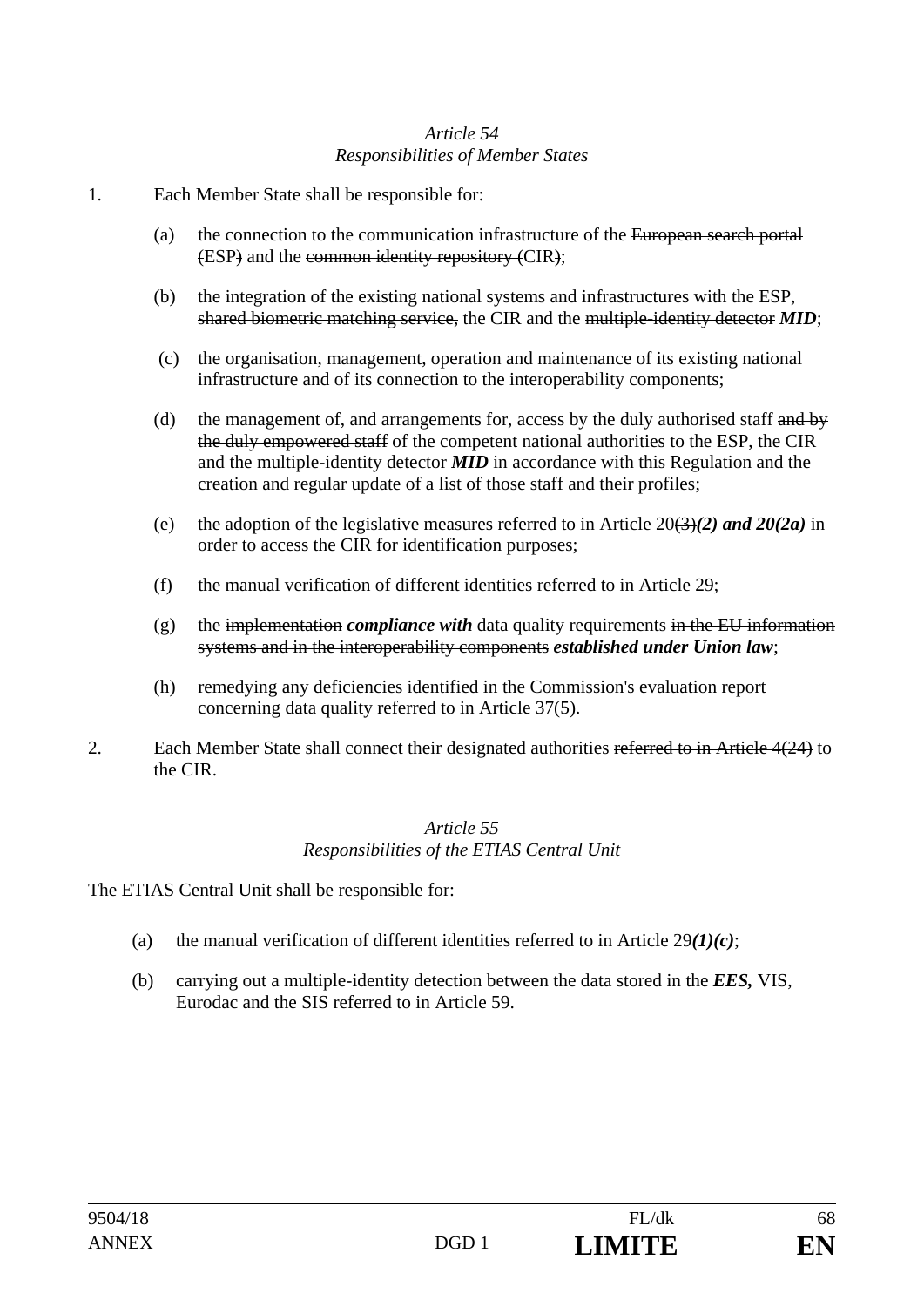## **CHAPTER IX Amendments to other Union instruments**

## *Article 55a<sup>50</sup> Amendments to Regulation (EU) 2016/399*

Regulation (EU) 2016/399 is amended as follows:

In Article 8 of Regulation (EU) 2016/399, the following paragraph 4a is added:

"4a. The border guard at second line shall consult the multiple-identity detector together with the common identity repository referred to in [Article 4(35) of Regulation 2018/XX on interoperability] or the Schengen Information System or both to assess the differences in the linked identities and shall carry out any additional verification necessary to take a decision on the status and colour of the link as well as to take a decision on the entry or refusal of entry of the person concerned.

In accordance with [Article 59(1) of Regulation 2018/XX], this paragraph shall apply only as from the start of operations of the multiple-identity detector. "

## *Article 55b Amendments to Regulation (EU) 2017/2226*

Regulation (EU) 2017/2226 is amended as follows:

1) In Article 1, the following paragraph is added:

 "1a. By storing identity, travel document and biometric data in the common identity repository (CIR) established by [Article 17 of Regulation 2018/XX on interoperability], the EES contributes to facilitating and assisting in the correct identification of persons registered in the EES under the conditions and for the ultimate objectives referred to in [Article 20] of that Regulation."

2) In Article 3, the following point (21a) is added:

 "'CIR' means the common identity repository as defined in [Article 4(35) of Regulation 2018/XX on interoperability]

3) Article  $3(1)(22)$  shall be replaced by the following:

"(22) 'EES data' means all data stored in the EES Central System and in the CIR in accordance with Article 14 and Articles 15 16 to 20.

<sup>50</sup> **PT** scrutiny reservation.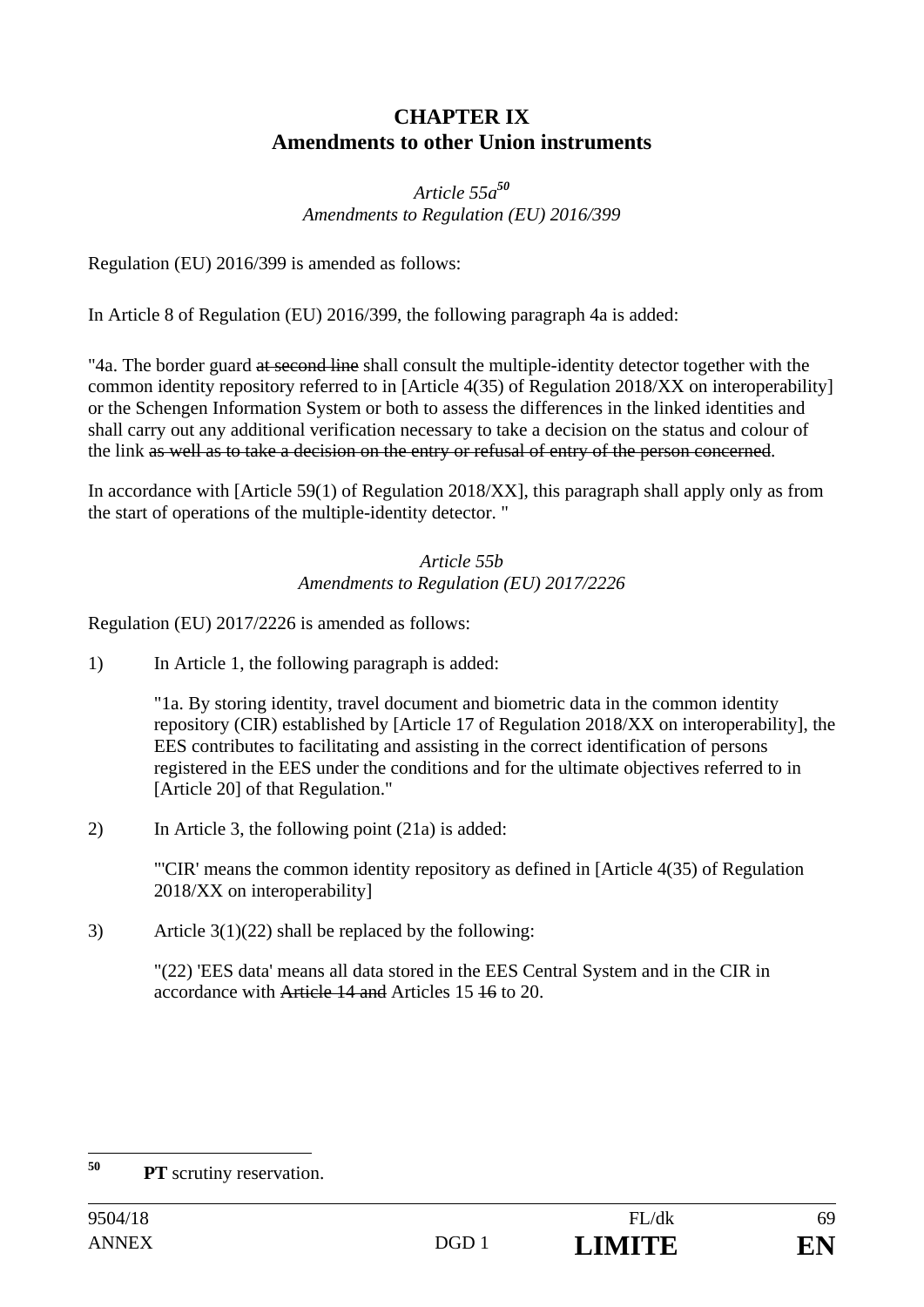4) In Article 3, a new point (22a) is added:

"(22a) 'identity data' means the data referred to in Article 16(1)(a)*, as well the relevant data referred to in Articles 17(1) and 18(1)*;

5) In Article 6(1), the following point is inserted:

"(j) ensure the correct identification of persons."

6) Article  $7(1)(a)$  is replaced by the following:

 "(a) the common identity repository (CIR) as referred to in [Article 17(2)(a) of Regulation 2018/XX on interoperability];

(aa) a Central System (EES Central System);"

7) In Article 7(1), point (f) is replaced by the following:

"(f) a secure communication infrastructure between the EES Central System and the central infrastructures of the European search portal established by [Article 6 of Regulation 2018/XX on interoperability], the shared biometric matching service established by [Article 12 of Regulation 2018/XX on interoperability], the common identity repository established by [Article 17 of Regulation 2018/XX on interoperability] and the multipleidentity detector established by [Article 25 of Regulation 2018/XX on interoperability]"

8) In Article 7, the following paragraph is added:

"1a. The CIR shall contain the data referred to in Article  $16(1)(a)$  to (d), and Article 17(1)(a) to (c) *and Article 18(1) and (2)*, the remaining EES data shall be stored in the EES Central System.

9) In Article 9, the following paragraph is added:

"3. *4.* Access to consulting the EES data stored in the CIR shall be reserved exclusively for the duly authorised staff of the national authorities of each Member State and for the duly authorised staff of the EU *agencies* bodies that are competent for the purposes laid down in [Article 20 and Article 21 of Regulation 2018/XX on interoperability]. That access shall be limited to the extent necessary for the performance of the tasks of those national authorities and EU *agencies* bodies in accordance with those purposes and shall be proportionate to the objectives pursued."

10) In Article 21(1), the words "EES Central System" are replaced, both times *every time* they appear, by the words "EES Central System or the CIR".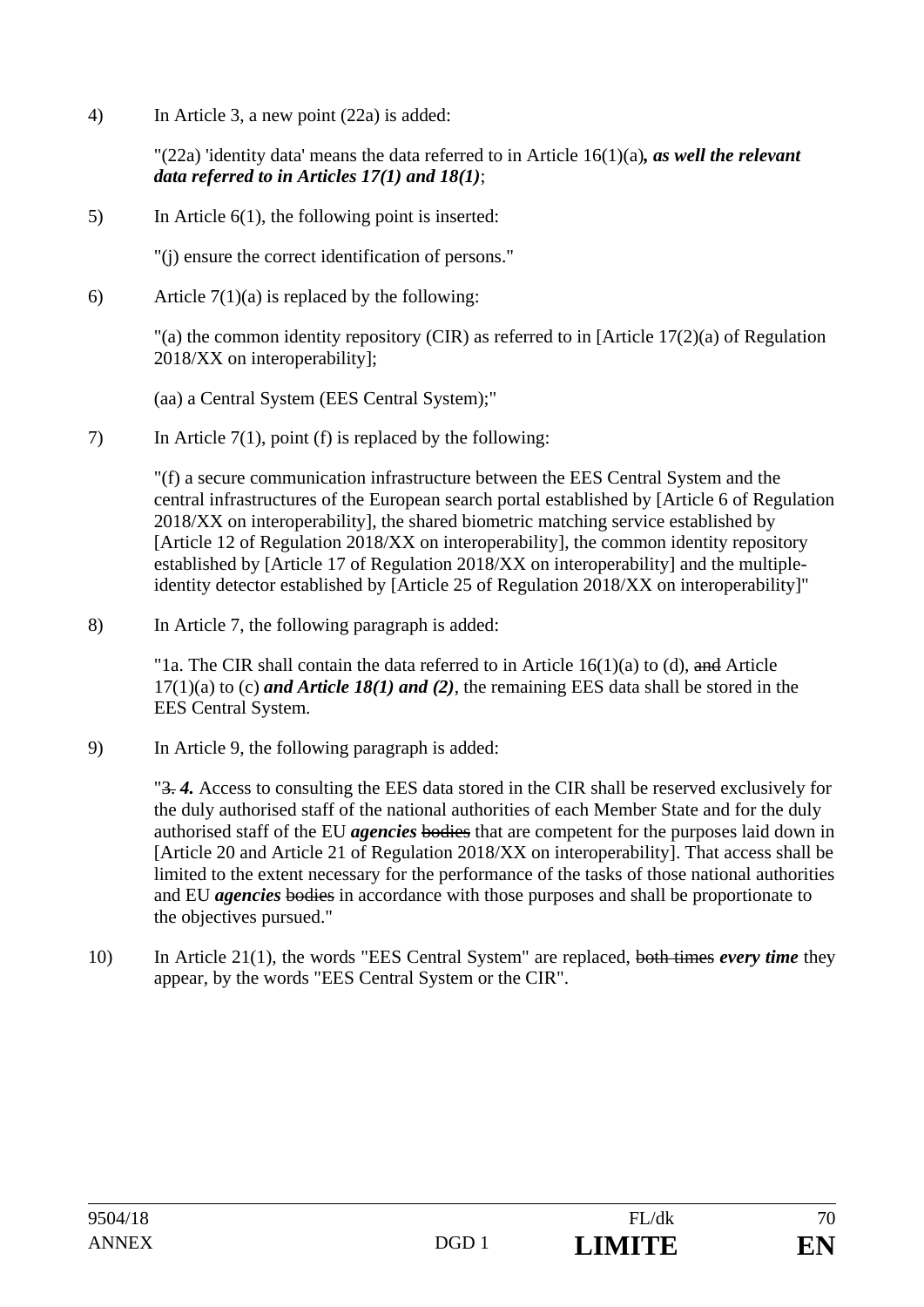- 11) In Article 21(2), the words "both the EES Central System and in the NUI" are replaced by the words "both the EES Central System and the CIR on the one hand and in the NUI on the other".
- 12) In Article 21(2), the words "shall be entered in the EES Central System" are replaced by the words "shall be entered in the EES Central System and the CIR".
- *12a) A new paragraph 2a is added to Article 23:*

 *"2a. For the purpose of the verifications set out in paragraph 1, the border authority shall launch a query by using the European Search Portal defined in [Article 6(1) of the Interoperability Regulation] to compare the data on the third-country national with the relevant data of the EES and the VIS."* 

*12b) Article 23(4) is replaced by the following:* 

*"4. Where the search with the alphanumeric data set out in paragraph 2 of this Article indicates that data on the third- country national are not recorded in the EES, where a verification of the third-country national pursuant to paragraph 2 of this Article fails or where there are doubts as to the identity of the third-country national, the border authorities shall have access to data for identification in accordance with Article 27 of this Regulation in order to create or update an individual file in accordance with Article 14.* 

*In addition to the identification referred to in first subparagraph of this paragraph, the following provisions shall apply:* 

*(a) for third-country nationals who are subject to a visa requirement, if the search in the VIS with the data referred to in Article 18(1) of Regulation (EC) No 767/2008 indicates that data on the third-country national are recorded in the VIS, a verification of fingerprints against the VIS shall be carried out in accordance with Article 18(5) of Regulation (EC) No 767/2008. For this purpose, the border authority may launch a search from the EES to the VIS as provided for in Article 18(6) of Regulation (EC) No 767/2008. Where a verification of a third-country national pursuant to paragraph 2 of this Article failed, the border authorities shall access the VIS data for identification in accordance with Article 20 of Regulation (EC) No 767/2008.* 

*(b) for third-country nationals who are not subject to a visa requirement and for whom no data are found in the EES further to the identification run in accordance with Article 27 of this Regulation, the VIS shall be consulted in accordance with Article 19a of Regulation (EC) No 767/2008. The border authority may launch a search from the EES to the VIS as provided for in Article 19a of Regulation (EC) No 767/2008. "* 

13) A new paragraph (1a) is added to Article 32:

"1a. In cases where the designated authorities launched a query to the CIR in accordance with [Article 22 of Regulation 2018/XX on interoperability], they may access EES for consultation where the reply received as referred to in paragraph 3 of [Article 22 of Regulation 2018/XX on interoperability] reveals that data *are* is stored in the EES."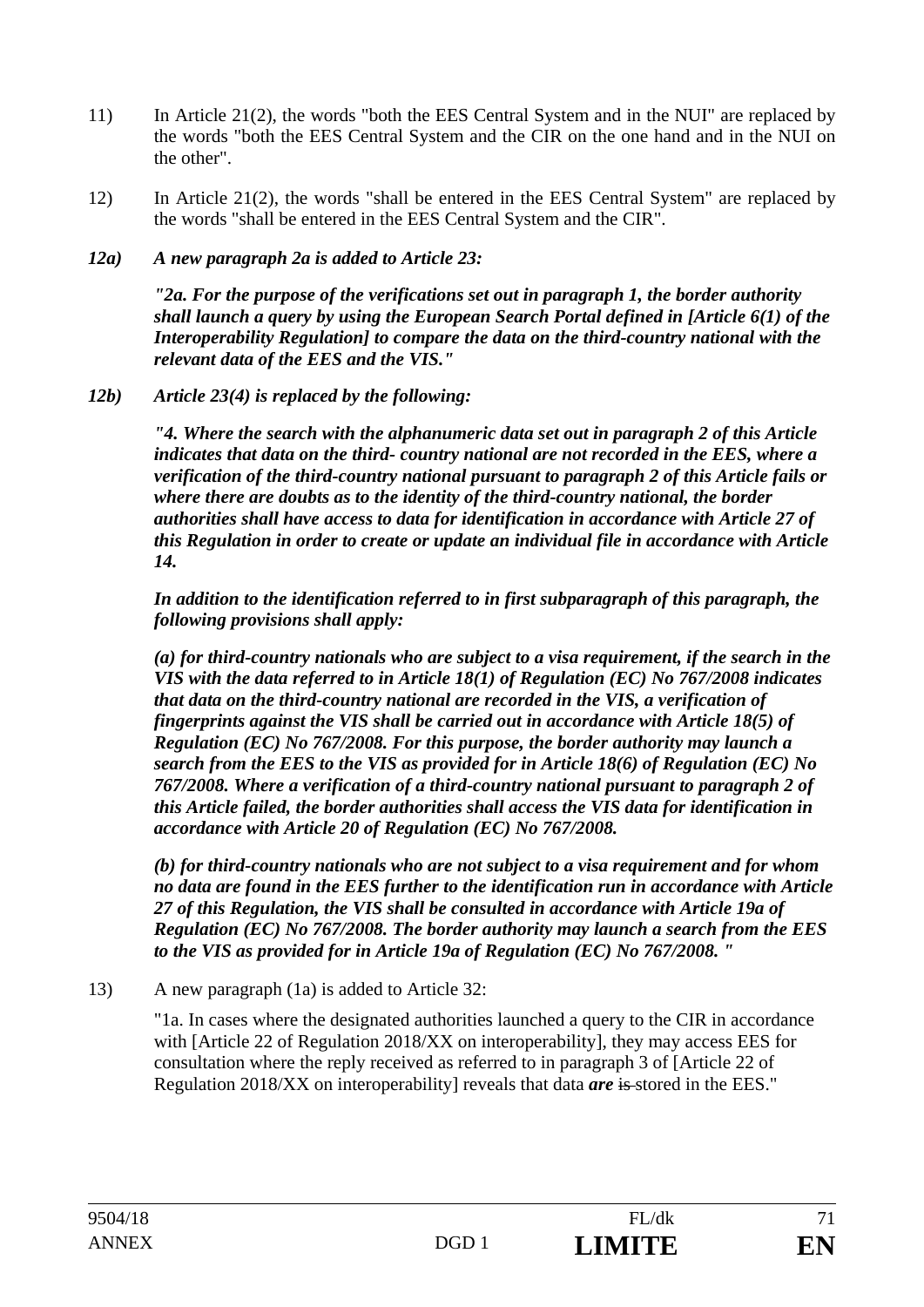14) Article 32(2) is replaced by the following:

"2. Access to the EES as a tool for the purpose of identifying an unknown suspect, perpetrator or suspected victim of a terrorist office *offence* or otherwise serious criminal offence shall only be allowed when a query to the CIR was launched in accordance with [Article 22 of Regulation 2018/XX on interoperability] and all the conditions listed in paragraph 1 and paragraph 1a are met.

However, this additional condition shall not apply in a case of urgency where there is a need to prevent an imminent danger to the life of a person associated with a terrorist offence or another serious criminal offence. Those reasonable grounds shall be included in the electronic or written request sent by the operating unit of the designated authority to the central access point."

- 15) Article 32(4) is deleted.
- 16) A new paragraph (1a) is added to Article 33:

"1a. In cases where Europol launched a query to the CIR in accordance with [Article 22 of Regulation 2018/XX on interoperability], they may access EES for consultation where the reply received as referred to in paragraph 3 of [Article 22 of Regulation 2018/XX on interoperability] reveals that data *are* is stored in the EES."

### *16a) Article 33(2), subparagraph 2 is deleted.*

- 17) In Article 33, paragraph 3 is replaced by the following: "The conditions laid down in Article 32(3) and (5) shall apply accordingly"
- 18) In Article 34(1) and (2), the words "in the EES Central System" shall be replaced by the words "in the CIR and in the EES Central System respectively".
- 18a) In Article 34, a new paragraph 3a is added:

*"3a. Where a red link is stored in the multiple identity detector (MID) established by [Article 25 of Regulation 2018/XX on interoperability] in accordance with [Article 32 of Regulation 2018/XX on interoperability], the linked EES data referred to in Article*   $16(1)(a)$  to (d) and Article  $17(1)(a)$  to (c) and Article 18(1) and (2)shall be stored in the *CIR in accordance with [Article 23(3) of Regulation 2018/XX on interoperability]."* 

- 19) In Article 34(5), the words "of the EES Central System" shall be replaced by the words "from the EES Central System and from the CIR".
- 20) In Article 35, paragraph 7 is replaced by the following:

 "The EES Central System and the CIR shall immediately inform all Member States of the erasure of EES or CIR data and where applicable remove them from the list of identified persons referred to in Article 12(3)."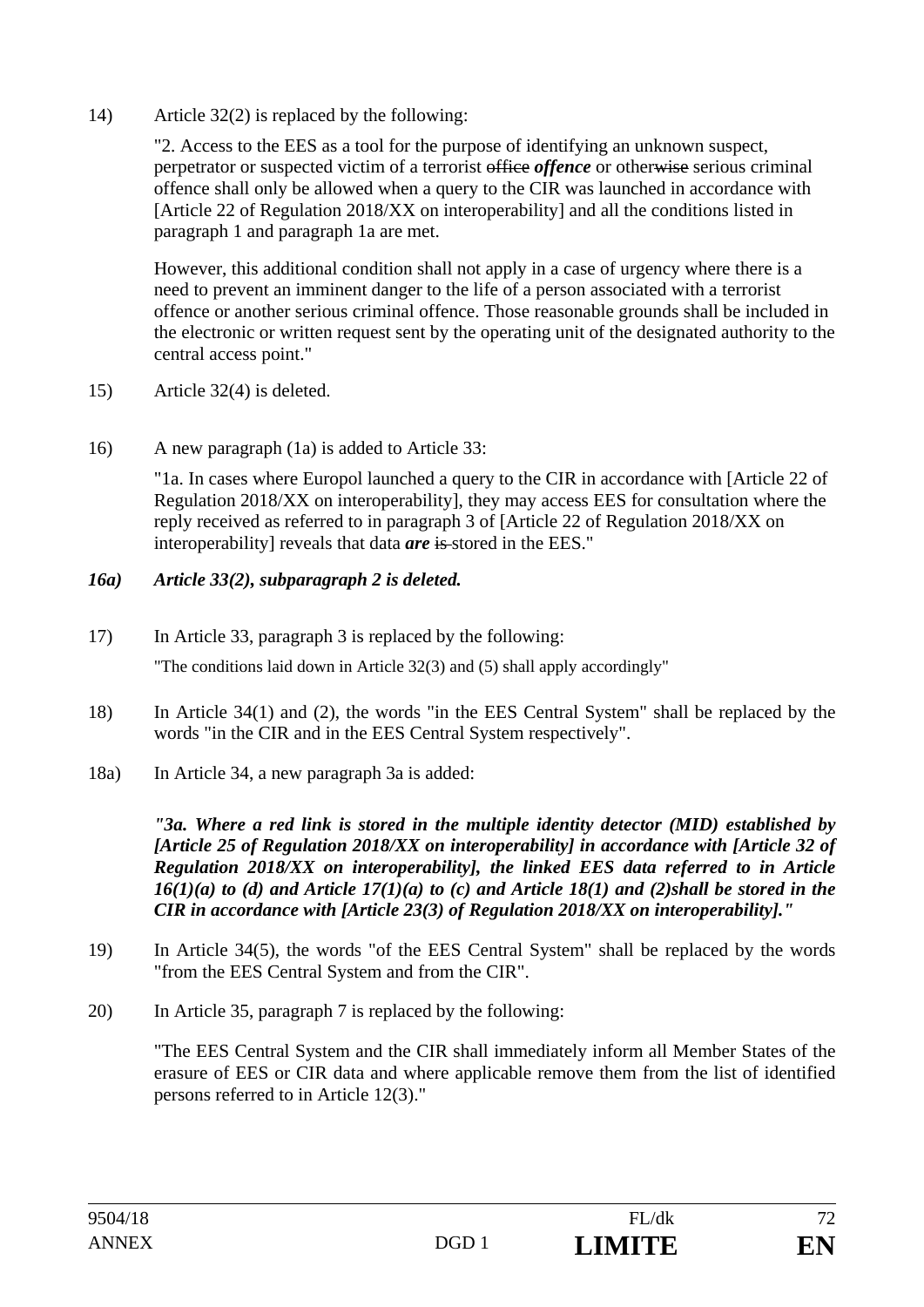- 21) In Article 36, the words "of the EES Central System" shall be replaced by the words "of the EES Central System and the CIR".
- 22) In Article 37(1), the words "development of the EES Central System", shall be replaced by the words "development of the EES Central System and the CIR".
- 23) In the first subparagraph of Article 37(3), the words "the EES Central System" shall be replaced, the first and the third time they appear, by the words "the EES Central System and the CIR".
- 24) In Article 46(1) the following point (f) is added:

"(f) where relevant, a reference to the use of the European search portal to query the EES as referred to in [Article 7(2) of the Regulation 2018/XX on interoperability]."

25) Article 63(2) is replaced by the following:

"2. For the purpose of paragraph 1 of this Article, eu-LISA shall store the data referred to in paragraph 1 in the central repository for reporting and statistics referred to in [Article 39 of the Regulation 2018/XX on interoperability]."

26) In Article 63(4) a new subparagraph is added:

"The daily statistics shall be stored in the central repository for reporting and statistics."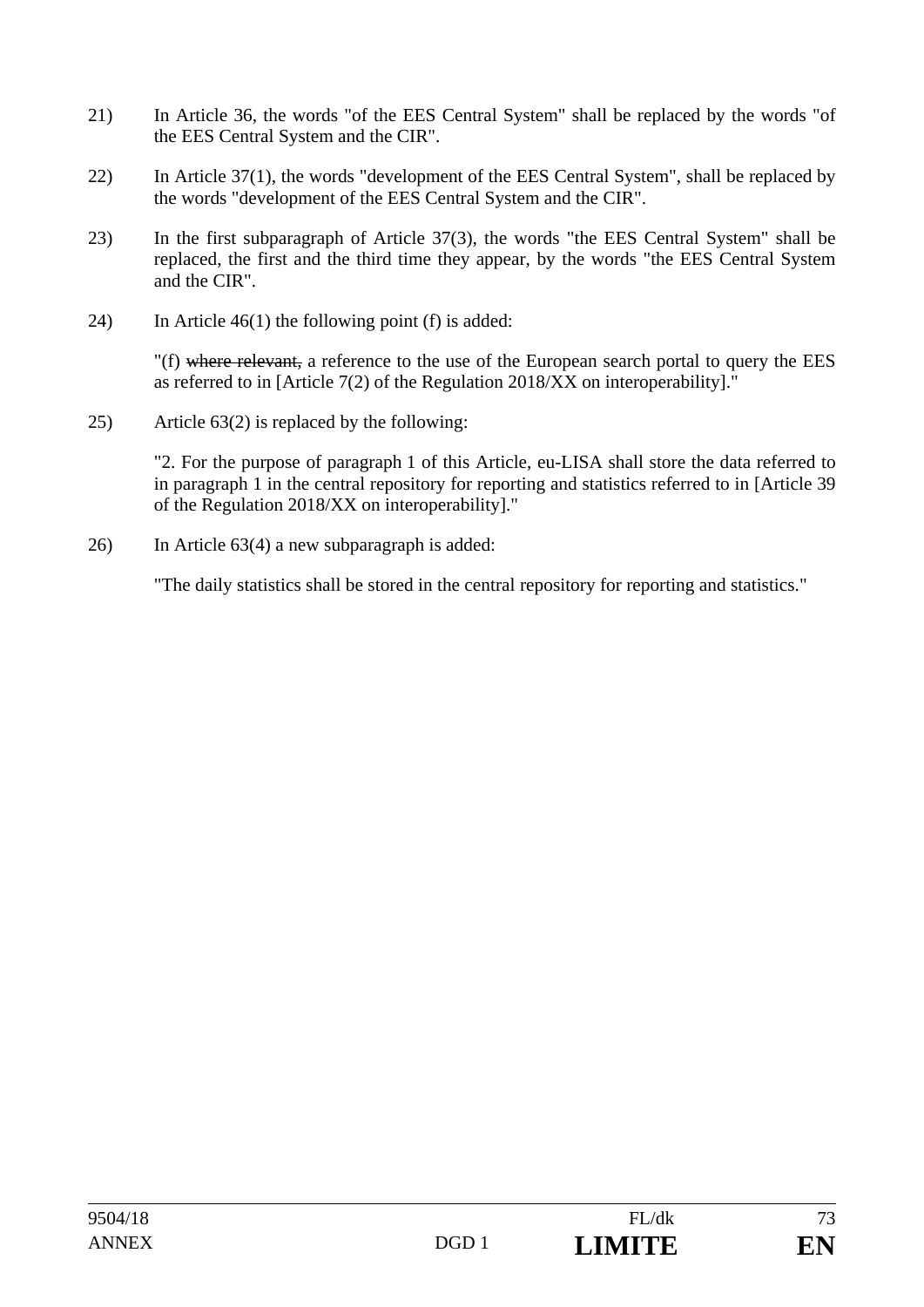# *Article 55c Amendments to Council Decision 2004/512/EC*

Council Decision 2004/512/EC establishing the Visa Information System (VIS) is amended as follows:

Article 1(2) is amended as follows:

"2. The Visa Information System shall be based on a centralised architecture and consist of:

a) the common identity repository as referred to in [Article 17(2)(a) of Regulation 2018/XX on interoperability],

b) a central information system, hereinafter referred to as 'the Central Visa Information System' (CS-VIS),

c) an interface in each Member State, hereinafter referred to as 'the National Interface' (NI-VIS) which shall provide the connection to the relevant central national authority of the respective Member State;

d) a communication infrastructure between the Central Visa Information System and the National Interfaces;

e) a Secure Communication Channel between the EES Central System and the CS-VIS;

f) a secure communication infrastructure between the VIS Central System and the central infrastructures of the European search portal established by [Article 6 of Regulation 2018/XX on interoperability], shared biometric matching service established by [Article 12 of Regulation 2018/XX on interoperability], the common identity repository and the multiple-identity detector (MID) established by [Article 25 of Regulation 2018/XX on interoperability]".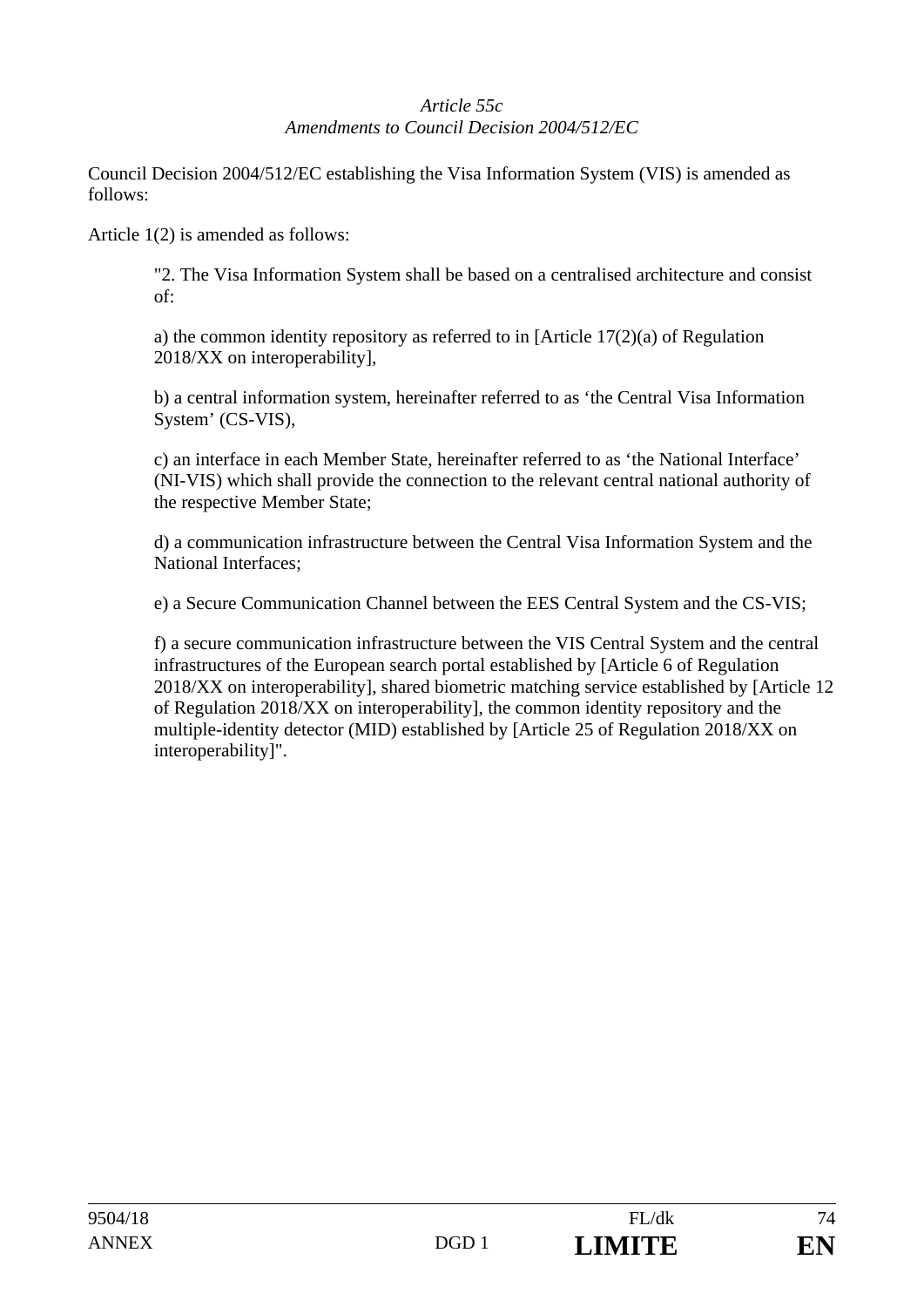### *Article 55d Amendments to Regulation (EC) 767/2008*

1) In Article 1, the following paragraph is added:

"2. By storing identity, travel document and biometric data in the common identity repository (CIR) established by [Article 17 of Regulation 2018/XX on interoperability], the VIS contributes to facilitating and assisting in the correct identification of persons registered in the VIS under the conditions and for the ultimate objectives laid down in paragraph 1 of this Article *referred to in [Article 20] of that Regulation*."

2) In Article 4, the following points are added:

"(12) 'VIS data' means all data stored in the VIS Central System and in the CIR in accordance with Articles 9 to14.

"(13) 'identity data' means the data referred to in Article  $9(4)(a)$  to aa);

(14) 'fingerprint data' means the data relating to the five fingerprints of the index, middle finger, ring finger, little finger and the thumb from the right hand where present, and from the left hand;

- (15) 'facial image' means digital images of the face;
- (16) 'biometric data' means fingerprint data and facial image;"
- 3) In Article 5, the following paragraph is added:

"1a). The CIR shall contain the data referred to in Article  $9(4)(a)$  to (ce),  $9(5)$  and  $9(6)$ , the remaining VIS data shall be stored in the VIS Central System."

4) Article 6(2) is amended as follows:

"2. Access to the VIS for consulting the data shall be reserved exclusively for the duly authorised staff of the national authorities of each Member State which are competent for the purposes laid down in Article 15 to 22, and for the duly authorised staff of the national authorities of each Member State and of the EU *agencies* bodies which are competent for the purposes laid down in [Article 20 and Article 21 of the Regulation 2018/XX on interoperability], limited to the extent that the data are required for the performance of their tasks in accordance with those purposes, and proportionate to the objectives pursued."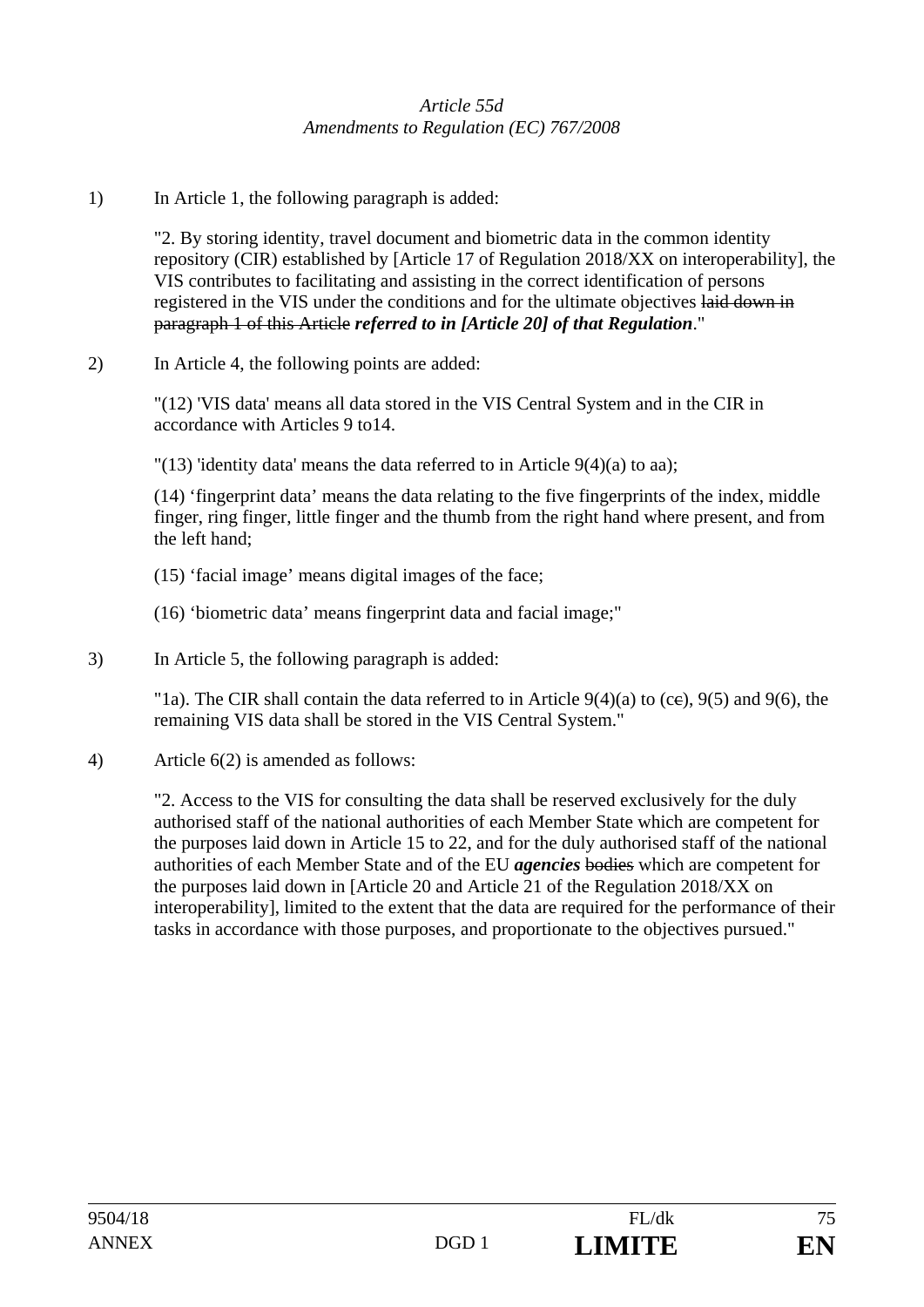- 5) Article 9(4) (a) to (c) is amended as follows:
	- "(a) surname (family name); first name or names (given names); date of birth; nationality or nationalities; sex;
	- (aa) surname at birth (former surname(s)); place and country of birth; nationality *or nationalities* at birth;
	- (b) the type and number of the travel document or documents and the three-letter code of the issuing country of the travel document or documents;
	- (c) the date of expiry of the validity of the travel document or documents;
	- (cc) the authority which issued the travel document and its date of issue;
- 6) Article 9(5) is replaced by the following:

"facial image as defined in Article 4(15)".

## *6a) A second sentence is added in Article 23(1), as follows:*

*"Where a red link is stored in the multiple identity detector (MID) established by [Article 25 of Regulation 2018/XX on interoperability] in accordance with [Article 32 of Regulation 2018/XX on interoperability], the linked VIS data referred to in Article 9(4)(a) to (cc), 9(5) and 9(6) shall be stored in the CIR in accordance with [Article 23(3) of Regulation 2018/XX on interoperability]".* 

7) In Article 29(2)(a) the word "VIS" is replaced by the words "VIS or the CIR" in both instances where it appears.

#### *Article 55e Amendments to Council Decision 2008/633/JHA*

1) A new paragraph (1a) is added to Article 5:

"1a. In cases where the designated authorities launched a query to the CIR in accordance with [Article 22 of Regulation 2018/XX on interoperability], they may access VIS for consultation where the reply received as referred to in paragraph 3 of [Article 22 of Regulation 2018/XX on interoperability] reveals that data *are* is stored in the VIS."

2) A new point (1a) is added to Article 7:

"1a. In cases where Europol launched a query to the CIR in accordance with [Article 22 of Regulation 2018/XX on interoperability], they may access VIS for consultation where the reply received as referred to in paragraph 3 of [Article 22 of Regulation 2018/XX on interoperability] reveals that data *are* is stored in the VIS."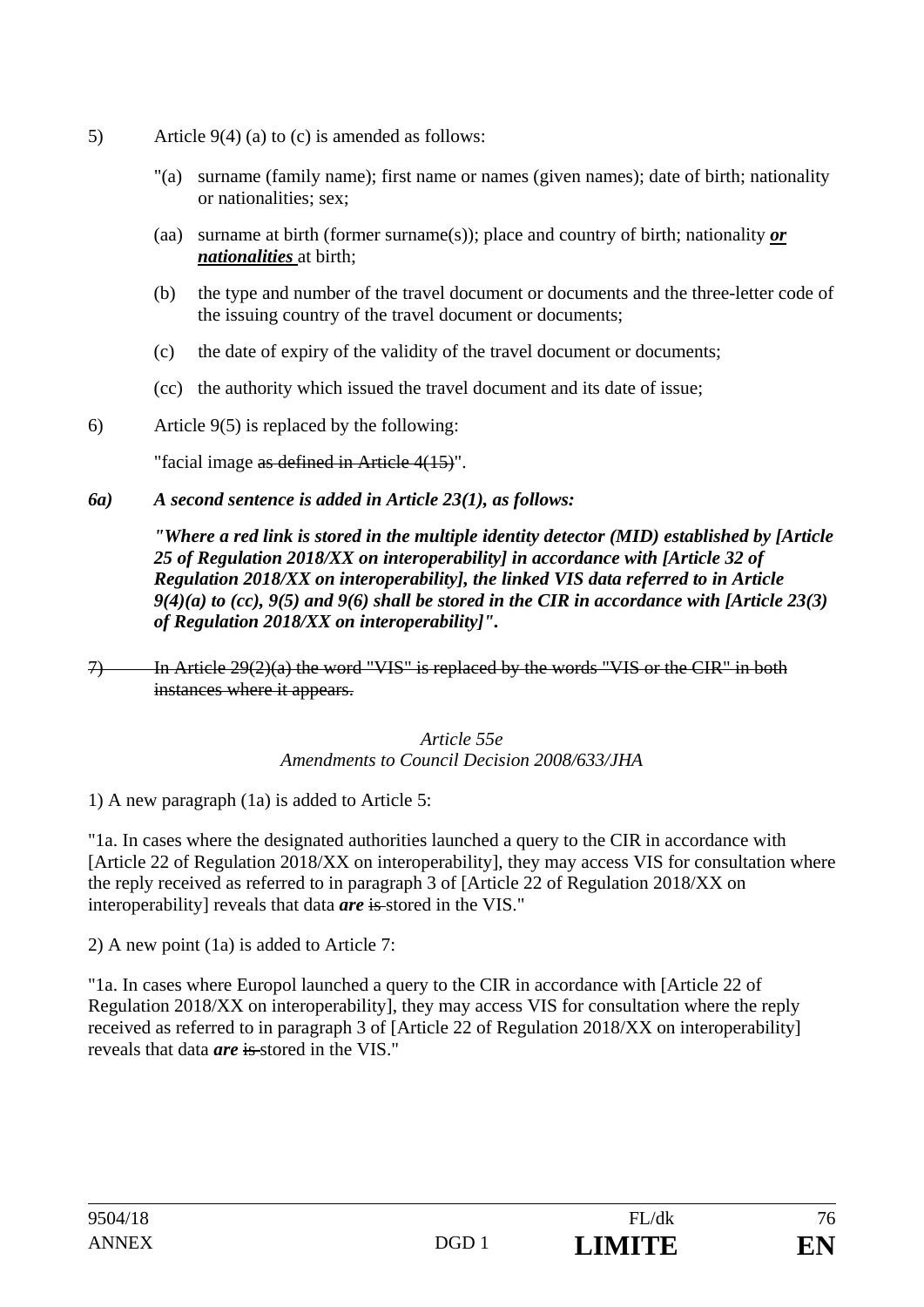# **CHAPTER X Final provisions**

#### *Article 55f*

#### *Business Continuity*

*Interoperability of central EU information systems supported by this Regulation shall be accompanied by business continuity solutions, determined and implemented in accordance with [Regulation of the European Parliament and of the Council on the European Agency for the operational management of large-scale IT systems in the area of freedom, security and justice, and amending Regulation (EC) 1987/2006 and Council Decision 2007/533/JHA and repealing Regulation (EU) 1077/2011], that ensure uninterrupted availability for CIR and sufficient availability of the other all interoperability components and the data stored therein. In order to ensure operational needs, the Commission, in close cooperation with the Member States and eu-LISA, shall adopt the implementing acts necessary for the development and technical implementation of such solutions facilitating continuous availability of the data stored in the CIR and shared BMS, supported by the MID, and accessed by the ESP. The ESP, the shared BMS, the CIR, the MID and the possible backup solution shall be located in the technical sites of eu-LISA.* 

#### *Article 56 Reporting and statistics*

- 1. The duly authorised staff of the competent authorities of Member States, the Commission and eu-LISA shall have access to consult the following data related to the European search portal (ESP), solely for the purposes of reporting and statistics without enabling individual identification:
	- (a) number of queries per user of the ESP profile;
	- (b) number of queries to each of the Interpol databases.
- 2. The duly authorised staff of the competent authorities of Member States, the Commission and eu-LISA shall have access to consult the following data related to the common identity repository *(CIR)*, solely for the purposes of reporting and statistics without enabling individual identification:
	- (a) number of queries for the purposes of Articles 20, 21 and 22;
	- (b) nationality, sex *gender* and year of birth of the person;
	- (c) the type of the travel document and the three-letter code of the issuing country;
	- (d) the number of searches conducted with and without biometric data.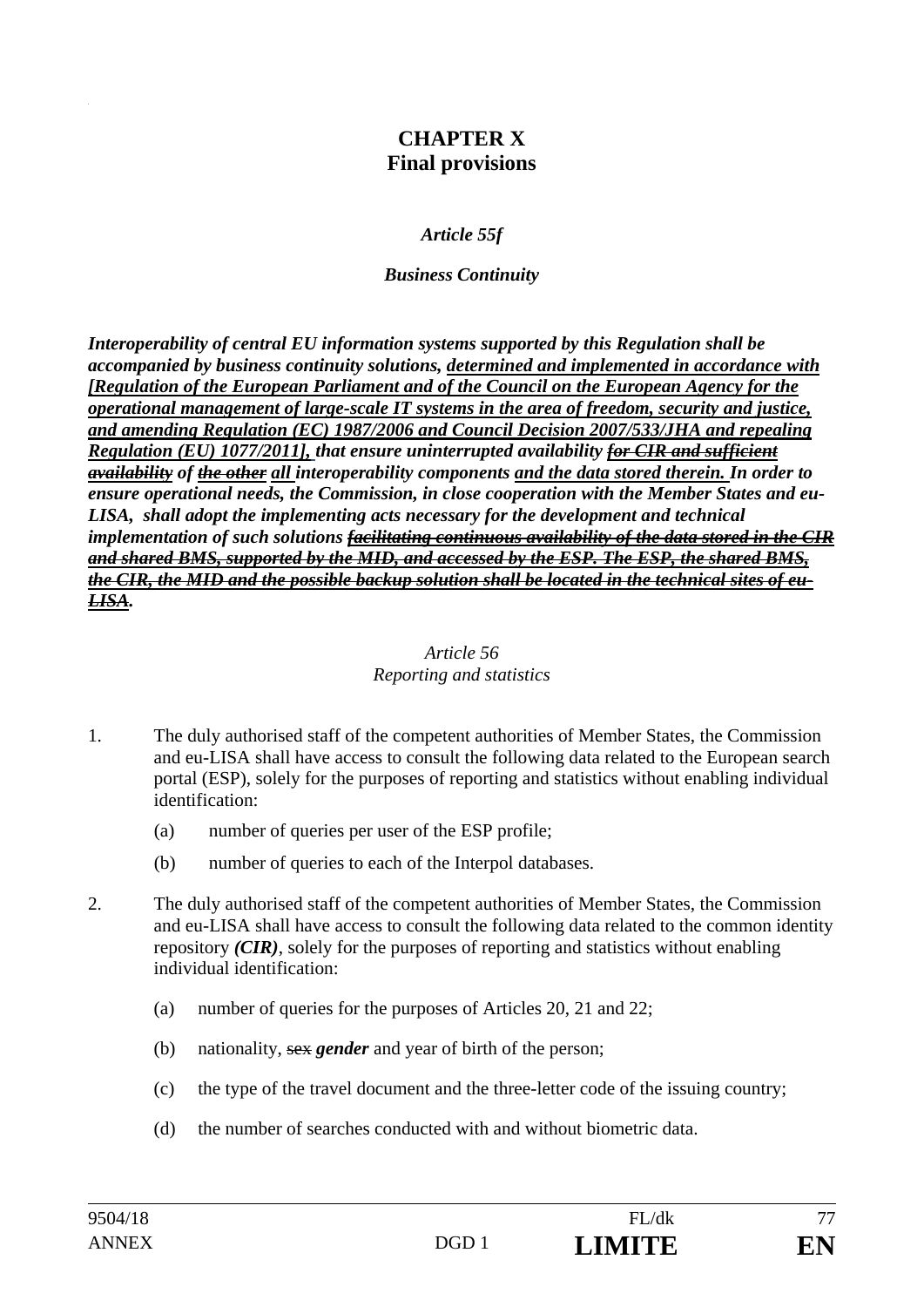3. The duly authorised staff of the competent authorities of Member States, the Commission and eu-LISA shall have access to consult the following data related to the multiple-identity detector *(MID)*, solely for the purposes of reporting and statistics without enabling individual identification:

#### (a) nationality, sex and year of birth of the person;

- (b) the type of the travel document and the three-letter code of the issuing country;
- (c) the number of searches conducted with and without biometric data;
- (d) the number of each type of link *and the EU information systems between which each link was established;*.

### *(e) the period of time a yellow link or a red link remained.*

4. The duly authorised staff of the European Border and Coast Guard Agency established by Regulation (EU) 2016/1624 of the European Parliament and of the Council**<sup>51</sup>** shall have access to consult the data referred to in paragraphs 1, 2 and 3 for the purpose of carrying out risk analyses and vulnerability assessments as referred to in Articles 11 and 13 of that Regulation.

### *4a. The duly authorised staff of Europol shall have access to consult the data referred to in paragraphs 1, 2 and 3 for the purpose of carrying out strategic, thematic and operational analyses as referred to in Article 18(2)(b) and (c) of Regulation (EU) No 2016/794.*

5. For the purpose of paragraph 1 of this Article, eu-LISA shall store the data referred to in paragraph*s* 1*, 2 and 3* of this Article in the central repository for reporting and statistics referred to in Chapter VII of this Regulation. The data included in the repository shall not enable the identification of individuals, but it shall allow the authorities listed in paragraph 1 of this Article to obtain customisable reports and statistics to enhance the efficiency of border checks, to help authorities processing visa applications and to support evidencebased policymaking on migration and security in the Union.

 $51$ **<sup>51</sup>** Regulation (EU) 2016/1624 of the European Parliament and of the Council of 14 September 2016 on the European Border and Coast Guard and amending Regulation (EU) 2016/399 of the European Parliament and of the Council and repealing Regulation (EC) No 863/2007 of the European Parliament and of the Council, Council Regulation (EC) No 2007/2004 and Council Decision 2005/267/EC (OJ L 251, 16.9.2016, p. 1).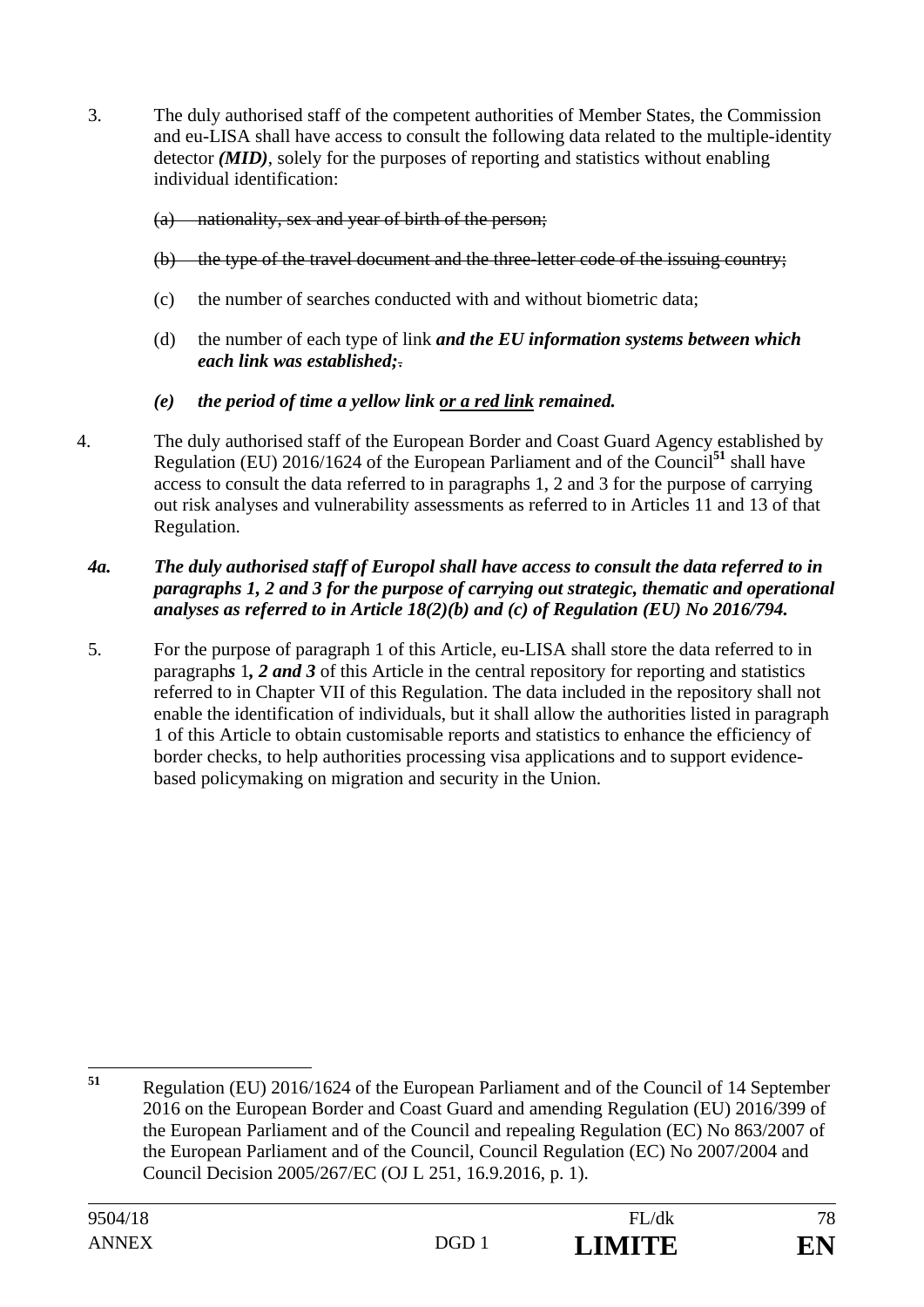### *Article 57*

#### *Transitional period for the use of the European search portal*

- *1.* For a period of two years from the date the ESP commences operations, the obligations referred to in Article 7(2) and (4) shall not apply and the utilisation of the ESP shall be optional.
- *2. Following the period referred to in paragraph 1, the Commission, in close cooperation with Member States and eu-LISA, shall assess the impact of the ESP on border checks. On the basis of this assessment, and after consultation with the Member States, the Commission may adopt a delegated act in accordance with Article 63 to extend the period referred to in paragraph 1 until any potential technical issue linked to the ESP has been solved for a maximum of additional two years.52*

## *Article 58*

### *Transitional period applicable to the provisions on access to the common identity repository for law enforcement purposes of preventing, detecting or investigating terrorist offences or other serious criminal offences*

Article 22, points 13, 14, 15, *16* and 16*a* of Article 55b and Article 55e shall apply from the date of the start of operations referred to in Article 62(1).

#### *Article 59*

# *Transitional period for the multiple-identity detection*

- 1. For a period of one year following the notification by eu-LISA of the completion of the test referred to in Article 62(1)(b) regarding the multiple-identity detector (MID) and before the start of operations of the MID, the ETIAS Central Unit as referred to in [Article 33(a) of Regulation (EU) 2016/1624] shall be responsible for carrying out a multiple-identity detection between the data stored in the *EES,* VIS, Eurodac and the SIS. The multipleidentity detections shall be carried out using only biometric data in accordance with Article 27(2) of this Regulation.
- 2. Where the query reports one or several *match(es)* hit(s) and the identity data of the linked files is identical or similar, a white link shall be created in accordance with Article 33.

Where the query reports one or several *match(es)* hit(s) and the identity data of the linked files cannot be considered as similar, a yellow link shall be created in accordance with Article 30 and the procedure referred to in Article 29 shall apply.

Where several hits *matches* are reported, a link shall be created to each piece of data triggering the hit *match*.

 $52$ **<sup>52</sup> NL** scrutiny reservation (prefers implementing acts to delegated acts).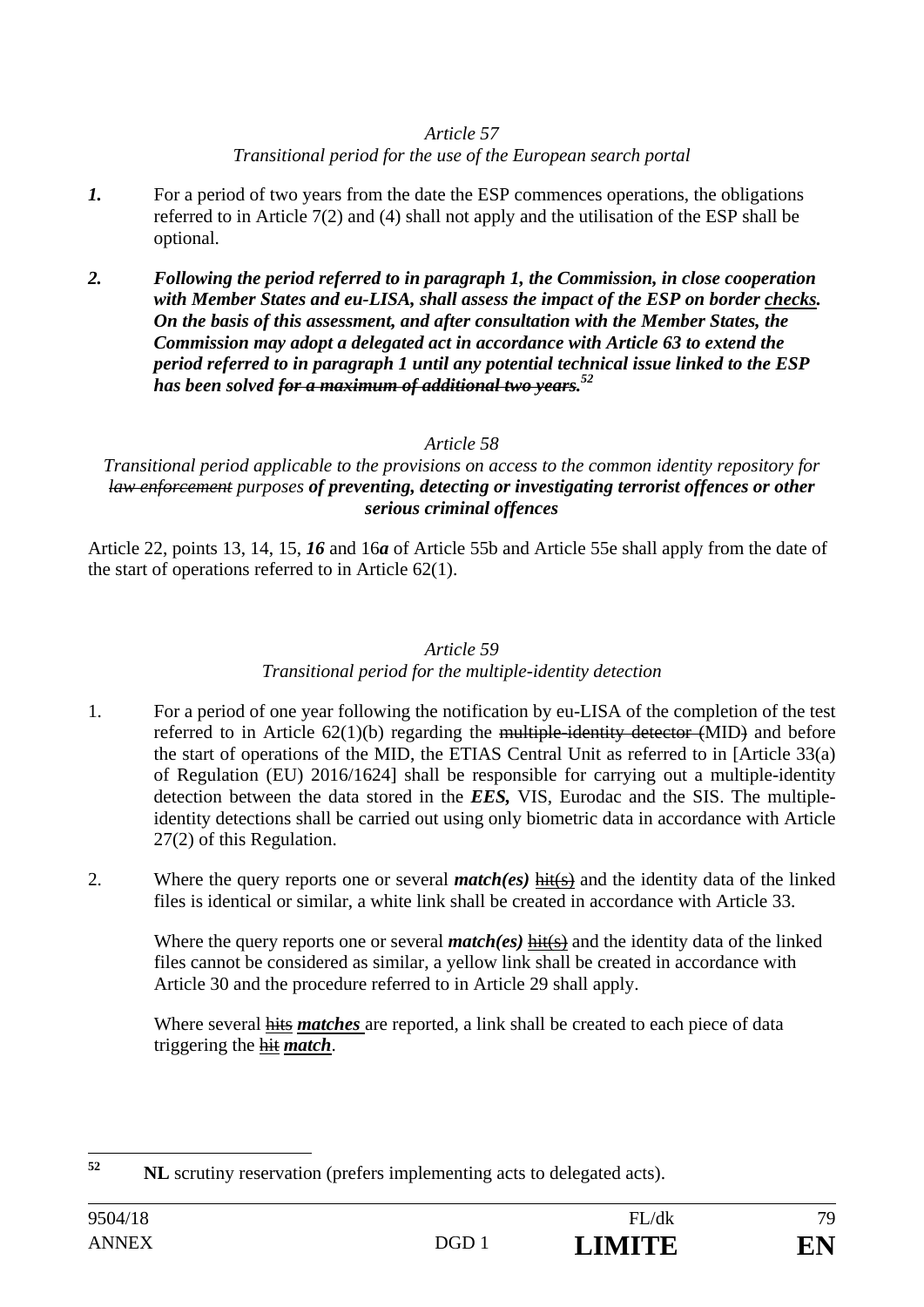- 3. Where a yellow link is created, the MID shall grant access to the identity data present in the different information systems to the ETIAS Central Unit.
- 4. Where a link is created to an alert in the SIS, other than a refusal of entry alert or an alert on a travel document reported lost, stolen or invalidated in accordance with Article 24 of the Regulation on SIS in the field of border checks and Article 38 of the Regulation on SIS in the field of law enforcement respectively, the MID shall grant access to the identity data present in the different information systems to the SIRENE Bureau of the Member State that created the alert.
- 5. The ETIAS Central Unit or the SIRENE Bureau of the Member State that created the alert shall have access to the data contained in the identity confirmation file and shall assess the different identities and shall update the link in accordance with Articles 31, 32 and 33 and add it to the identity confirmation file.
- 6. eu-LISA *Member States* shall assist where necessary the ETIAS Central Unit in carrying out the multiple-identity detection referred to in this Article.
- *7. Where a red link is created between data in the CIR, the identity confirmation file including the red link shall be stored in the MID at least for three years or for as long as the corresponding data are stored in at least one of the EU information systems.*
- *8. Where a red link is created between data in the CIR, the linked data referred to in Article 18(1), (2) and (2a) shall be stored in the CIR at least for three years or for as long as the corresponding data are stored in at least one of the EU information systems.*
- *9. Where a red link is created between data in the CIR and the SIS, the linked data referred to in Article 18(1), (2) and (2a) shall be stored in the CIR for as long as the corresponding data are stored in the SIS.*
- *10. Following the period referred to in paragraph 1, the Commission, in close cooperation with Member States and the ETIAS Central Unit, shall assess the need to extend the mandate of the ETIAS Central Unit for the tasks referred to in this Article. On the basis of this assessment, and after consultation with the Member States, the Commission may adopt a delegated act in accordance with Article 63 to extend the period referred to in paragraph 1.*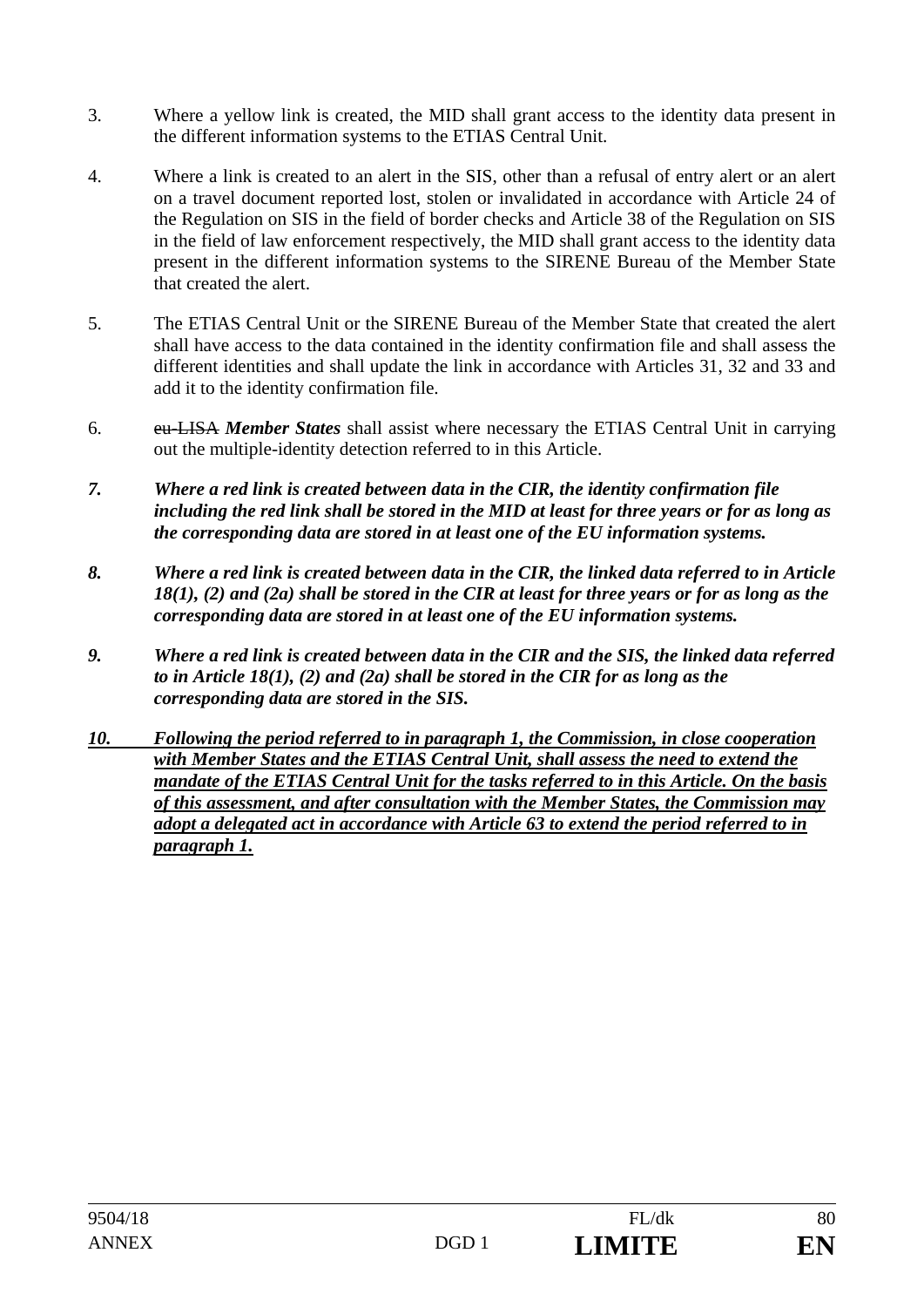#### *Article 60 Costs<sup>53</sup>*

- 1. The costs incurred in connection with the establishment and operation of the ESP, the shared biometric matching service *(BMS)*, the common identity repository *(CIR)* and the MID shall be borne by the general budget of the Union.
- 2. Costs incurred in connection with the integration of the existing national infrastructures and their connection to the national uniform interfaces as well as in connection with hosting the national uniform interfaces shall be borne by the general budget of the Union.

The following costs shall be excluded:

- (a) Member States' project management office (meetings, missions, offices);
- (b) hosting of national IT systems (space, implementation, electricity, cooling);
- (c) operation of national IT systems (operators and support contracts);
- (d) design, development, implementation, operation and maintenance of national communication networks.
- 3. The costs incurred by the designated authorities referred to in Article 4(24) shall be borne, respectively, by each Member State and Europol. The costs for the connection of the designated authorities to the CIR shall be borne by each Member State and Europol, respectively.

# *Article 61*

### *Notifications*

1. The Member States shall notify eu-LISA of the authorities referred to in Articles 7, 20, 21 and 26 that may use or have access to the ESP, the CIR and the MID respectively.

A consolidated list of those authorities shall be published in the *Official Journal of the European Union* within a period of three months from the date on which each interoperability component commenced operations in accordance with Article 62. Where there are amendments to the list, eu-LISA shall publish an updated consolidated list once a year.

- 2. eu-LISA shall notify the Commission of the successful completion of the test referred to in Article 62(1)(b).
- 3. The ETIAS Central Unit shall notify the Commission of the successful completion of the transitional measure laid down in Article 59.
- 4. The Commission shall make available to the Member States and the public, by a constantly updated public website, the information notified pursuant to paragraph 1.

 $53$ **<sup>53</sup> CH**: scrutiny reservation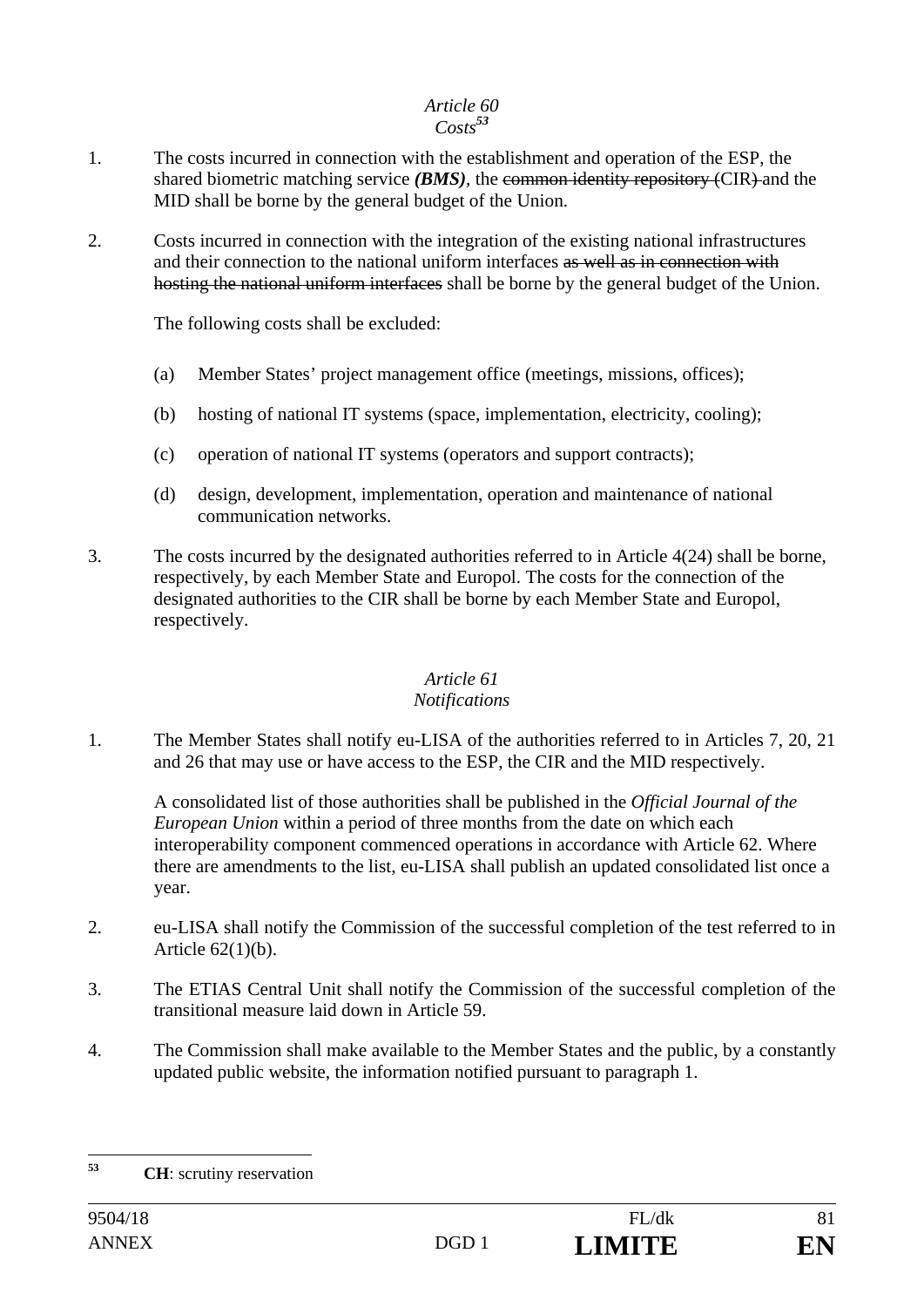#### *Article 62 Start of operations*

- 1. The Commission shall decide the date from which each interoperability component is to start operations, after the following conditions are met:
	- (a) the measures referred to in Articles 8(2), 9(7), 28(5) and (6), 37(4), 38(4), 39(5) and 44(5) have been adopted;
	- (b) eu-LISA has declared the successful completion of a comprehensive test of the relevant interoperability component, which is to be conducted by eu-LISA in cooperation with the Member States, *the ETIAS Central Unit and Europol*;
	- (c) eu-LISA has validated the technical and legal arrangements to collect and transmit the data referred to in Articles 8(1), 13, 19 *18*, 34 and 39 and have *has* notified them to the Commission;
	- (d) the Member States have notified the Commission as referred to in Article  $61(1)$ ;
	- (e) for the multiple-identity detector, the ETIAS Central Unit has notified the Commission as referred to in Article 61(3).
- 2. The Commission shall inform the European Parliament and the Council of the results of the test carried out pursuant to paragraph 1(b).
- 3. The Commission decision referred to in paragraph 1 shall be published in the *Official Journal of the European Union*.
- 4. The Member States*, the ETIAS Central Unit* and Europol shall start using the interoperability components from the date determined by the Commission in accordance with paragraph 1.

### *Article 63 Exercise of the delegation<sup>54</sup>*

- 1. The power to adopt delegated acts is conferred on the Commission subject to the conditions laid down in this Article.
- 2. The power to adopt delegated acts referred to in Articles 8(2)*,* and 9(7) *57(2)* shall be conferred on the Commission for an indeterminate *a* period of *five years* time from [*the date of entry into force of this Regulation*]. *The Commission shall draw up a report in respect of the delegation of power not later than nine months before the end of the fiveyear period. The delegation of power shall be tacitly extended for periods of an identical duration, unless the European Parliament or the Council opposes such extension not later than three months before the end of each period.*

<sup>54</sup> **NL:** scrutiny reservation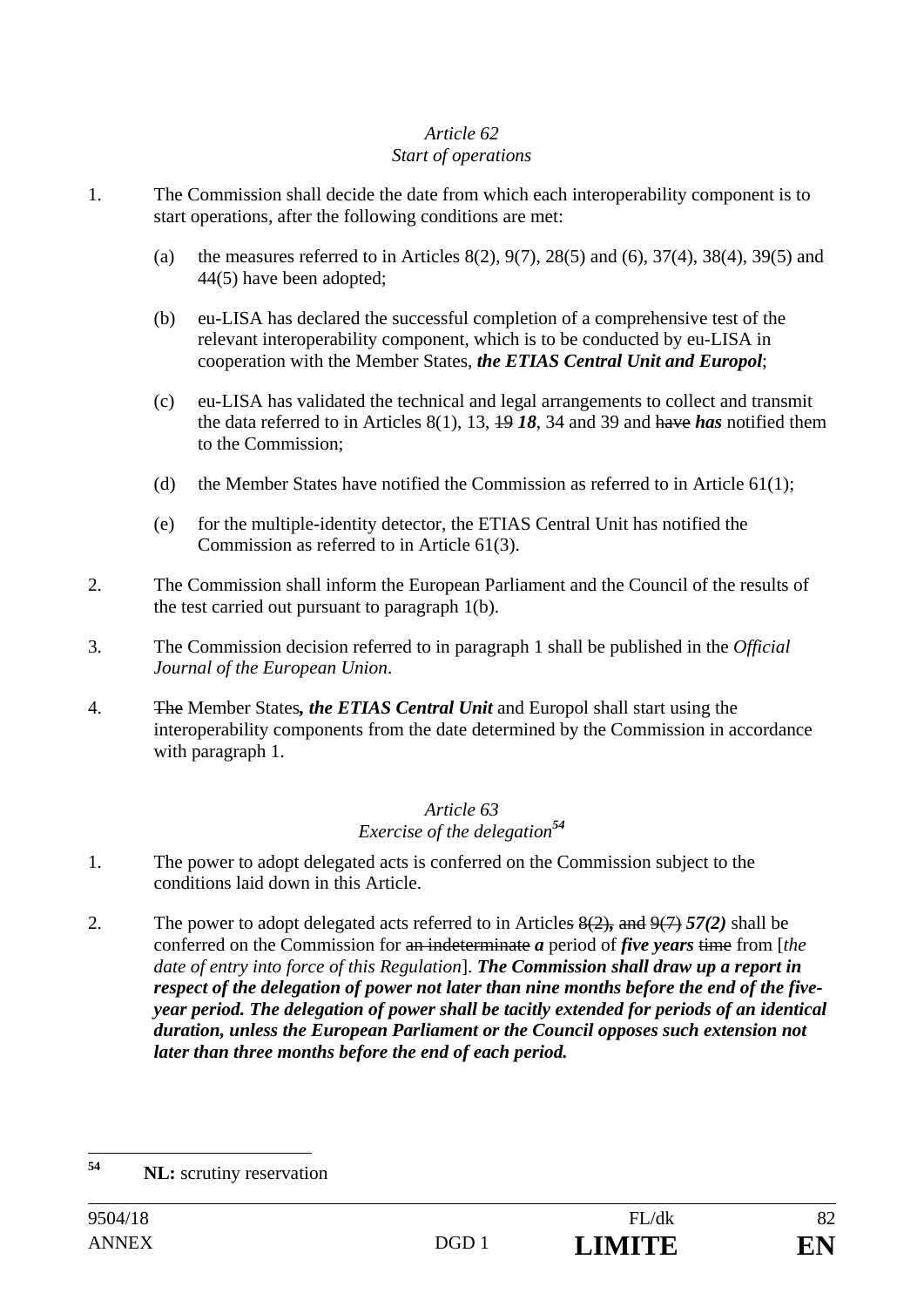- 3. The delegation of power referred to in Articles 8(2)*,* and 9(7) *57(2)* may be revoked at any time by the European Parliament or by the Council. A decision to revoke shall put an end to the delegation of the power specified in that decision. It shall take effect the day following the publication of the decision in the *Official Journal of the European Union* or at a later date specified therein. It shall not affect the validity of any delegated acts already in force.
- 4. Before adopting a delegated act, the Commission shall consult experts designated by each Member State in accordance with the principles laid down in the Interinstitutional Agreement on Better Law-Making of 13 April 2016.
- 5. As soon as it adopts a delegated act, the Commission shall notify it simultaneously to the European Parliament and to the Council.
- 6. A delegated act adopted pursuant to Articles 8(2)*,* and 9(7) *57(2)* shall enter into force only if no objection has been expressed either by the European Parliament or the Council within a period of [two months] of notification of that act to the European Parliament and the Council or if, before the expiry of that period, the European Parliament and the Council have both informed the Commission that they will not object. That period shall be extended by [two months] at the initiative of the European Parliament or of the Council<sup>55</sup>.

## *Article 64 Committee procedure*

- 1. The Commission shall be assisted by a committee. That committee shall be a committee within the meaning of Regulation (EU) No 182/2011.
- 2. Where reference is made to this paragraph, Article 5 of Regulation (EU) No 182/2011 shall apply. *Where the Committee delivers no opinion, the Commission shall not adopt the draft implementing act and the third subparagraph of Article 5(4) of Regulation (EU) No 182/2011 shall apply.*

# *Article 65*

# *Advisory group*

An Advisory Group shall be established by eu-LISA in order to provide it with the expertise related to interoperability, in particular in the context of the preparation of its annual work programme and its annual activity report. During the design and development phase of the interoperability instruments, Article 52(4) to (6) shall apply.

<sup>55</sup> **NL:** scrutiny reservation.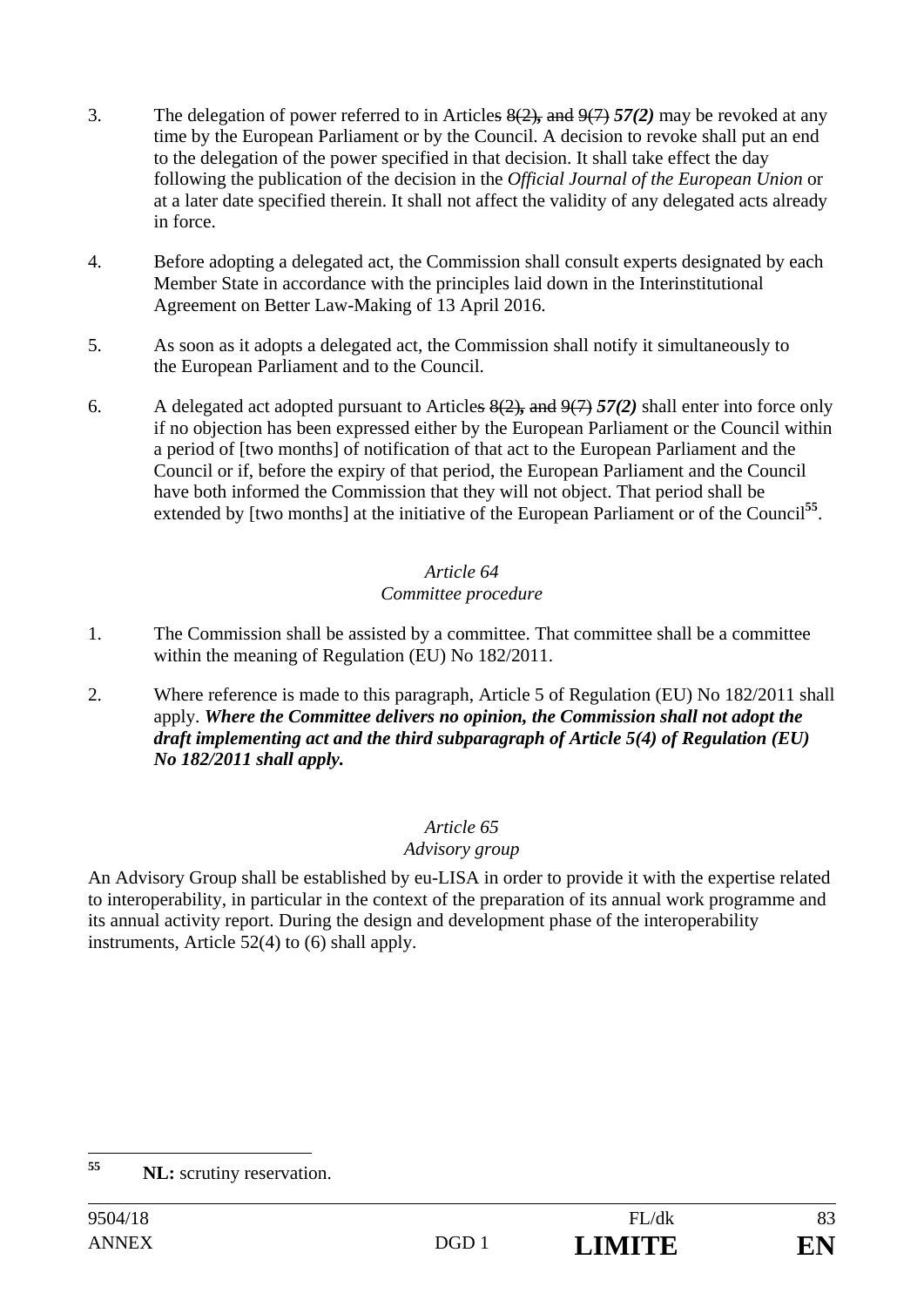#### *Article 66 Training*

- *1.* eu-LISA shall perform tasks related to the provision of training on the technical use of the interoperability components in accordance with Regulation (EU) No 1077/2011.
- *2. The staff of Member State authorities, [the ETIAS Central Unit] and Europol, authorised to process data from the interoperability components, shall receive appropriate training about data security, data protection rules and the procedures of data processing.*

#### *Article 67 Practical handbook*

The Commission shall, in close cooperation with the Member States, eu-LISA and other relevant agencies, make available a practical handbook for the implementation and management of the interoperability components. The practical handbook shall provide technical and operational guidelines, recommendations and best practices. The Commission shall adopt the practical handbook in the form of a recommendation.

#### *Article 68 Monitoring and evaluation*

- 1. eu-LISA shall ensure that procedures are in place to monitor the development of the interoperability components in light of objectives relating to planning and costs and to monitor the functioning of the interoperability components in light of objectives relating to the technical output, cost-effectiveness, security and quality of service.
- 2. By [*Six months after the entry into force of this Regulation* OPOCE, please replace with the actual date] and every six months thereafter during the development phase of the interoperability components, eu-LISA shall submit a report to the European Parliament and the Council on the state of play of the development of the interoperability components. Once the development is finalised, a report shall be submitted to the European Parliament and the Council explaining in detail how the objectives, in particular relating to planning and costs, were achieved as well as justifying any divergences.
- 3. For the purposes of technical maintenance, eu-LISA shall have access to the necessary information relating to the data processing operations performed in the interoperability components.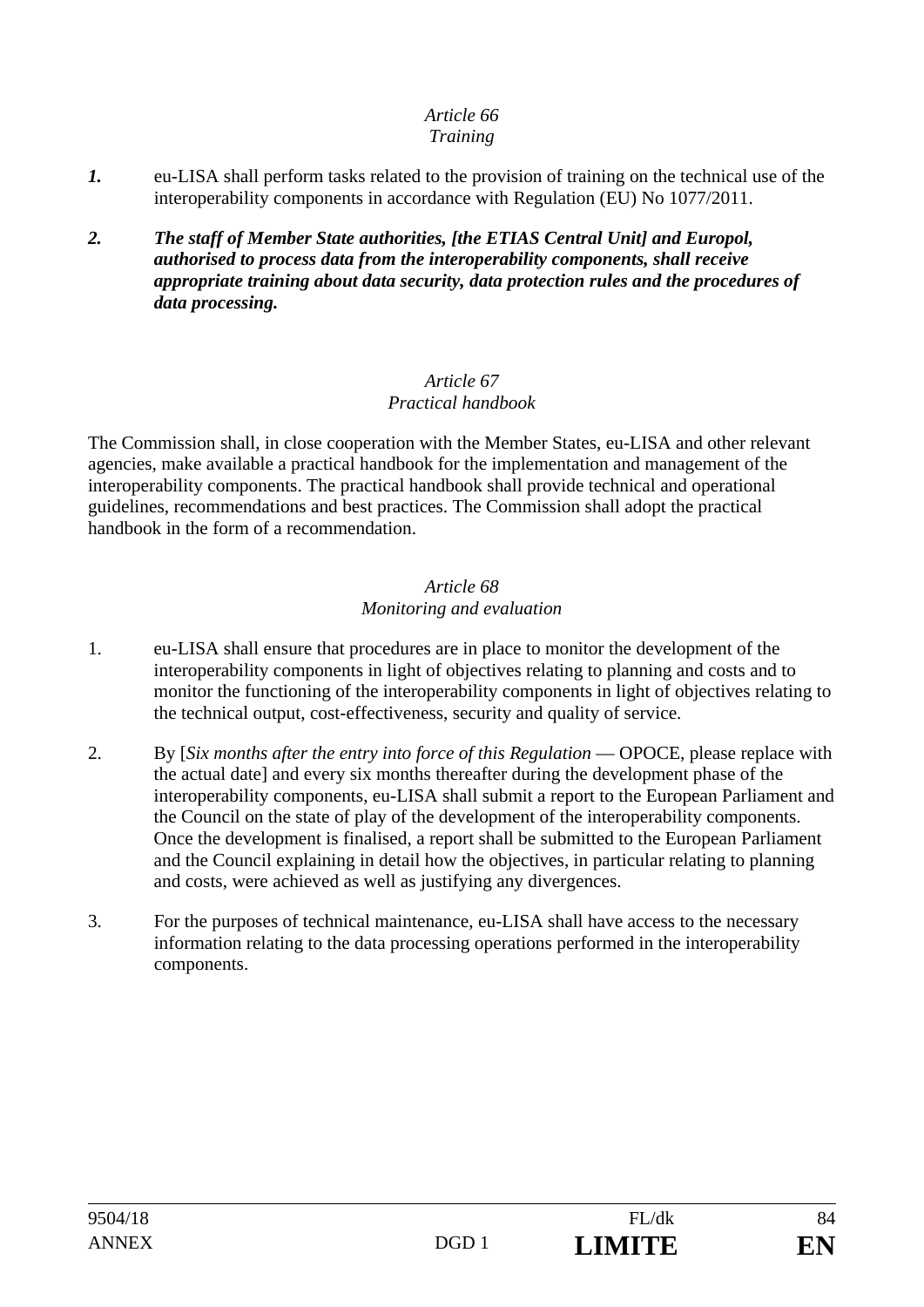- 4. Four years after the start of operations of each interoperability component and every four years thereafter, eu-LISA shall submit to the European Parliament, the Council and the Commission a report on the technical functioning of the interoperability components, including the security thereof.
- 5. In addition, one year after each report from eu-LISA, the Commission shall produce an overall evaluation of the components, including:
	- (a) an assessment of the application of this Regulation;
	- (b) an examination of the results achieved against objectives and the impact on fundamental rights;
	- (c) an assessment of the continuing validity of the underlying rationale of the interoperability components;
	- (d) an assessment of the security of the interoperability components;
	- (e) an assessment of any implications, including any disproportionate impact on the flow of traffic at border crossing points and those with a budgetary impact on the Union budget.

The evaluations shall include any necessary recommendations*, including the possibility, if appropriate, to conduct parallel searches in different EU information systems*. The Commission shall transmit the evaluation report to the European Parliament, to the Council, to the European Data Protection Supervisor and to the European Union Agency for Fundamental Rights established by Council Regulation (EC) No 168/2007.**<sup>56</sup>**

- 6. The Member States and Europol shall provide eu-LISA and the Commission with the information necessary to draft the reports referred to in paragraphs 4 and 5. This information shall not jeopardise working methods or include information that reveals sources, staff members or investigations of the designated authorities.
- 7. eu-LISA shall provide the Commission with the information necessary to produce the evaluations referred to in paragraph 5.
- *7a. A technical solution shall be made available to Member States in order to facilitate the querying of EU information systems and the CIR pursuant to Article 22 for the purpose of managing users request and generating statistics referred to in this Article. The Commission shall adopt implementing acts concerning the specifications of the technical solution. Those implementing acts shall be adopted in accordance with the examination procedure referred to in Article 64(2).*

<sup>56</sup> **<sup>56</sup>** Council Regulation (EC) No 168/2007 of 15 February 2007 establishing a European Union Agency for Fundamental Rights (OJ L 53, 22.2.2007, p. 1).